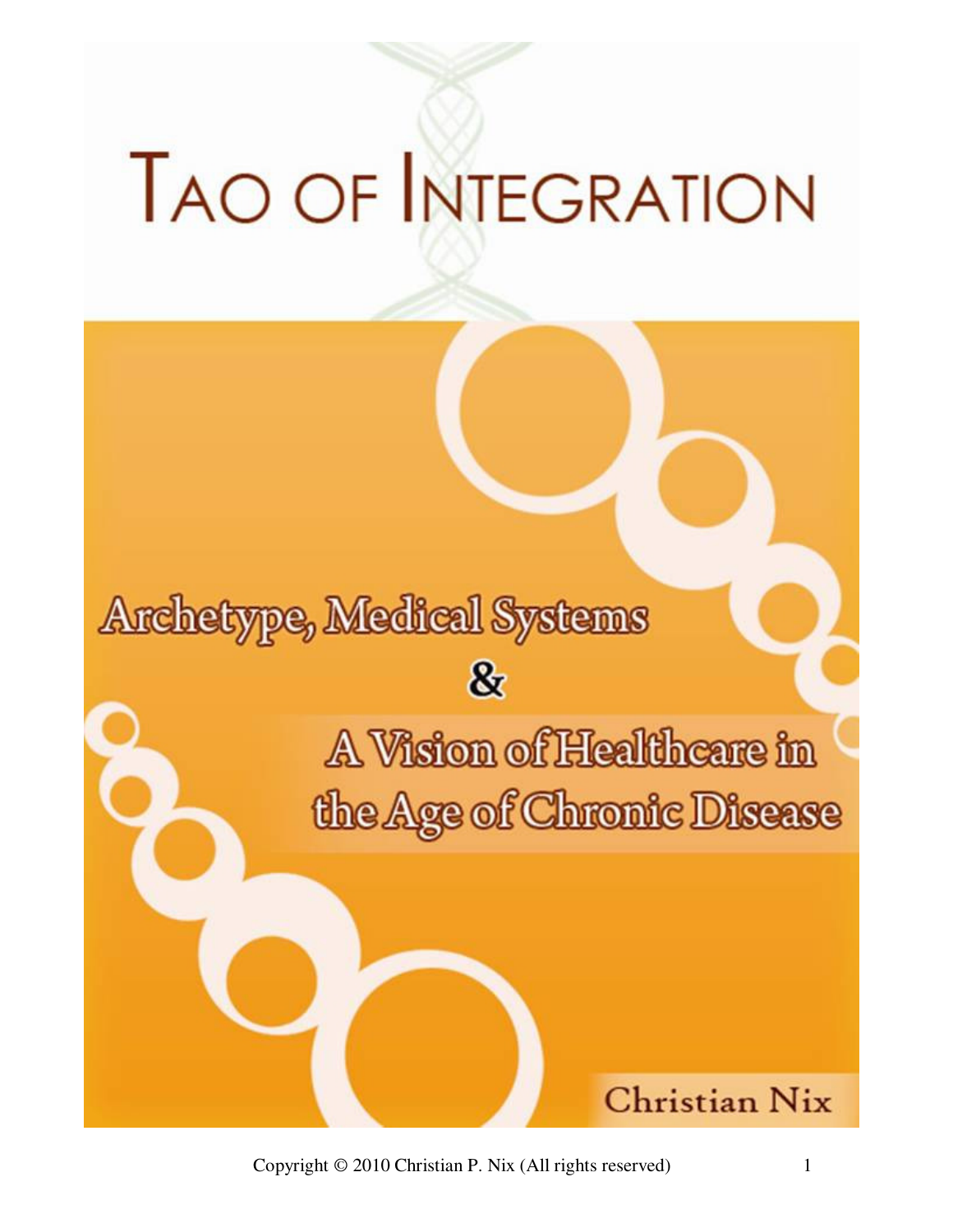# **The Tao of Integration**

**Archetype, Medical Systems** 

**And** 

**A Vision of Healthcare in the Age of Chronic Disease** 

**For my parents who have given so much,** 

**And for Selene without whom this work would never have come about.**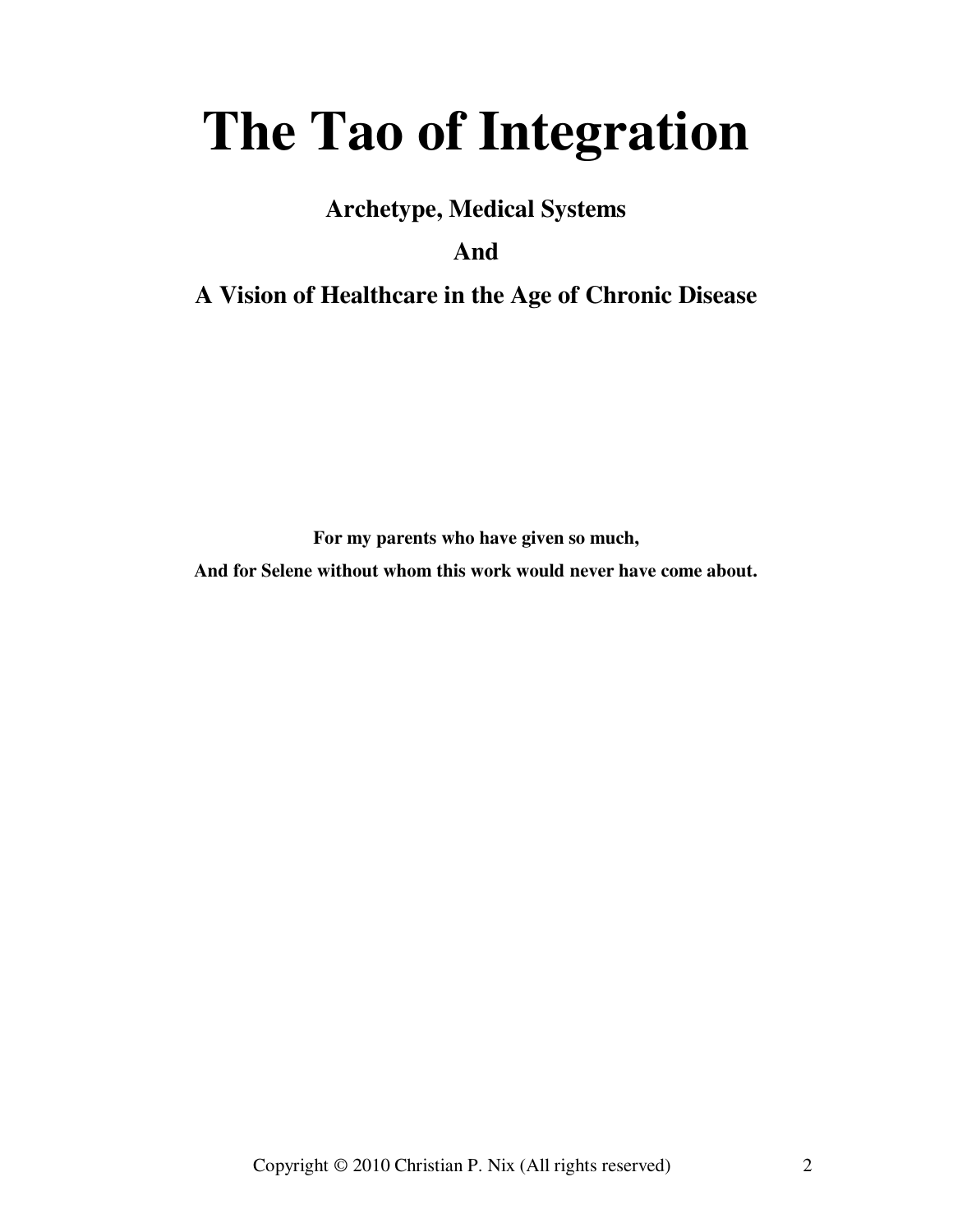### **Table of contents:**

| <b>Section One</b>                                            |        |
|---------------------------------------------------------------|--------|
| <b>Chapter 1: Introduction</b>                                | p.6    |
| <b>Section Two</b>                                            |        |
| <b>Chapter 2: Reductionism</b>                                | p. 24  |
| <b>Chapter 3: Holism</b>                                      | p. 69  |
| <b>Section Three</b>                                          |        |
| <b>Chapter 4: Aphorisms</b>                                   | p. 102 |
| <b>Chapter 5: The Burden of Proof in Holistic Medicine</b>    | p. 104 |
| <b>Chapter 6: Myths of Integration</b>                        | p. 120 |
| <b>Chapter 7: Synchronicity and Qualitative Methodologies</b> | p. 139 |
| <b>Chapter 8: Language and Integration</b>                    | p. 149 |
| Chapter 9: Bu Fa vs. Xie Fa                                   | p. 154 |
| <b>Chapter 10: Axiomatic Culture and Vested Interest in</b>   |        |
| <b>Integrative Medicine and Healthcare</b>                    |        |
| <b>Education</b>                                              | p. 158 |
| <b>Chapter 11: Keys to Integration</b>                        | p. 202 |
| <b>Chapter 12: A Letter to Lonny Jarrett: "I'm Just</b>       |        |
| Saying $\ldots$ "                                             | p. 223 |
| <b>Chapter 13: Themes of Integration</b>                      | p. 236 |
| Chapter 14: The <i>I / Thou</i> Relationship, the Quantum     |        |
| <b>Omission and the Legacy of Reductionism</b>                | p. 244 |
| <b>Chapter 15: Control and Illusion: the Paradox of</b>       |        |
| <b>Healing and Self-Realization</b>                           | p. 257 |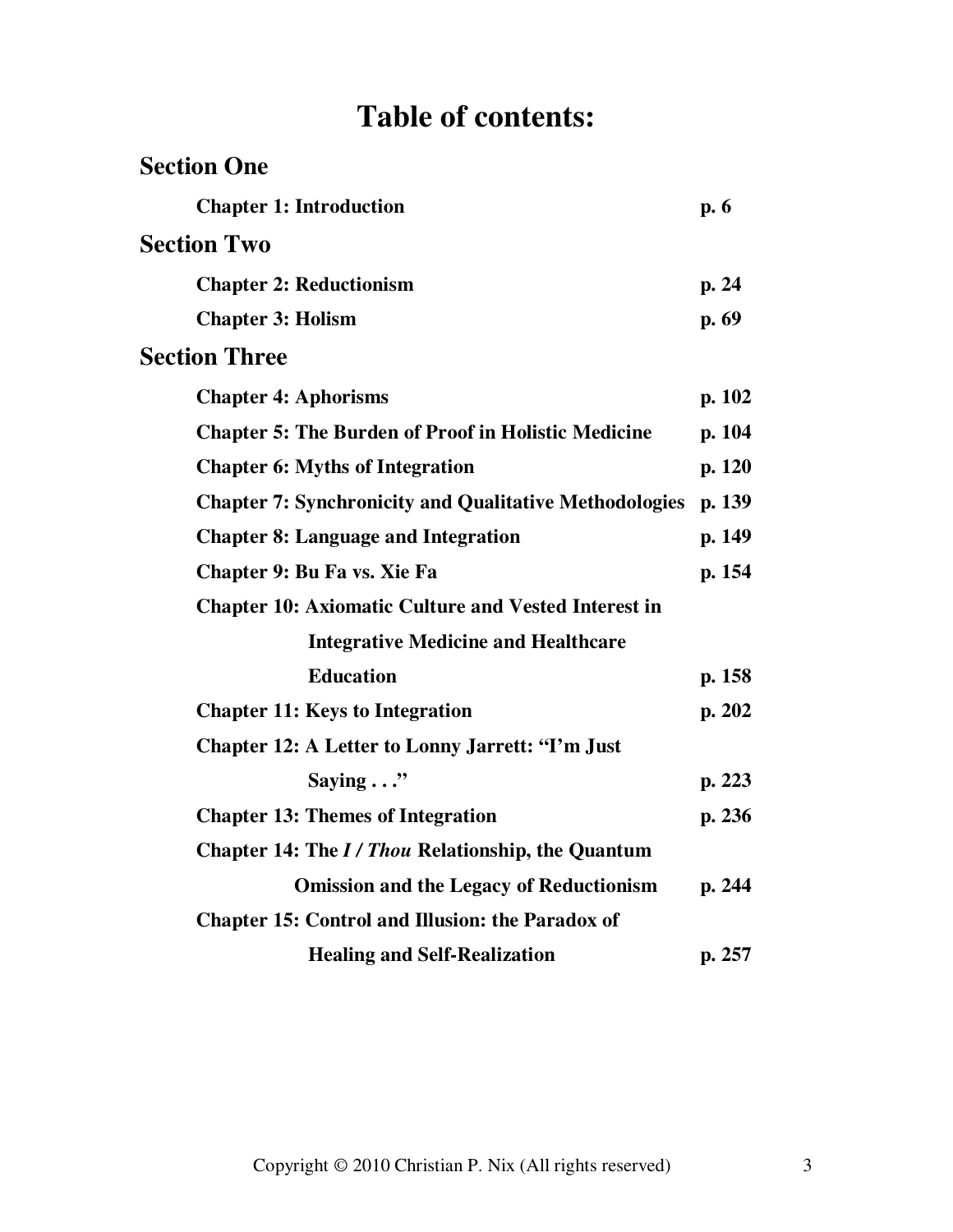#### **Preface**

I once read somewhere that a man should not seek enlightenment unless he seeks it as a man whose hair is on fire seeks a bucket of water. My journey to understand and teach about integration, health and illness reminds me of this advice. I have not dallied in medicine, but plunged into it – like a man whose hair is on fire. I cannot say what enlightenment is but I *did* find healing and in the most unlikely place and manner.

Writing is work, plain and simple. I agonized over certain themes and sections, but in the end found joy in stretching my communication skills. The actual writing of this book took only a few weeks, once I determined to go through with it. Yet the long series of experiences which have led to my insights – such as they are – were as intensely arduous as they were seemingly interminable.

Even so, I may state with absolute candor that I have understood integration – as I describe it in the pages which follow – since I was a boy of 10 or even younger. What I did not possess then was the ability to communicate what I saw and understood. When, in my late 20's I was called to medicine, I merely looked and everything presented itself.

Any time someone commits to a work, the tile of which begins with 'The Tao of . . ." he or she will be subject to considerable examination and criticism. But the naturalness by which this work has come about – by which I mean the clear mandate I have felt to produce this piece both for the purpose of adding clarity to the enormously complex topic of integration in medicine as well as the pressing and troubling fact of inadequate healthcare – is a comfort to me in the face of whatever criticism lies-in-wait.

Like so many first-time authors, I debated over the vanity of producing this piece. Like many before me, I sought any avenue by which to duck this obligation. Yet as Pressfield states in *The War of Art*, "The reason I went ahead with it was because I was so miserable *not* going ahead with it. I was developing symptoms."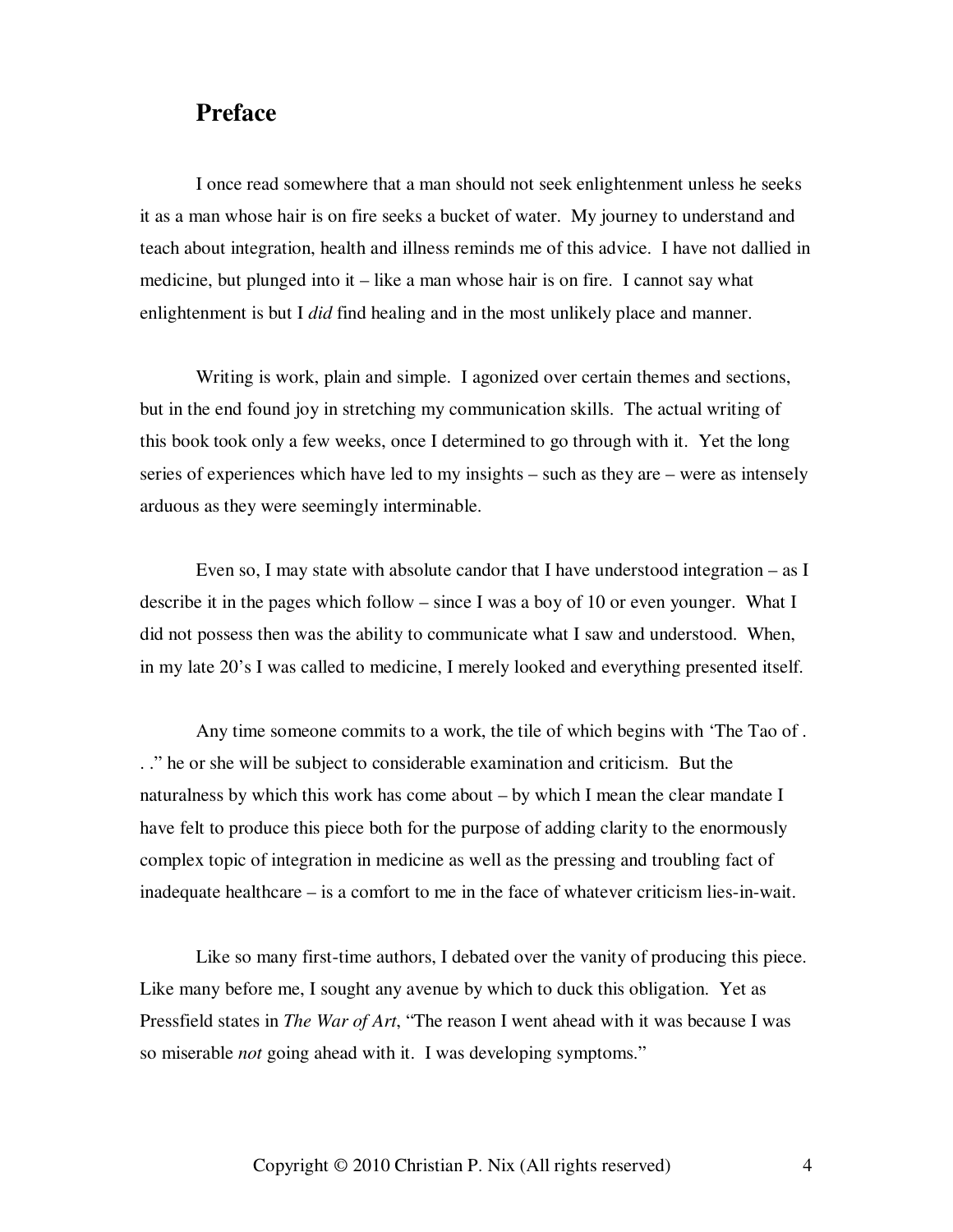I am aware that what follows may only remain relevant for a brief period, so rapid is the pace of change in the world in 2010. Yet if this work acts as a lens through which one may *see* integration, bringing into focus the issues and concepts which constitute the debate – however briefly – then I am content that my labor has been worthwhile.

> Christian Nix December 31, 2009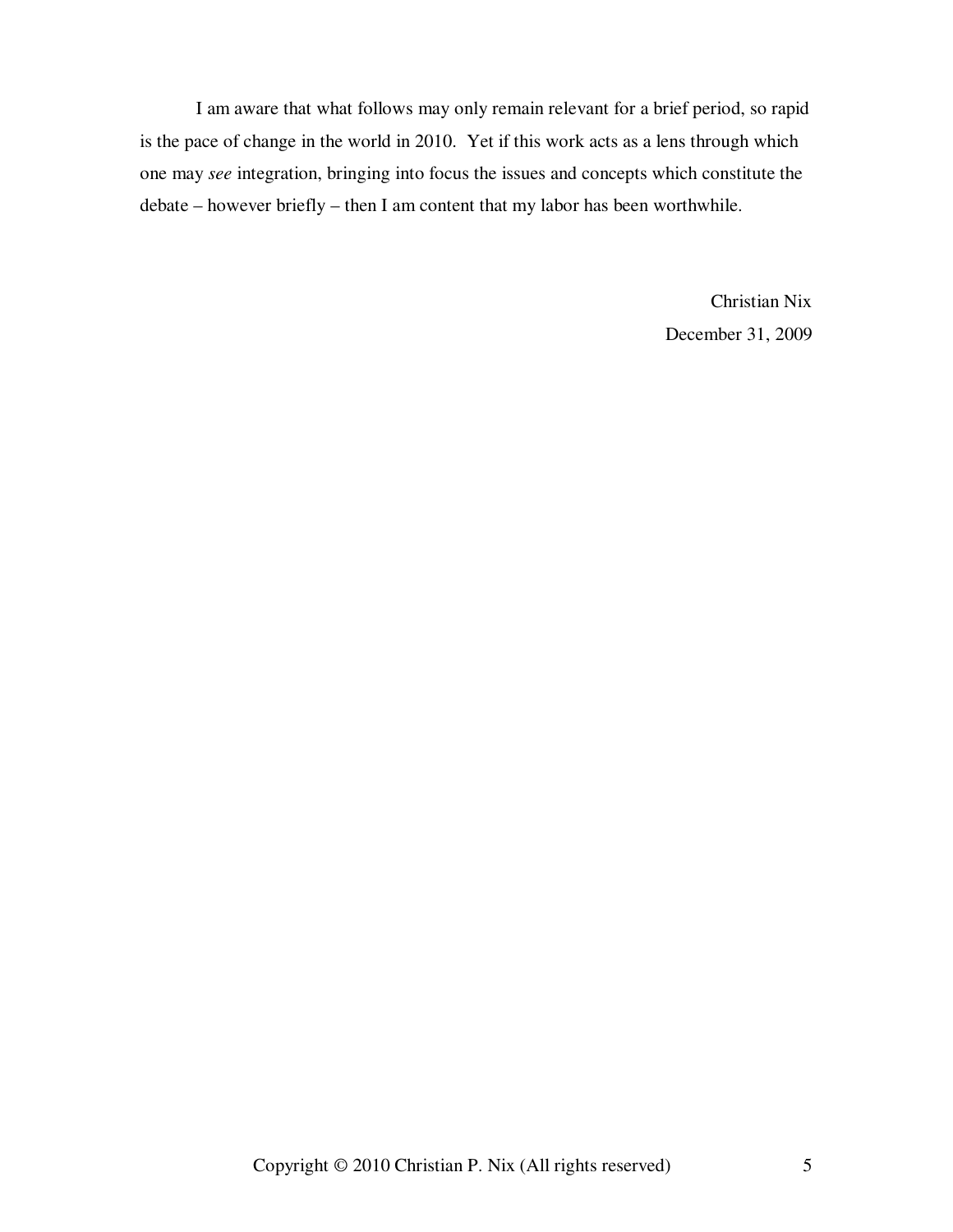#### **Section One**

## *The Tao of Integration*

Change is upon us. In so many aspects of life, the human race is desperate to discover a sustainable way into the future. Medicine is no exception. In fact, medicine by its very nature and representing as it does the sum-total of humanity's experience and understanding of life - is the area least-likely to be ignored and perhaps most significant to get right. Is there a way for medicine to evolve? Of course.

This book is about the *tao of medical evolution*. The evolution of medicine in the 21st century is largely tied to one single issue; integration. What is integration in medicine? This is the million dollar question during this epoch. How can one define and understand integration and how is such a process to be achieved? This work is my attempt to answer this pressing question. My hope is to present a *metaphorical lens* through which one may view the process of integration, recognizing some of the essential dynamics and factors at play in this evolutionary process. The way in which medicine must now evolve is not as confusing as it seems. However, the lack of clarity in *communicating* about this momentous change - which is as inevitable as it is essential compells me to shine whatever light of understanding I have obtained in the furtherance of this process, as much for my own sake as for others.

One may always define something - at least in part - by declaring what it is not. Integration is *not* a group of medical professionals from different modalities all working under one roof. To label this integration - which is the common practice and current status quo – is tantamont to calling a room full of armed men an army, or a playing field full of athletes a team; in each case there is absent a *glue* of understanding, the lack of which prevents communication, collaboration and that all important allowance of diversity within unity that is so paramount for great achievement. This book is the glue which allows an image - of how integration *might* look - to emerge in the mind's eye.

In the broadest terms integration is - like evolution itself – a process. It is not a dogmatic set of beliefs or rules, so much as a process entered into by the medical professional – from which a new, third thing arises. (1) It is a specific, definable quality.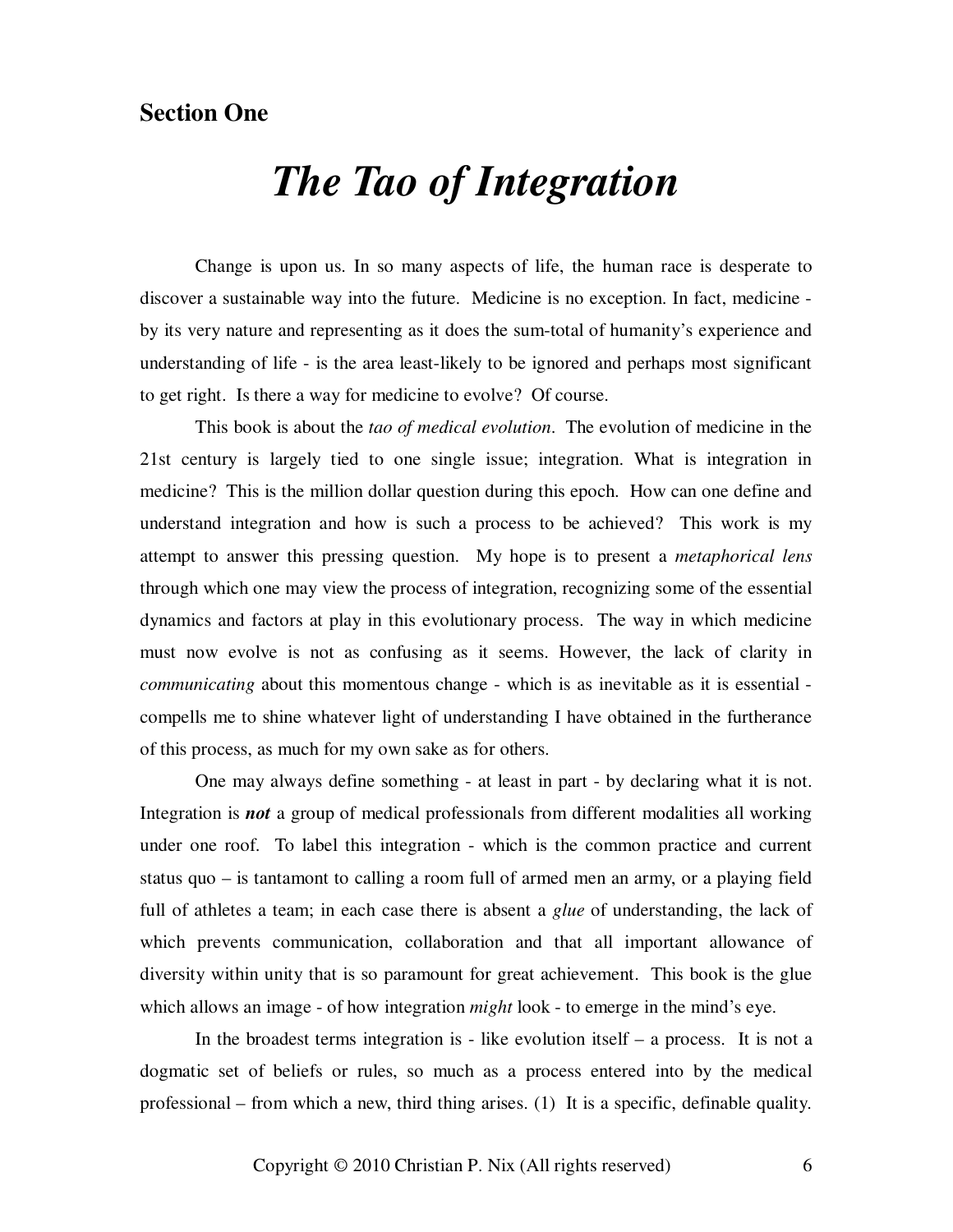In fact there are certain discernable vicissitudes which make this evolution - within certain parameters - utterly predictable. By the end of this book, my definition will – I hope - be complete, coherent and intelligible. In order to begin the journey toward integration in medicine therefore, one must begin with an appreciation of the historical moment.

In 1998 John Austin published his study on why patients seek 'alternative health care.' (Astin, 1998) The results may have been surprising to the established orthodoxy but perhaps not so to the lay-patient. There is wide-spread acknowledgment - by medical professionals and lay-persons alike – that the conventional model of Western biomedicine maintains a bias of methodology which likens the body to a machine, the lifeprocess to a mechanical basis, and a living system to a complex factory.  $(2, 3, 4)$  These industrial and mechanistic metaphors have been useful in developing surgical and biochemical techniques and advances, but even conventional science acknowledges the limits of the 'body-as-machine' motif since living-systems clearly exhibit several characteristics which do not conform to a mechanical metaphor. I will define the characteristics of conventional medicine in a later section and in great detail. Suffice for now to include comments from distinguished scholars who alude to this great gift and the strength of the conventional approach.

"A singular premise guiding Western (conventional) science and clinical medicine (and one, we hasten to add, that is responsible for its awesome efficacy) is commitment to a fundamental opposition between spirit and matter, mind and body, and (underlying this) real and unreal." (Scheper-Hughes and Locke, 1987)

Here the authors highlight the strength of the conventional model as the very characteristic cited by Astin's report as the primary factor driving patients to seek 'alternative care'; namely the mind-body separation.

"Darwin's alienation of the outside from the inside was an absolutely essential step in the development of modern biology. Without it, we would still be wallowing in the mire of an obscurantist holism that merged the organic and the inorganic into an un-analyzable whole. (Lewontin: 2000)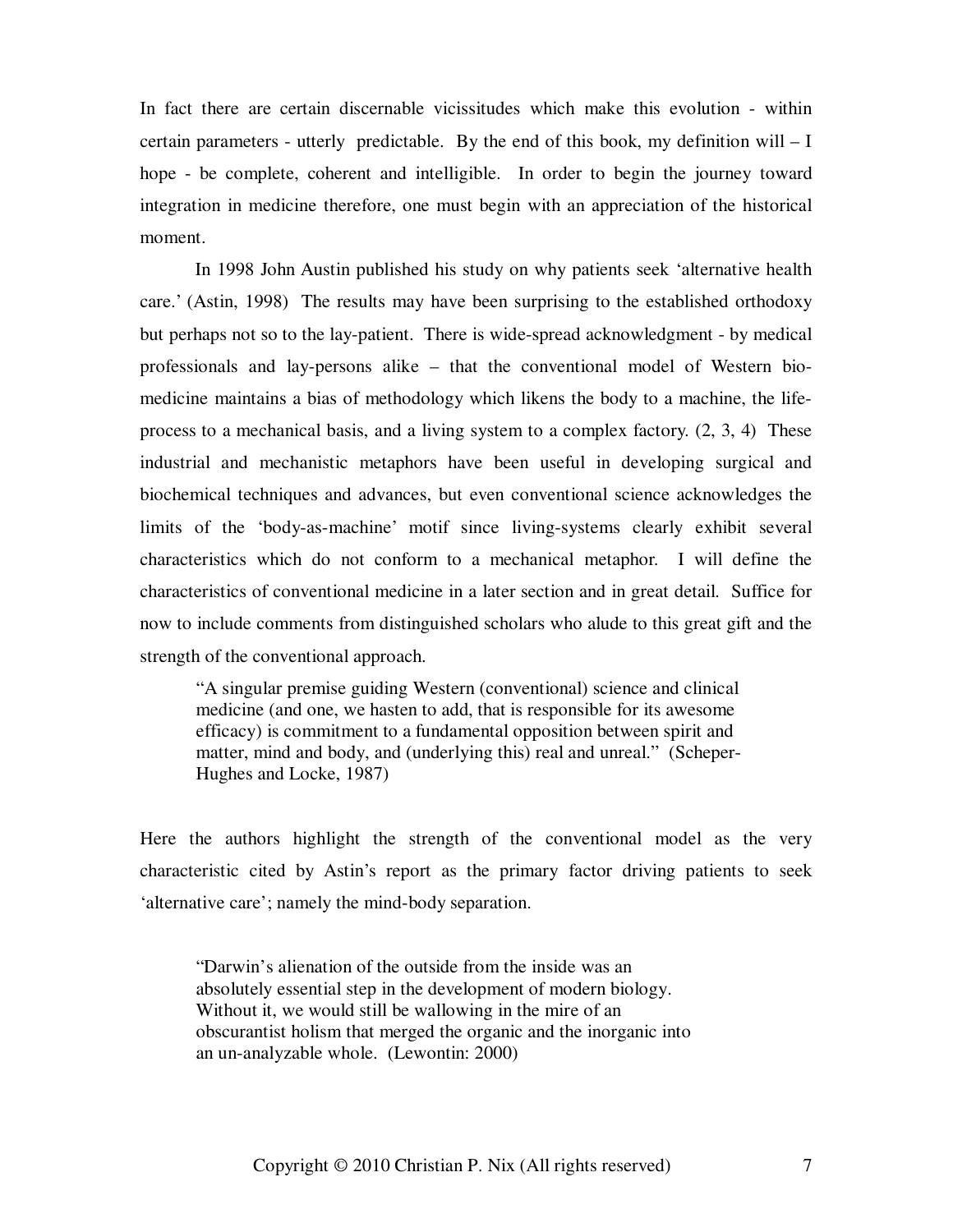This 'alienation of the outside from the inside' is the signature of conventional medicine. To appreciate fully the historical moment, I must include the whole passage wherein Lewontin goes on to add:

 "But the conditions that are necessary for progress at one stage in history become bars to further progress at another. The time has come when further progress in our understanding of nature requires that we reconsider the relationship between the outside and the inside, between organism and environment." (Lewontin: 2000)

The above passages highlight two points, 1) conventional medicine made a tremendous impact because it *differentiated the 'inside' from the outside*; and 2) the time has come to contextualize the advances of the conventional model by reconsidering its relationship to the whole. Taken together, both Astin, Lewontin and Scheper-Hughes and Locke all indicate the same point; to wit, the conventional model with its motif of mechanistic differentiation must reconsider the proverbial *big picture* and the connection between 'inner' psychic functions like thoughts and feelings and the 'outer' physical body. Other authors commenting on this issue go even further.

"Crisis . . . 'a crucial or decisive point or situation: a turning point . . . an unstable condition . . . involving an impending abrupt or decisive change . . . which aptly describes the transition taking place in science today. In physics, biology, chemistry . . . experts concur on the fact that the traditionally western dependence upon reductionism . . . has reached its limits." (Pritzker, 2002)

Pritzker notes the same 'glass-ceiling' as the others. She also introduces a word and concept I will refer to, making great effort to describe it in the most specific and unambiguous language available to me. That word and concept is *reductionism*. This is the single, underlying presuppostition which supports the assumptive reality of conventional, Western bio-medicine. Logic and observation tell the rest of the tale; for reductionism gives rise to this glass-ceiling in a most logical and predictable way. Yet people swim in a cultural fish-bowl, unaware of either the water or the glass that limits and defines the horizons of their reality. *Reductionism is* the fish-bowl of the West.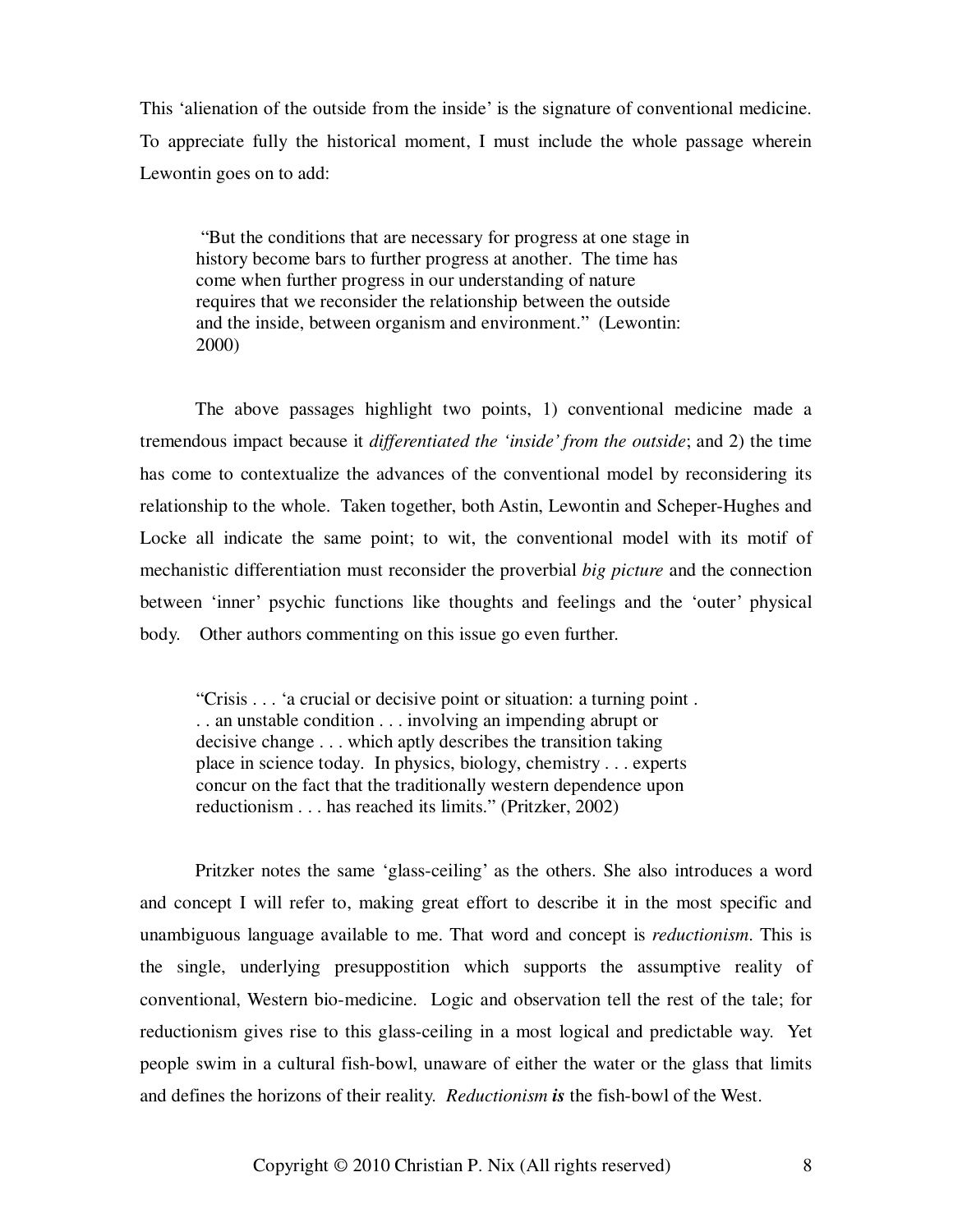If this section merely restated, however cleverly and well sourced, the *problem* of conventional reductionistic medicine, then it would be as plain and insignificant as any other of the dozens of explanations that exist heretofore. However, *this* book is about change. As such, I segue as quickly as I may to that solution which necessity will force upon one-and-all - the willing and the reluctant - as medicine integrates its distinctly different approaches into a single, *world-medicine*.

As one approaches the goal of understanding integration in medicine, the perils of abiguity increase. Like any journey, not everyone will make it. In traditional cultures and even in our own youthful North American culture - it is widely acknowledged that only the best and brightest are cut-out for the study of medicine. Great deference is shown the man or woman who undertakes such a task. Perhaps therefore it is fitting that not everyone should arrive in safe-heaven with a new-found understanding of integration. If it were simple, it would already be patent. If it were obvious, someone would have already thought of it. I make this disclaimer precisely because the next point flings open the door through which paradox must enter. This cannot be helped and those for whom paradox is an annoyance which distrupts the tidy order of their mind, much of what follows will seem hopelessly contradictory. But no apology can be made for the complexity or the paradoxical nature of what follows. In fact, the astute reader will note that I have already spinkled the text with the slightest flavoring of paradox by pointing out that reductionism is simultaneously the belief by which conventional medicine has reached its heights of greatness *and* the cause of the glass-ceiling.

Reductionistic conventional medicine is tied to this single limiting characteristic, which has brought its boons and now refuses to be unseated from its throne. Conventional medicine is a hostage of its own success. How may one contextualize reductionism and relate it to the larger whole? By examining considering and appreciating holism of course.

"(holistic) medicine, simply by virtue of its totally different methods of observation, may be able to fill in many of the gaps in our current knowledge of medicine in the West and this enable us to reconcile these two divergent perspectives into a single integrated and comprehensive picture of reality." (Porkert, p. 59)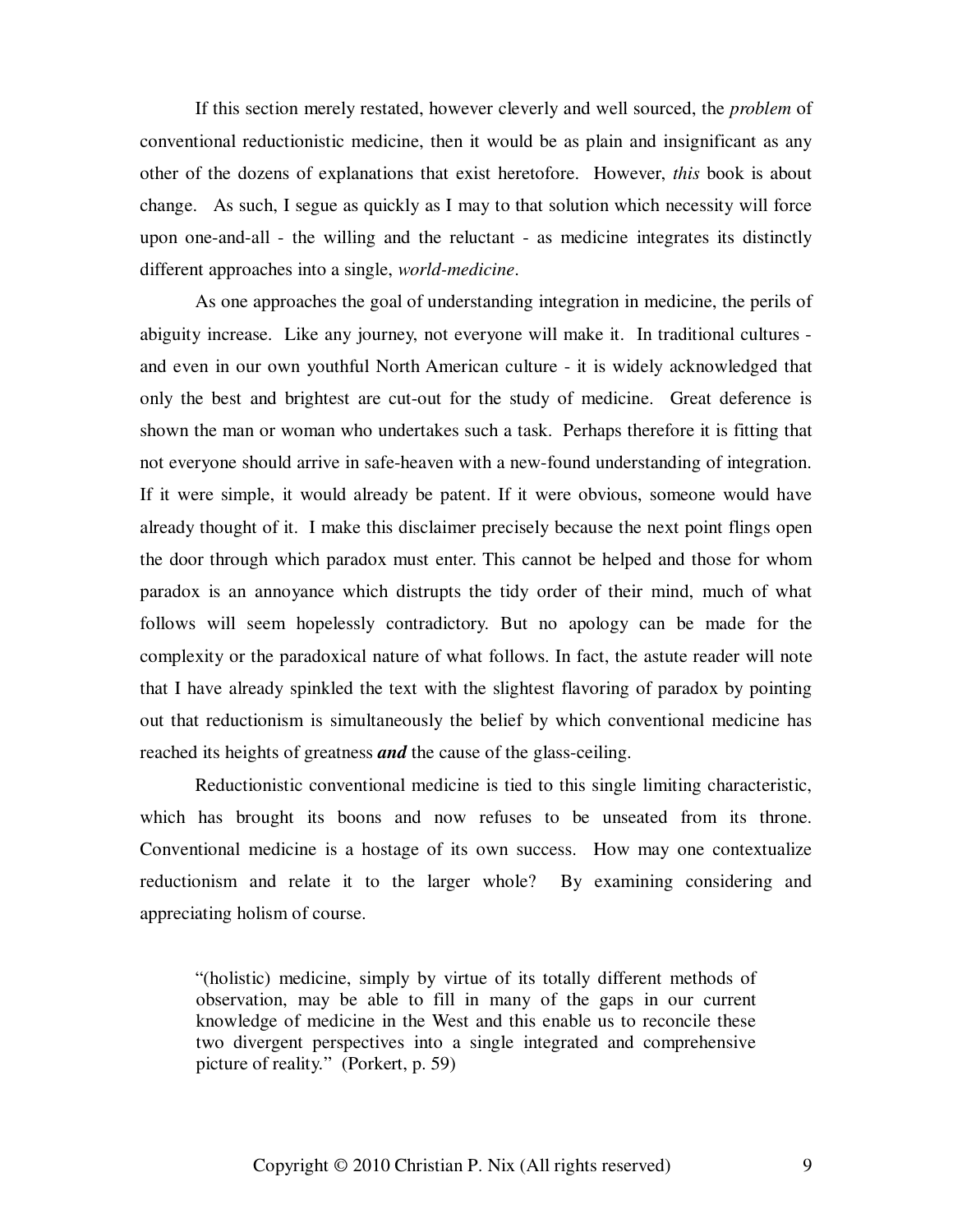Holism is a different fish-bowl all together. To understand holism, one must plunge into alien and unfamiliar waters. As you will see, holism is a purview which once explained - makes sense in a way that bio-medicine and biochemistry with its mechanistic 'facts' do not. Nevertheless, there is real danger in ambiguous understanding of holism. In fact, holism as it is currently practiced in North America and most of the Western world is *not* holism as it comes to us from the holistic East. Holism as it is practiced in North American society is – with few exceptions - a new kind of installation and a poorly made imitation. Even though conventional medicine must make way for the contextualizing presence of holistic logic, holism in it's bastard-child get-up is actually the greatest impediment to this change that must result in integration. This results in paradox number #2. Paul Unschuld asks the question,

"Where could a foreign idea be accepted, assimilated, or transmitted without being influenced by the particular situation it meets, by the changing languages that serve as a means of transportation, and by the preconditioned patterns of thought cherished by the final receiver?" (Unschuld, p. 55)

Indeed, this is precisely the case with holism in North America and other Western cultures. Just as "modern science and technology require an absorption of the thought processes which acompany them;" (Huntington, p. 73) so too holism requires a different way of thinking. In fact, holism is nothing if not a distinctly different way of organizing reality.

Holism as it is being grafted onto North American culture has a distinctly dangerous ambiguity which undermines it's own progress. That ambiguity is the idea that holism is based on *spiritual* insight and / or intuition. (7) Doubtless there is an element of the divine involved in any situation of illness and healing. But, as I will explain, holism is logical science. It is rational, logical methodology and requires no communication with spirit-guides or disembodied entites. Holistic science is every bit as logical – and even more trustworthy - than anything we call logic in the reductionistic West.

"Western medicine, like (holistic) Chinese medicine, developed empirically. Unlike Chinese medicine, however, it developed without being guided by a fundamentally stable theoretical framework." (Yan, 1991)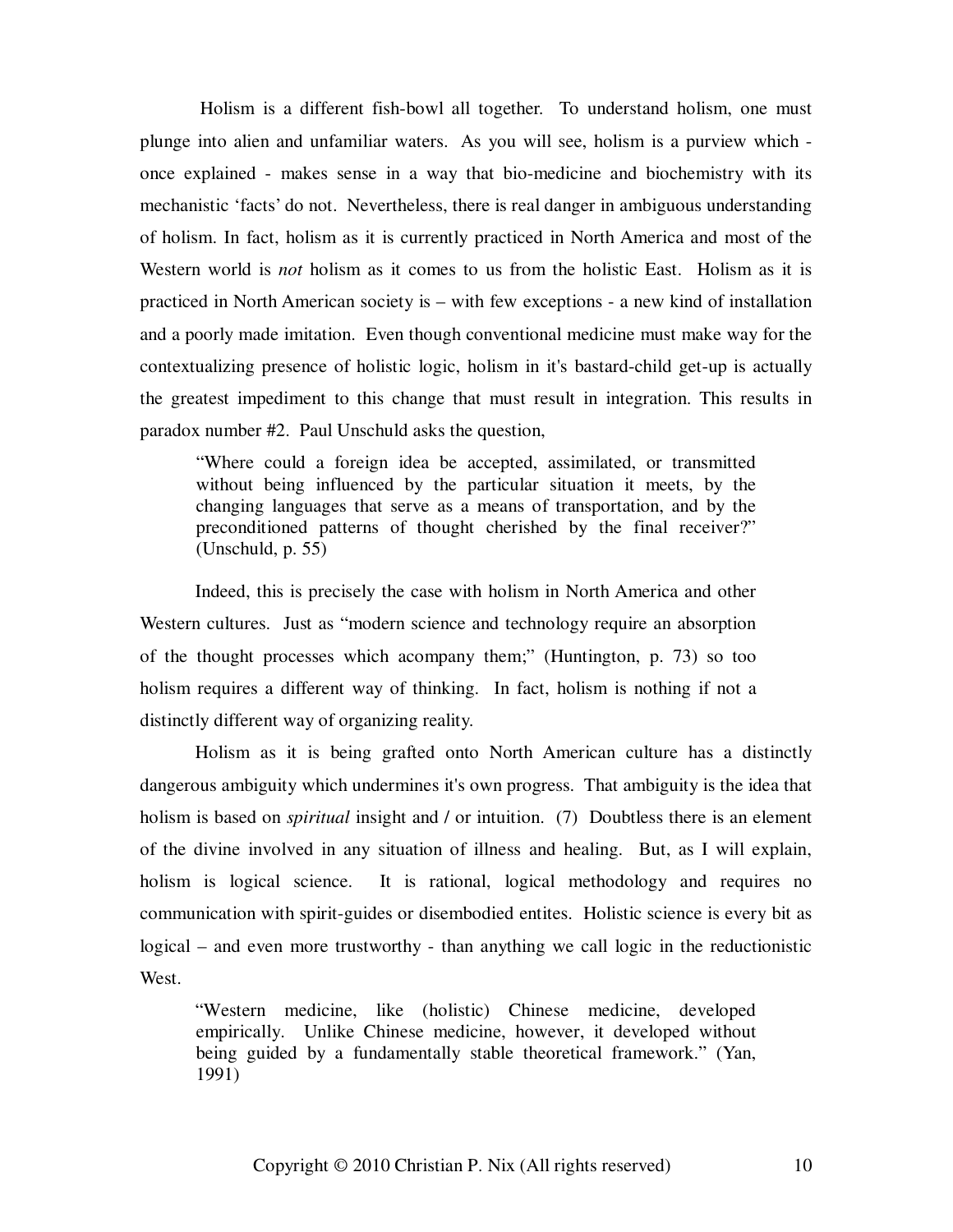#### **What is the crisis? A Deeper Look**

 "The chassis is broken and the wheels are coming off." (5) (This from an article by Ralph Snyderman and the emminent Andrew Weil.) So many sources attest to the impending colllapse of the conventional medical system, it is hard to fathom just how it continues to function and why more is not being done to avert disaster. Robert Becker cites the failure of the aforementioned biochemical, body-as-machine motif.

"In the last two centuries, medicine more and more has come to be a science, or more accurately the application of one science, namely biochemistry. Medical techniques have come to be tested as much against current concepts in biochemistry as against their empirical results. Techniques that don't fit such chemical concepts - even if they seem to work – have been abandoned as pseudoscientific or downright fraudulent . . . In effect, scientific medicine abandoned the central rule of science – revision in light of new data." (Becker, p. 18-20)

The issue of helathcare reform is doubtless complex and may not accommodate a single answer. Nonetheless, Mark DeHeven points out one of the most obvious aspects of the crisis, stating

"Healthcare in the U.S. and the current practice of medicine must change. Currently we are spending about \$1.5 trillion (\$5440/capita) annually, 75% of which is devoted to treating and managing chronic (mostly preventable) disease using conventional (read: remedial) modalities. The projection is \$3.4 trillion (\$10,500/capita) by about 2011 or 18% of GDP . . . Our care delivery is about 95% treatment and 5% prevention. The U.S. cannot sustain the present system for much longer." (DeHaven, 2005)

The economics of conventional medicine are unequivocally unsustainable.

"It is to all our benefits to maintain their (aging, elderly population) health at the highest level of functioning they can maintain for as long as possible without additional supports. We want to keep people functioning at the highest level so families don't need to care for them and they don't need to spend their resources to provide costly care. It's a public resource issue." (Sturrock, 2006)

Yet there is a more perplexing aspect to this issue of defining the exact crisis.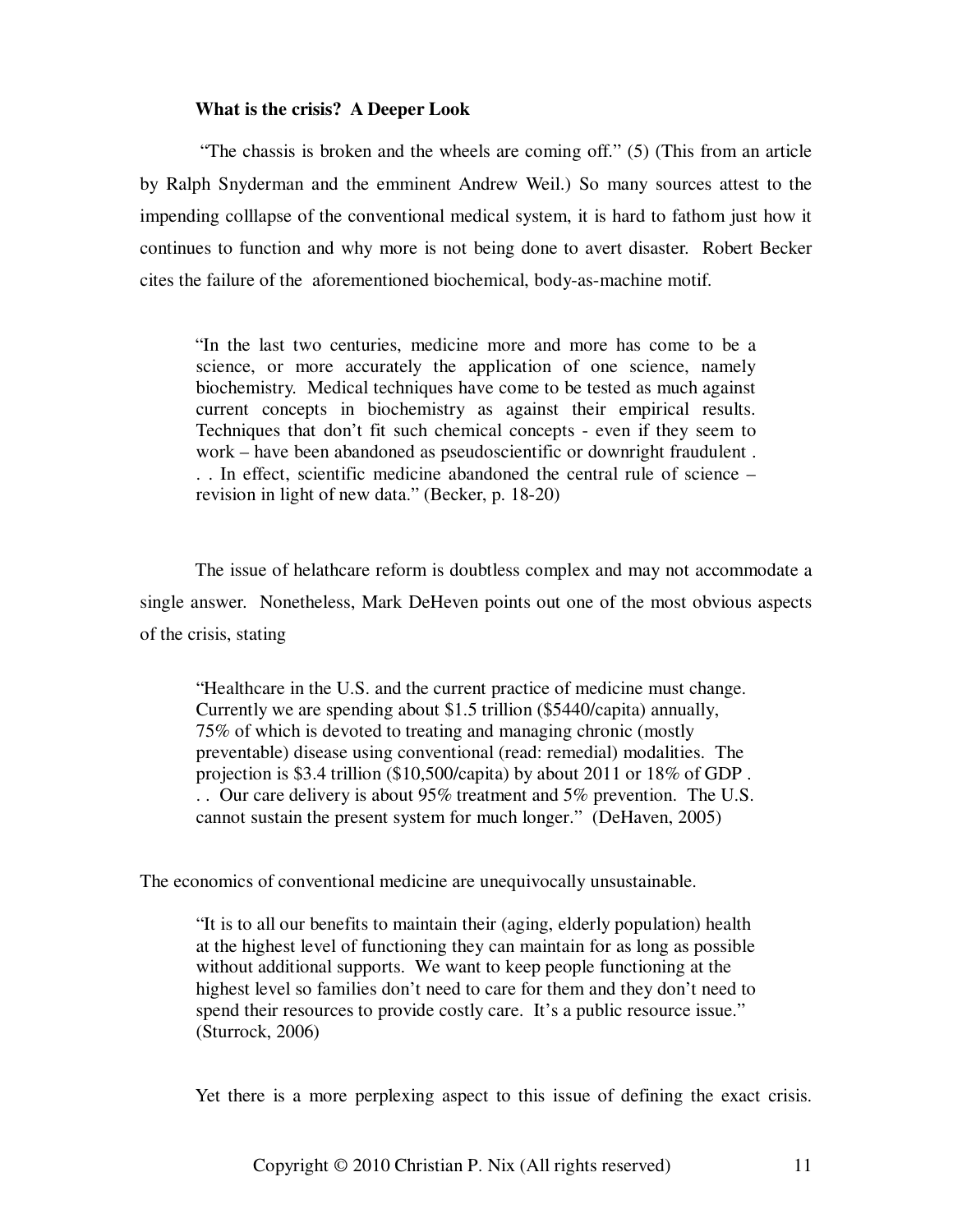When Alen Greenspan – former chairman of the Federal Reserve - spoke his mind about the financial crisis in 2008, his candor seemed to be inspired by heaven. Loosely quoted Greenspan said 'What happened is that we have come to the end of a way of thinking. The thinking that got us into this crisis no longer serves and must change. The thinking that created this crisis will *not* be the thinking that gets us out." (AP) The thinking that forged the conventional medical system has – in a sense - run its course. This again has to do with the historical moment.

In 2005 the World Health Organization (WHO) published its report on chronic disease. Eight out of ten people will die prematurely of chronic disease in the  $21<sup>st</sup>$ century. (WHO, 2005) Why is this significant? Because it is this shift in the state of the world's health that undermines the conventional model as much or more than any stubborn adherence to the worn-out, 'body-as-machine' metaphor. As I will explain in section two, conventional reductionism *is simply not suited* to the treatment and management of chronic disease. Furthermore, holism is. Consider what this pressages according to Thomas Kuhn and his classic work, *The Structure of Scientific Revolutions*,

"the emergence of new theories is generally preceded by a period of pronounced professional insecurity. As one might expect, that insecurity is generated by the persistent failure of the puzzles of normal science to come out as they should. Failure of the existing rules is the prelude to a search for new ones." (Kuhn, p 67-68)

Clearly, more than one source attests that we are indeed in the midst of a *scientific revolution*; and what is that revolution? From what to what? The growing prevalance of chronic disease in the world's patient population is tantamont to the death-knell of conventional medicine as the dominant model of medicine in the world. As Becker, Kuhn and others allude, the 'puzzle of chronic disease is not coming out as it should' when conventional reductionistic methodology is applied. Conventional medicine can *never* address chronic disease adequately precisely becasue the epistemological strengths of conventional medicine are inherenly geared to make sense of problems that generally relate to traumatic illness and acute injury - and I will explain why. This fact – as already noted – is what makes reductionism so supremely well suited to its given task. No source anywhere disputes this observation. Am I saying that conventional medicine will become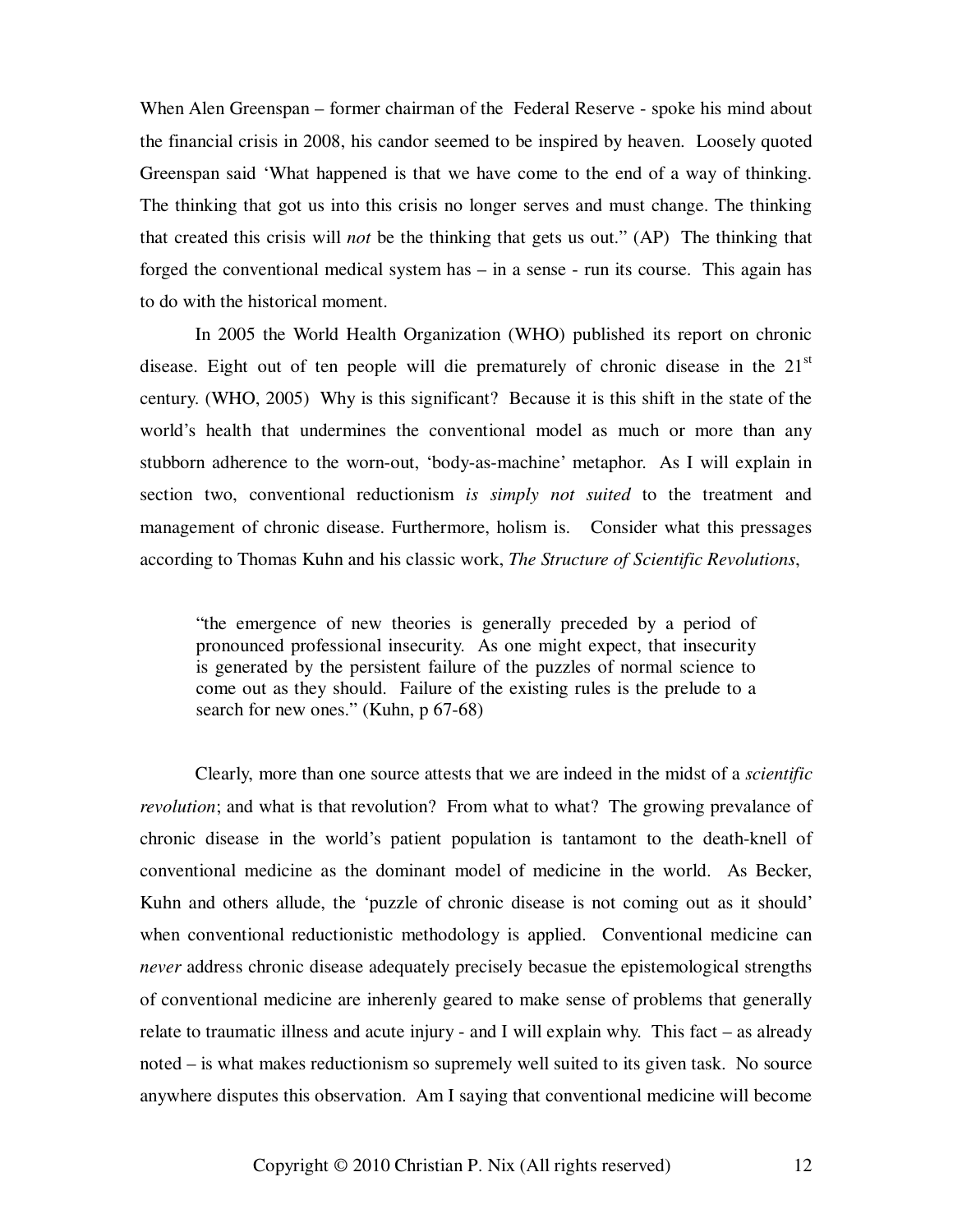obsolete? Of course not; there will always be a need for traumatic injury and acute illness care. The shift is not a wholesale dismissal of conventional reductionism in favor of ancient holism; this would be no shift at all but rather a regression. The current scientific revolution is toward integration; and integration must be defined as the clear and unambiguaous understanding of the strengths and weaknesses of reductionism vis a vis holism and the correct use of the correct model for a given patient's presenting condition.

But *what is the crisis*? What are the specifics? What is the glass-ceiling and how did it get there? Can it be understood by someone without a Ph.D or MD after their name? The answer to the last question is a resounding 'yes.' However the answer to the former questions requires a little patience and must inevitably traverse territory claimed heretofore by those scientists and specialists whose thinking must now evolve. How prophetically true the words of Thomas Kuhn who wrote about the axiomatic quality of theoretical assumptions, noting that it is the nature of theory - rather than reality itself that determines what a scientist 'notices' and what she remains unaware of. "No part of the aim of normal science is to call forth new sorts of phenomena; indeed, those that will not fit the box are often not seen at all." (Kuhn, 1962) If Kuhn were alive, he would have no trouble recognizing the nature of the revolution which now besets science and humanity's thinking about the natural world, health and illness.

#### **The** *Quantum Omission* **and the** *I / Thou Relationship*

In the briefest possible terms, the crisis confronting conventional medicine stems from the willful omission of one single aspect of reality: quantum science. Quantum science is the golden-child of physics. The quantum view of reality is the most accurate, most profound, and most perplexing that reductionistic science has ever discovered. So what's the problem? Quantum reality finds no expression within conventional reductionism. This is the short answer to the question of the glass-ceiling. But one must understand something of the practical aspects of quantum in order to proceed toward the solution of the crisis. In lay terms, quantum holds out one single truth; 'you are *seeing* (i.e. feeling, experiencing, etc.) what you are *seeing* because it is significant to you.' That's it. That's quantum.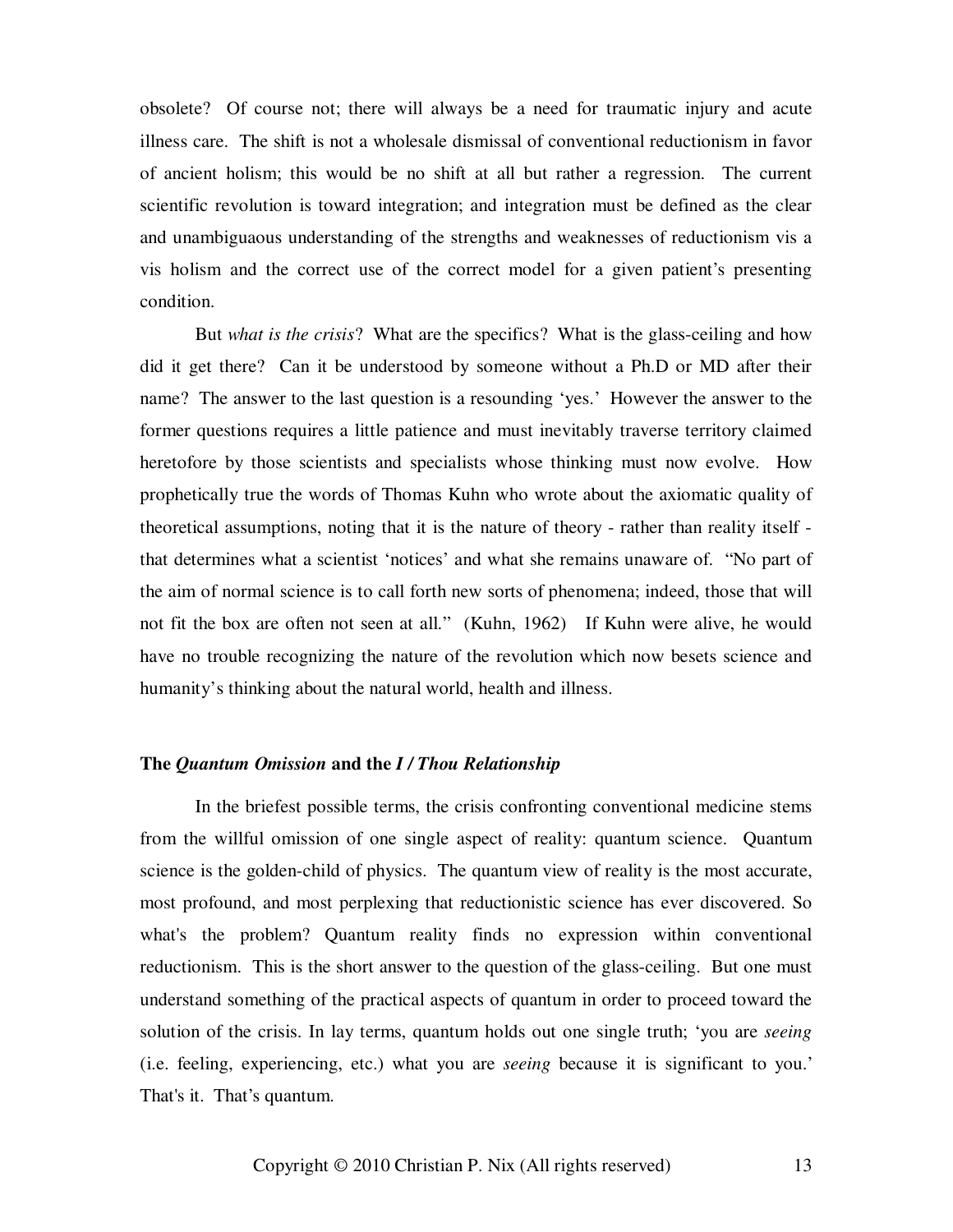"Implicit in such a . . . vision (i.e. the vision of conventional medicine) . . . is the image of a scientist who stands outside the system as impartial observer, able to predict events according to deterministic laws, without disturbing events in any way . . . the term "spectator" must be struck from the record and the new word "participator" must replace it. By virtue of the quantum theory . . . physics and physicist are no longer separable but are one indivisible whole." (Peat, 1987)

The observer-as-participator is the veritable 'elephant in the living room' - not only of conventional medical science - but of managing chronic disease. The patient with chronic disease isn't a passive entity, detached from and uninvolved in the illness / recovery process. They are a *participator* in that process. Paradox # 3 arises when one is forced to admit that while 'observer as participator' implies and results in selfempowerment - the veritable Holy Grail of healing from or at least managing chronic disease - nonetheless, the gods will have their way and no amount of insight or empowerment can outrun the will of heaven. (See section 3, *Control and Illusion*)

The choice to negate the quantum tenant that 'what you are seeing is significant *to you*' is the rock upon which the ship of reductionistic medicine founders. Include this tenet in conventional reductionism and you no longer have reductionism. In holism, it is axiomatic that a particular patient's signs and symptoms have significance and meaning; their thinking, lifestyle habits, diet, etc. are all significant. This is holism; the patient clearly has a part to play.

Holism, by it's very nature, confronts the patient - sometimes rather brusqely with the truth of their participation in the reality of their health / illness. The 'choice' to ignore the individual patient's role in the creation of their health / illness is not so much a choice as it is the natural result of a concatenation of beliefs which can be traced to the single guiding assumption that reality can be understood by reducing things to smaller and smaller units – i.e. reductionism. In other words, reductionism *must* lead to patient disempowerment. The inability to see the connections between things – between one's dietary choices and one's physical ailment, between one's resentments and one's illness, between one's attachments and one's stresses – is the fundamental basis of reductionism. Reductionism is fundamentally a doctrine of separation.

Is a choice *really* a choice if it is not recognized as such? Paradox #4 is that the answer to the above question is both yes and no. 'Yes,' in the sense of the consequences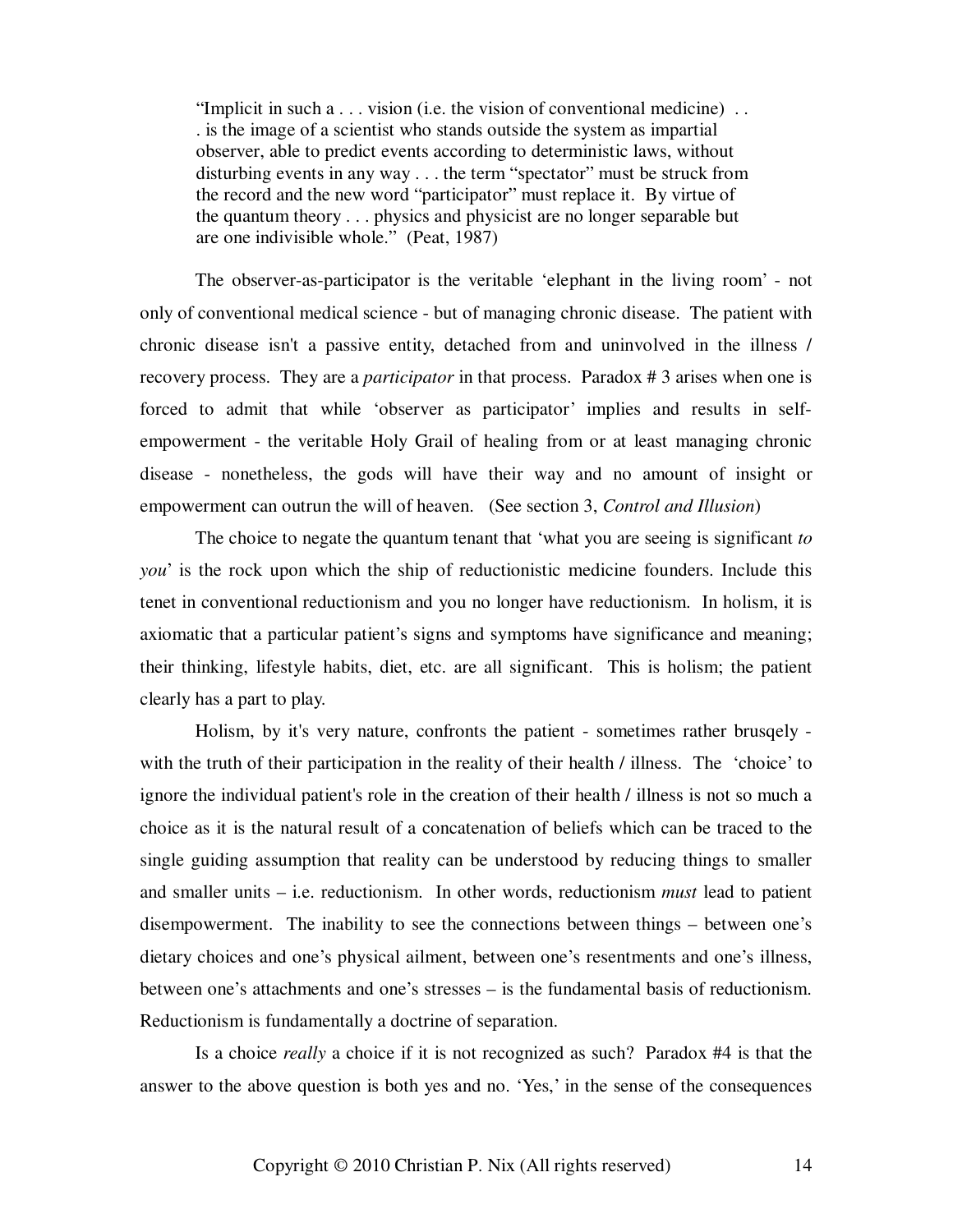it's creates. 'No,' in the sense that no conscious recognition existed to create the result and therefore is not easily 'owned' by the individual who made that 'choice.' But the omission of quantum reality is, at the level of officialdom and orthodoxy, hard to pass off as an unconscious oversight. Knowledge of quantum was discussed around the dawn of the 20th century. Neils Bohr, Wolfgang Pauli and famed psychologist Carl Jung all had considerable insight into the workings of quantum reality and it's potential effects on the thinking which has given rise to the conventional reductionistic model and its long foreseen crisis and glass-ceiling. Again, one is forced to ponder why this crisis has been allowed to develop and why more hasn't been done to shift away from the dead-end thinking of reductionism towards the inclusion of quantum.

The answer may have some complicated explanations. But the simple explanation is that there is money involved in letting patients believe they are powerless. Alot of money. Enough money, apparently, to kick this truth about quantum down the road so some future generation will be forced to deal with the train-wreck that has occurred. In 2008 the consulting firm McKinsey found \$650 Billion in excess medical costs. (6) These costs arise from excessive diagnositic tests and superfluous surgical procedures and prescriptions which consitute so-called *best practices* and which MD's are required to follow (to say nothing of the ever-present threat of litigation if they do not). Underlying all such unnecessary expenditures is the patient who is passive (not to mention discouraged) and thus unable to take a single step to help him / herself.

If the quantum realization posits an empowering aspect to a patient's reality and if holism contains this same dynamic, then why not simply sweep away reductionism and replace it with holism? Obviously, the crowning achievements of reductionistic medicine - surgery and the powerful and unprecedented advances in bio-chemistry and the pharmaceuticals these advances have given - are still of great value and will play some roll in any future healthcare scheme. Yet, the wholesale replacement of reductionism with holism is a tempting option for many of the acolytes of holistic medicine in the West. Thus the stage is set for the adversarial relationship that exists between conventional medical orthodoxy and the *holistic rebels.*

It is yet more tempting to re-label holism - calling it '*Integration'* instead. This is merely a predictible and excessive swing of the pendulum. Indeed there exists a noticeable learning-curve among medical practitioners who come to study and embrace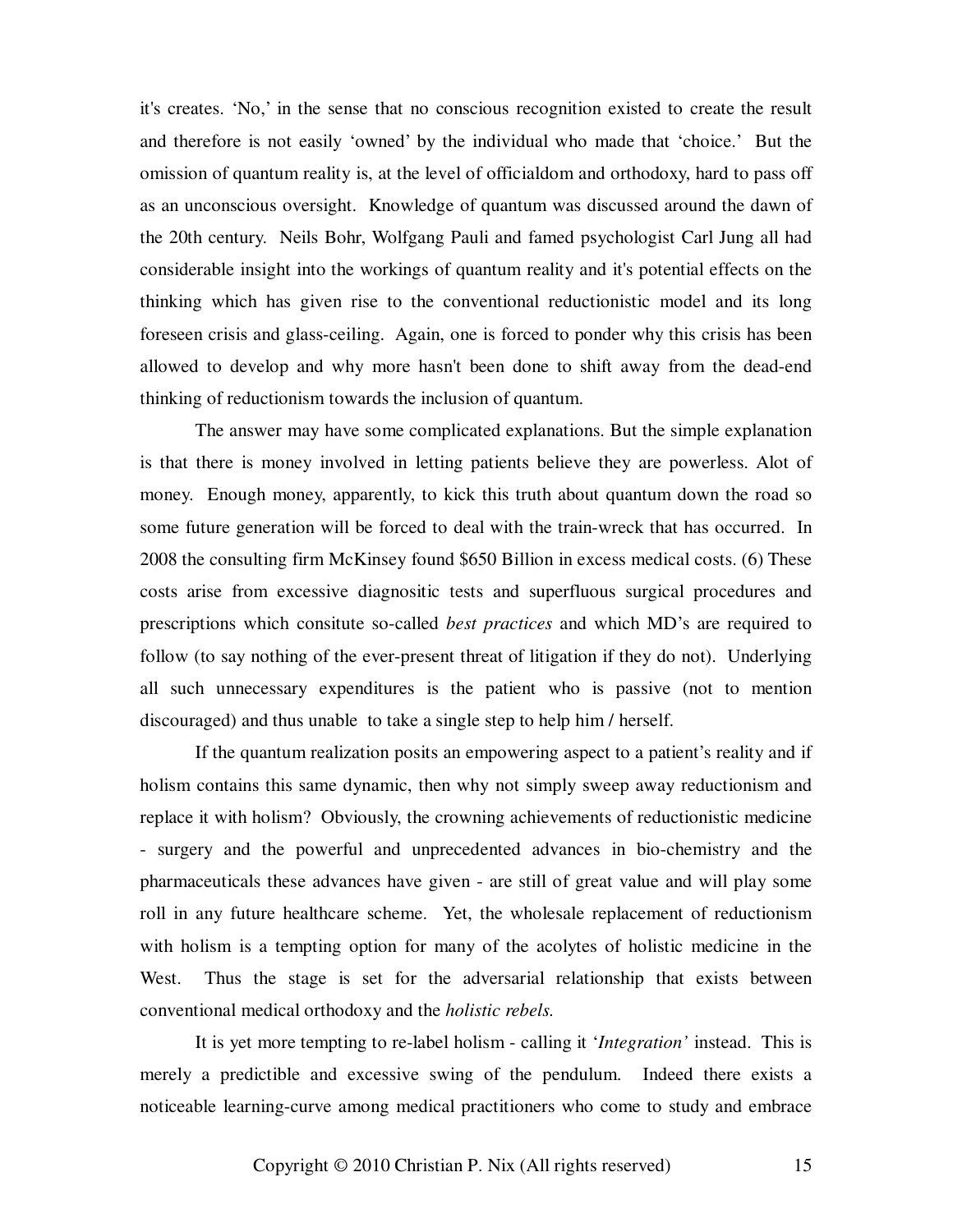holism and holistic medicine in which reductionism is demonized and holism is presumed to be the salvation of all medical issues not responding to conventional care. This may be true in a huge percentage of cases, so well does good-quality holistic practice address and resolve - or at least manage - situations of chronic disease. Indeed, this overlyenthusiastic embrace of holism evinced by so many holistic acolytes may actually be a necessary stage in one's development. Yet it must be tempered with the time-tested methodology and logical holistic science that is still so scarce as to be almost unknown in holistic practice in North America. There is a serious danger in failing to go through this developmental stage in which holism is presumed not only to be superior to conventional reductionism; but that its presumed superiority arises on the basis of a *spiritual*  dimension. This is precisely what has happened - and is still happening - as holism seeks it's way in out of the cold.

What is the danger of practicing holism in this *backlash* mode? Holism, as it is being grafted onto our reductionist culture, is not holism-proper (as I have already outlined and will detail in the pages to come). Holism as it is being practiced by the overwhelming majority of holistic practitioners is actually a backlash against the perceived ills of reductionistic culture's emphasis on materialism. (7) Mistunderstood in this way, holism becomes a further expression of that all pervasive, defining element of Western culture: individualism. (Huntington, p.73) Practitioners succumb to a guru phenomenon in which they believe themsleves endowed with supernatural abilities to treat illness in lieu of logical methodology (and if the patient fails to respond, well then it must be because the patient didn't believe, didn't have enough faith and positive thinking).

Section 3 is a collection of essays exploring issues relevant to integration in medicine, some of which seek to examine the more glaring pit-falls which lie-in-wait for one who has failed to clarify what holism is and is not, does and does not do. Suffice to say here in brief that holism-as-backlash bears one single feature resulting in an utterly predictable outcome: the predictable result of holism-as-spiritual-medicine (tempting as it is in our de-ritualized, de-mythologized, demystified, secular, 'scientific' and modern world) is simply . . . poor methodology. This is the kind of New Age tartuffery that tommohawks in the cradle any real effort to bring holism into the grand gala of healthcare reform. (8) As I will demonstrate – and as any well-thought out, high-level student and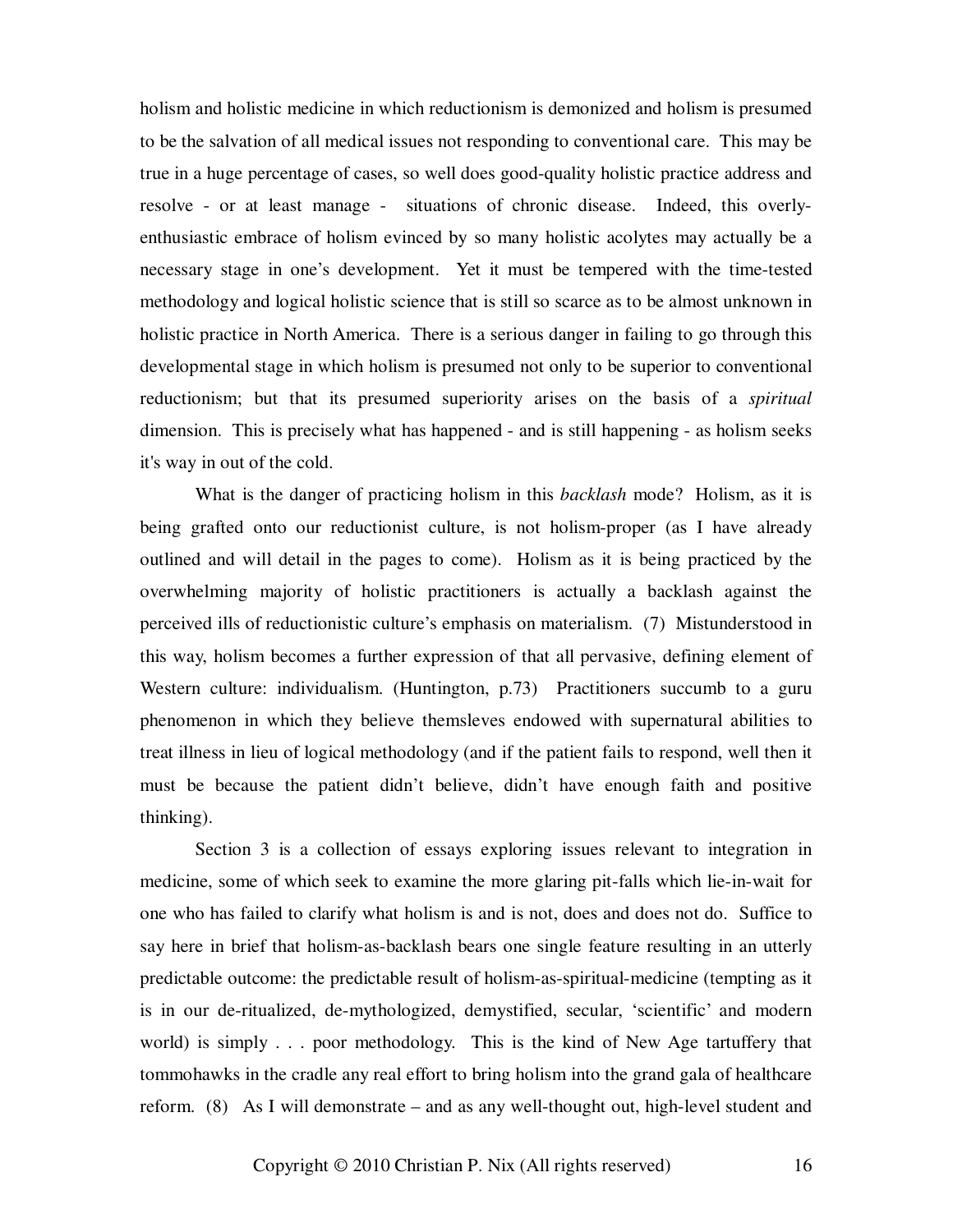practitioner already understands – *holism is science*. Holism is logic, albeit logic based on a distinctly different assumption about reality. There is a logical, rational, scientific basis to holistic medicine - the negation of which renders non-professional practice. Holism-as-spiritual-intuitive-medicine negates this time-tested, empirical and utterly empowering methodology.

#### **What is integration specifically?**

One does not – strictly speaking – practice medicine integratively. Rather, one practices holistically or reductionistically; and by knowing the strengths and limitations of each system, may thereby permit integration to arise by infusing the complementary yet mutually exclusive opposite archetype to enter when and as needed. Predicting things like strengths and weaknesses within a given system is no great leap once one understands the way in which each system organizes reality. Understanding this point is essential for integrative specialists as it allows for 1) the practical application of a treatment strategy in a clinical setting; and 2) informed discussions regarding administrative decisions.

For example, there may indeed be an aspect of a given patient's condition that requires the attacking of disease. Attacking disease is what reductionism does best. In fact, its the only thing reductionism can do. (see Section 3, *Bu Fa vs. Xie Fa*) That's all it knows. But that same patient may have several aspects of their condition which require the harmonizing of patterns of imbalance and even the supplementation of their own reserves and resources. This is the province of holism since holism is uniquely positioned – by virtue of its epistemology – to render support to the patient's own inherent vitality.

"The respective strengths and weaknesses of Chinese and Western medicine overlap in a way that makes Western medicine seem best suited to coping with (acute) infectious diseases and Chinese medicine with those functional disorders and chronic illness in which discrete or long-term physical symptoms have not yet become apparent. . . (yet) we also know that people are less susceptible to infection when their vital functions are in good working order, and this is something that (conventional) medicine knows next to nothing about." (Porkert, 1988)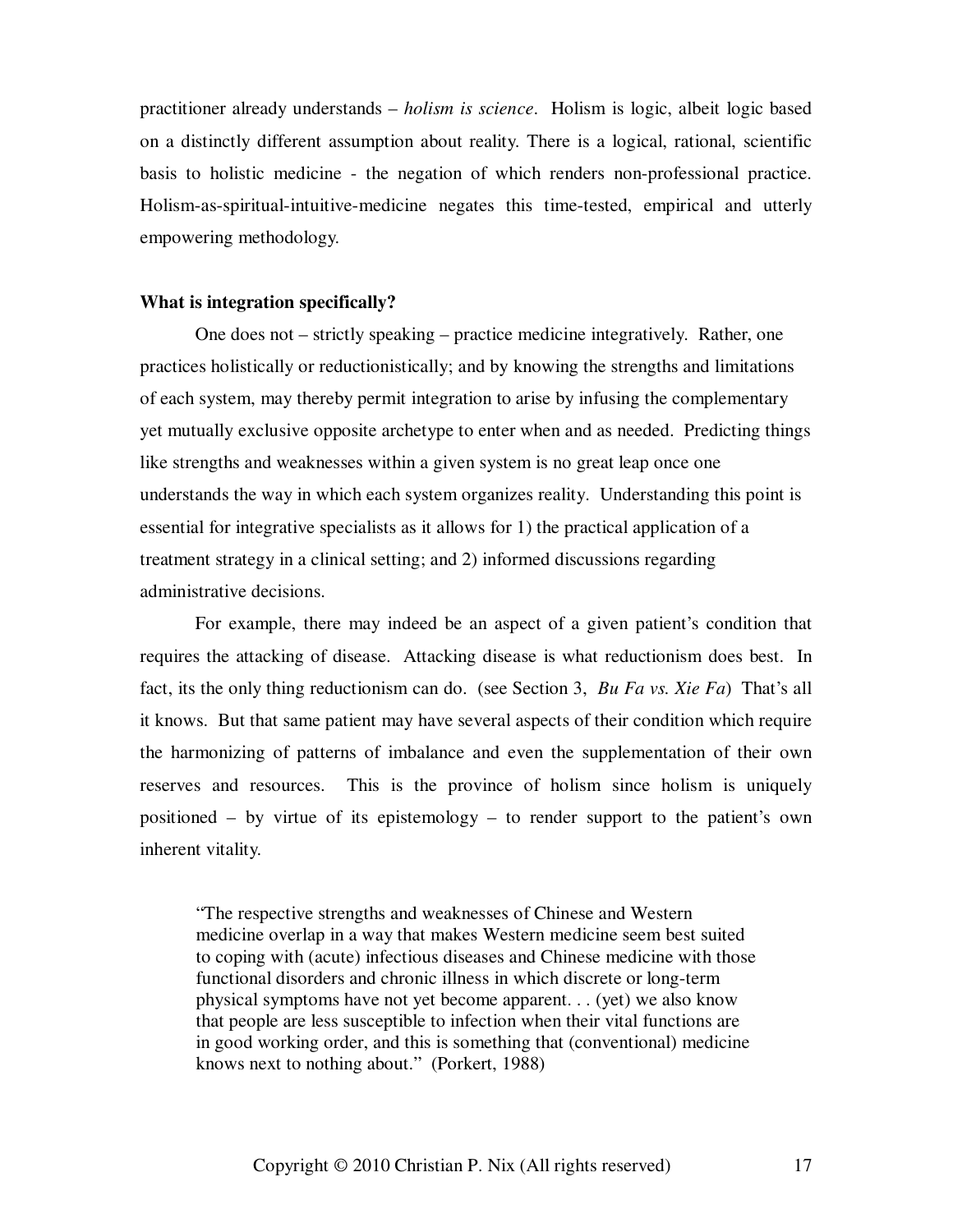Integration therefore is not a new thing, except in-so-far as it applies differently the old things – i.e. reductionistic cognition and holistic cognition. By *cognition* I mean to highlight the specific, discernible characteristic of reductionistic reality vis a vis holistic reality. By *cognition* I also mean to highlight the truth that reductionism and holism are archetypal stencils of making sense of the world of sensory stimuli. In other words, reductionism and holism are, at one and the same time, the fundamental principles which underlie and birth specific medical systems; and they are the primary archetypal modes of ordering reality which pervade human consciousness and evolution. The study of how people make sense of their reality is a useful one during an epoch which requires one and all to recognize and consider the merits of alien cultural ideas on their own terms.

"Concepts such as 'curved space' or 'wave-nature of particles' can be understood by some, but to most people they make no sense on the basis of everyday experiences, and they cannot be expressed adequately with the linguistic tools that have evolved alongside these everyday experiences. Hence, some researchers in philosophy and in the theory of cognition are in a process of turning their view away from the age-old question of what is real and what is imaginary, to an analysis of mankind's cognitive abilities." (Unschuld, p. 9)

The usefulness of this approach is the 'metaphorical lens' I mentioned at the outset. What one comes to realize is that, "It is in a comparative way that one can learn from another tradition to see an aspect of one's own that one had not been paying attention to; and a kind of illumination goes up." (Campbell, 1997) Not only does one come to understand aspects of one's own system that one had not noticed or considered previously, but one also realizes that different systems can describe the same situation differently.

As a result of their fundamentally different perspectives on reality . . . (holistic) Chinese and (reductionistic) Western medicine can make their observations and then present us with two different 'versions' of the same phenomenon." (Porkert, 1988)

Reductionism and holism are the primary, default settings within the human psyche. One cannot go beyond or beneath this bed-rock. In any given situation where change is occurring or required, these archetypes will be at play. They are the parameters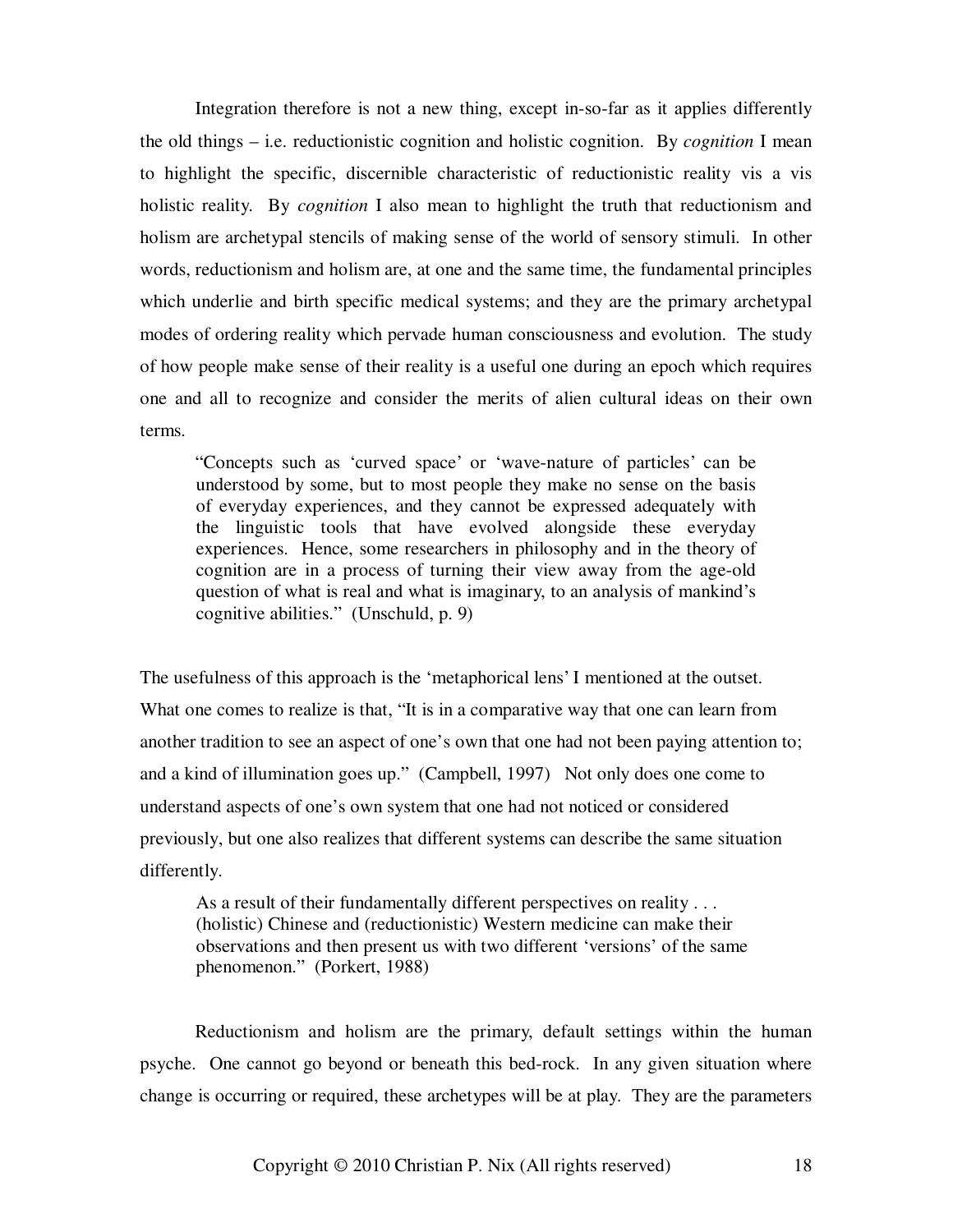by which evolution is guided. Since I am concerned with reductionistic and holistic cognition as it applies to medicine, medicine will be my praxis for illustrating this phenomenon. Nor is this idea of cognitive archetypes so far fetched, as other teachers seem to notice and declare similar insights. Tony Robbins nailed this concept in his book *Unlimited Power* 

"Metaprograms are the keys to the way a person processes information. They're powerful internal patterns that help determine how he forms his internal representations and directs his behavior. Metaprograms are the internal programs we use in deciding what to pay attention to. We distort, delete, and generalize information because the conscious mind can only pay attention to so many pieces of information at any given time . . . A computer can't do anything without software, which provides the sturcture to perform a specific task. Metaprograms operate much the same way in our brain. They provide the structure that governs what we pay attention to, how we make use of our experiences and the directions in which they take us." (Robbins, p.254)

What Robbins calls *meta-programs*, I am referring to as *cognitive archetypes*. Reductionism and holism are the primary cognitive archetypes of evolution in much the same way that *The Creative: Heaven* and *The Receptive: Earth* are the  $1<sup>st</sup>$  and  $2<sup>nd</sup>$ hexagrams in the *I Ching* – i.e. the primary images of creation; all else springs from these two. Reductionistic conventional medicine and holistic medical practice so typify, exalt and champion these primary archetypes that knowledge of their fundamental strengths and limitations *should* be and *must* become standard fare for students of medicine (any style of medicine) in the  $21<sup>st</sup>$  century. Integration as it is being practiced and attempted is largly a hodge-podge of misunderstanding about the fundamental, inherent characteristics which spring from the primary archetypes of reductionism and holism respectively. This is not difficult to see. The issue is, *who wants to look*?

The current debate seeking to define and advance so-called integration cannot seem to move beyond the play-ground style argument over who's system is better. But this tension of opposites is a necessary ingredient and must not be dismissed.

"The confrontation of the two positions generates a tension charged with energy and creates a living, third thing – not a logical still-birth . . . but a movement out of the suspension between opposites, a living birth that leads to a new level of being, a new situation." (Jung, P. 298)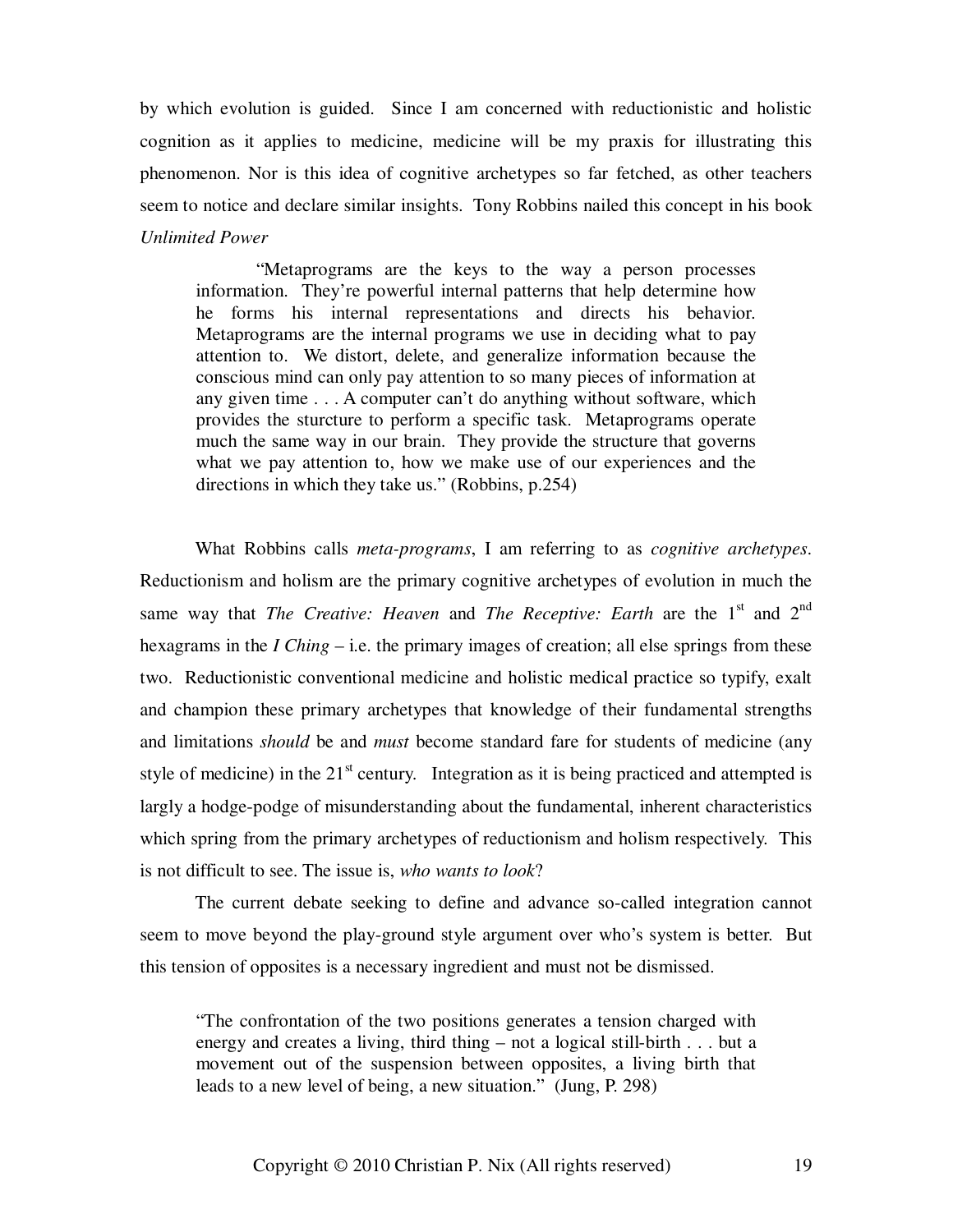Integration is the 'living birth' and the 'third thing' which "manifests itself as a quality of conjoined opposites." (1)

#### **'Becoming Trasparent to the Trancendent'**

As a last, parting gesture before we set out on our journey toward integration, let me lift the curtain to reveal the methodology I have used to arrive at my thesis. The astute reader will have noticed already that I have - in reducing the archetypes of evolution down to two choices - committed the same act which I seemingly criticize in the pages to come; to wit, I have reduced the process of medical integration down to two primary archetypal players. It seems irrefutable that reductionistic conventional medicine is hampered by the separation and isolation of the *either / or* motif it evinces and that this fundamental premise is what negates conventional medicine's ability to treat chronic disease with anything that might be called success. But it is equally true that the ability to reduce situations to an *either / or* template is precisely the stregth of reductionistic cognition - a useful stratagem as Lewontin and Scheper-Hughes and Locke all declare and explain above. That my thesis should employ an aspect of the model of integration I set forth in my thesis is no witicism of a clever author. It is what Mathew Bronson and Ashok Gungadin refer to as 'Double-bracket thinking' or 'Thinking parenthetically' in their article *Circling the Square: Reframing Integral Education Discourse through Deep Dialogue.* (9) It is also what Joseph Campbell refers to as 'becoming transparent to transcendence.' (Campbell, 1997) I demonstrate the validity of my thesis by applying it to my writing *about* my thesis.

Though I myself 'separate and divide' these concepts for ease of explanation and the convenience such contrivance affords, the ebb and flood of archetypal interplay in reducing and uniting is utterly without pause. As a Western man, I show my bias and my cultural preference for this *either-or, good-evil, observer-apart-from-observation* motif by proceeding in this way. My transparency on this issue is intended to illustrate: 1) the efficacy and necessity of such a simplistic approach; and 2) the ineffable truth that we are all immersed in this primary archetype and it is co-regent holism, every step of the way. Do not, dear reader, deride or chastise me for this juxtaposition of theory and praxis. Do not chalk it up to derangement either. What follows in the succeeding pages and in the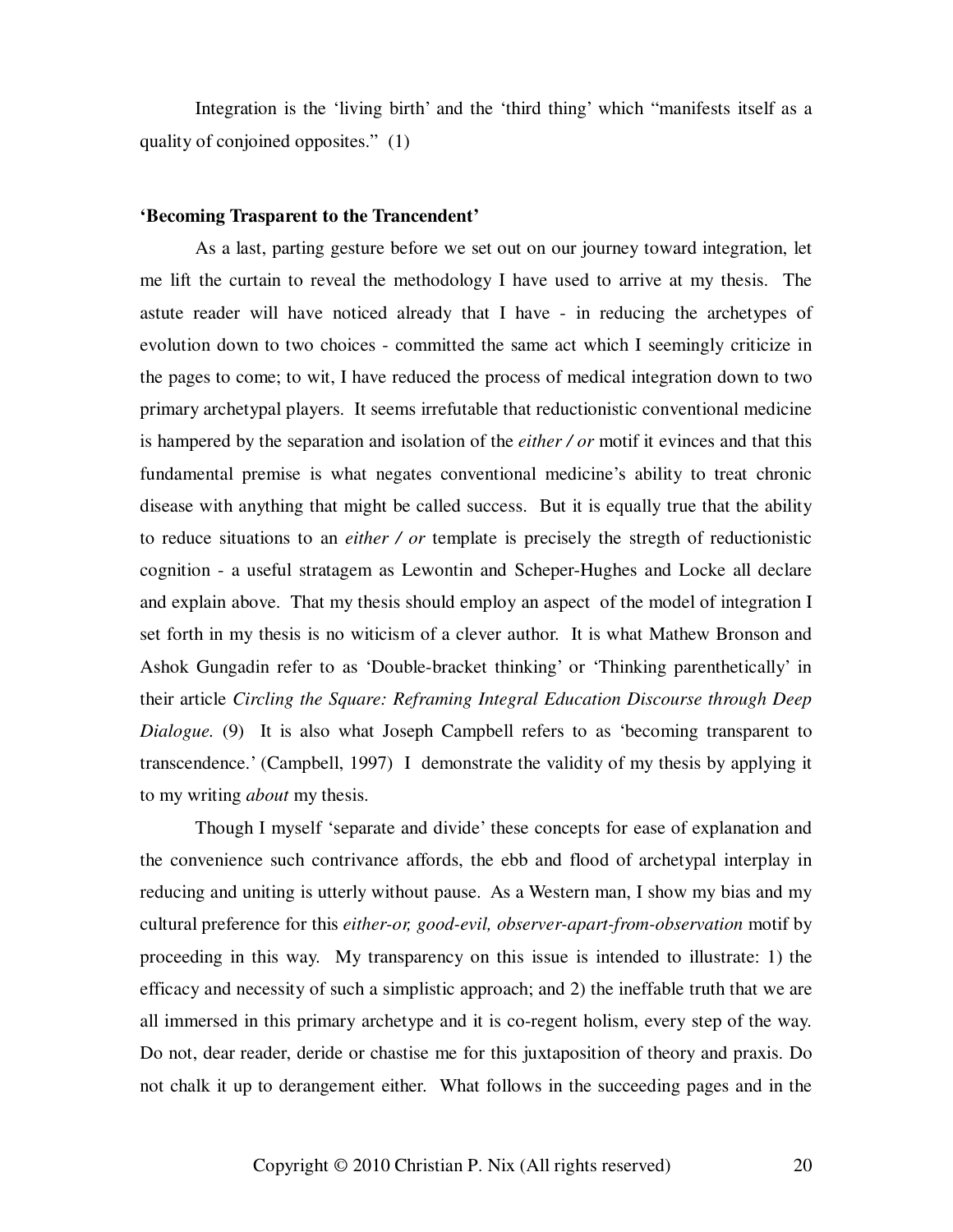succeeding years will bear me out; and if my findings are false, then this work will fade into the obscurity it deserves.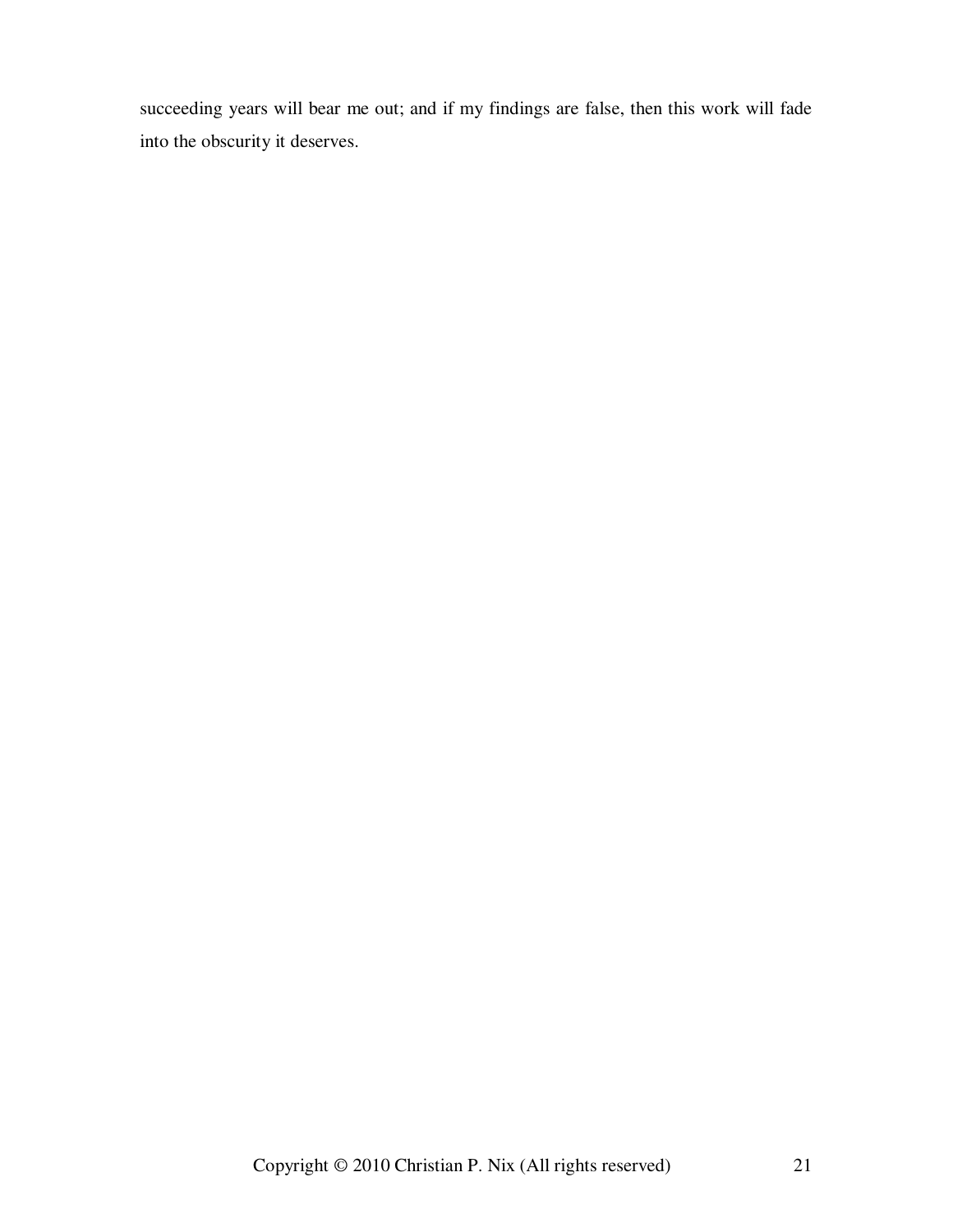#### **Notes to the Text and Works Cited**

- 1. "The confrontation of the two positions generates a tension charged with energy and creates a living, third thing – not a logical still-birth . . . but a movemnet out of the suspension between opposites, a living birth that leads to a new level of being, a new situation." P. 298. Jung, Carl Gustav. *The Portable Jung*. Joseph Campbell (edit.) Viking Penguin, New York, New York. 1971
- 2. Baer, Hans; Merrill Singer; Ida Susser. *Medical Anthropology and the World System.* Praeger. Westport, Connecticut, London. 2003.
- 3. Scheper-Hughes, Nancy and Margaret Locke. *The Mindful Body.* Medical Anthropology Quarterly. Volume 1, number 1. March, 1987
- 4. Good, Byron J. and Mary-Jo DelVecchio Good. *Learning Medicine: the constructing of medical knowledge at Harvard Medical school.* From *Knowledge, Power and Practice; the anthropology of medicine and everyday life*. University of California Press, Berkeley, 1993.
- 5. *Integrative Medicine: bringing medicine back to its roots.* Snyderman, Ralph and Andrew Weil. (no date given)
- 6. *Good Medicine, When to Say No to Your Doctor.* Langreth, Robert. Forbes, November 30, 2009
- 7. Flaws, Bob. *Myths of Chinese Medicine,* podcast. Blue Poppy
- 8. "They reject rationality and tradition as vehemently as they believe society rejects intuition and spontaneity." Cohen, Kenneth. *Honoring the Medicine; the essential guide to Native American healing.* Balentine Books, New York. 2006
- 9. Gungadin, Ashok and Mathew Bronson. *Circling the Square: Reframing Integral Education Discourse through Deep Dialogue.* Revision, vol. 28, no. 3. Winter 2006
- Astin, John A. *Why Patients Use Alternative Medicine: results of a national study. JAMA.* 1998: 279; 1348-1353
- Becker, Robert; Gary Selden. *The Body Electric: electromagnetism and the foundations of life.* Morrow. New York, 1985.
- Campbell, Joseph. From and audio recording; *The Wisdom of Joseph Campbell with Michael Toms.* New Dimensions Radio. 1997. Copyright, Hay House Incorporated, 2004
- DeHaven, Mark. Personal interview with author: July 2005
- Greenspan, Alan. *Associated Press.* This statement is a paraphrase of something I read in the San Francisco Chronicle during the initial days of the 'financial crisis' in 2008. After a lengthy and concerted attempt to discover the exact article, I settled on paraphrasing the essence of Greespan's message. I have subsequently discovered several other sources which corroborate the general tenor of this message (to wit, that 'we have come to the end a way of thinking'). Any *Google* search regarding Greenspan's position and commentary regarding the financial collapse of 2008 – for which many sources seemed to blame former Chairman of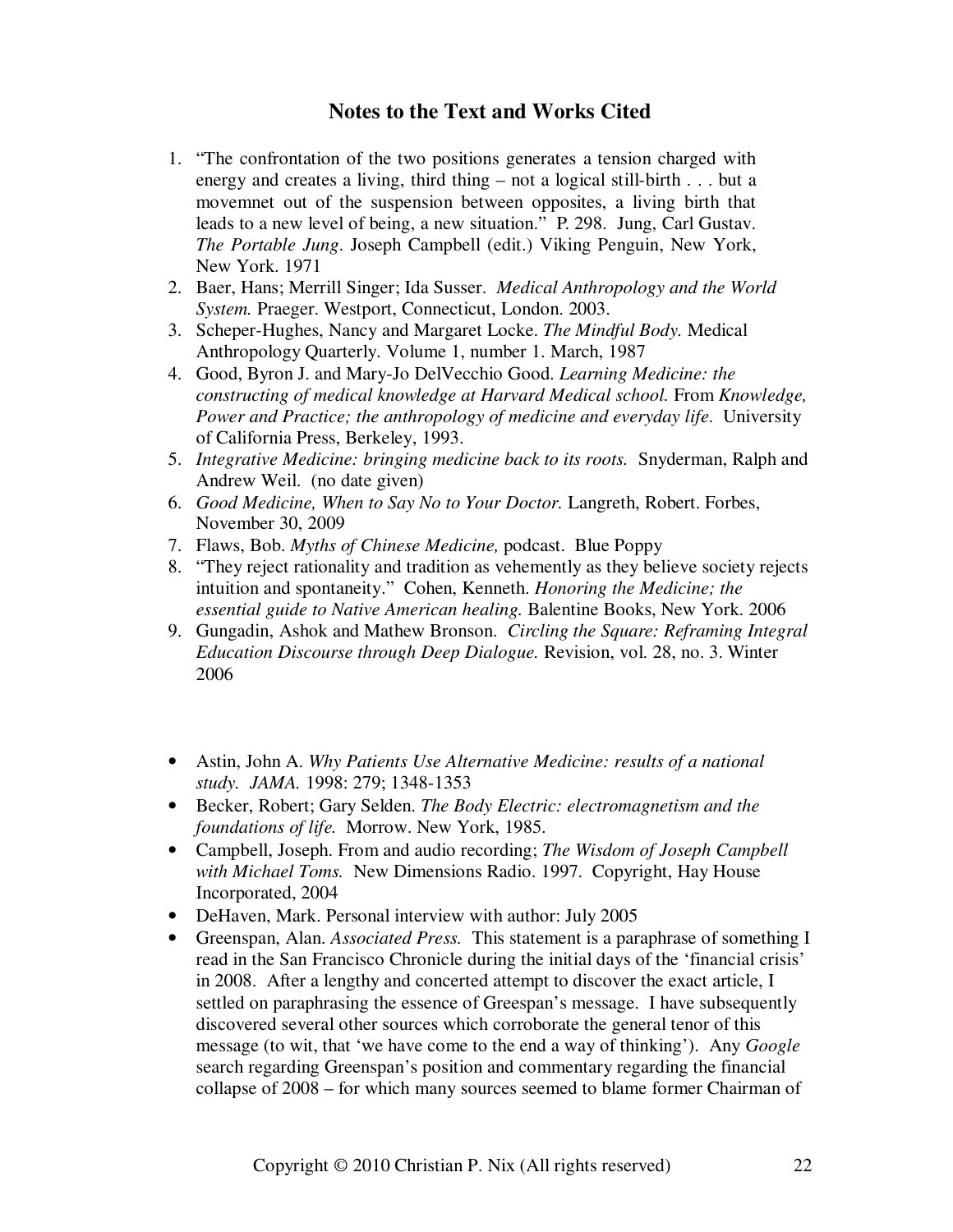the Federal Reserve, Alan Greenspan – will corroborate what I have conveyed in this passage.

- Huntington, Samuel. *The Clash of Civilizations and the Remaking of World Order.* Touchstone, New York. 1996
- Kuhn, Thomas S. *The Structure of Scientific Revolutions.* Chicago, 1962.
- Lewontin, Richard. *The Triple Helix: gene organism and environment.* Harvard University Press, Cambridge Massachusetts, 2000
- Peat, F. David. *Synchronicity: the bridge between mind and matter.* Bantam Book, New York, 1987
- Porkert, Manfred. *Chinese Medicine.* Henry Holt and Company, New York, NY. 1988
- Pritzker, Sonya. *From the Simple to the Complex: what is complexity theory and how does it relate to Chinese medicine?* Clinical Acupuncture and Oriental Medicine. Elsevier Science Ltd. Vol. 3. 2002. p. 99-104
- Robbins, Anthony. *Unlimited Power.* Robbins Research Institute. 1986
- Scheper-Hughes, Nancy and Margaret Locke. *The Mindful Body.* Medical Anthropology Quarterly. Volume 1, number 1. March, 1987
- Sturrock, Carrie. *Self-help for chronic ailments*: *Stanford model offers relief to sufferers when pills can't.* San Francisco Chronicle. Wednesday, April 26, 2006
- Unschuld, Paul. Medicine in China: a History of Ideas. University of California Press, Berkeley and Los Angeles, California. 1985.
- World Health Organization. *Preventing chronic diseases: a vital investment.*  WHO press, Geneva Suisse. 2005
- Yan, Johnson F. *DNA and the I Ching.* North Atlantic Books, 1991.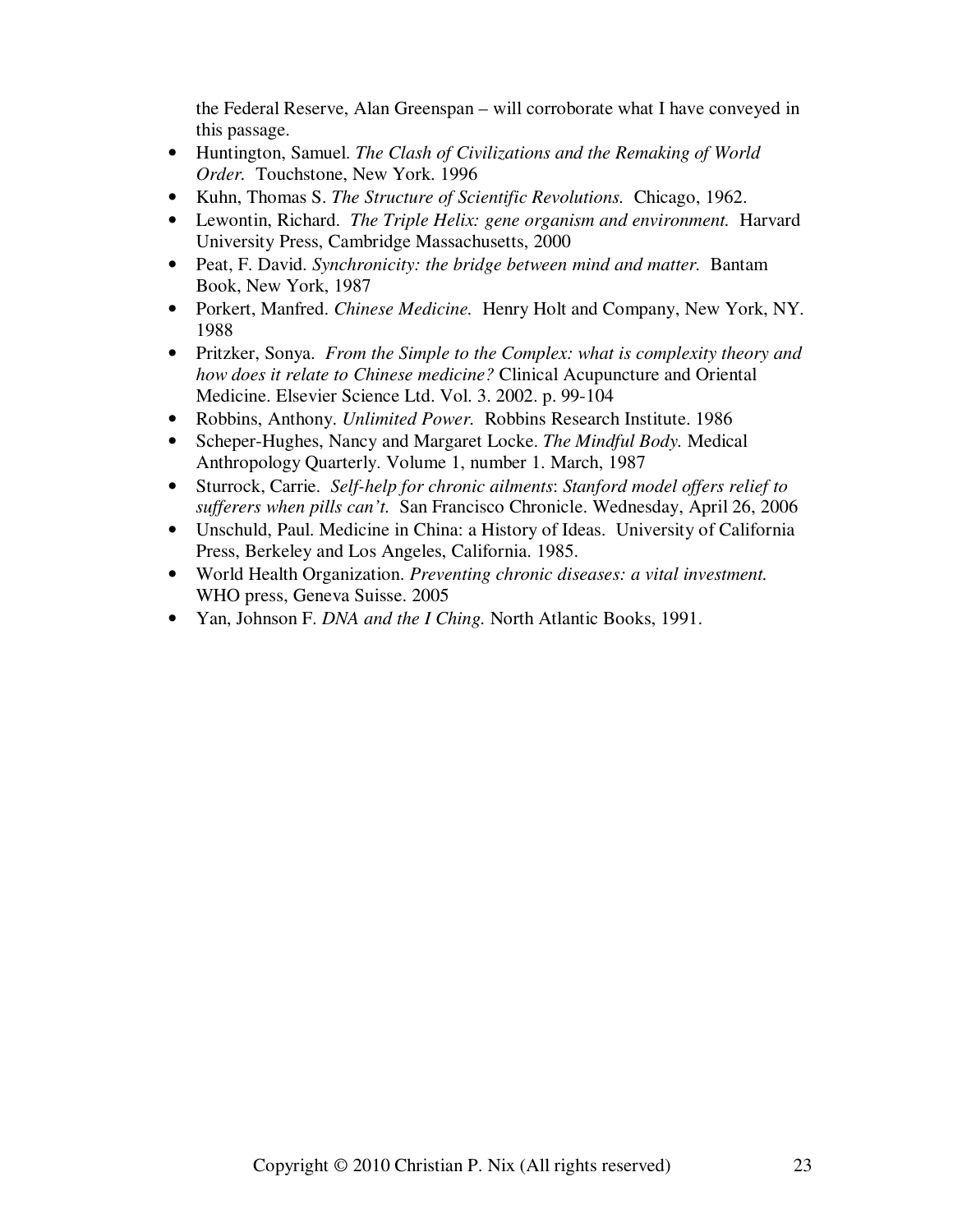### **Section Two**

#### **Reductionism**

#### **On the Separation of Mind and Body**

The primary, fundamental distinguishing characteristic of reductionism is the root presupposition that reality in the phenomenal world is revealed by reducing or separating any given phenomenon into its smaller discrete units. The various secondary characteristics which follow are all inextricably linked with and supportive of this single, primary assumption. Perhaps the first noteworthy implication – since it bears so heavily on the role reductionism affects when applied to science in general and medical science in particular – is that this single, primary assumption lends to an emphasis on physical, material reality.

Think for a moment. If one believes that access to deeper, truer, more *real* reality is found by reducing phenomena to smaller, individual and discrete units; then obviously one must have something to reduce. The emphasis on physical reality arises by default. One is given to a bias of physical matter simply because one finds no obvious recourse to the reduction of things invisible and immaterial. How does one reduce a thought or other psychic phenomena? Students and devotees of Buddhism will argue that this is precisely the strength of that faith. But in terms of science, such 'proof' must be verifiable and any procedure must be reproducible as this is the very backbone of scientific theory.

"Science, assisted by mathematics, was able to describe the universe in quantitative terms that had impressive predictive power. Using the scientific approach, any phenomenon could be isolated and analyzed under repeatable conditions until even the most complex of processes were reduced to a collection of known elementary units acting predictably as a result of the forces between them." (Peat, 1987**)** 

Matter – in contradistinction to ephemeral thought - can be weighed, measured, calculated, counted and otherwise *quantified*. Such evidence fits the rules of the reductionistic scientific method. We can all agree to such evidence and so we call this evidence 'objective.' To quantify and reduce thoughts down to base desires and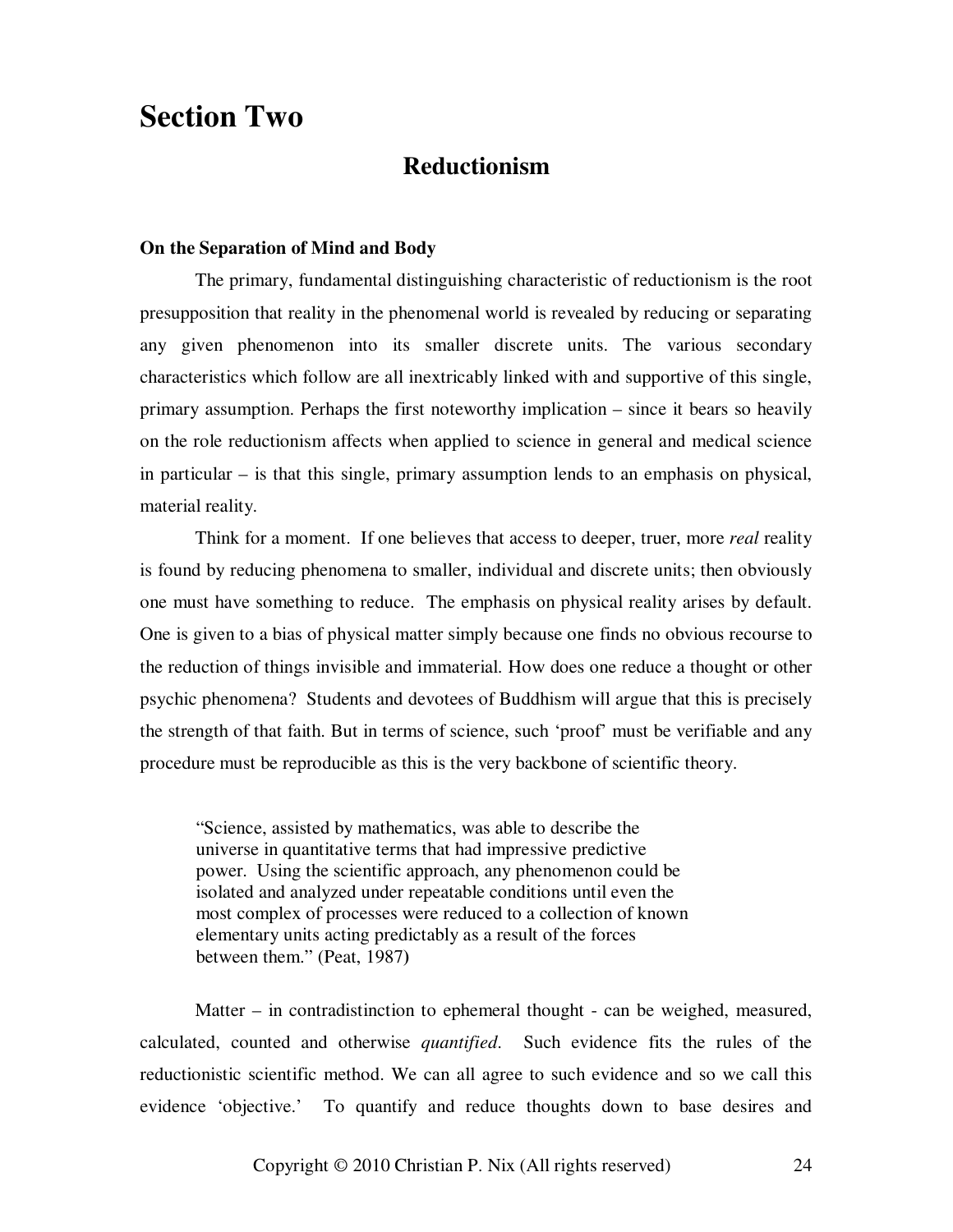motivations – as in Buddhism – may still be scientific in a psycho-analytical sense, but it necessarily implies subjectivity (both of the observer and the subjective experience of the subject being observed, as in illness). Subjectivity is like *kryptonite* to 'objective,' reductionistic science with its, perhaps, unintentional bias towards physical matter (see section 3, *Axiomatic Culture,* (*Loss of Subjectivity)*).

"If and when we think reductionistically about the mind-body, it is because it is 'good for us to think' in this way. To do otherwise, using a radically different metaphysics would imply the 'unmaking' of our own assumptive reality. To admit the 'as-ifness' of our ethnoepistemology is to court the Cartesian anxiety – the fear that in the absence of a sure objective foundation for knowledge we would fall into the void, into the chaos of absolute relativism and subjectivity." (Scheper-Hughes and Locke, 1987)

One must contextualize reductionism within the current historical moment as well as the circumstance out of which it emerged and has risen to such prominence. The 'ethnoepistemology' of the West *is* a void of subjectivity. (1)

"By over-valuing our capacity for objective cognition we repress the importance of the subjective factor, which simply means a denial of the subject . . . it is characteristic of our extraverted sense of values that the word "subjective" usually sounds like a reproof; at all events the epithet "merely subjective" is brandished like a weapon over the head of anyone who is not boundlessly convinced of the absolute superiority of the object." (Jung, p. 230-231)

Reductionism is the leitmotif of conventional medicine. I have mentioned already, and it is worth repeating, that paradox is the rule when examining cognitive archetypes. Why? Because the very strength of a given cognitive archetype is simultaneously its limitation and bounding horizon. In reductionism this means that the ability to reduce phenomena to smaller and smaller sub-units is - at one and the same time - the epistemological tenet which lends to its tremendous efficacy *and also* the 'glass-ceiling' by which the crisis of its evolution (or inability to evolve) is bound. (2, 3)

The insight and ability to separate the inner, psychic, subjective realm from outer, physical, manifestations, was not necessarily a 'new' idea by the time Darwin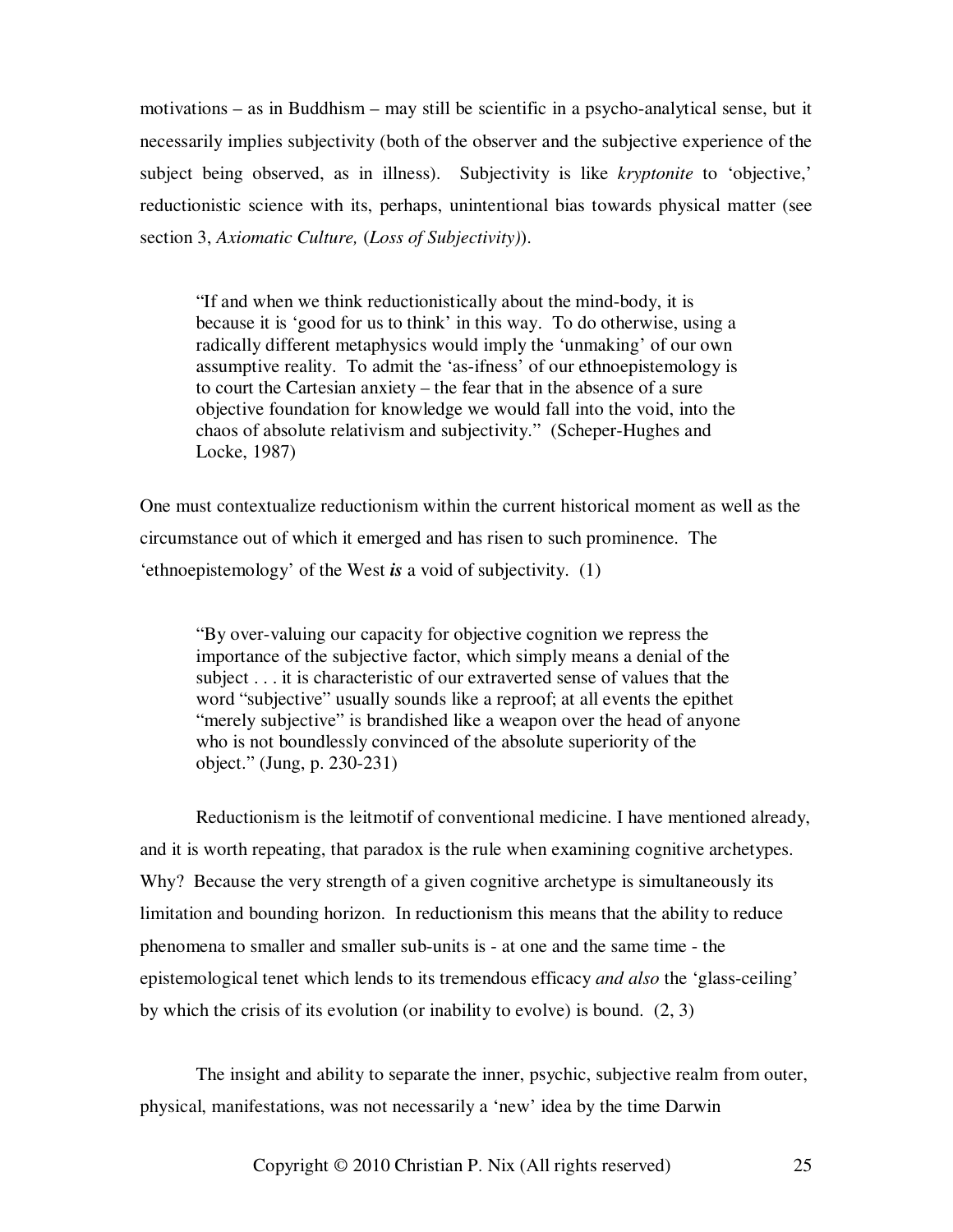championed his theory. Goethe and others had propounded such a notion for some time previous. Nonetheless, this stroke required real courage considering the dogma of the church who saw such disregard of the 'vitalist' notion of an ineffable creative spark as nothing short of heresy. The ideas set forth by Darwin were finally given due consideration precisely because they were ideas whose time had come; ideas which could no longer – for any dogma or established doctrine – remain unexplored.

Integration and the insights laid down in this piece are likewise no longer something one can dismiss. The paradox of integration is tied to this chore of reconciling the *subject / object* split that so defines and limits Western consciousness. Jung sums-up this paradox with neat concision; "The world exists not merely in itself, but also as it appears to me." (Jung, p. 230) In other words, reductionism provides an exhaustive description of the external and 'objective' world; yet the subjective aspect too *must* find expression – not at the *expense* of objectivity, but *in coordination* with it. That is to say, the holistic interpretation of events must run alongside and contribute its own perspective to the medical gaze if true integration is to occur. What has been left out of the objective focus is the singular most essential ingredient; namely the human being! "What is the subject? Man is himself – we are the subject." (Jung, p. 230) Other authors recognize this essential ingredient and its conspicuous absence.

"The time has come when further progress in our understanding of nature requires that we reconsider the relationship between the outside and the inside, between organism and environment." (Lewontin: 2000)

The time has indeed long-since arrived in which the achievement arising from reductionistic epistemology must – of necessity – find context within the whole; to wit, context within holism; for - without a notion of the proverbial 'big picture' - the isolating and separating of reductionism becomes as a snake eating its own tail. Witness the marvelous ability of reductionistic, conventional medicine and its surgical techniques (aided by biochemistry) in replacing organs and joints, excising malignant tissues and transplanting marrow; these and other procedures may be as miraculous as they are 'oldhat' within the conventional reductionistic model - but they have yet to even approach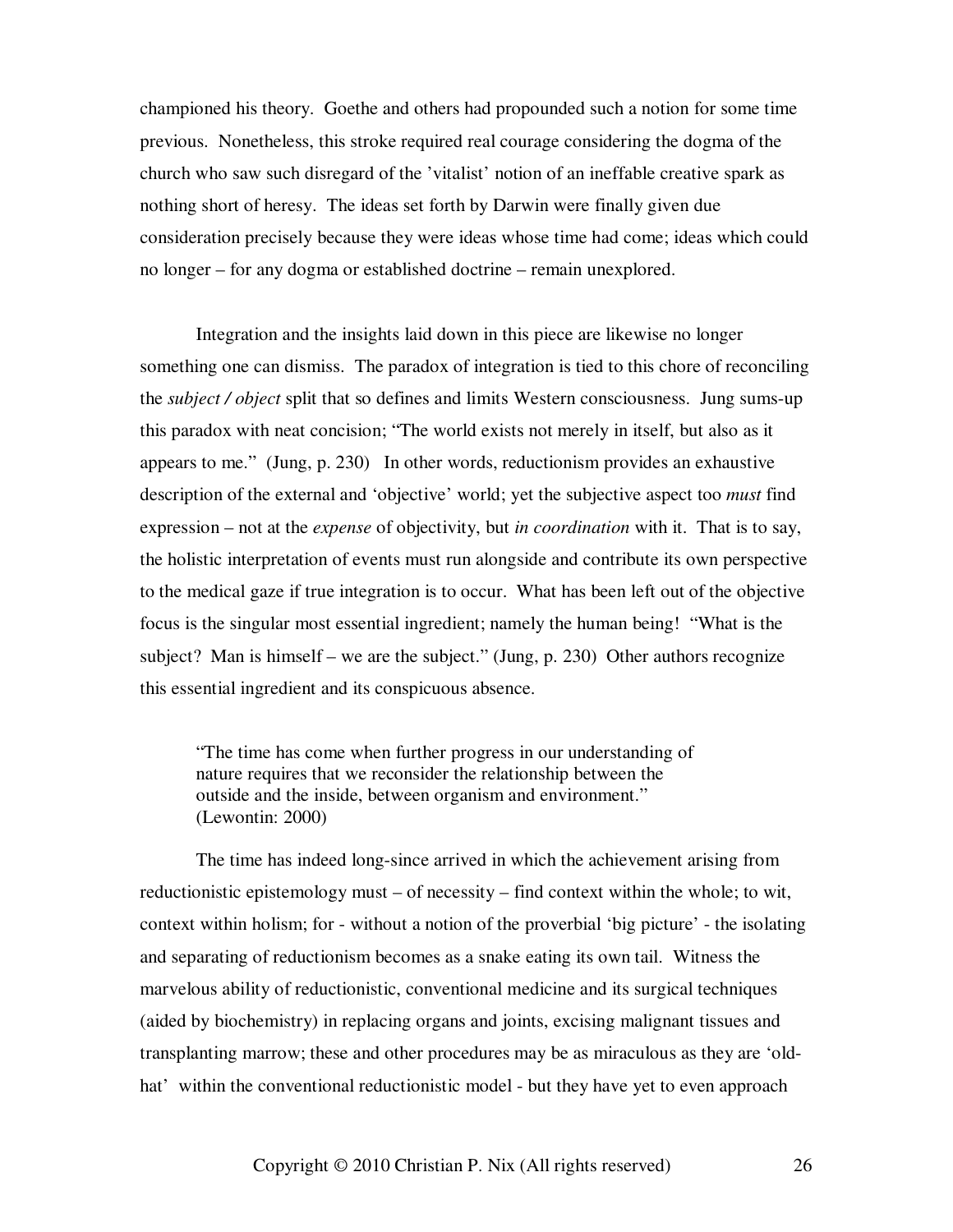that sublime achievement of nature by which the organism receives its first and truest form and vitality – how-so-ever 'imperfect' to the gaze of reductionistic science.

"As surgeons become more and more adept at repairing bodily structure or replacing them with artificial parts, the technological faith came to include the idea that a transplanted kidney, a plastic heart valve, or a stainlesssteel-and-Teflon hip joint was just as good as the original – or even better, because it wouldn't wear out as fast." (Becker, p. 19)

The subject / object split which characterizes reductionism – from clinical interactions to research methodologies – is a *choice* (albeit a largely unconscious and overlooked one). It is also the Achilles Heel of reductionism. The presumed 'objectivity' of reductionism *is* the glass-ceiling. It is also – from the perspective of holistic cognition – a fallacy and half-truth.

#### **A Focus on Physical Matter**

"Measurement! It is the very foundation of the modern scientific method, the means by which the material world is admitted into existence. Unless we can measure something, science won't concede it exists, which is why science refuses to deal with such "non-things" as the emotions, the mind, the soul or the spirit." (Pert, p.21)

The exclusion of the psyche  $-\text{i.e.}$  the thoughts and feelings  $-\text{ of the individual is}$ essentially the first (unintended) casualty of reductionism in medicine. In a sense, it can't be helped; in order for reductionism *to be* reductionism, it must select something to reduce. Reducing thoughts is open to every possible manner of debate; thus reductionism settles for physical matter as the 'objective' and quantifiable substrate.

"sickness can be identified only when it brings about a detectable physical change in one of these various substances" (i.e. bones, muscles, tendons, organs, skin, nerves, veins arteries, blood, hormones and the other material, corporeal, substantial tissues of the body). (Porkert, 1988)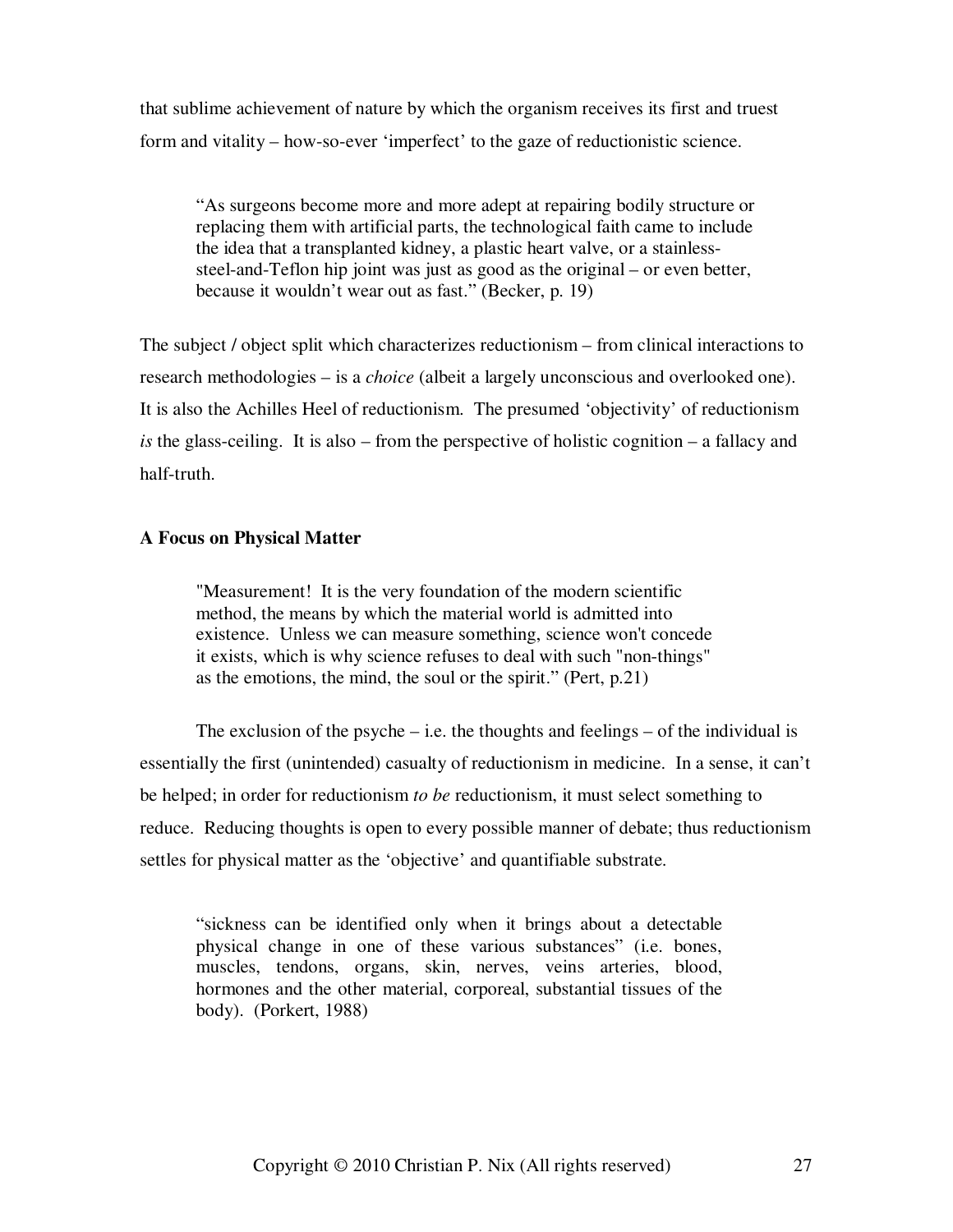The emphasis on physiology occurs as epistemological prestidigitation.

"Physiology elaborates this world in the language of mechanism and function . . . (which) serves as the architecture for developing medical knowledge . . . (this) quickly becomes the only reasonable way to think." (Good and Good, 1993)

If one even tacitly agrees (as medical students in conventional medicine *must*) that deeper, more real reality can be plumbed via reducing phenomena to smaller and smaller units, then the life process is inevitably transformed into a mechanistic interaction not unlike gears and levers. This is a case of the map being mistaken for the terrain.

"As a result of their fundamentally different perspectives on reality . . . emphasis on functional and organic factors in the one case, and retrospective analysis of past events (with) emphasis on somatic and material factors on the other – Chinese and Western medicine can make their observations and then present us with two different 'versions' of the same phenomenon." (Porkert, 1988)

Reductionism - and holism as well - are nothing more than 'maps.' Yet the success of reductionism during the last century or so has led many to insist with a vehemence approaching fanaticism that the reductionistic map *is* the terrain - to wit, that the conceptual model is more real than the actual clinical and lived reality. In traumatic illness or injury as well as acute infectious disease, it matters little what the patient thinks or feels - staving off death is the immediate goal and for this the 'body-as-machine' reductionistic motif is largely sufficient; but it is *chronic disease* that is now the concern of all human-kind; (4, 5) and for this new challenge, the body must reemerge - not as super-machine but as vital and living organism.

"We also know that people are less susceptible to infection when their vital functions are in good working order, and this is something that (conventional) medicine knows next to nothing about." (Porkert, 1988)

Boosting vitality - as I will explain in section 3 - is all but impossible in an approach that leaves off precisely after it has mechanistically completed the task of repairing the physical structure. The task of revivifying and reinvigorating falls - as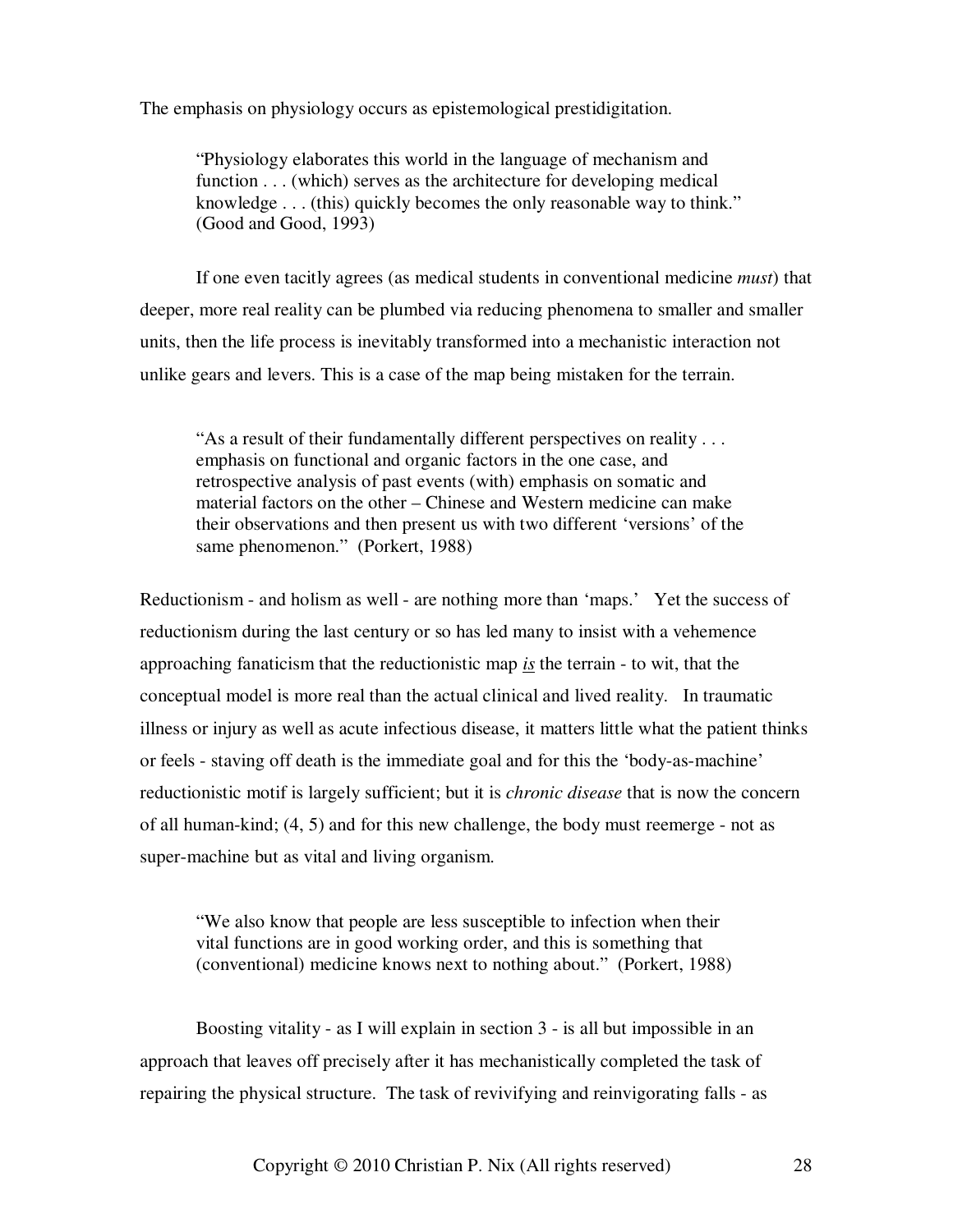alluded to by doctor Porkert – to an approach that considers each aspect of the patient's unique condition in relationship to the whole of that unique condition. The 'onedimensional' focus on physical aspects of health and illness inherent in reductionistic cognition leads to a predictable blindness – a blindness easily remedied by shifting one's gaze to the holistic cognitive archetype.

#### **Loss of Meaning**

Meaning is a layer of reality which exists as a result of context within the whole or larger setting. When individual, discrete units are reified, the greater picture is disregarded and meaning along with it.

In chronic disease, it is axiomatic that the patient must learn to understand their signs and symptoms - the manifestation of their illness - in a way that is meaningfully significant and therefore empowering. One may even come to grasp chronic illness as something of a teacher. The patient who understands the *meaning* of their illness - what the bodily ailment is *saying* or indicating about their life-process - is an empowered patient who may then move on to the next stage of choice involving decisions about augmenting and revising certain lifestyle habits (i.e. diet, mental attitude, et al).

 "In Western medical theory, illness is judged negatively." (Freidson, 1996) Yet this too is nothing more than the predictable myopia that arises from reductionism's segmentation of reality. The prevalence of chronic disease in North America is a direct reflection of the unsustainability of the life-style that predominates among North American people. One could easily re-label chronic disease, instead calling it *unsustainability illness*. The connection between the way people are living (dying) in the *drive-thru, give-me-more-convenience-and-give-it-to-me-now* way that whole generations of Americans have come to demand is so obvious from the holistic point of view – and so obscured from the reductionistic point of view – as to induce both laughter and despair. Auto-immune disease, neuro-degenerative disease, heart disease, kidney disease and respiratory illness all respond to the one thing that no one in the reductionistic fish-bowl is ready to concede; namely, 'one cannot live the way we live and expect to be free from illness.' The country is ill because the life-style we have come to accept as *normal* is utterly without either precedent or sustainability.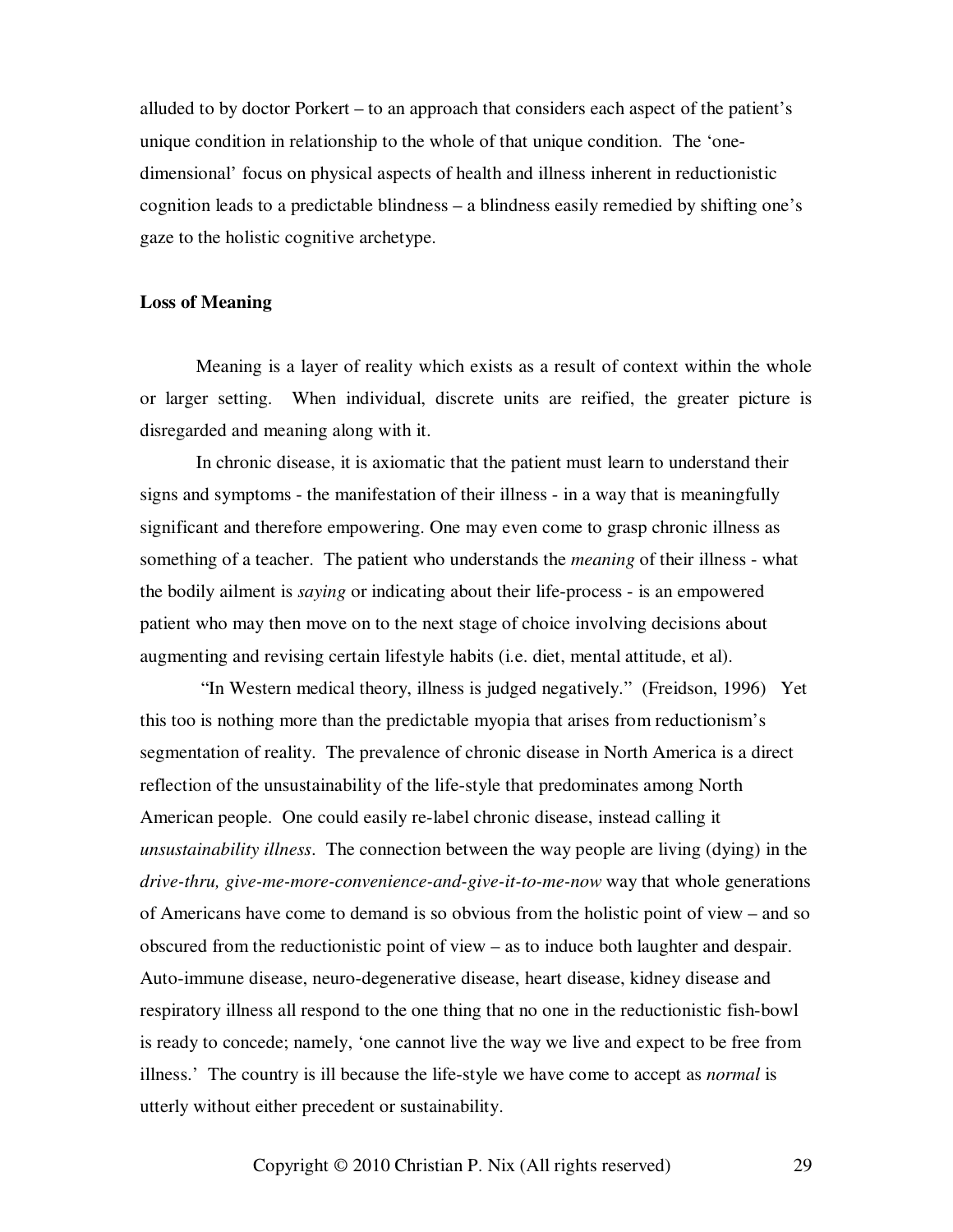"The patient's so-called model of illness differs most significantly from the clinician's not in terms of exotic symbolization but in terms of the anxiety to locate the social and moral meaning of the disease. The clinician cannot allow this anxiety to gain legitimacy or to include everwidening spheres of social relationships." (Taussig, 2003)

My belief is that patients feel this connection as well as the out-of-control-ness of both the pace and the scope of 'normal' life in the U.S. Yet no part of the reductionistic model is geared to acknowledge this connection. (6)

Carl Jung saw the usefulness of a world-view that accepted as implicit the need to infuse meaning. The attempt to render objectivity in science has led to largely meaningless - if copious - quantitative information that has the inherent ability to leave patients and scientists alike stumped and wondering, 'so what?' It seems that 'so what' can only be addressed when meaning prevails. Jung's insight was to realize that meaning was created in the realm of the subjective; or - put another way - meaning arises out of the individual's personal experience.

In *Psyche and Cosmos* Rick Tarnas, tells of the significance Jung read in the phenomenon of synchronicity – the bedrock of holistic cognition. "Jung's concept possessed a special relevance for the schism in the modern world view between the meaning-seeking human subject and the meaning-voided objective world." (Tarnas, 2006) In other words, whereas the holistic archetype cannot ignore this connection between subject and object, the reductionistic archetype insists on an inherent assumption that subject and object are separate, disconnected, discrete and unaffected by one another. Thus, to the reductionistic cognitive archetype, an inner realization has no corresponding outer manifestation and an outwardly presenting sign or symptom holds no inner significance for the individual suffering its consequence. To label this 'reality' or 'science' is a limiting and - as time and the growing prevalence of chronic disease may reveal - dangerously arrogant assumption to defend. This notion of a subject / object separation is a *choice* and axiom of reductionistic epistemology. Its consequences naturally lead to a medical system not unlike the one which currently constitutes orthodox, conventional medicine.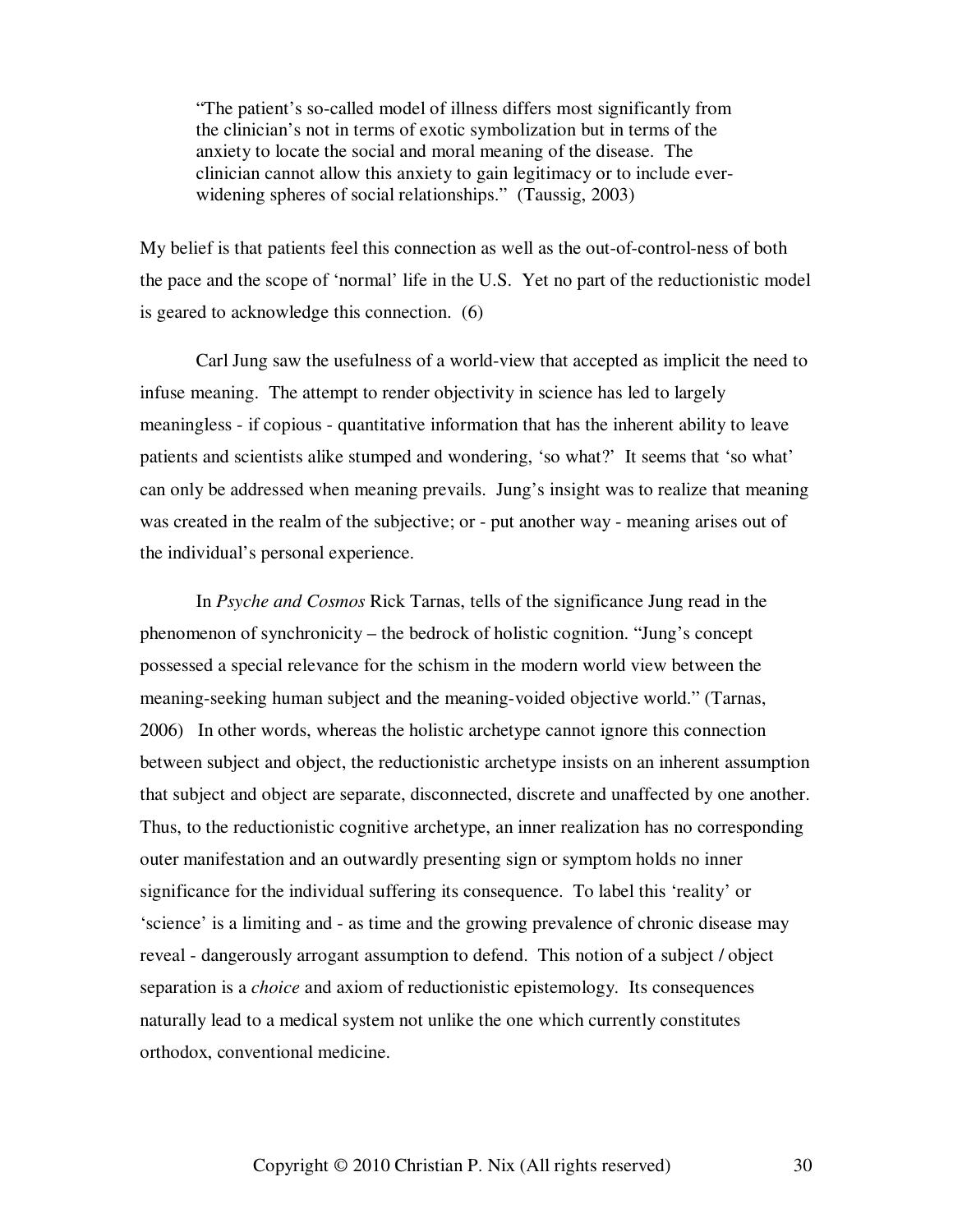The important take-away point is that the needs among the patient population are increasingly moving away from the heroic intervention so well performed by conventional medicine and toward the inclusive and empowering approach afforded by holism; furthermore, it greatly behooves the integrative specialist to get clear in his / her own mind about the limits and strengths of these axiomatic assumptions.

#### **Strife and Collateral Damage**

"Within the U.S. context, biomedicine incorporates certain core values, metaphors, beliefs and attitudes that it communicates to patients such as self-reliance, rugged individualism, independence, pragmatism, empiricism, atomism, militarism, profit-making, emotional minimalism, and a mechanistic concept of the body and its repair. For example, U.S. biomedicine often speaks of the war on cancer . . .in the case of cancer treatment, U.S. biomedicine manifests a pattern of aggression that seems in keeping with the strong emphasis in American society on violence as a means for solving problems." (Baer, 2003)

Reductionism expresses and gives rise to a natural affinity for strife. The *either / or* aspect of the reductionistic archetype is a decisive dynamic in which one side of a given duality is chosen over and at the expense of the other half of that duality. This either / or dynamic is - in the largest and most final terms - the life and death struggle of the phenomenal world. (In contrast, one may read in the section to come how holism, by its very nature, possesses an inherent affinity towards balance, equilibrium and the 'middle way.') In contradistinction to the holistic preference for equilibrium reductionism displays an inherent affinity toward victory or defeat; one side reigning over the other. The zeitgeist of life in the West in this epoch manifests as a conspicuous backlash against reductionism's inherent preference for strife and a puerile and sentimental embrace of holism's inherent preference for peaceful, harmonious equilibrium. Holism does indeed possess a preference for equilibrium; however, the holistic neophyte who fails of clarity regarding holism's inherent characteristics denies the existence of holism's militaristic metaphors and references. (7) This characteristic feature of reductionism's preference for decisive action is labeled 'bad' or 'aggressive' (with an evil connotation). Yet for the purposes of the thesis I seek to advance, I must clarify that decisive 'live or die' atavism is the very essence of aggressive life in the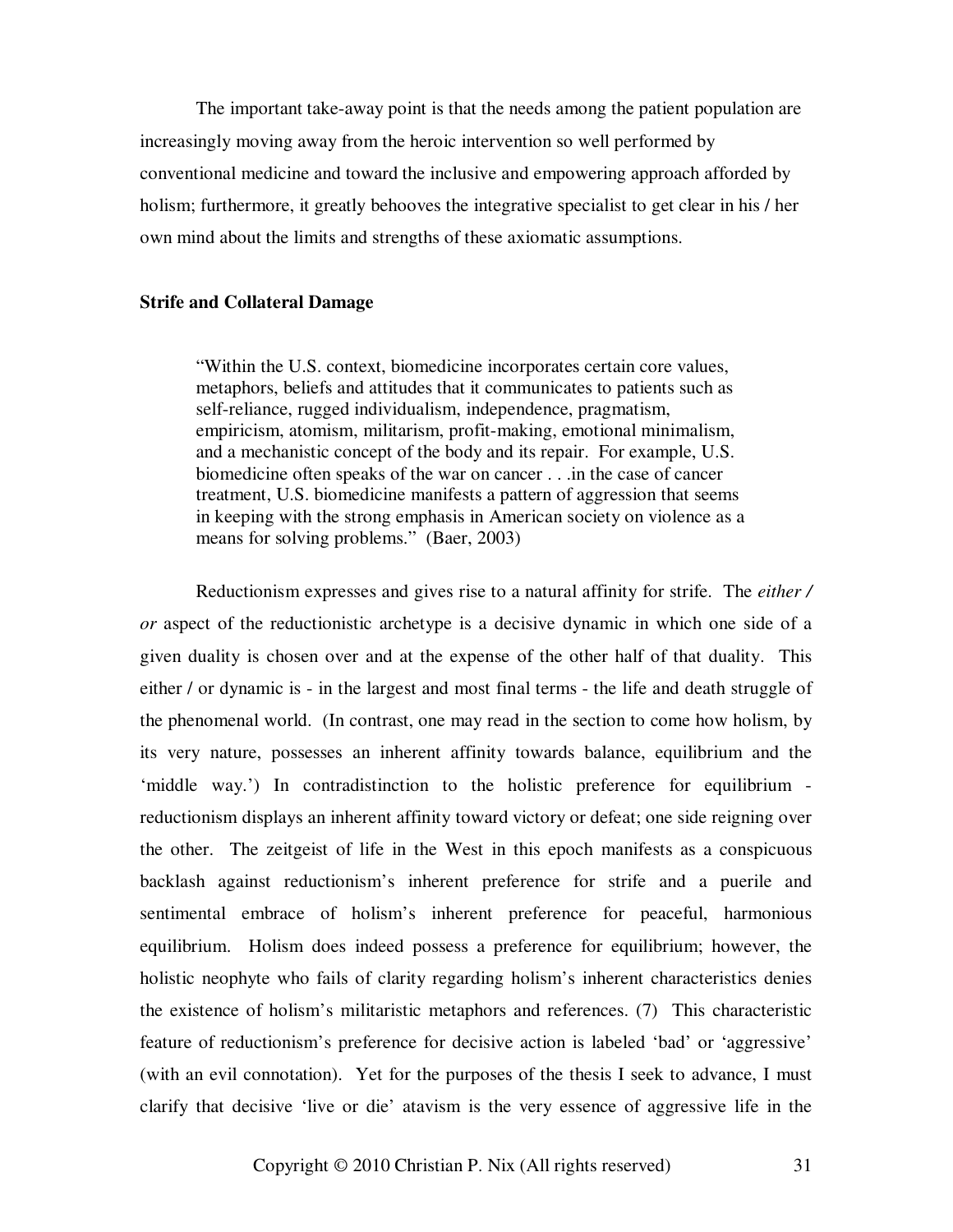temporal, phenomenal world. I submit therefore that those who live submerged in the culture of reductionism and who yearn for a more holistic (and presumably compassionate and peaceful) world view, do so without fully comprehending either holism with its own inhering limits or reductionism with its very necessary, championing of the essential atavistic, life-or-death dynamic. As Joseph Campbell explains,

"the tree of life and two birds on the tree, fast friends. One eats the fruit of the tree and the other, not eating, watches. Those are two aspects of ourselves. One, we eat the fruit of the tree, we kill a life in order to eat it and we win and play the world of action. Then in contemplation as the meditative one, we are removed from the destiny of the one who is killing and winning and losing. I think of a tennis match . . . where on the court one is on one side of the net and there wouldn't be a game if one didn't play that game hard against the other one. But also there is the referee who doesn't care who wins. And a good sport is one who can hold both positions. You're playing the game as hard as you can . . . you participate on one side . . . That's part of participating of the sorrows of life, the cruelties of life . . . all life is sorrowful. So the bodhisattva participates with joy in the sorrows of the world, suffering himself in the world. This is the crucified one who *came to be crucified*. The crucifixion is not something that should not have happened. It's something that *must*  happen. Participation in the sorrows; it's an important concept." (Campbell, 1997)

The ability to embrace the reductionistic *either / or*, live or die, atavistic impulse is every bit as essential as the ability to recognize the inherent similarities in a given situation - to wit, to see patterns and to recognize how to restore harmony to seemingly disparate units. In other words, killing is as necessary as harmonizing. But it must be done with a reverence for the thing killed. So often I see peace-loving folks whose idea of peace is to withdraw from the life-struggle (usually because of the convenience afforded by excess of wealth) and to let someone else do the killing for them. "Vegetarianism is the first turning away from life, because life lives on lives. Vegetarians are just eating something that can't run away." (Osbon, p. 119) Such 'humanitarianism' involves not 'peace and love' as much as apathy and misapprehension. So, I am *not* saying that the *either / or* motif of reductionism is wrong or bad. On the contrary, it bears an exceptional place in the mosaic of integration and in the dynamics of life. Nietzsche too was clear on this point as he declares in *Beyond Good and Evil*, "One has watched life badly if one has not also seen the hand that considerately - kills." (Nietzsche, p. 80)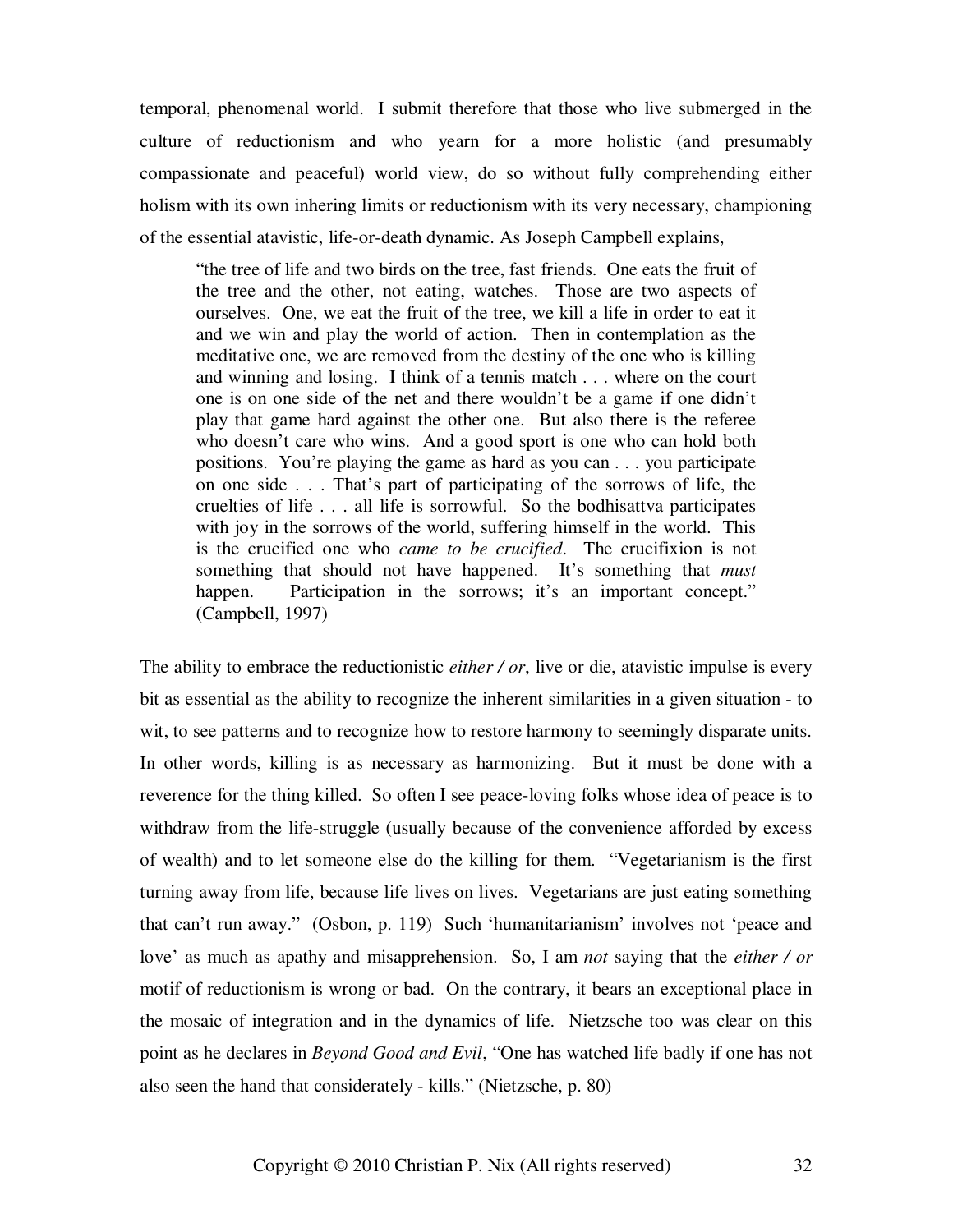However, in medical practice, unintended illness caused by treatment is a feature that leaves considerable room for improvement. This is an especially pressing topic of concern because the vast majority of iatrogenic illness comes – not from the fact that there is no other option, but because of a refusal to acknowledge any other approach. For several decades now, there has been a popular belief that reductionistic science is Science (with a capital S) and that all else must be nonsense.

"If we are to explore a style of thinking that is . . . "somehow different" from our own and remain within the realm of science, we may also have to part with our Western notions of what is and what is not "scientific. There is no cause for alarm, however, since (holistic) Chinese science fulfills all the preconditions for an exact science, which is to say that it is equipped with a *clear and unambiguous vocabulary* that is organized by means of certain rules into a system that is *consistent and free from internal contradictions*. This system has specific techniques of *observation and diagnosis* at its disposal, and on the basis of these a logical, coherent and totally intelligible therapeutic system is constructed." (Porkert, p. 51-52)

Perhaps the most significant and limiting aspect of conventional, reductionistic medicine lies in its taxonomy of disease. The aim of conventional medicine is one of attacking or destroying disease. In contrast to this preference to focus on disease, there exists another approach which, among other differences, is focused on the boosting of vitality. (See Section 3, *Bu Fa vs. Xie Fa*) Conventional medicine treats or attacks *disease*. Holistic medical treatment based on pattern discrimination treats a *pattern* of imbalance. A *pattern* is a holistic rendering of a patient's entire picture of health or illness; including age, sex, constitution, body-type and whatever other specific factors go into making that particular patient different and unique compared with any other patient that has ever presented with the same, named-disease condition.

 This seminal difference – the treating of disease by conventional medicine and the treatment of patterns by holistic TCM – is the pivotal point at which the reductionistic and holistic epistemologies diverge. (8) It is from this pivotal distinction that all subsequent distinguishing implications and relative characteristics may be traced. Furthermore, this pivotal distinction – treating a disease or balancing a pattern - arises from a single axiomatic, epistemological assumption about the nature of reality. The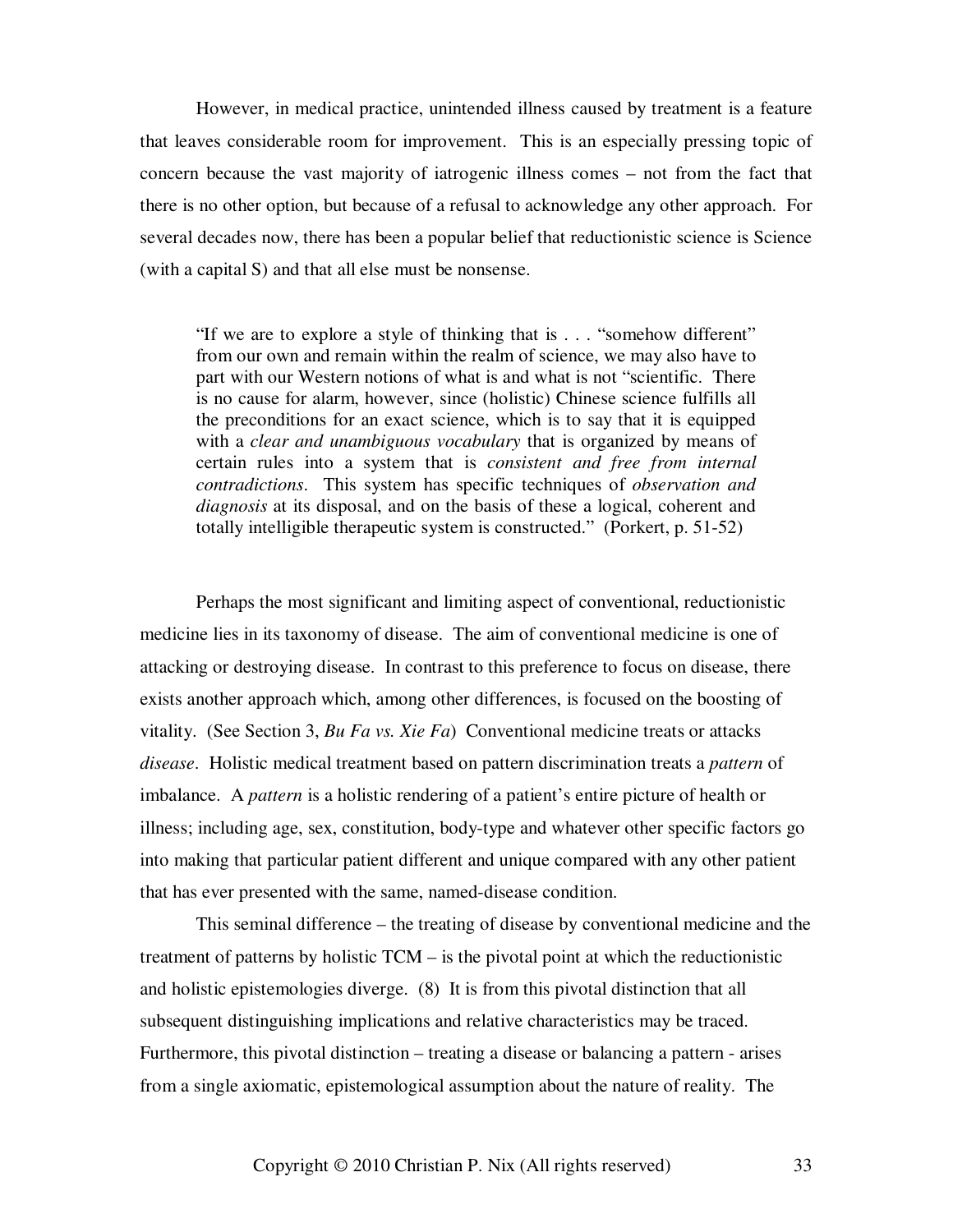holistic and reductionistic archetypal modes of cognition each carry and rely upon specific assumptions of cause and effect. The attacking of disease by conventional medicine is not an arbitrary decision or a haphazard clinical application. It is the natural therapeutic intervention arising from the singular axiomatic assumption that reality can be reduced to smaller and smaller sub-units of physical matter. The conventional approach *has* to attack disease. That's all it knows; it can do no other. (9, 10) Fortunately, when called for and in the grave situations where no other option obtains, it performs this task with great aplomb. But since this piece seeks to expose the shift toward a patient population now suffering primarily from chronic disease (4, 5) in which patients frequently require supplementation – either of warmth (function) or fluids (righteous yin substance) - one must also declare the limitations of the conventional medical approach as Dr. Manfred Porkert does, saying, "we also know that people are less susceptible to infection when their vital functions are in good working order, and this is something that (conventional) medicine knows next to nothing about." (Porkert, 1988)

"The beauty of (holistic) Chinese medicine is that, using its system of prescribing, one can tell exactly who needs what medicines in what amounts. Thus (holistic) Chinese medicine, when correctly practiced, provides healing without side effects (iatrogenesis). This is exactly what makes Chinese medicine the safe and effective system of medicine it is and why it provides such a wonderful alternative and complement to modern Western medicine which tends to prescribe the same medicine for all persons with the same disease. Since each person is different from every other person, no one medicine, or nutritional supplement is going to be right for every person even with the same disease. And that is why one gets side effects (iatrogenesis)." (Flaws, 2008)

 Consider the two general categories of illness claimed by conventional medicine as its sole property: infectious disease and acute or serious illness. What does a person's diet or life-style matter when they are in cardiac arrest, or experiencing acute kidney failure? Such problems are to be *attacked!* Yet, which system is better suited to deal with chronic disease?

"Systematic scientific research and the practical application of (reductionistic) medical science resulted in the conquest of an entire group of epidemic diseases. Those left unvanquished were functional disorders and chronic illnesses – which may be promoted or aggravated by stressful working conditions, nervous tension, or psychological strain brought about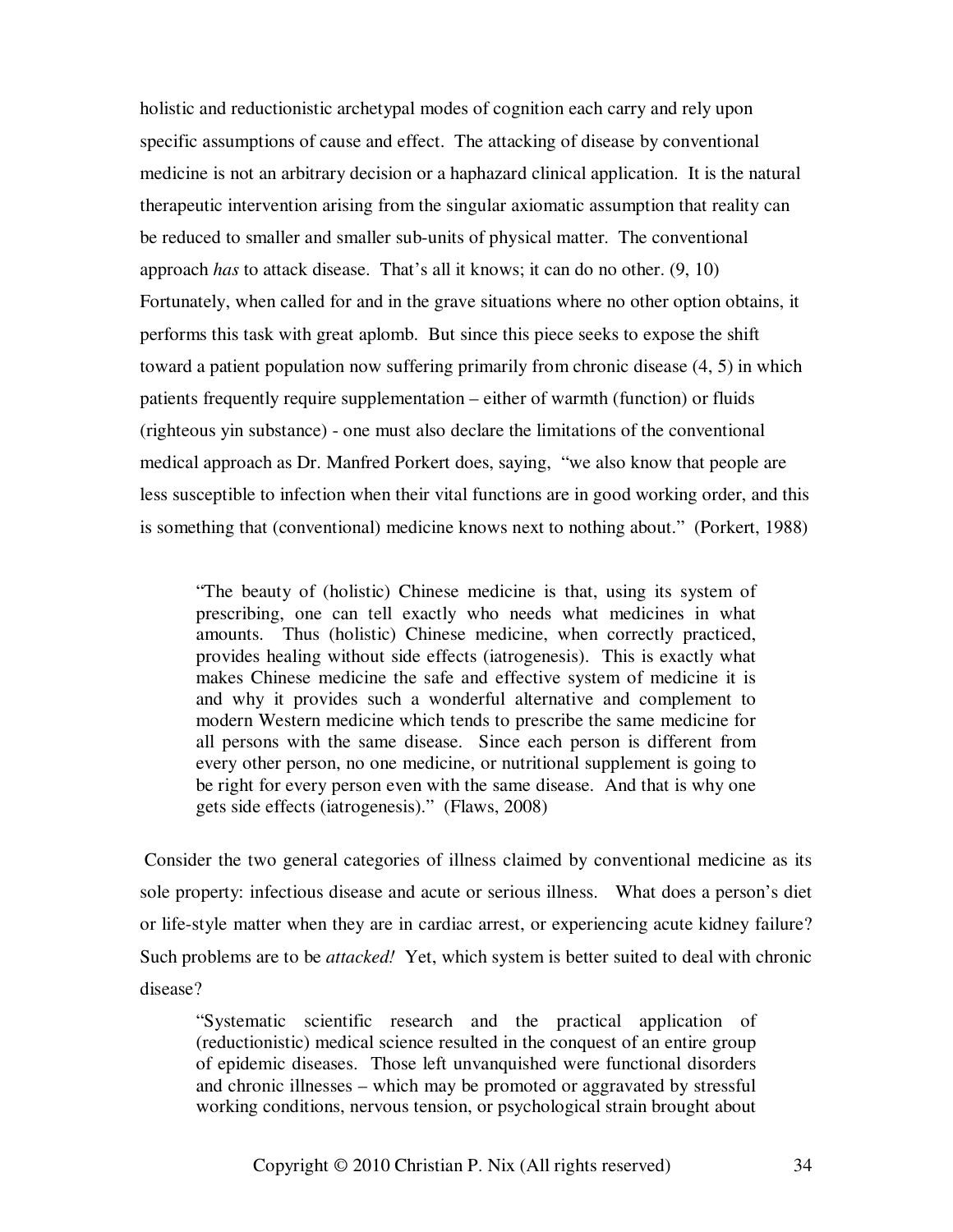by anything form a sedentary mode of life to the unnatural disruption of our environment to the perennial instability of our social milieu. And these disorders, as we know by now, are the special province of (holistic) traditional Chinese medicine." (Porkert, p. 63)

Over and over I read how 'integration is . . . (here the author describes holism in more or less correct detail). (See section 3, *Myths of Integration*) This is the lowest level of understanding regarding the shift that will result in true integration*.* It is also representative of the either / or motif that underpins reductionism (i.e. - if it is not *this* then it must be the *other*). This wholesale dismissal of reductionism in favor of holism is precisely what integration is *not!* The shift toward integration only *looks* like a mad-dash toward holism. In reality, integration is simply the logical application of that system best suited to diagnose and treat the current epidemic of chronic disease – which happens to be holism because of the inherent strengths of the holistic cognitive system.

The holistic hack who has not clarified the full breadth of holistic cognition fails to acknowledge that indeed many of the metaphors employed in holistic pattern discrimination have precisely to do with militaristic concepts such as *invading, combating, attacking and overwhelming*. If acute or histological aspects of a chronic disease arise, then *of course* reductionism will be called into duty in the service of integration. But this swinging of the pendulum from reductionism to holism - and the subsequent labeling of this pendulum swing as *integration* - is simply ignorance. It is ignorance of the inhering strengths and limiting characteristics of these primary archetypes and their subsequent influence on their respective medical systems; and this ignorance is characteristic of hardline adherents of either system.

The focus on attacking evils *must* include collateral damage - not only due to the lack of technical specificity which, for example, cannot help but introduce cytotoxin to healthy cell tissue as is the case with chemotherapy, but also because of the ultimate inter-connectivity of each and every cell within the body.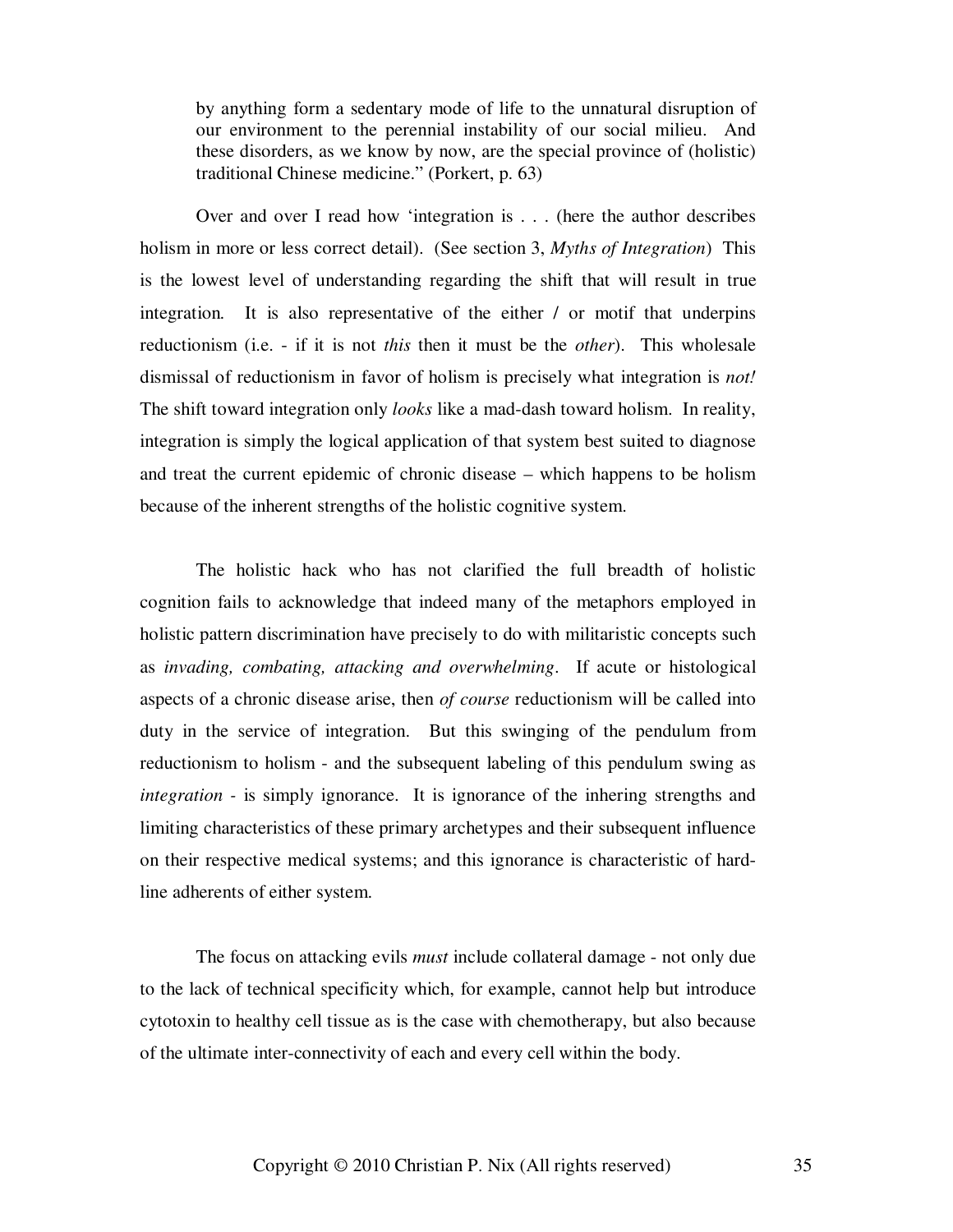The specificity of the diagnosis and the selectivity of the treatment not only make this approach more efficient but also manage to avoid all the side effects that cause so many problems when a symptomatic, prolonged . . . . program of drug therapy is prescribed by Western medicine." (Porkert, 1988)

To attack one part is to attack the organism entire. Am I arguing that such an approach has no place in medicine? Not at all. In dire circumstance, such a methodology may indeed be the avenue of last possible egress. Yet such 'healthcare' is essentially equivalent to a commander in the field calling in a bombing-run or artillery barrage on his own position, knowing that his own troops will be annihilated along with the enemy. As a standard-of-care, such methods constitute rather poor strategy and leave much to be desired. Yet the reductionistic cognitive archetype is so geared toward 'attacking' evils, that such a policy is accepted as standard, constituting what is referred to as *best-practice.*

Consider that, conventional medicine accepts and dismisses collateral damage in the form of iatrogenesis. The U.S. National Center for Health Statistics and the Institute of Medicine estimates that deaths from iatrogenesis actually surpass deaths from malpractice. The numbers for 2002 of the leading causes of death place deaths related to medical malpractice at 98,000. (11) These are unintentional mistakes and the unfortunate results from risky procedures that comprise the cutting edge of technological intervention. Yet, a far more arresting figure is the sum attributed to 'correctly' prescribed medicines. There were 106, 000 (11) deaths from medicines for which a certain number of 'casualties' is apparently factored into the equation. The conventional approach accepts this. It seems iatrogenesis is an inherent characteristic of the epistemology of strife that underpins the conventional, reductionistic approach.

#### **Literal Mindedness**

The bent in reductionistic culture toward literal mindedness is a knee-jerk reaction to two conspicuous characteristics: 1) the super-emphasis on physical, exoteric and material reality; and 2) a strong institutional influence on Western thought and society. These twin-spawn pose a 'which came first, chicken or egg?' paradox. Did the exoteric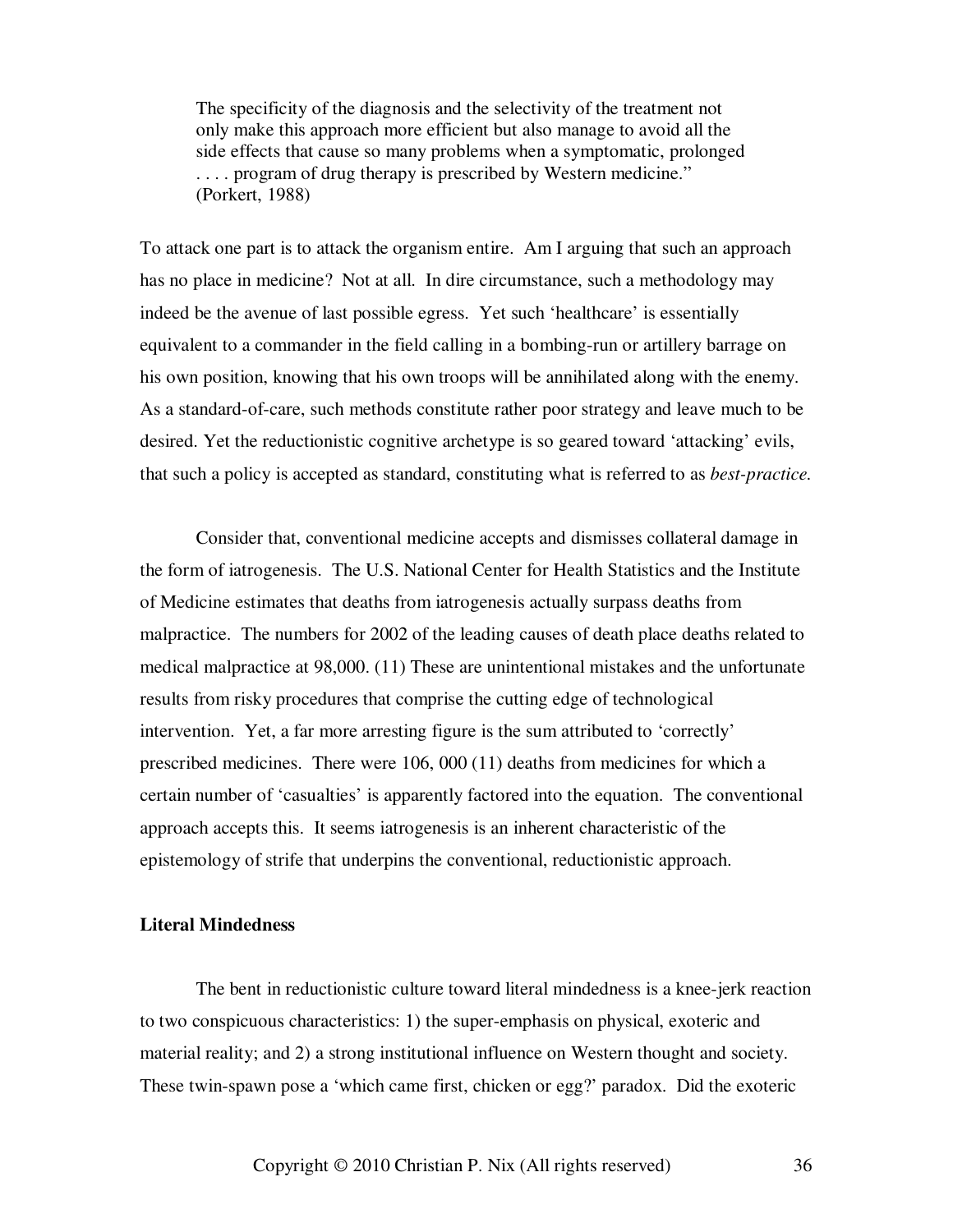reification of material reality birth the reductionistic institutional parapet? Or did the institution of the church – adopting and proclaiming for its own ends the notion that God is 'out there' somewhere and thus *everything good is outside and grace comes from without* - give birth to reductionistic culture? Either way, there exists a peculiar blindness within reductionistic cognition that prevents one from accepting symbolism and metaphor as legitimate and real on their own terms. Reductionism is actually anti-metaphor, antisymbolism. Nor is this blindness limited to medicine. In fact, it seems to me that just as reductionistic cognition is a precursor to conventional science in the West; so too, the institutional bias of Western religions antedates the institutional bias of Western medicine. And what is that particular bias? In religion, the institution of the Church has been the model by which reality is essentially dictated to the masses; to wit, "despite its extroversions the West, too, has a way of dealing with the psyche and its demands; it has an institution called the church, which gives expression to the unknown psyche of man through its rites and dogmas." (Jung, p. 494)

The literal mindedness of the West is bound to our insistence that "everything good is outside" (12) which is the institutional imperative of the church – without which its authority is gossamer and phantom as smoke. It seems anachronistic to say so in our secular and de-spiritualized Western culture, but "The West is thoroughly Christian as far as its psychology is concerned . . . grace comes from . . . outside. Every other point of view is sheer heresy." (Jung, 488) It is not difficult to witness the similarities between the institutional influence of the church and the authority of medical science.

(Campbell) "I think contemporary religion is in a very bad spot. It's because they have taken the symbols as the reference. For instance . . . religions are a constellation of metaphors; and a metaphor points to connotations that are of the spirit, not of history and in our religions we're accenting the historical image that carries the message but we stay with the image . . . and you lose these messages. The thing about Jesus is not that he died and was resurrected but that his death and resurrection must tell us about our own spirit (psyche)."

(Toms) "Why do you think we do tend to this literal interpretation? Why does that occur?"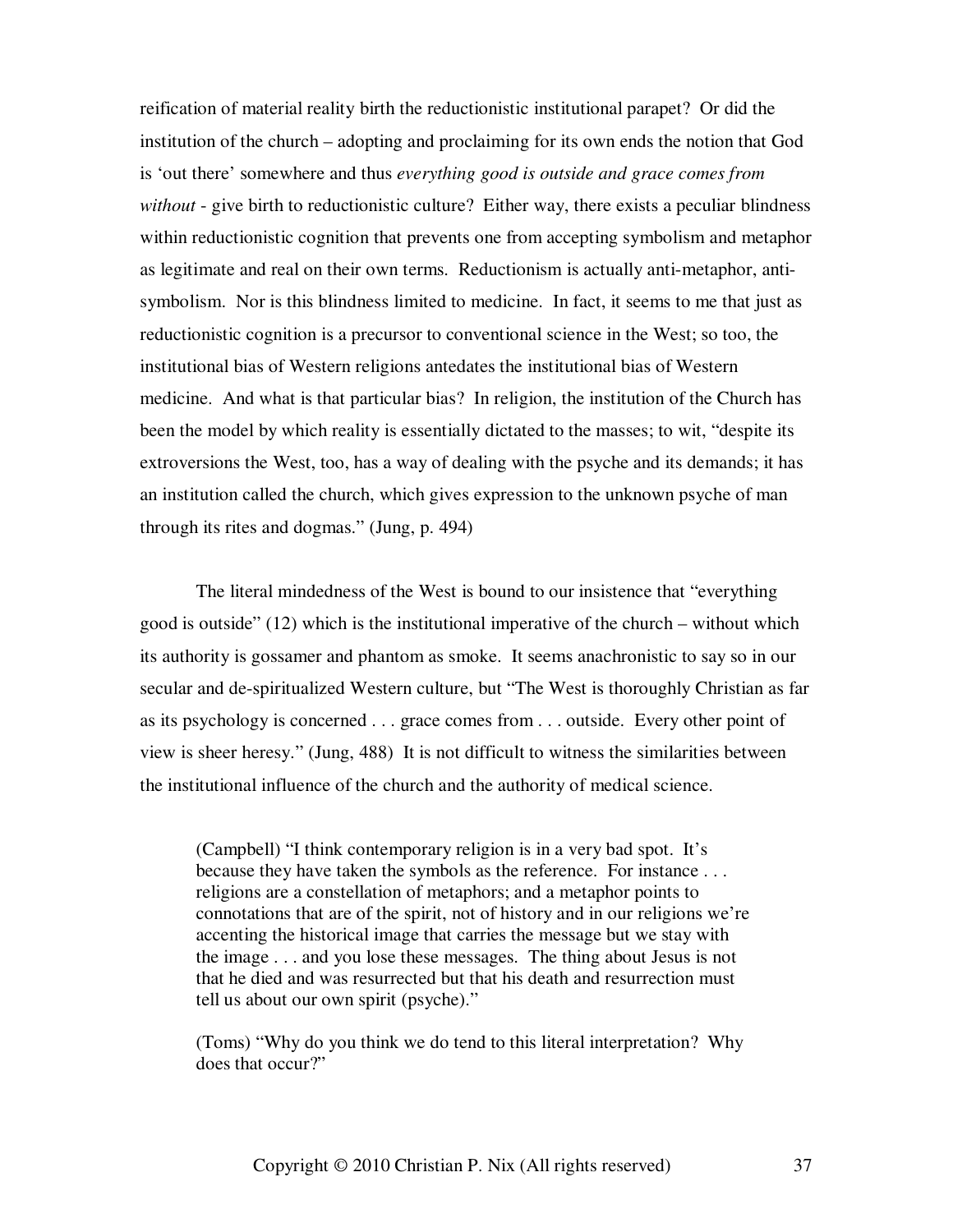(Campbell) "I think it is the result of a strong institutional emphasis in our religions in the West and a fear of the mystical experience. In fact the experience of the divine within you is regarded as blasphemy. I remember giving a lecture on this problem . . . and I spoke of it as the God in you coming out through your life . . . (the priest said) that's heresy. That's blasphemy. Blasphemy is the word he used. Okay, (incredulous) so all the spirit is out there somewhere and not in you?! What's the meaning of the saying 'the kingdom of heaven is within' you if you can't say it's within me?" (Campbell, 1997)

In institutionalized Western religion, the experience of the divine within is blasphemy. In institutionalized Western medicine, the experience of self-healing and self-realization through illness is blasphemy. The one, single realization the conventional physician *cannot* permit is the patient's realization that their illness is guiding them to an inner awakening in which that patient learns of their own power to heal and to change the lifestyle and habits contributing to their illness. (13) Conventional medical science achieves this through the negation of such connections and through non-commonsense, technical language. (14) But this realization of the divinity within (i.e. that one may affect his own healing and recovery) is; 1) precisely what holism insists upon as it seeks to enlist the patient's effort in lifestyle augmentation; and 2) what chronic disease requires.

In chronic disease, there is meaning in one's illness. It is *not* a random assortment of signs and symptoms unrelated to one's inner psychic state and awareness. The relationship between the religious institutions of the West and the medical cognition of reductionism is not as far-fetched as it might seem. In religion, literal mindedness has been apparent for centuries. Some of the best and brightest minds of the past century have plenty to say about this phenomenon.

"All the gods of the world are metaphors, not powers. All imaging of God . . . is supposed to refer to that which transcends all knowledge, all naming, all forming; and consequently, the word has to point past itself. In our tradition, the idea of God is so strongly personified as a person that you get stuck with that problem whenever you think of God." (Osbon, p. 163-4)

One could rewrite the above passage to reflect the truth of this same dynamic in a medical context.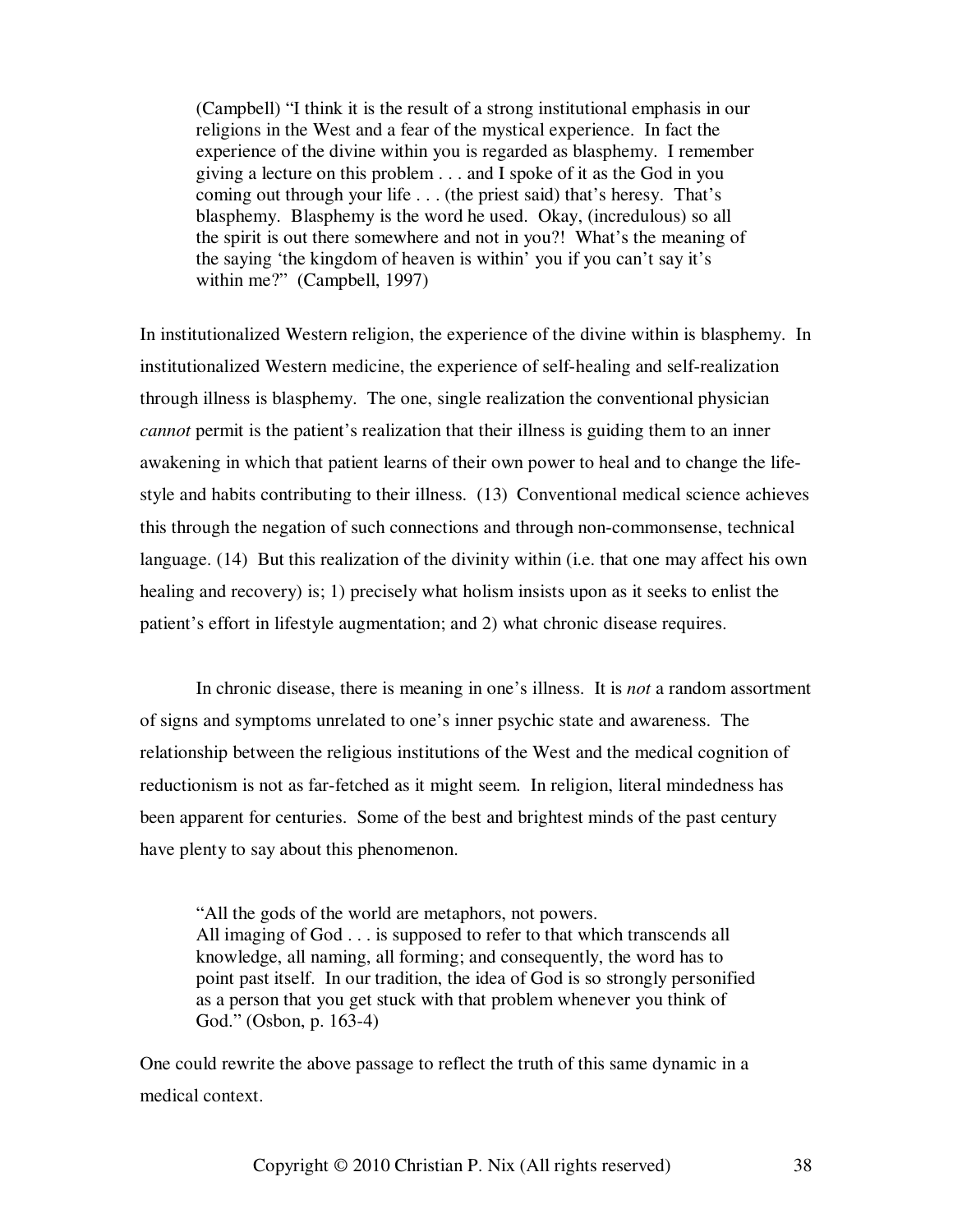'All the (signs / symptoms) of (chronic disease) are metaphors, (not mechanistic facts). All imaging of (illness) . . . is supposed to refer to that which transcends (mechanistic understanding) and consequently, the (illness) has to point past itself. In our tradition, the idea of (illness) is so strongly (mechanized) that you get stuck with that problem whenever you think of (healing).'

This concretization of illness as a mechanistic phenomena – the inevitable result of biomedical and biochemical imaging and language – renders the psychological aspect of chronic disease non-existent.

"Now, monotheism is a concretization of God, a mystery that actually transcends concretization . . . if you read the historical "facts" as metaphors . . . you will discover . . . a marvelous array of psychologically valid symbols that are fundamentally okay until they are concretized." (Osbon, p. 179)

Just so, if one reads the signs and symptoms of their chronic disease as symbols of their life-process, one "discovers a marvelous array of psychologically valid symbols that are fundamentally okay until they are concretized" (into biochemical and mechanical images). As a physician, my experience is that patients often sense that a way exists to recover from the most pernicious and insidious chronic condition; but reductionistic medical science is not helping us do it, because it's talking about metaphorical dynamics as if they were mechanical facts.

"People know there is a way to have this spiritual development take place, but the church is not helping us do it, because it's talking about metaphorical events as if they were historical facts . . . The Virgin Birth is metaphorical, and so is the Ascension . . . His Ascension represents the inward, mythological journey. And the Virgin Birth represents the birth of the spiritual life in the human." (Osbon, p. 168)

## (Presto! Change-o!)

"People know there is a way to have this (healing) take place, but the (established, institutional, orthodoxy of medicine) is not helping us do it, because it is talking about metaphorical (relationships between mind and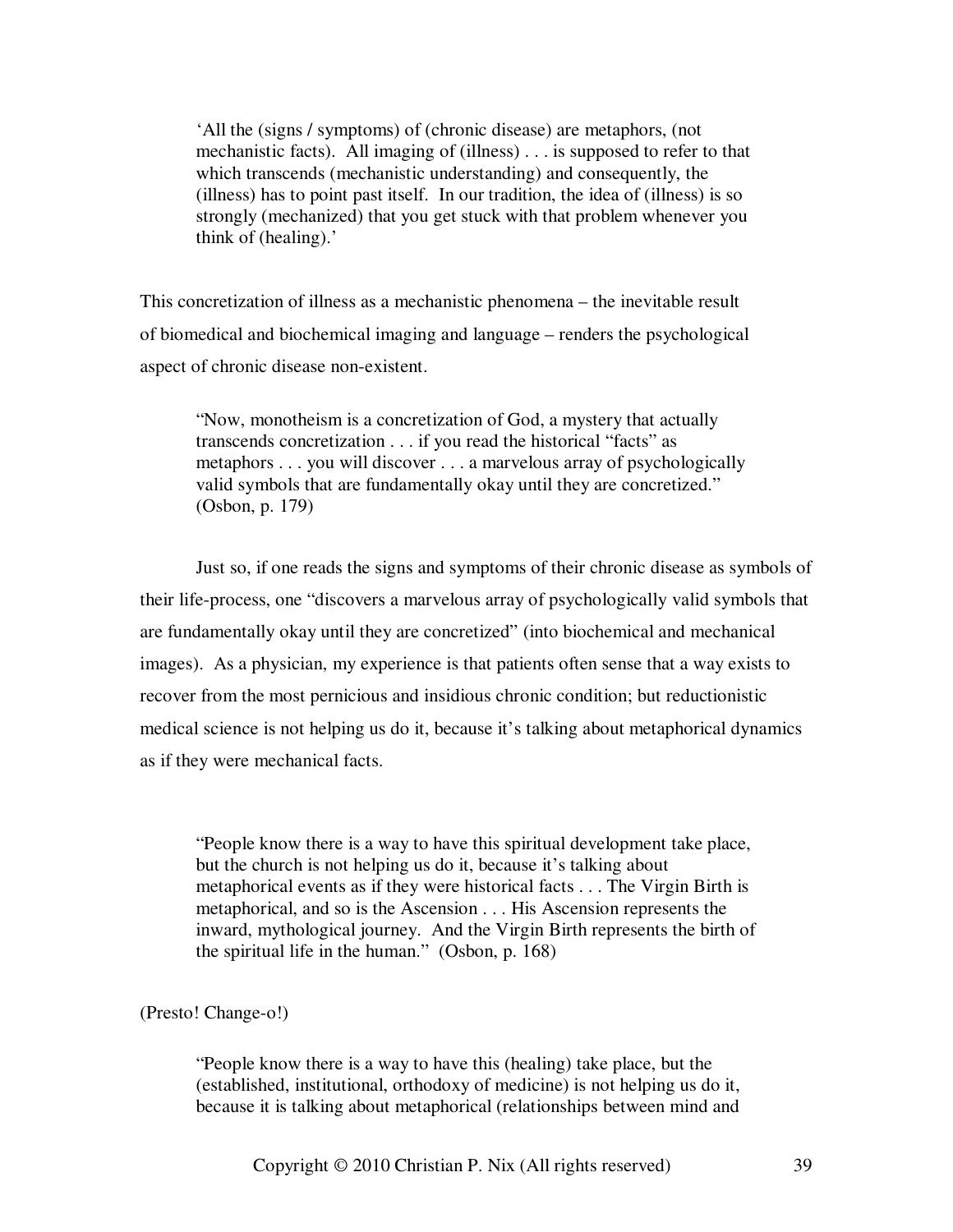body) as if they were (mechanical facts). The (revelation of one's inner power) is metaphorical, and so is the (the connection between the mind and body that can affect healing) . . . (the patient's healing) represents the inward, (medical, self-healing) journey. And the (inner realization) represents the birth of the (empowered recovery) of the (patient)."

The birth of the spiritual life in a religious sense is tantamount to that sublime awakening of empowerment that occurs when the patient understands with the power of revelation not just *that* their inner psychic world is connected to and influential of their outer, physical illness, but also precisely what 'action' to take (psychologically speaking) to remedy their condition. Just as the moment of spiritual awakening is supremely personal, so too the realization of how to heal is an utterly solitary affair. No one can do it for another; but one can derive clues – metaphorical clues. The power to at least manage and possibly even recover from the vast majority of chronic disease may in fact reside *within*, requiring an awakening to one's inner understanding of their own lifedynamic and the actions, thoughts and habits one has taken (or failed to take) that have resulted in illness. Yes, *of course* there may be factors that complicate this generalization, but such complicating factors are precisely what the physician is there to counteract. In managing and recovering from chronic disease, the real work falls to the patient.

Modern medicine with its bedrock of reductionism is to the patient what the church is to the Western citizen: it is the institution whose dogmas will save you from dealing with that which you are afraid to face. Just as the average church-goer is saved from the real spiritual journey and need not endure the mystical experience - since the church will look after his soul; so too the average patient need not examine their role in the creation of their illness since the medical establishment will come up with a drug or a procedure to save their body. In both cases, there is a denial of ownership that results from the institutional influence that takes responsibility for that which the individual must ultimately puzzle out for himself / herself.

In chronic disease, the *mystical experience* is the working out of one's illness; learning the lesson of that particular illness and the recovery and return journey of sharing with others the 'gem of insight' one has gained – i.e. the subjective experience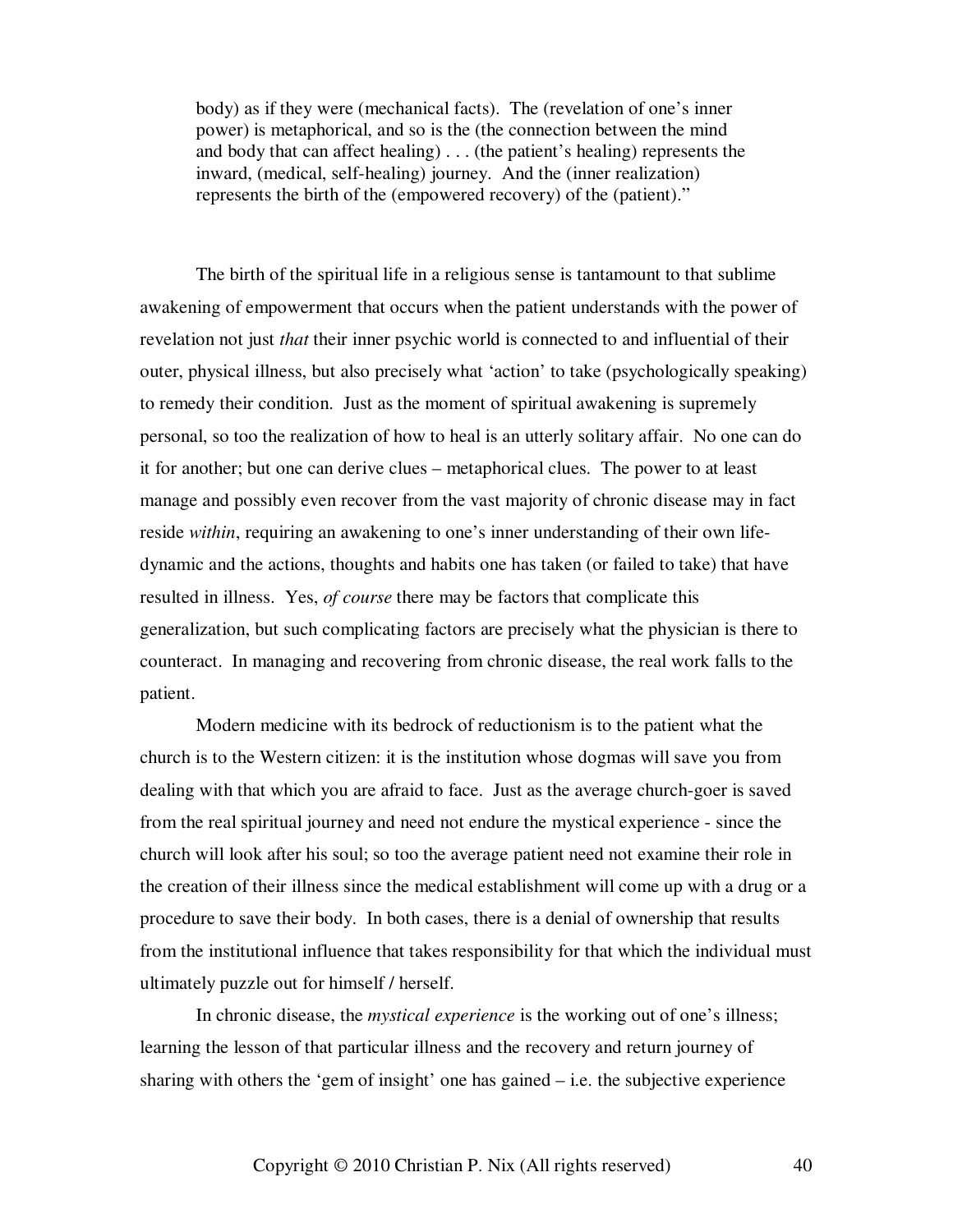that, it would appear, can be understood only through *metaphorical common sense* or not at all (by all). Yet this relationship to illness as something metaphorical and allegorical to inner growth and development is something utterly discouraged by an institutional model that dictates salvation (recovery) lies in taking a pill, in having your prostate or breast removed. It becomes more and more difficult to keep a straight face when one sees commercials that promote happy-looking, healthy people in the first half of the time slot, only to spend the second half detailing the myriad possible side-effects of their product; "if you experience an erection that lasts more than 24 hours, be sure to seek medical care." (Commercial for Cialis) Does an old man *need* a pill that results in Priapism? ("I've had a hard-on for three days! You think I ought to call my physician?!")

Might there not be a psychological lesson afoot? In dictating the reality of health and illness to patients, the doctor-priest of conventional medicine essentially denies patients the chance at self-realization and self-empowerment. If you think it is normal and healthy to get lots of ass in your mid to late 60's the way you wish you had in your 20's and if medicine is offering a pill that might make your cock stiff for a day and a night – since it seems not to work at all without such pills – then why the hell not? Really!?

The parallel I seek to expose is the link between religious institutions and the institution of medicine. The commonality they share is the belief that "everything good is outside . . . grace comes from . . . outside;" (Jung, p. 488-90) which is analogous to the reductionistic medical bent to elevate material reality. In both cases, there is a loss of the symbolic nature of psychological reality. The symbols of religion – which Campbell cites as misunderstood and pinned down to a strictly historical meaning – are equivalent to the signs and symptoms of chronic disease and the meaning and metaphorical significance they contain for the individual patient. Both of these *symbols* point beyond themselves to something bigger, more significant; something allegorical and transcendent. Just so, the reality of health and illness has been maintained by the institution of conventional medicine which tells the patient population what it must believe - establishing the notion of what it is to be healthy - to which everyone must conform.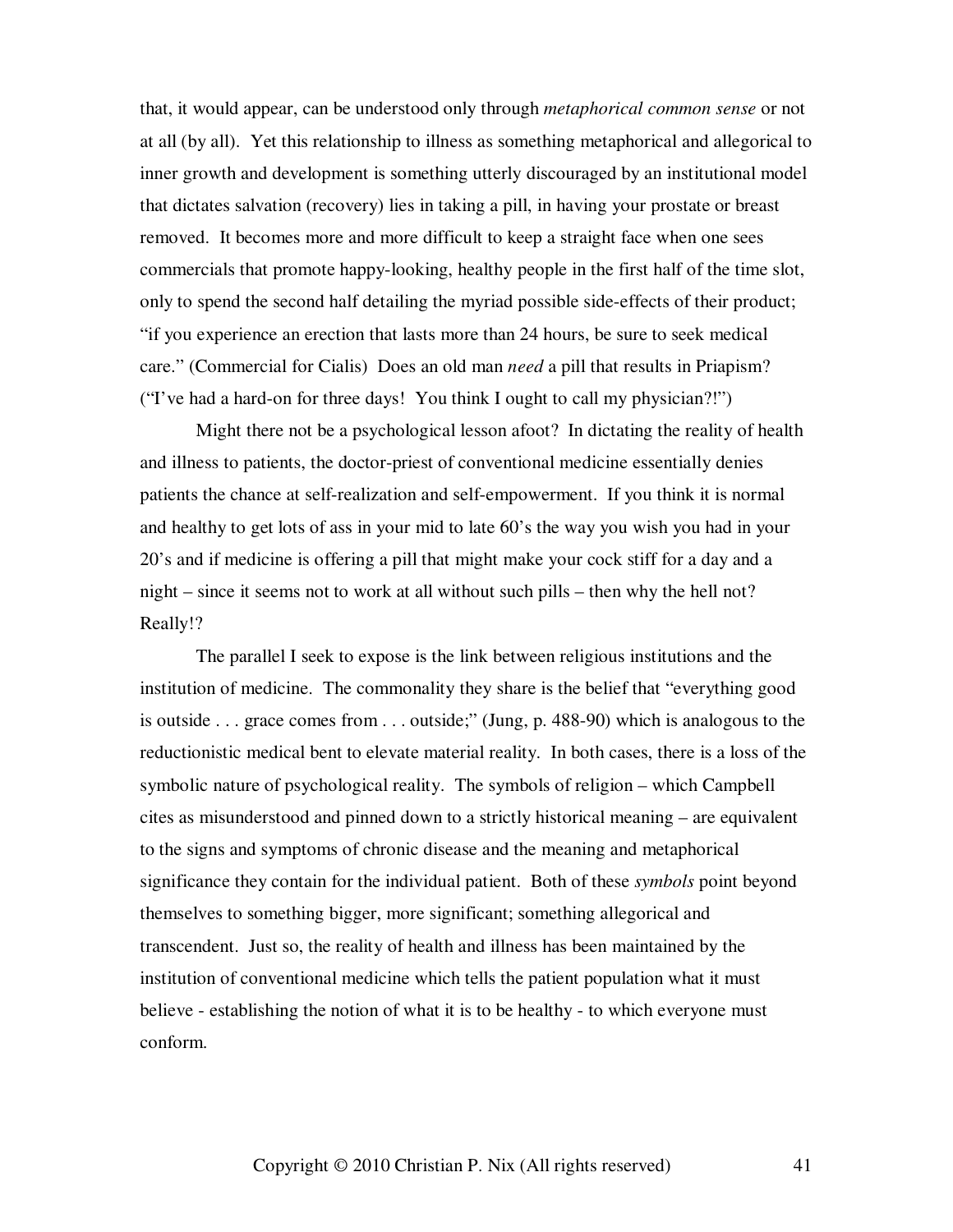"The imagery and religious life of the West has been maintained by certain institutions, for instance when you have a College of Cardinals telling you what you must believe, and establishing the mythology to which everyone must conform . . . meanwhile people are experiencing life in ways that are not those that the officers of the institution understand and so you have a split in Western consciousness." (Campbell, 1997)

The *split* in Western consciousness referred to by Campbell is the nagging realization that extroversion and the reification of 'objectivity' is so instinctively onesided that it inevitably produces a backlash of subjectivity which – in its tormented wish for inclusion - misses the mark and instead ends up defending the doctrine of *personal subjectivism*. Failure to reconcile the subject / object split essentially *is* the glass-ceiling and quantum omission that defines and limits reductionistic cognition.

In the same way that religious institutions insist upon dictating the reality of the individual's spiritual adventure and inner development; so too the reductionistic institutional posture – obscured as it is by a 'medical gaze devoid of common-sense' and devoid also of the subjective, actual lived experience of the individual patient – is out of touch. It cannot relate to anything beyond its own literal, body-as-machine metaphor, nor arrive at that inner / outer dialogue wherein illness of the physical body is so clearly related to disharmony within the psyche – which is the rule when dealing with chronic disease. So long as a patient experiences illness in a way that MD's have been trained to recognize and treat – i.e. heroic intervention, body-as-machine – then conventional medicine is well-suited and may be applied with confidence. But when a patient's experience no longer conforms to the 'non-commonsense' view of conventional reductionistic medicine – e.g. chronic, degenerative, auto-immune disease and functional disorders – then reductionistic medicine is utterly at a loss to produce successful outcomes. Is this not precisely the dynamic at play among the tens-of-millions of patients who cannot get relief from their chronic disease via conventional medical treatment; and who insist that their MD physician 'doesn't hear them' or 'doesn't listen to what I am telling him / her (about my experience of illness)'? The truth may be that MD's *can't* hear. They are not trained to relate to a patient's subjective experience, but must instead reconstruct the medical gaze into something that reflects a mechanistic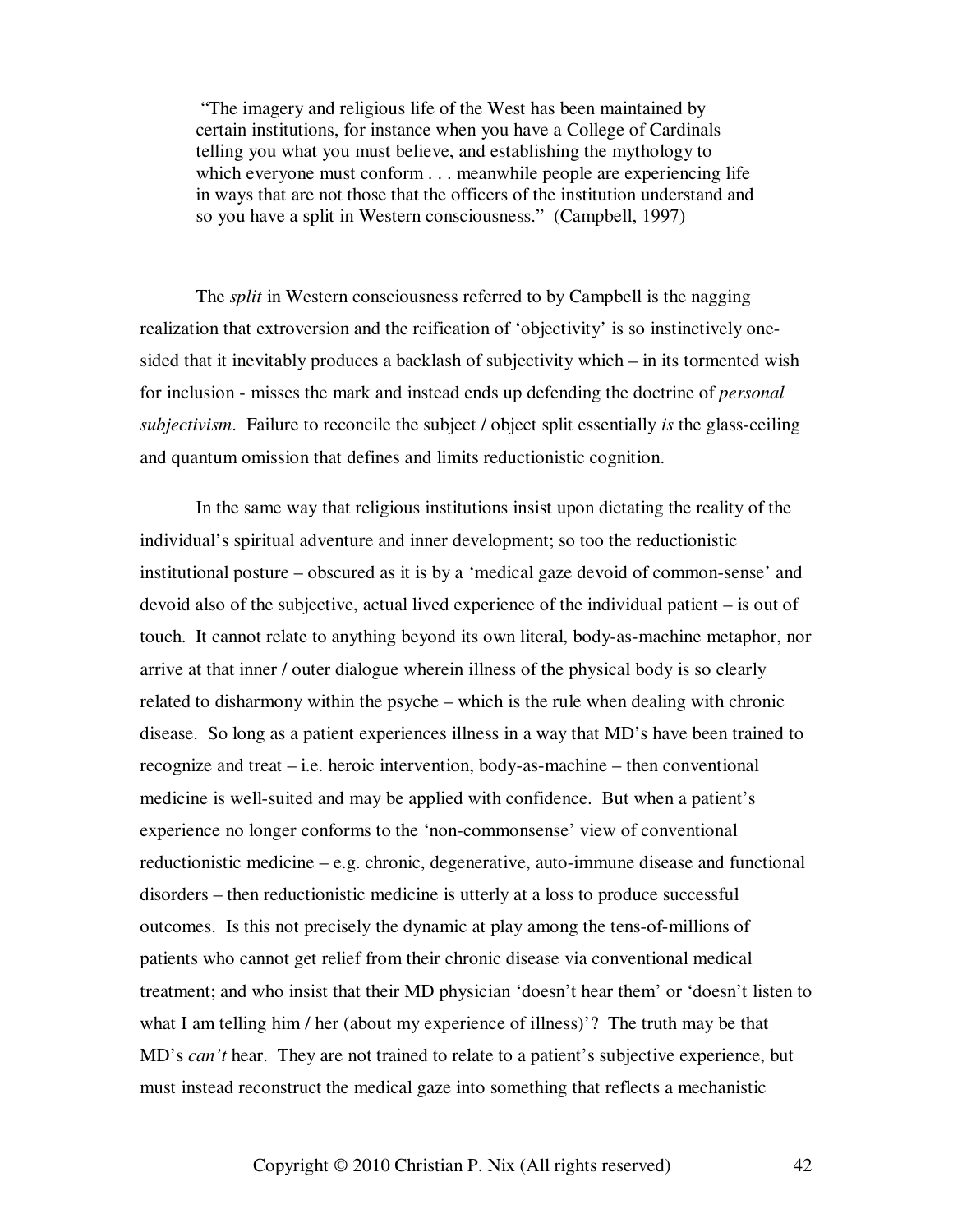understanding that does not resonate with the way patients are actually experiencing illness.

 "The teaching of social science to medical students, however, typically engenders resentment. As they begin to redefine the object of the medical gaze in the language of science and the body, medical students express nostalgia for the commonsense view of human suffering, fearing that they will lose precisely those qualities they most hoped to bring to medicine." (Good and Good, 1993)

The loss of lateral-minded metaphor and a commonsense understanding of health and illness is an axiomatic part of the assumptions and learning-process underlying reductionistic training and medical culture.

The literal interpretation of religious metaphors as concrete historical facts is the self-same deception perpetrated in reductionistic medicine. Its seed is the axiomatic assumption in the West that 'everything good is outside.' (12) In other words, the emphasis on material and external reality which arises naturally in the reductionistic cognitive model is also what fuels and supports the literal mindedness that turns metaphors into facts.

"A critical experience for most medical students (is) where they see physiological responses to various chemicals introduced into a living animal . . . (which) serves as the architecture for developing medical knowledge . . . (this) quickly becomes the only reasonable way to think . . . physiology elaborates this world in the language of mechanism and function." (Good and Good, 1993)

The language and psychology of reductionism in medicine obviates common sense by its use of concepts and lingo that simply cannot be understood by the lay-person and which must be learned by the conventional medical professional at the cost of their ability to relate to a commonsense view of health and illness in favor of a biochemical and mechanistic grammar. (See section 3, *Language and Integration*)

Chronic illness is freighted with meaning; and the inability to make sense of the language of the body, the way it *speaks* during illness, is the great bane of reductionism in medicine. Yet, to understand the *language* of the body, one must first assume a posture of inclusion of *metaphorical* similarities. It is the *inner / outer dialogue* that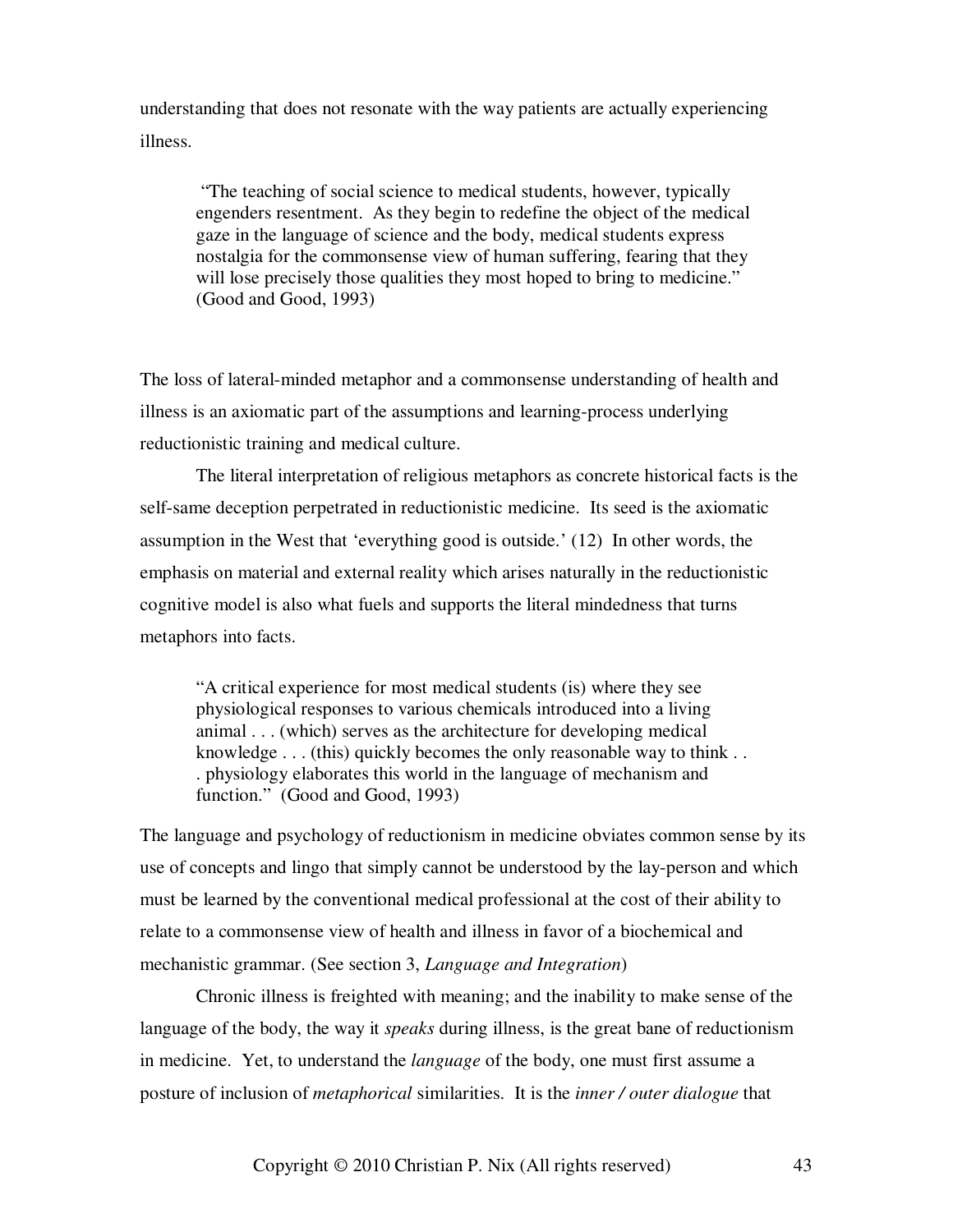reveals the metaphorical meaning of a given illness, condition or symptom. The taking literally of mechanistic 'facts' by a given patient essentially reduces that patient to a passive entity who must await salvation from without (in the form of a transplant, drug therapy or other heroic biochemical or mechanistic procedure). The metaphorical language of holism makes such common-sense that the patient is *confronted* with their role and *must* acknowledge the part they are playing in their illness / recovery. In holism, this is axiomatic.

"(Holistic) medicine has a much more down to earth and immediately understandable vision of what causes joint pain and what you can do for it. Most of us on hearing that the most probable initial event in OA (osteoarthritis) is the mitosis of the chondrocyte with increased synthesis of proteoglycans and type II collagen, won't have the foggiest notion of what this means on an everyday level and what we ourselves can do about this. Traditional Chinese Medicine . . . is based on a vision of the human body as a microcosmic miniature of the natural world. Therefore, the language of Chinese medicine is the language we use everyday to describe events in the world around us. More importantly, using this language (metaphors), we are empowered to take charge of our own lives and wellbeing so that whether we experience pain and discomfort becomes a function of how we live our life." (Flaws and Frank, 2006)

Just as institutions encourage a misapprehension of the metaphors of religion and mythology – 'advertising a historical interpretation' – so too the institutional emphasis of Western medicine insists on a medical reality that does not correspond with the patient's lived experience.

"In the Thomas gospel when the disciples ask Jesus, "when will the kingdom come?' Now the orthodox answer is that the kingdom is going to come historically. The answer there is the kingdom comes psychologically. The answer that is given is that the kingdom will not come by expectation. The kingdom of heaven *is* spread upon the earth and men do not see it." (Campbell, 1997)

Watch what happens if I rewrite this passage, substituting several key words to render a medical context in lieu of a religious one. With regard to chronic disease, the (patient) asks (the doctor),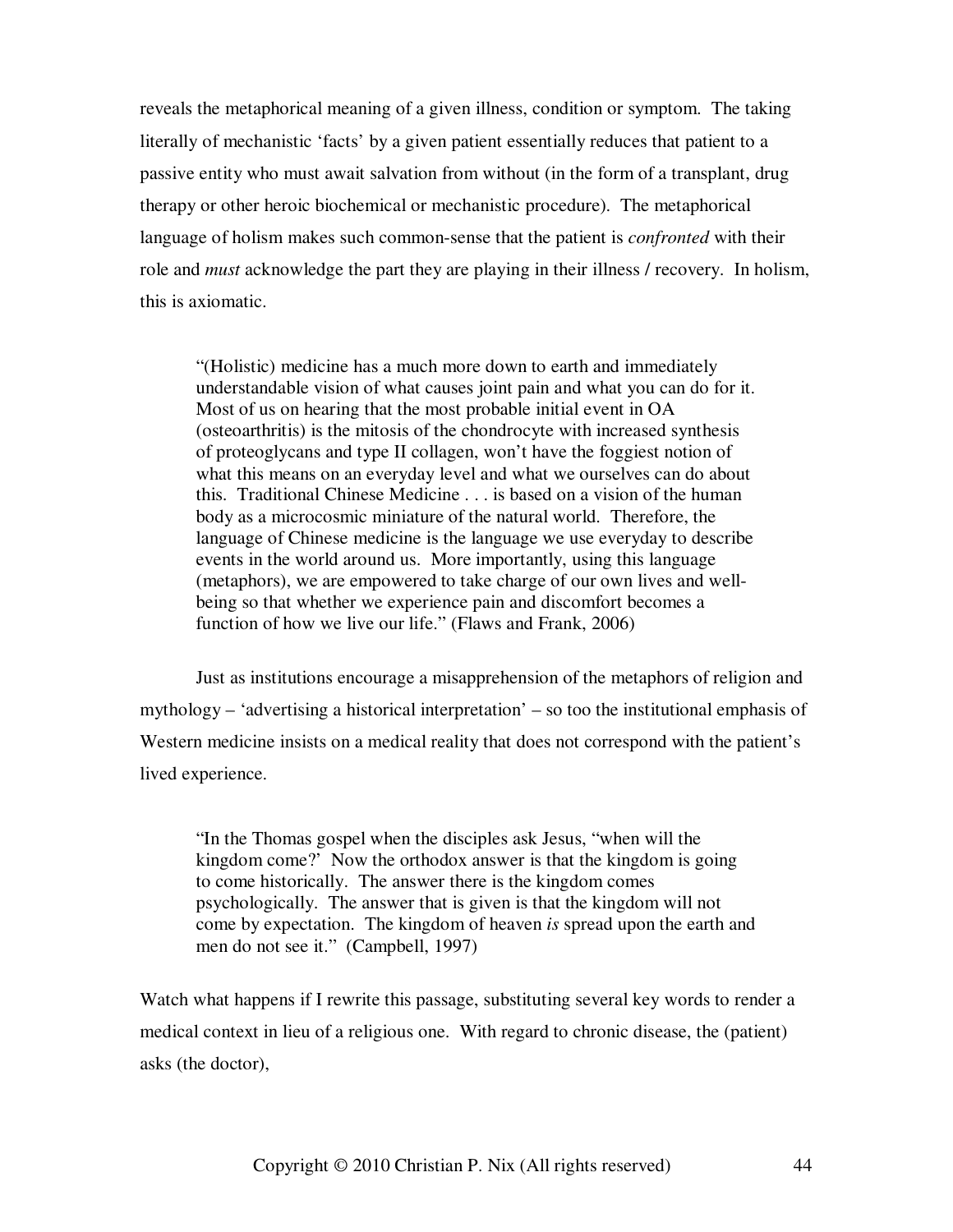'When will (healing) come? Now the (reductionistic medical) answer is that (healing) is going to come (mechanistically, from outside). The answer (via the holistic cognitive model) is that (healing) will come psychologically (from within). The answer that is given (in holism) is that (healing) will not come by (reliance on something from outside). The (healing of your chronic illness) is spread (out before your inner eye's realization) and (you do not see it).'

## **Exoteric focus**

"We in the West believe that a truth is satisfactory only if it can be verified with external facts . . . truth must coincide with the behavior of the external world." (Jung, p. 494)

As Jung points out, "the West is thoroughly Christian as far as its psychology is concerned . . . not . . . in a religious sense, but in a psychological one. Grace comes from elsewhere; at all events from outside. Every other point of view is sheer heresy." (P. 488) What is the significance of such an orientation? It is the locating of 'salvation' in the material, external world that not only gives rise to an emphasis on material reality but a dogmatic belief that *only* material reality is real. Hence, the conditions for a 'one dimensional' understanding of reality are inherent in reductionistic methodology.

Michael Tausig writes about this same issue concerning the lack of alternative ontologies in American medicine, saying that they are "denied by an ideology or epistemology which regards its creations as really lying 'out-there' – solid, substantial things-in-themselves . . . this illusion is ubiquitous in our culture." (Taussig, 2003)

Not only does reductionism promote this 'one-dimensional' view of reality, focused as it is on exoteric, material aspects; *it is also a feature of reductionistic cognition to deny equal ontological status to any other version of reality save one which reflects reductionism*. A good example of a contrasting point of view exists in Tumbuka culture where "for the Tumbuka dreams are *real* . . . not taken as a fiction of the mind but as a reality of the soul . . . For the Tumbuka, there is no sharp demarcation between the reality of waking consciousness and the reality of dreams . . . both have the same status of reality." (Freidson, 1996) The author makes a careful distinction between ontological status and reality. "Having the same status does not mean, however, they share the same reality . . . they (Tumbuka) clearly differentiate between the reality of waking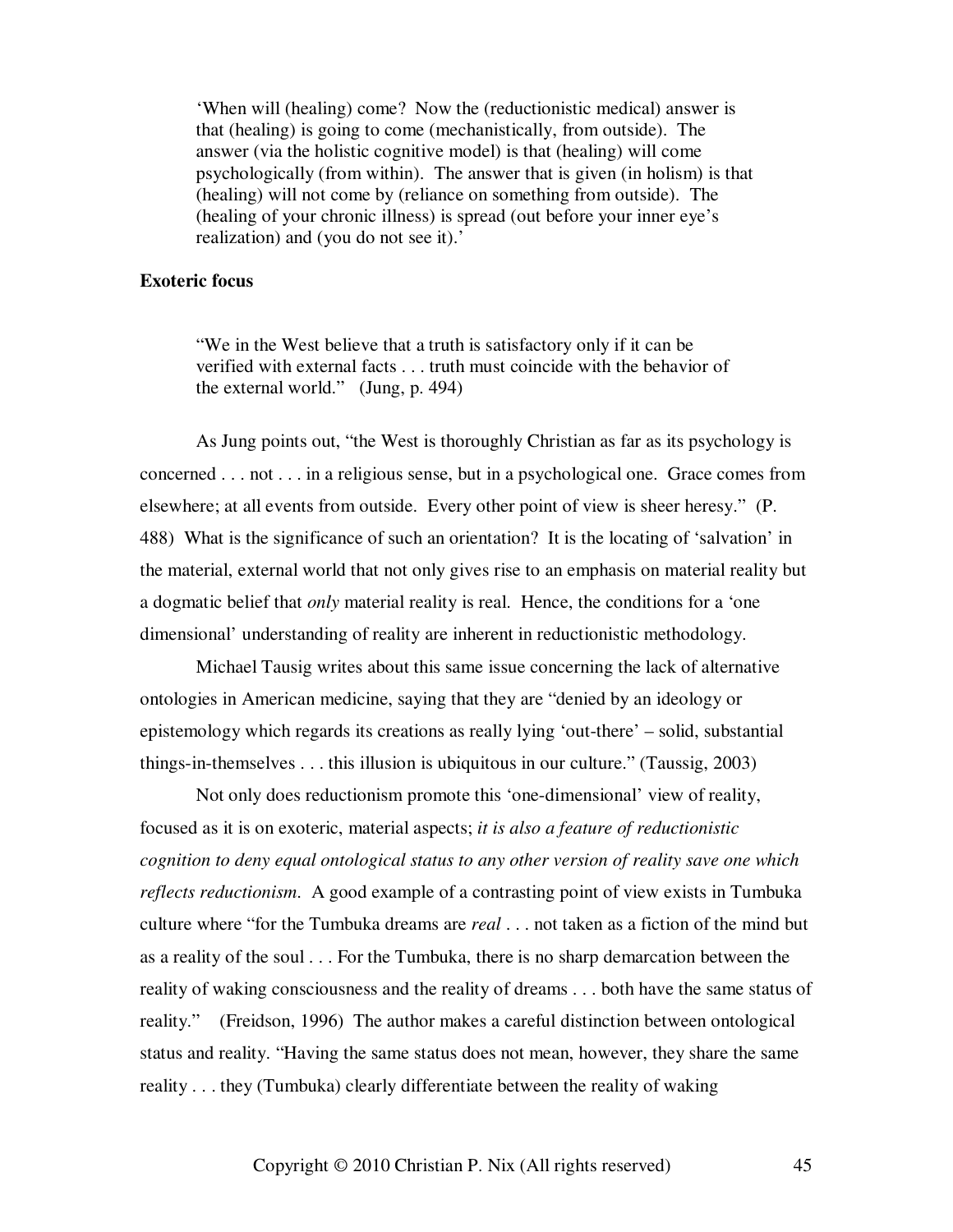consciousness and dreams. They do not however, dichotomize between the two into real and unreal . . .these two realities have an equal ontological status." (ibid) The possibility that qualitatively different aspects of reality may be equal in ontological terms is not a feature of the reductionistic model.

The focus on external reality is nothing other than a synonym for reductionistic cognition's emphasis on material, physical reality.

"It is a paradox, yet nevertheless true, that with us a thought has no proper reality; we treat it as if it were a nothingness . . . We can produce a most devastating fact like the atom bomb with the ever-changing phantasmagoria of virtually non-existent thoughts, but it seems wholly absurd to us that one could ever establish the reality of thought itself." (Jung, p. 486)

The significance of highlighting this aspect of reductionistic cognition is the weight of implication such lop-sided focus bears on patient empowerment. Disavowing the effects - or even the existence - of the mind's thoughts and emotions is like trying to swim the English Channel with one arm and one leg: not a good idea and frustrating and exhausting to say the least. Yet this stubborn insistence by Western institutions to 'dumb-down' the population works against the individual at every turn.

"Our Western systems . . . have been institutionalized. Our mythologies are institutionalized and salvation comes from membership in an institution . . . you can't find it in yourself you find it only through the church. These men from the East come . . . and they tell us the real mystery is in yourself (sic). We have that! The kingdom of heaven is within you. Who's is heaven? God's in heaven. Where's God? Within you. That's not what the church advertises . . . god is in the tabernacle or the church or something like that . . . this thing the (holistic) orient is bringing is a realization of the inward way . . . when you sit in meditation, you're coming to the divine mystery right there in yourself. That's what the (holistic) East is teaching us . . . The truly mystical finding of the divine not only within you but in all things is not favored . . . (by) institutions. The big thing that the orient is bringing to us, the mystery is inside yourself . . . '*You are it*.' That divine mystery that you seek to know is the very source of your own life, it is the being of your being and you find it within." (Campbell, 1997)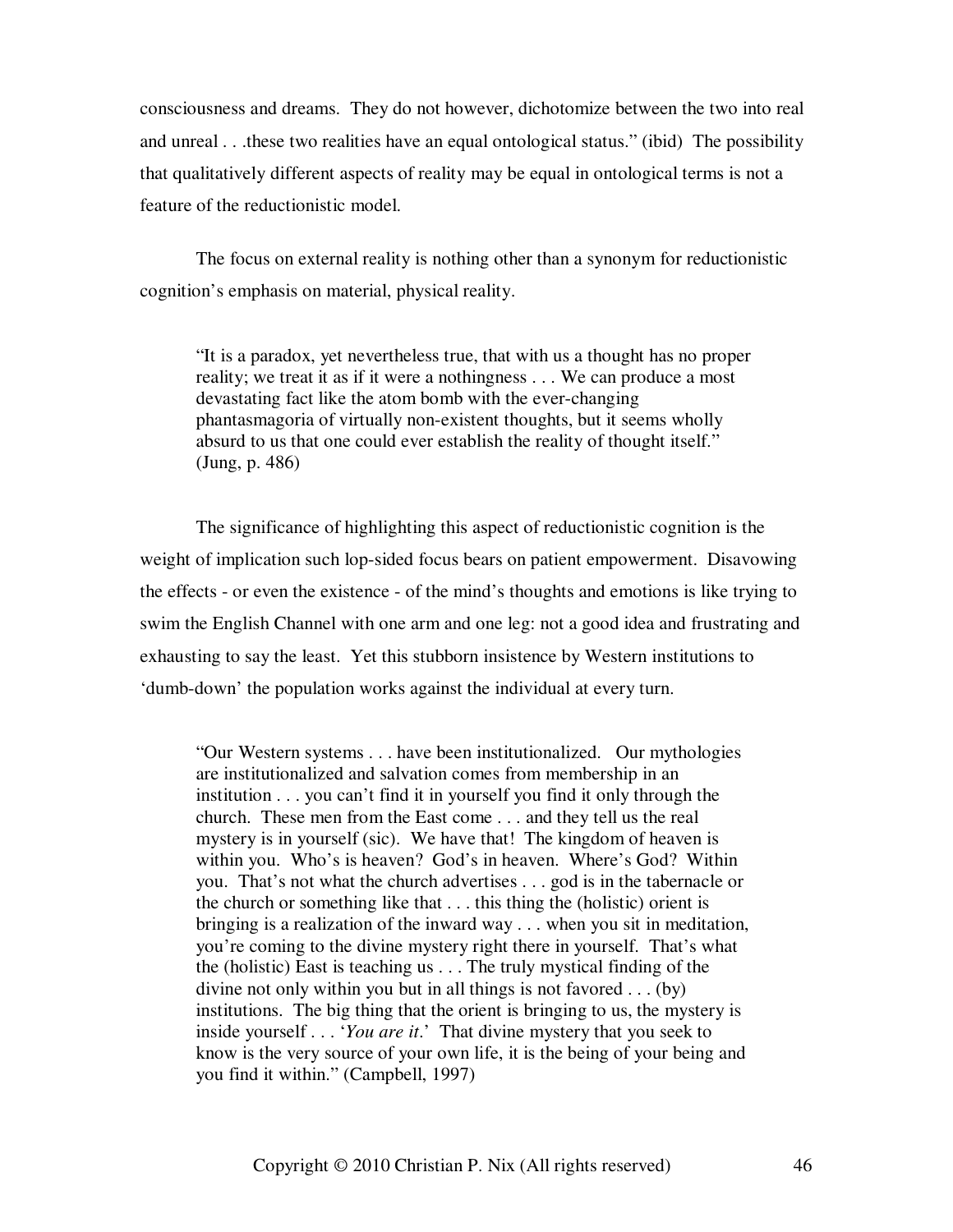The truly significant discovery that the power to manage your chronic disease is (or at least *may* be) within you is likewise not favored by reductionistic medical orthodoxy. The 'inward way' of Eastern religion and medicine is tantamount to the inner awakening of one's role in driving their illness / recovery.

Medical procedures such as surgery for life threatening conditions or traumatic injuries do not require great consideration of an individual patient's thoughts and feelings. Such 'trifles' may be relegated to that sphere of insignificance that permits the doctor-mechanic to attend to the physical structure sufficient enough to secure physical survival. Yes, *of course* radiation and microbes and car accidents come from and occur in the external world. (Here even the inside of the physical body must be understood as 'outside' since it too is an aspect of physical reality rather than inner, psychic reality). Yes, of course one needs to take precautions, mitigating the effects of radiation, maintaining good hygiene and wearing one's seatbelt and driving with enough caution to avoid collisions. But beyond a certain threshold, the external world is as it is. No amount of positive thinking can preserve one from the effects of radiation exposure or acute pestilential illness or being mangled by a drunk driver. (Here I refer to the fatuous kind of *'if-I-smile-idiotically-and-pretend-I'm-so-bloody-jolly-then-it-will-make-it-so'* kind of positive thinking that is a main feature in the three ring circus that is the selfimprovement industry in the U.S.)

Yet chronic disease demands an inventory and inevitable restructuring of the inner realm.

(Campbell) "What you have to come to is a new level of understanding of what your relationship to life *might* be. That's the creative act . . . action requires an innovation."

(Toms) "Sometimes were afraid of the new. The new is almost like a threat to our well-being."

(Campbell) "Right and we're also afraid of being criticized. It's a sticking your neck out. That's what life is. This is what every minute requires. In any kind of creative work, painting, writing, music composition, or inventive action, you're sticking your neck out. You know the symbol of the Star of David, this symbol occurs also in the Sanskrit tradition in India and it's placed in the center of the heart . . . the upward pointed triangle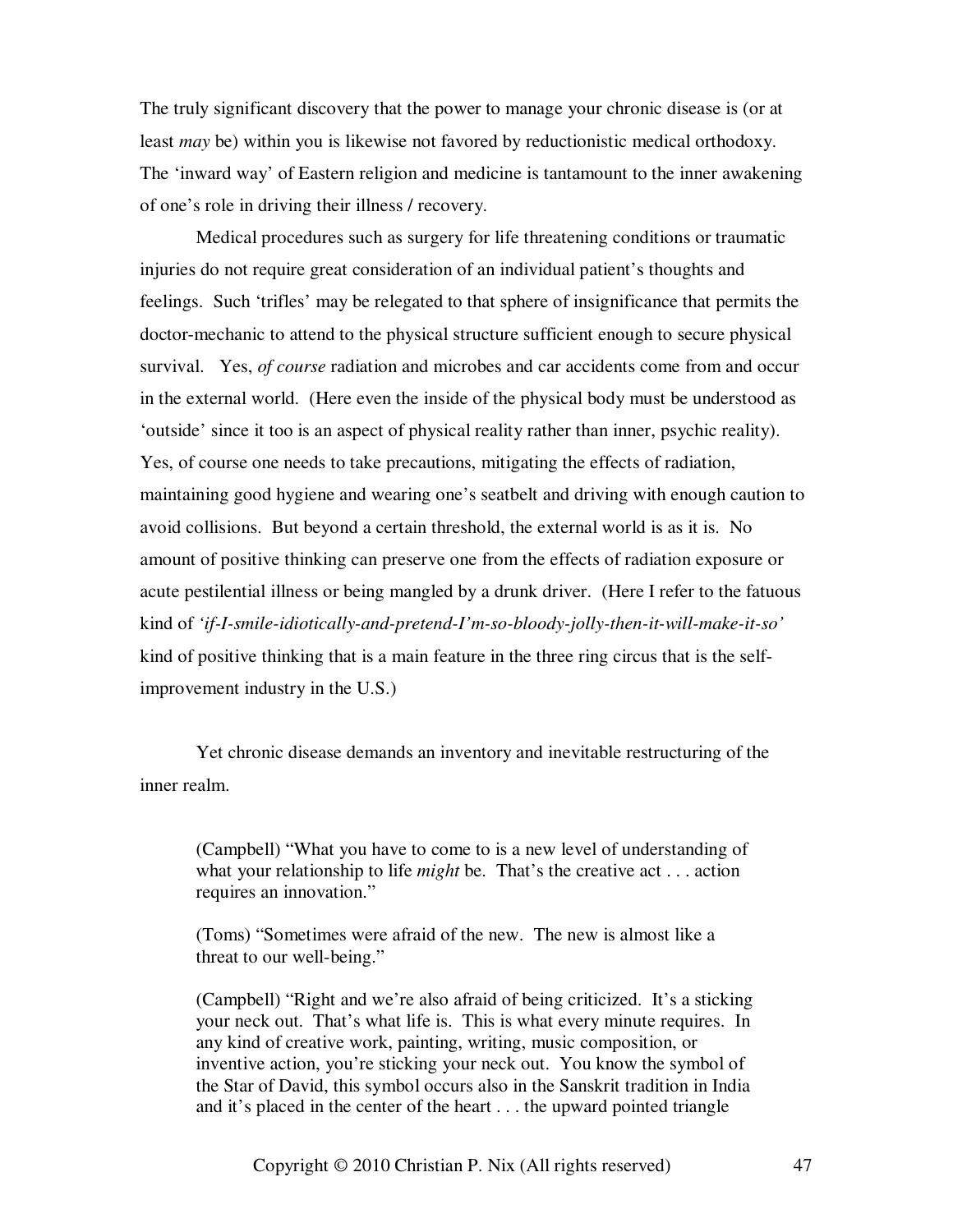(represents) 'effort' to move toward the spiritual call of the new, innovative experience. The other represents the inertia that calls you down to what was done before and the way it was done before. It's that new things that's life. Life is always new. There's a growing point, and where you're not at the growing point, you have become more or less a robot. That's the 'wasteland' - people living not in terms of innovative thinking but in terms of how it was done successfully before." (Campbell, 1997)

In chronic disease, 'doing things how they have been done before' is what leads and has led to the 'wasteland' of illness. It is a psychological innovation that must be 'administered' if the patient with chronic disease is to set upon a path to discover the *Grail* of recovery. Furthermore, it is *in the psyche* that one may discover a plasticity of thought and the emotional control to which recalcitrant illness is inevitably linked and by which it may be mitigated and managed. It is a given for the patient with chronic disease that for recovery to take place, it will not be 'business as usual,' psychologically speaking. Chronic disease changes the patient's inner perspective; and this may be the very factor that *needs* changing in order for the patient to recover. This *change may be the lesson* the patient needs to learn in order to evolve and thus recover. If medical orthodoxy preaches that 'everything good is outside' (exoteric focus) how may a patient even begin to recognize the error that lies within the psyche, let alone begin to restructure their perspective? Such inquiry not only highlights the significance of choice but also begs a reconsideration and more mature definition of choice than the one currently in vogue and invoked by the New Age, self-improvement industry. Carolyn Myss speaks with conviction about the profound power of choice,

"Most important of all, I hope to highlight for you the significant power of choice that is the core gift of the human experience. For all the many gifts that the human being has, that we have as individuals, none is as powerful or as profound as our power of choice; and I would further say, none is as misunderstood, misrepresented or eclipsed in its potency . . . for every choice there is a consequence . . . what I've discovered in my own work is how intricate and involved the choices are that we make in life. I think for most us choice is defined by what we say . . . at a very pedestrian or very elementary level. The deeper, creative choices we make in life are the ones we're not aware of. Those are the ones that have power. The choices of our attitudes, the choices of our belief systems, the choices of our resentments, the choices of the manner in which we love and the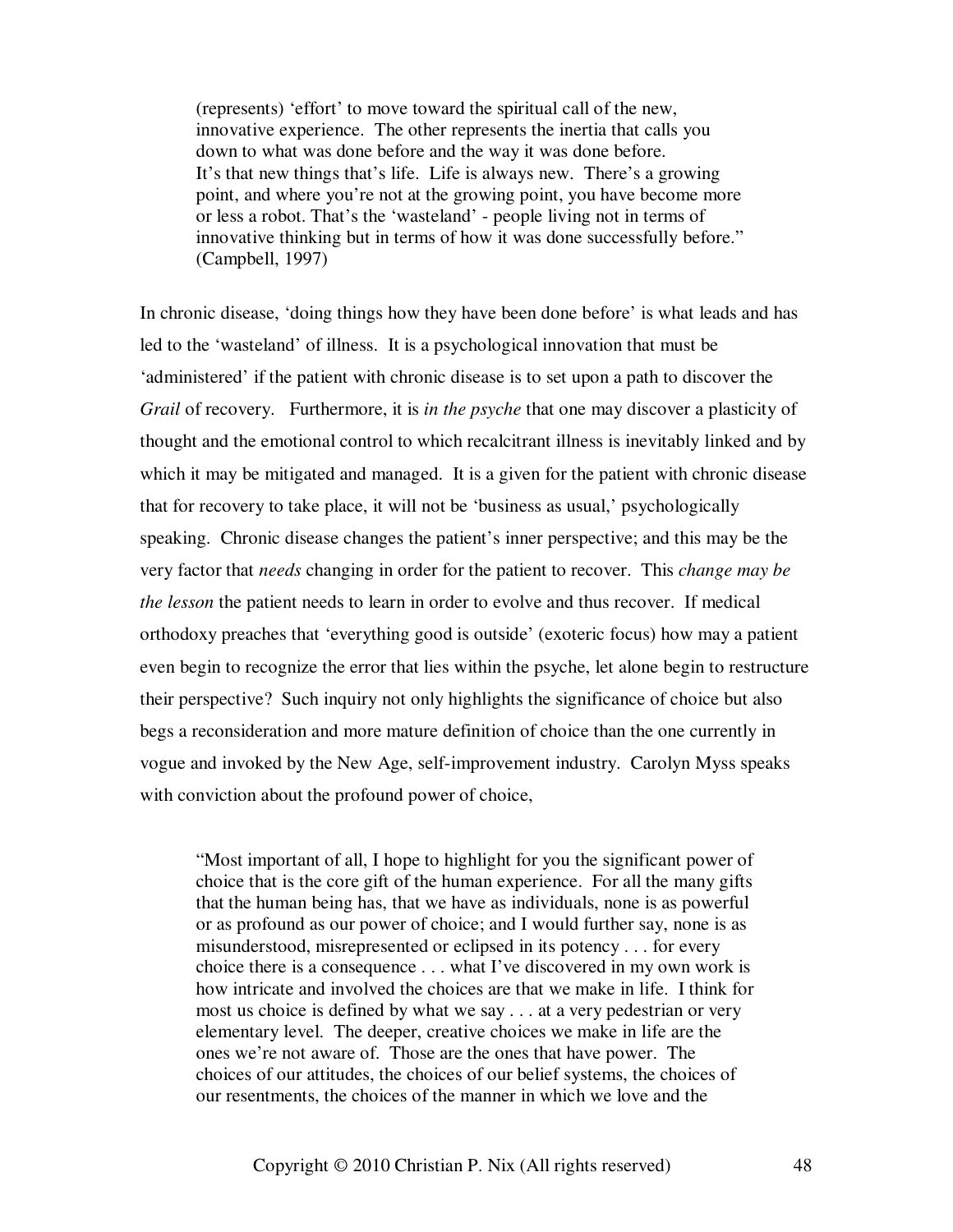quality of love - all of these subtle choices that we really don't think about moment to moment . . . in terms of why we judge someone, how we judge someone, how we *choose* to see someone - these are choices, every one of them, and every one carries incredible potency . . . I track their (patient's) choices and their body tells me the consequence . . . their life tells me the consequence . . . you need to be aware that (choice and consequence) are registered in your biology and they're registered in your biography." (Myss, 2001)

The focus on exoteric reality hampers and limits the conventional reductionistic approach to research as well. In her book *Decolonizing Methodologies,* Linda Smith describes the fundamental pitfalls of conducting research on peoples of different cultures without casting an eye to the biases of the observer and concludes that research and analysis done 'at a distance' can never accurately portray the lived experience of the people it seeks to illuminate. Furthermore, the types of biases one maintains when conducting research as an outsider serves only to highlight the self-referential bind-spot of the observer.

"Most research methodologies assume that the researcher is an outsider able to observe without being implicated in the scene. This is related to positivism and notions of objectivity and neutrality. Feminist research and other more critical approaches have made the insider methodology much more acceptable in qualitative research . . . **the critical issue with insider research is the constant need for reflexivity**." (Smith, 1999)

The parallel here is that the legacy of exoteric emphasis lends to predictable results whether one applies such an epistemology to methods of anthropologic study or whether one seeks to empower one's patient. The obvious conclusion is that one must include the subject(s) being studied. "... Community concerns were always reframed around standard research problems. How can research ever address our needs as indigenous peoples if our questions are never taken seriously? It was as if the community's questions were never heard, simply passed over, silenced." (Smith, 1999) Similarly, it is of essential importance that an individual has their own concerns taken seriously, included as a part of their process of healing. Without this inclusion of their subjective view-point, any therapy or technique will only ever be of partial success.The input about how a people (person) will take part in their own redemption from illness to health is an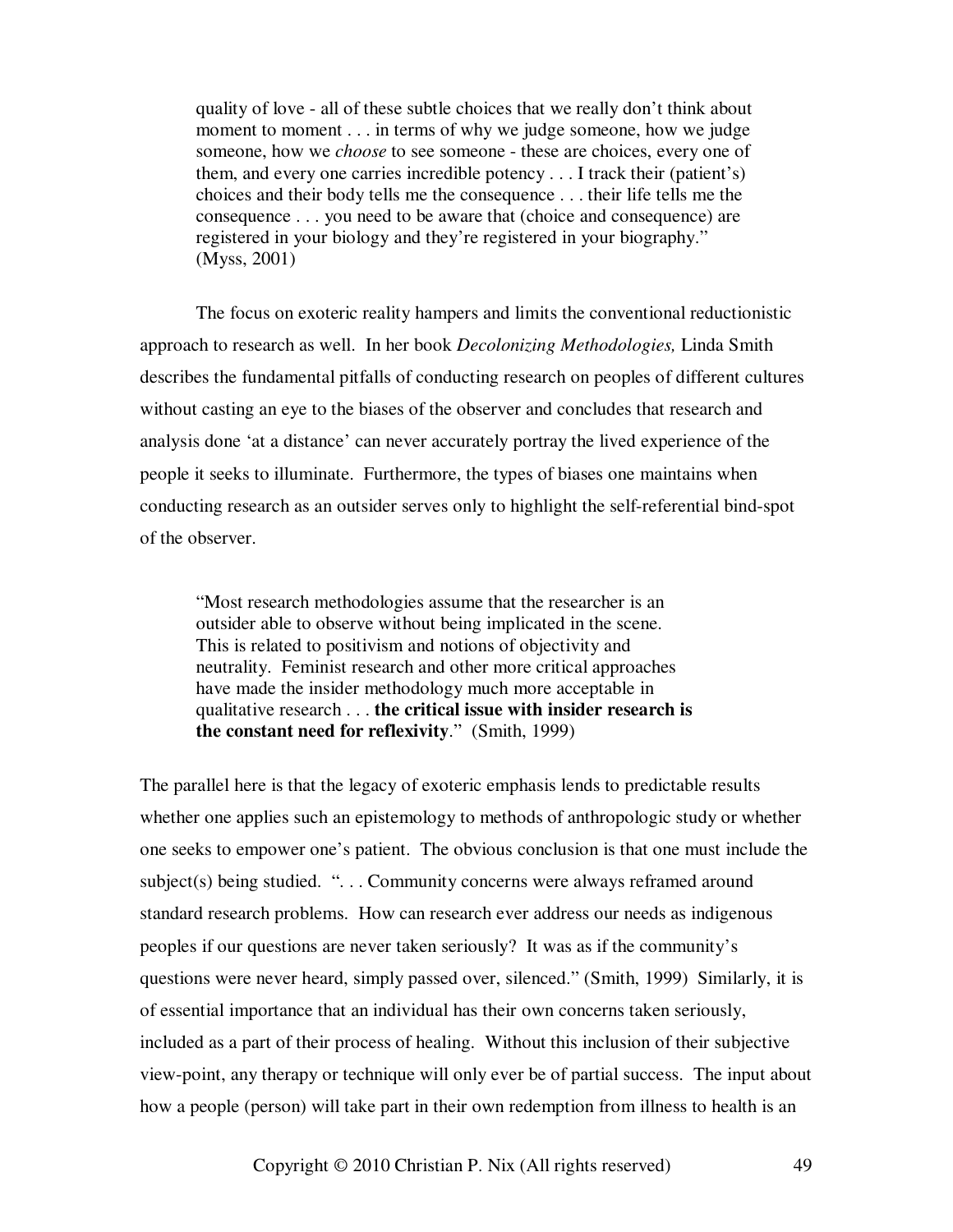essential and conspicuously absent piece in the methodology that sees phenomena and patients as essentially discrete, disconnected and (only) physical entities.

This essential issue of how research-methodologies affect study-outcomes points toward a fundamentally different assumption about patients, suggesting that researchers *must* address different criteria. Is it not essential – in a model in which selfempowerment is primary – that the patient be permitted to discern for themselves not just the pattern of events that lead to illness, but also the meaning of their experience as it relates to wellness / recovery? How can a patient learn to recognize the ways and moments in which their mind is creating their matter? Judith A. Sedgeman of the West Virginia University initiative for Innate Health offers her solution.

In a paper on Innate Health and Healing Realization (IH/HR), Sedgeman makes an interesting observation that gives interdisciplinary evidence of the same type of shift that research methodologies face in attempting to include the lived experience of the individual. In her research on stress and its effects on a given individual, the question is shifted as to the where stress arises.

 "The persistent assumption that stress is a consequence of factors outside of the control of the individual, however, has kept research attention on the relationship between stressors and the individuals who are subject to them. As a result, studies focus on how best to protect people from stressors or equip them to respond to stressors as successfully as possible. A question for further study is how people access their internal resiliency. What allows some people to draw on their internal strengths when they most need them, while others are easily overwhelmed? What explains the power of the psychological immune system, and why is it not consistently engaged or functioning?" (J. Sedgeman, 2005)

The author highlights the disconnection between the source-origin of stress and the person suffering its effects. The compelling twist that Innate Health researchers are introducing is that, *the individual is empowered and not passive*. So long as stress is seen as an *outer* force, no individual can hope to manage it. This belief that stress arises from *outside* is consistent with a methodology based on the beliefs that give rise to the eminence of Western science and that now limit that science. In other words, the essential difference to this empowering approach lies in the way the research question is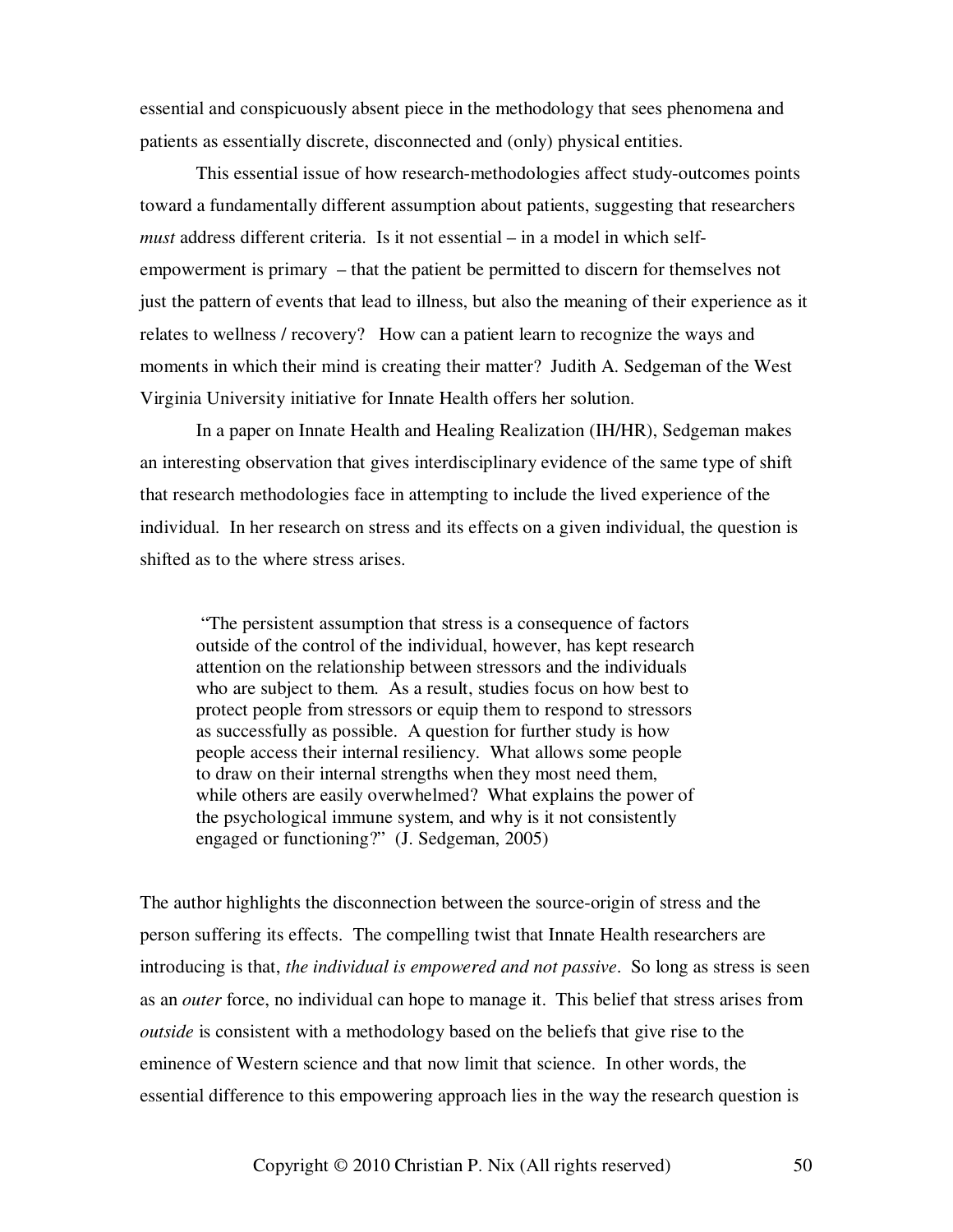posed and the method by which inquiry is conducted. By shifting assumptions about the origins of stress and no longer assuming that stress originates from *without* the individual who experiences its effects, the patient's subjective reality and, more importantly, their personal role in the creation of that stress is acknowledged and included in the methodology. If one were to put on the interdisciplinary goggles necessary in this line of investigation, one can discern that this is roughly analogous to the findings of Linda Smith who reminds us that it is not possible to approach another group of people as an outsider and ever hope to wholly understand their lived experience (so long as one were to remain an outsider). Furthermore, the suppositions of IH/HR are consistent with the tenets of holistic modalities in which the shift is toward an empowered individual. If the way in which one frames an inquiry of their experience is central to how they will recognize and narrate that experience, to how that experience will color and shape their reality of health or illness, then any patient who seeks healing is better served by a method of inquiry that permits them to frame their search for pattern and understanding in an empowering way from the start and assumes that the source of their illness is *not outside* of their choosing but rather *within it!*

 Ultimately, whether or not one actually possesses the will and the personal agency to change one's psyche in such a way as to affect physical healing, such a posture may still present a better orientation than the stubborn adherence to a belief in the primacy of physical reality. Why? Even if one is *unable* to change one's mind, it is identification with the preeminence of the mind that *allows for the mere possibility*. Denial of the mind's preeminence negates even the chance-to-have-a-chance of rescuing oneself from illness and affecting one's own recovery. In other words, the achievement of healing from chronic disease – or even the successful management of a recalcitrant chronic condition – may or may not be actualized; but it *cannot* (or will not) even be *attempted* so long as one adheres to an exoteric orientation; to wit, until one realizes that it is within the pliable psyche that one may reorient one's mind, finding empowerment within one's illness and maybe even recovery. After all, "we have, as yet, no idea as to where that reality (physical, 'objectivity') ends and where purely constructive imagination begins." (Unschuld, p.9)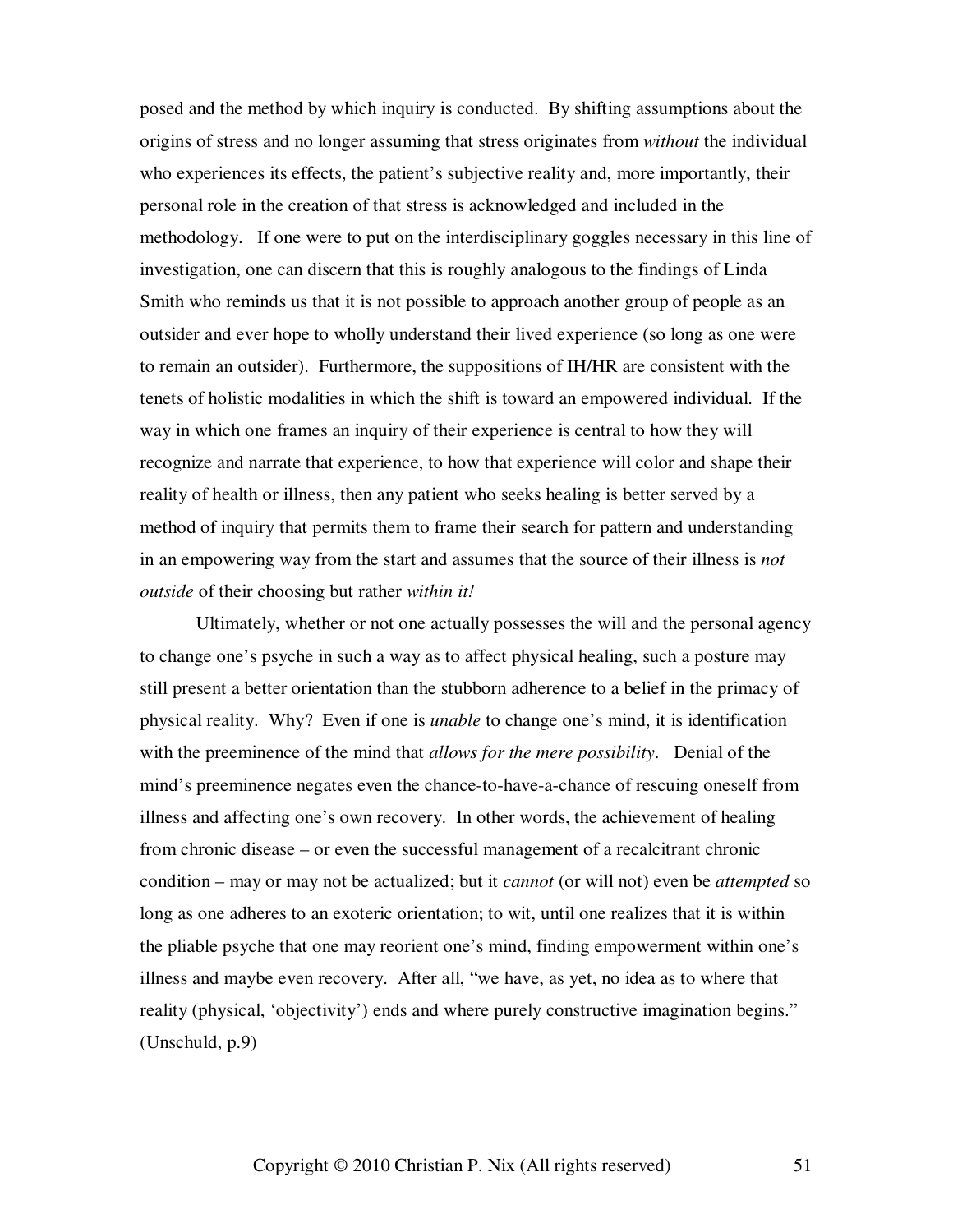## **Individual focus**

"For all the poet's anthems, war's object is nothing nobler than the imposition of one nation's will upon another by means of force and threat of force . . . Or shall we cite Achilles and say we emulate the *virtues of war*? Rubbish! Any virtue carried to its extreme becomes a vice!"

- Hephaesteon to Alexander, *The Virtues of War* 

by Steven Pressfield

Reductionism is essentially a reification of the one (reduced) thing, distinguishing that one thing from every other thing that is excluded from the isolate. This is precisely how Western pharmaceuticals are produced when the 'active ingredient' is isolated from a plant substance, reproduced synthetically and made into a pill to be sold for profit by the pharmaceutical industry. That Western culture champions individualism can hardly be refuted. "Again and again both Westerners and non-Westerners point to individualism as the central distinguishing mark of the West." (Huntington, p. 73) Yet, the preference of reductionistic Western culture to emphasize and elevate the individual is yet another point over which the haze of paradox hangs heavy and - to many - obscures the route by which one may adhere to a path of individuality and individual development.

The pursuit of individual genius and adventure is the essence of the 'hero journey' a la mythology and may be the seminal gift of life in the West. At the least, it is the great boon of Western culture to bestow such an opportunity.

(Campbell) (This gift and opportunity are) what are symbolized actually in the forest adventures of the Grail. There's a wonderful statement In the Quest of St Gral, ... the knights are challenged by Gawain to go in quest of the Grail to behold it unveiled . . . but they thought is would be a disgrace to go in a group. Each entered the forest at a place that *he* had chosen where it was darkest and there was no way or path. That is to say that each must find his own path; following a path, you're following someone else's destiny; and one of the great spiritual insights of the peculiarly European, Western tradition is that each of us has his own destiny and just doesn't run along an already mapped out track." (Campbell, 1997)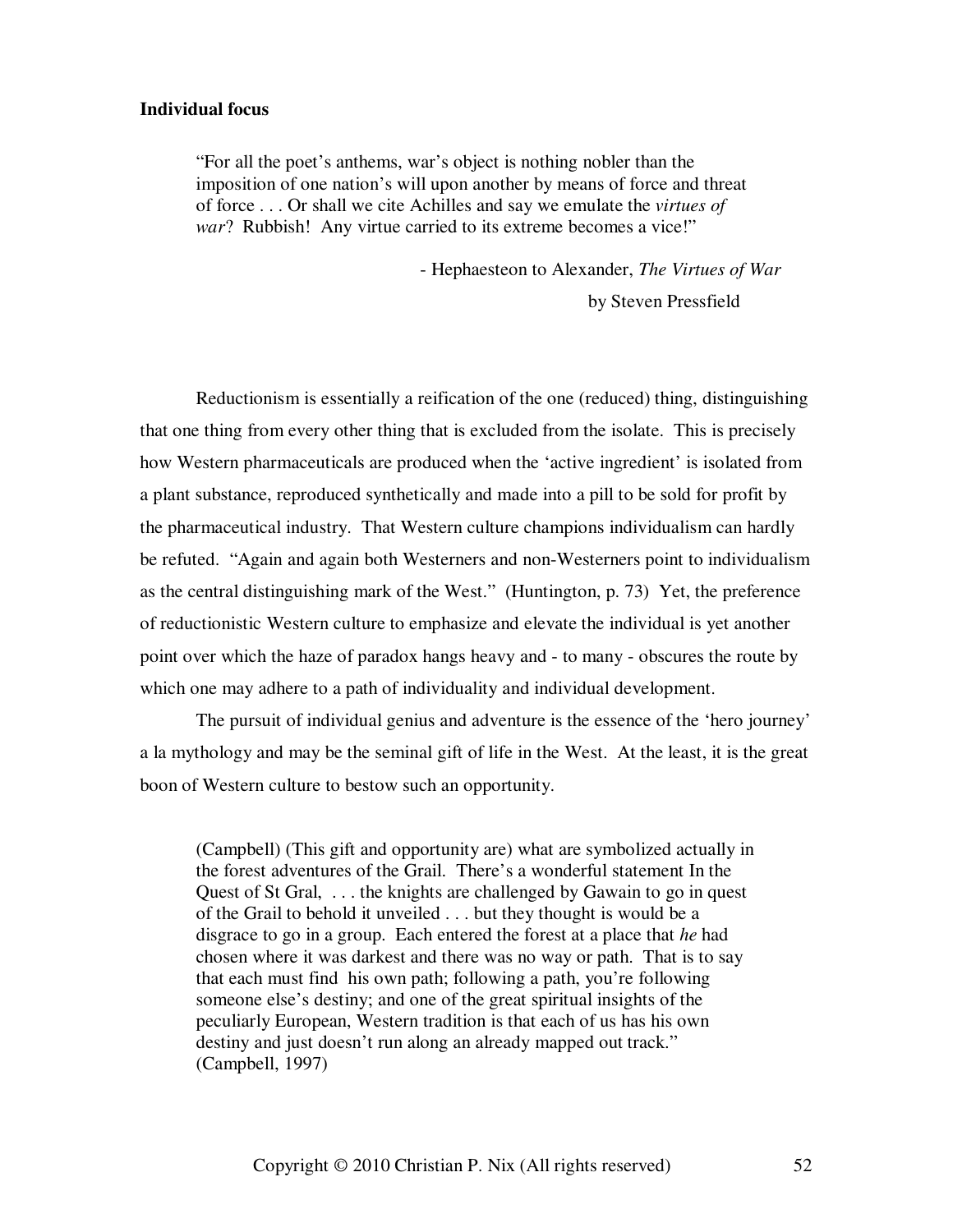Yet it is the nature of illness in the world today, and in the West in particular, that requires a reconsideration of the boon and the bane of individuality. The basic epidemic of illness in the West may be the result of societal discord and the unsustainability of the *every man for himself, me first* ethic. Witness the medical industry that actually benefits financially from illness. The more sick people there are, the better the medical business booms. The food industry allows poisons to be introduced into the water and soil so that people can eat 'healthy' food – which is then traced back to cancer and other chronic and degenerative disease. This is the basic motif of life in the U.S. where the disconnection and inherent conflicts built into our society drive the prevalence of chronic illness and define the nature of chronic disease. No one seems to contend that the defeated and downtrodden indigenous peoples of the world tend to exhibit high rates of alcoholism and suicide arising from the despair of their defeat and captivity, the loss of their lands and culture. Yet - quid pro quo - a similar recognition (that a huge percentage of the chronic disease in the U.S. is nothing other than a reflection of the unsustainability of the lifestyle we have created) is considered apostasy.

"The . . . life of the west has been maintained by certain institutions, establishing the (reality) to which everyone must conform . . . meanwhile people are experiencing life (illness) in ways that are not those that the officers of the institution understand and so you have a split in Western consciousness." (Campbell, 1997)

The 'split in Western consciousness' is nothing other than a misapprehension of the gifts of individuality. Your own 401K might be in great shape, but what are you going to do if there is no more water to drink or no more clean air or safe food to eat? As Campbell professed early-on, "the in-group now is the whole planet." (15) The shift that became apparent on a global scale in the last 100 years is that we are all on one planet – *together!* Thus individualism - like any virtue taken to its extreme - can invert into a vice. Like any gift, such individual focus begets obligation. The obligation of the *hero journey* - to society at any rate – is to return with a gift.

In the holistic East and other traditional societies, there exists a societal demand for relationships and traditional family structure. In the West, we have no such emphasis and one can witness the fractured and disoriented dynamics of our society which result from the fractured and dysfunctional nature of familial relationships. This setting-out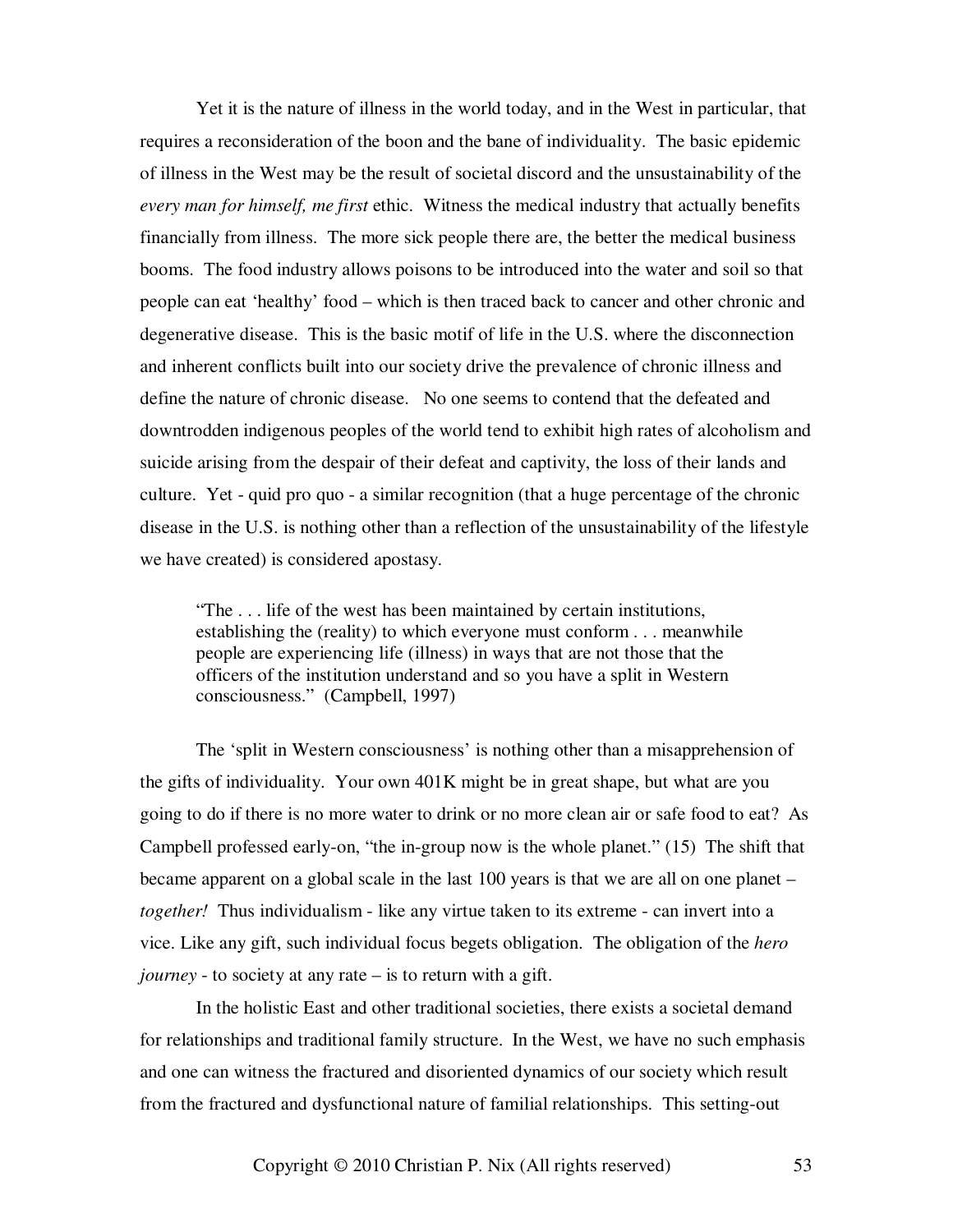upon one's adventure and the subsequent return and bestowal of one's gift is the fulfillment of the quest. True, the beginning of the hero journey requires an apparent selfish setting-out to do what is deeply significant to one's individual heart and psyche; but the complete journey involves a return - after trials innumerable - to bestow the gift of knowledge and experience upon the benighted, the timid and those who stand (because of tender youth) at the threshold of their own call to adventure within the *Dark Forest*. "It is the one who has gone on the adventure who is the founder of institutions (here the institution founded by the hero is seen in the best sense, connoting innovation and not the stagnation of the wasteland)." (Campbell, 1997) This return is often *more* confounding then the heeding of the individual's call to first set out. It is a surely fraught with obligation and responsibility.

"The great problem is bringing life back to the wasteland, where people live inauthentically"

"Bringing back the gift to integrate it into a rational life is very difficult. It is even more difficult than going down into the underworld. What you have to bring back is something that the world lacks – which is why you went to get it – and lacking it, the world does not know that it needs it. And so, on the return, when you come with your boon for the world and there is no reception, what are you going to do?" (Osbon, p. 81)

The 'hero journey' and the focus on individualism is a gift that few encounter, since it is not primary (or even considered) in traditional cultures. Even within American-style culture, few answer the call-to-adventure. Fewer still will survive and sustain their journey long enough to emerge victorious; and even fewer of these will find a way back to their society of origin, discovering a way to bestow their gift. Why? While the essential and authentic Western tradition affords the possibility of the 'hero journey' yet few heed such a call. It seems to me the material comfort and 'success' of convenience conspires to tempt the neophyte away from the pursuit of virtue and adventure. Institutions and TV commercials present the image of riches and ease, diffusing the desire to pursue the glory of self-realization. But this is no excuse; not a legitimate one anyway; merely an observation. The creative hero of Western culture must buck tremendous odds to find and survive his adventure; but even more-so to bring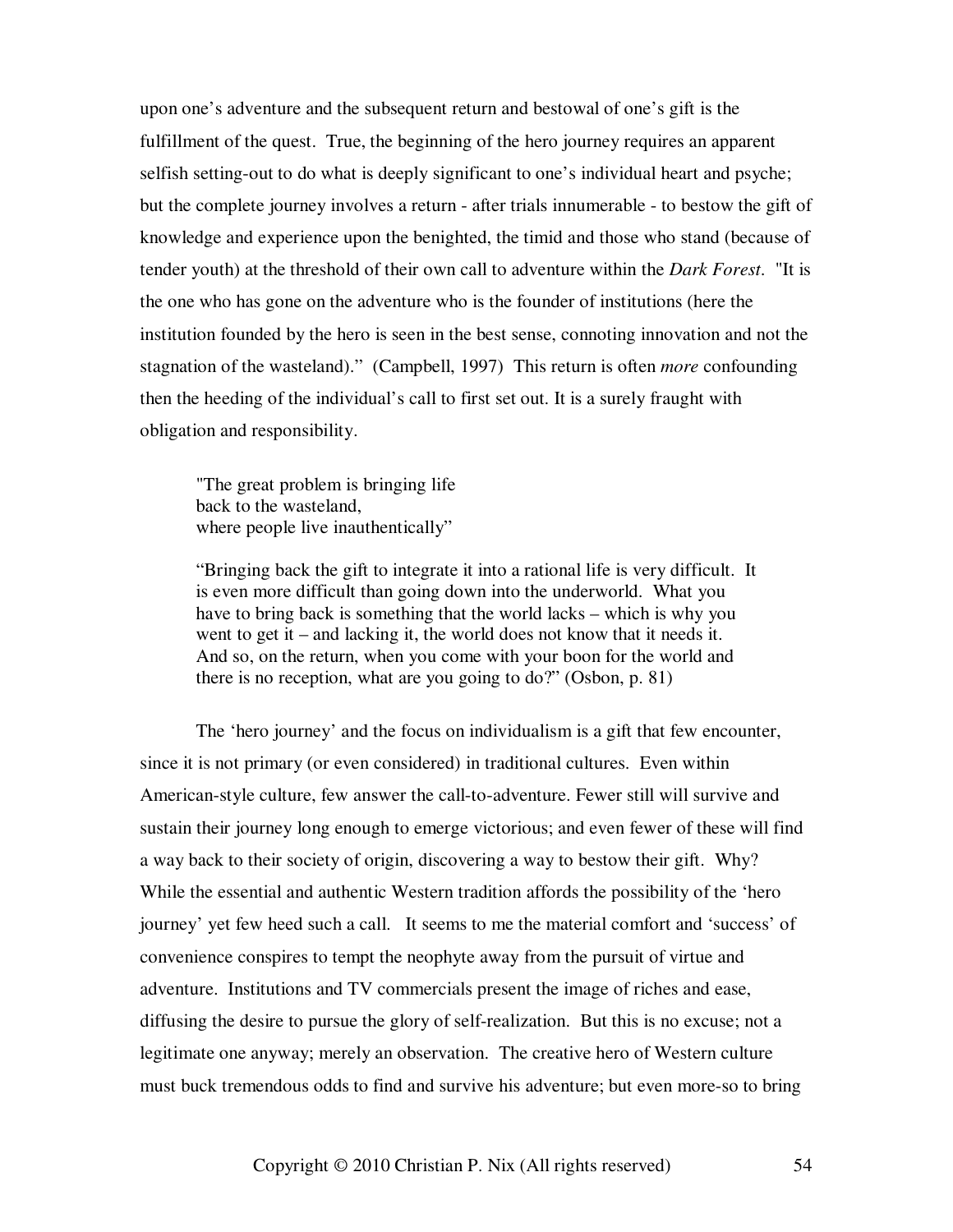life back to the wasteland of the institutional landscape. Life in the West - religious life, but also and especially in the last 100 years, the life of the medical profession - has been institutionally dominated; so much so that legitimate and needed ideas and practices have been dismissed and ignored, left to starve or beg for a living while the mechanistic, 'objective' approach reigns. (16)

In the institutional landscape, the physician reserves for him / herself the role of the *hero*; the one individual who - because of the arduous journey of their medical-school training - can save the hapless and helpless patient. While this may - as mentioned already - be legitimate and sufficient in cases of traumatic illness and injury which require 'heroic' intervention and (surgery, emergency care); it is precisely this approach which fails on its face when chronic disease is at issue, fraught as such illness is with the need to empower patients to reclaim their own agency in driving their own recovery.

In a world that shrinks by virtue of its inter-connectivity, the role of the individual hero-journey is transformed to yet greater and greater focus on inward realization. The 'I'll-do-what-I-damn-well-please' version of individuality becomes less and less viable not to say more transparently obtuse.

"Within the U.S. context, biomedicine incorporates certain core values, metaphors, beliefs and attitudes, that it communicates to patients such as self-reliance, rugged individualism, independence, pragmatism, empiricism, atomism, militarism, profit-making, emotional minimalism, and a mechanistic concept of the body and its repair." (Baer, 2003).

The paradox is that while American culture reifies strong individualism, that same agency finds no outlet in the reductionistic, commodity model of medicine and healthcare. Here is the split in Western consciousness writ large; a split between theoretical concepts and lived experience, which manifests amidst the unique combination of social facts and cultural assumptions in American medical ontology. Reductionism may be an axiom of culture. But the vested (self)interest of a commodity model of medicine and healthcare that obviates the possibility of reconciling patients and physicians, mind and body through 'an irreconcilable conflict of interest' (Taussig, 2003) is a social fact, a coercive force and a choice that only becomes recognizable as a choice in the moments when authentic existence emerges within clinical or quotidian reality; to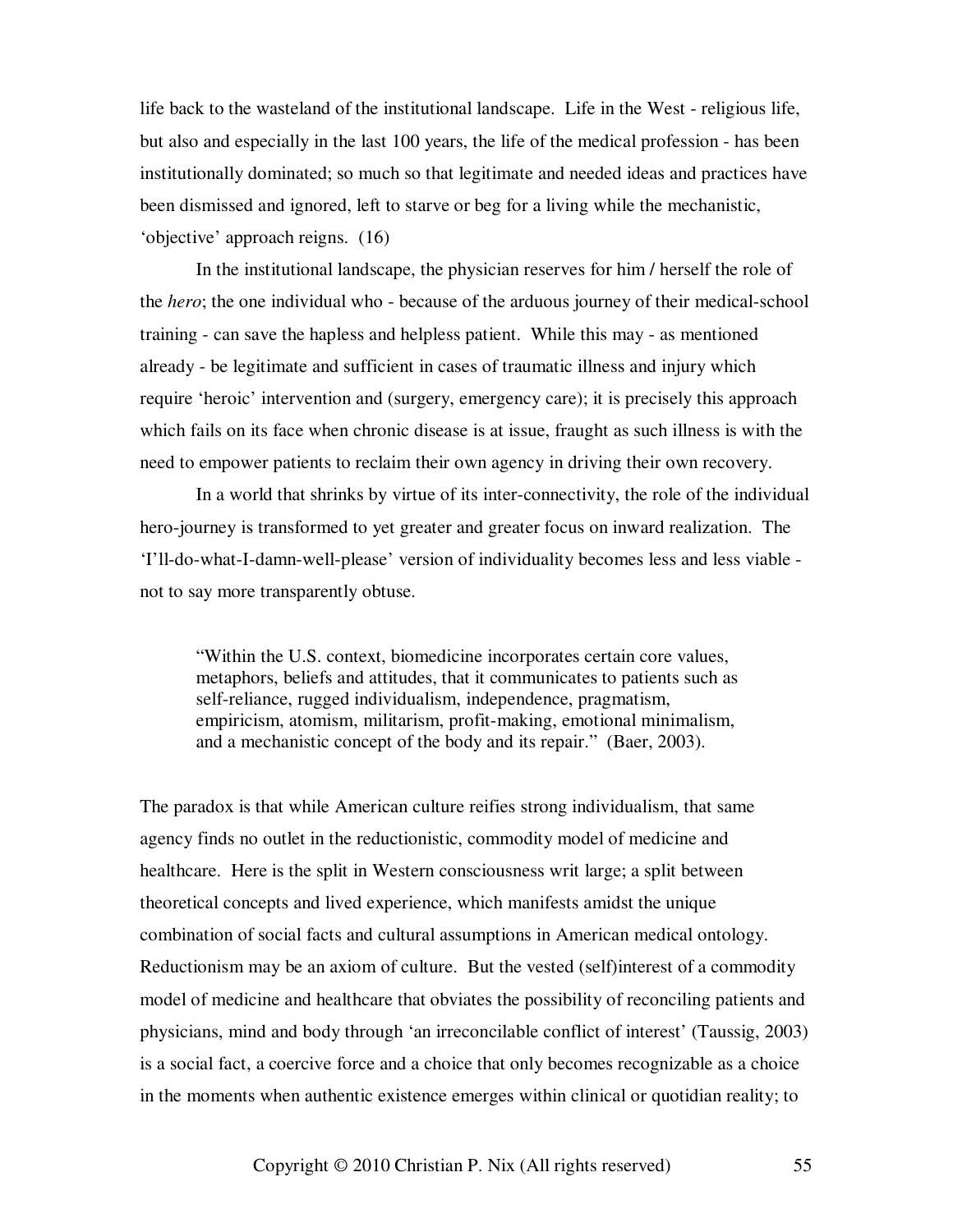wit, when the sacred finds expression within the profane. (Eliade, 1963) In other words, the subject / object dichotomy works against the patient's revelation at every turn; reductionistic medical professionals reinforce this subject object split (perhaps unconsciously) in the name of profit and prestige and the whole system from top to bottom hinges on this schizophrenic rendition of reductionistic reality.

In terms of cultural epistemology, the focus on individualism remains tethered to the vicissitude of meaningful interaction within the group – *while simultaneously maintaining allegiance* to one's inner directives. This is where the focus on individuality regains some of its significance: in the contextualizing of the individual journey within the inclusive mosaic of human society. This may also be the gift of American culture to the world – which *must* endure - no matter what the fate of the U.S. as a nation in the years to come. In an article entitled *Is America Necessary*, Jacob Needleman describes the human need for individual adventure and realization – apart from the tribe – not only as the indispensible ingredient in societal growth and human evolution; but as the seminal gift of American culture. (17) The paradox is that while the *me-first* version of individuality is clearly tied to the nature of chronic disease in the U.S.; nonetheless, the individual quest for novelty and adventure is the very thrust of innovation and evolution. While community promotes order and equilibrium, it is breaking-away from the tribe which results in the gift of growth - in novel solutions to life's changing challenges.

It is this gift which may have to diffuse into the other cultures of the world if America and her championing of individual freedoms cease to exist in the years to come. This is also the very dynamic which must now eventuate regarding reductionism in medicine. Without a diffusion of reductionistic cognition into the various traditional and holistic societies (with their bias of obscurantist holism), the thrust of life, the *either / or* decisive sword of action rusts in its scabbard to the detriment of the human spirit.

With regard to medical integration, it is the contextualizing of the individual's subjective experience and individual insight that is the main ingredient required to reinspirit a patient's individual power. It is the revivification of their own courage and insight - thus halting their chronic, lifestyle driven illness - and the courageous journeying toward recovery and empowerment. It is the recognition of that transcendent principle that the individual patient is part of something greater, part of the hugeness of life. Perhaps it is even the revelation of one's life-purpose and mission that may be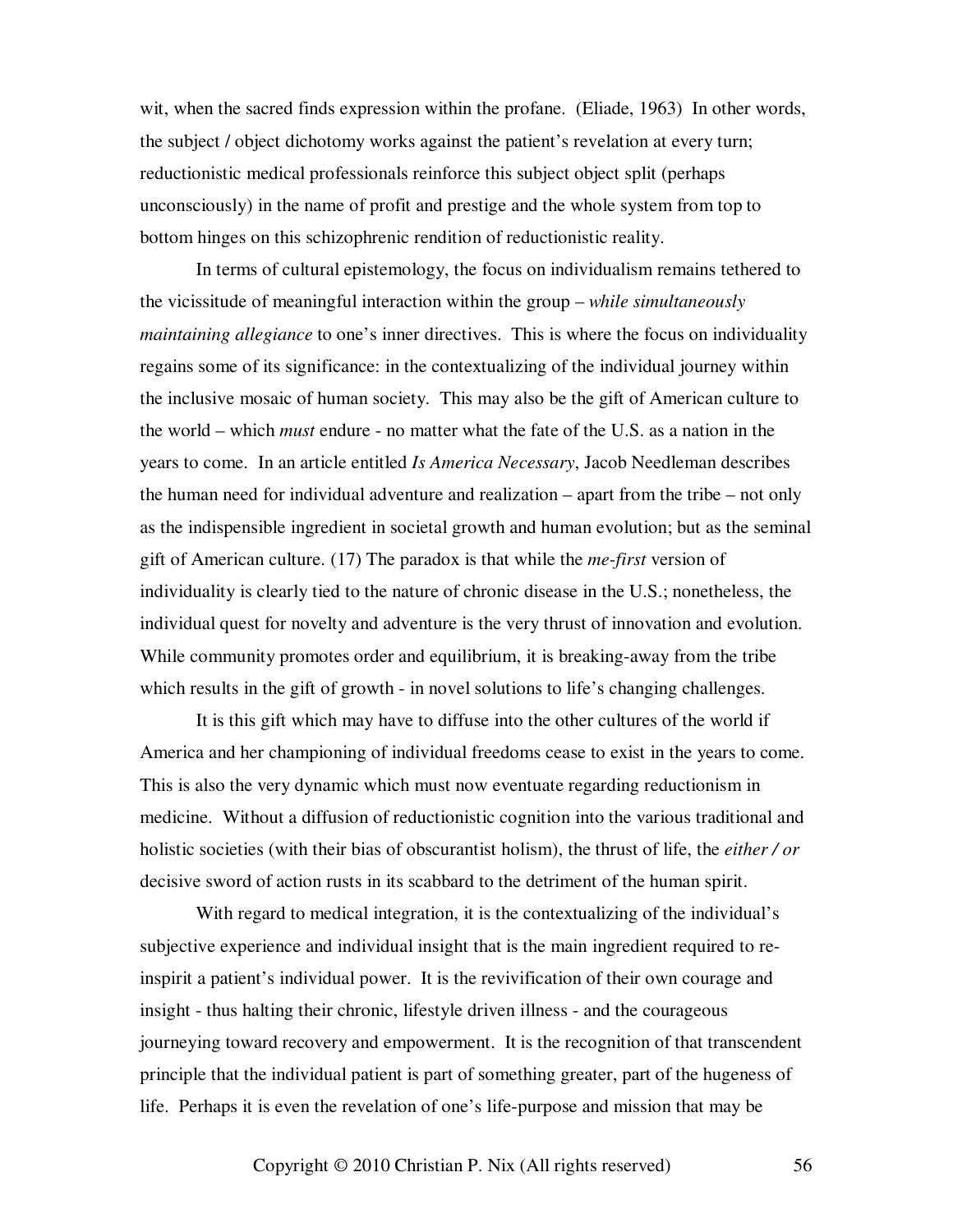recognized and fulfilled through illness and recovery. Regarding medical systems, the 'hero journey' of reductionistic medical cognition *must* now complete the return journey and discover a context within the whole. Will reductionistic culture fall? I am no prophet; but the vicissitudes of necessity weigh heavily upon history; and few epochs have borne such a burden of necessity as this one.

### **Disempowerment**

"What is the subject? Man is himself – we are the subject." (Jung, p. 230)

There are perhaps two contributing factors to the conspicuously disempowering dynamics of the reductionistic cognitive model of medicine. First, the ubiquitous split between subject and object; and second, the obvious denial of experiential learning that has become the norm in our institutional wasteland.

I have not been shy in hinting that empowerment is the seminal imperative of 21st century medicine as it seeks to manage the epidemic of chronic disease via a coherent medical model by which one may understand and apply integration. Already one may hear voices descrying the vicissitudes of integration. (18)

The conventional reductionistic cognitive model - for all its hubris and admirable technological advances - will *not* be the forerunner in any system which emerges to aid the multitudes of people suffering from chronic disease. It simply *cannot*. It is ultimately ill-suited to such a roll - to say nothing more of the economics involved. This is at once an unpopular statement and an encouraging one; unpopular because of the tremendous authority and concomitant pride evinced by the conventional approach – denying other ontologies as it does; (19) encouraging because so many answers already exist regarding the remaking of medicine into something bold and new and better suited to the actual lived-experience of patients with chronic disease. To unmake our reductionistic ethnoepistemology and admit other world-views will feel like an anguishing defeat to many who have swallowed reductionistic cognition hook, line and sinker. It will be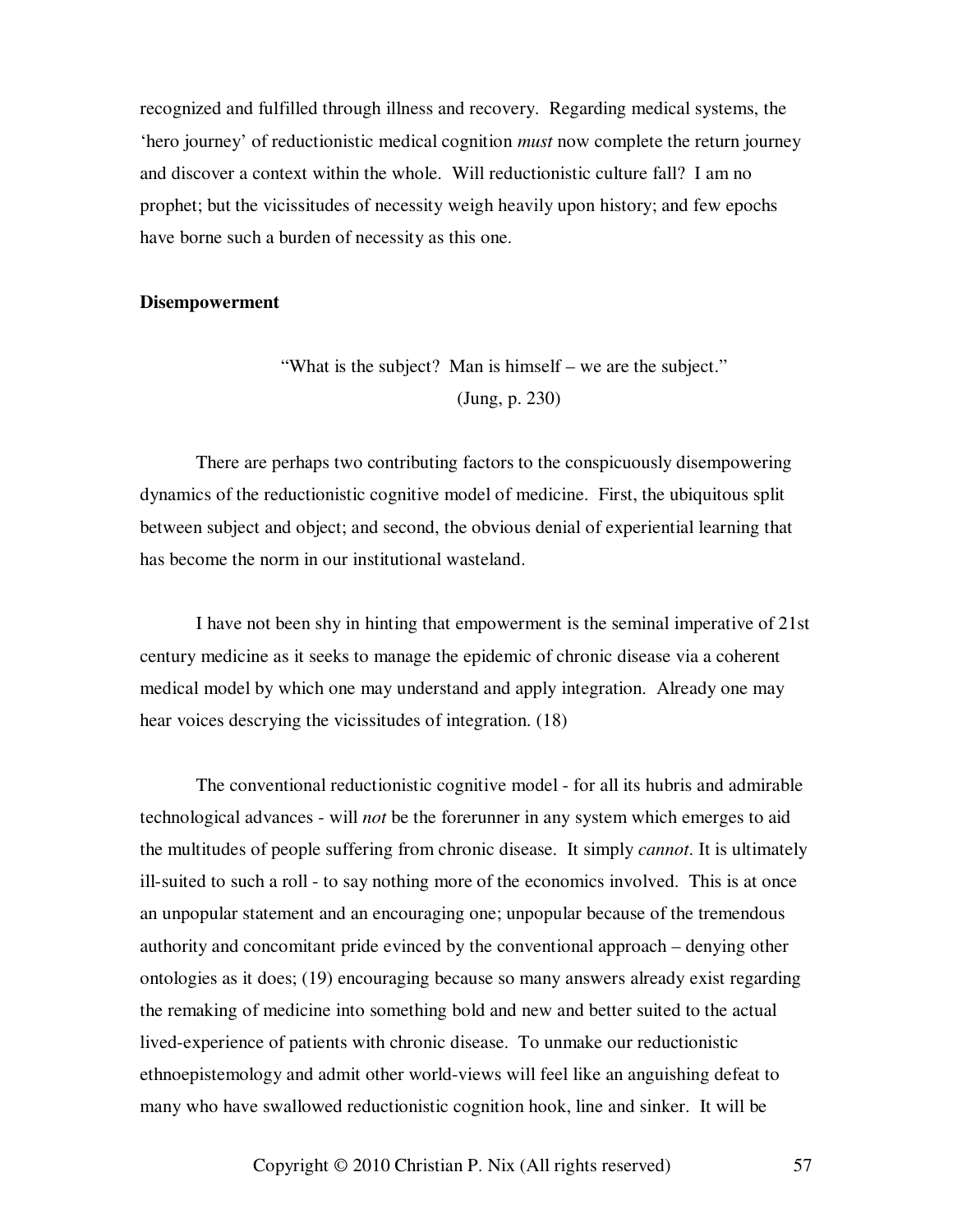especially bitter since every knuckle-head who ever took a weekend workshop on Reiki will flaunt their own holistic approach's superiority. But the truth of necessity remains: reductionism must give-way in the pressing search for approaches which manage chronic disease; and it must give-way to holism, inherently suited as holism is to this precise roll and task. (20)

Yet rather than continuing to beat this drum, I would like to close this chapter with an examination of the dynamics of disempowerment. What is the specific cause of such naïveté? How is it that so many administrators and 'authorities,' teachers and writers have achieved their posting with such obvious and lamentable lack of direct personal experience? To answer, one may turn yet again to mythology.

The dynamics by which people inherit their titles and position, their wealth and their status is precisely what is dealt with in the Grail myth.

(Campbell) "The problem of the Grail quest is the revivification, (the) reanimation of what is known as the *wasteland*. The wasteland is a world where people live, not out of their own initiative, but doing what they think they're supposed to do. And people have inherited their official roles and positions. They haven't earned them. This is the situation of the wasteland. Everybody is leading a false life . . . . it's a place where the sense of the vitality of life has gone. People take jobs because 'you gotta live,' that sort of thing . . . the hero of the Grail is the one who acts out of his own spontaneous nature. He comes to the Grail castle, and here is the Grail king who is maimed and lame, as the whole country is (maimed and lame). Why is he maimed and lame? The sense of it is that he (the king) was not living out of the spontaneity of his own life . . . The sense of the Grail and the sense of most myth is the finding of the dynamic source in your life . . . then there is the problem of coordinating your own wellbeing with the goods and needs of the society; but *first* you must find your trajectory and *then* comes the social coordination."

(Toms) "So we could say that in certain parts of American society that we do have a wasteland existing in our culture."

The Grail King who is maimed and lame is symbolic of the administrator who wields tremendous authority but who has never had an original idea or cutting-edge thought in their whole career. Nor is such a denouncement overly cynical. In medicine, this is the norm and has been for decades as Becker's 1985 classic (*The Body Electric*) attests.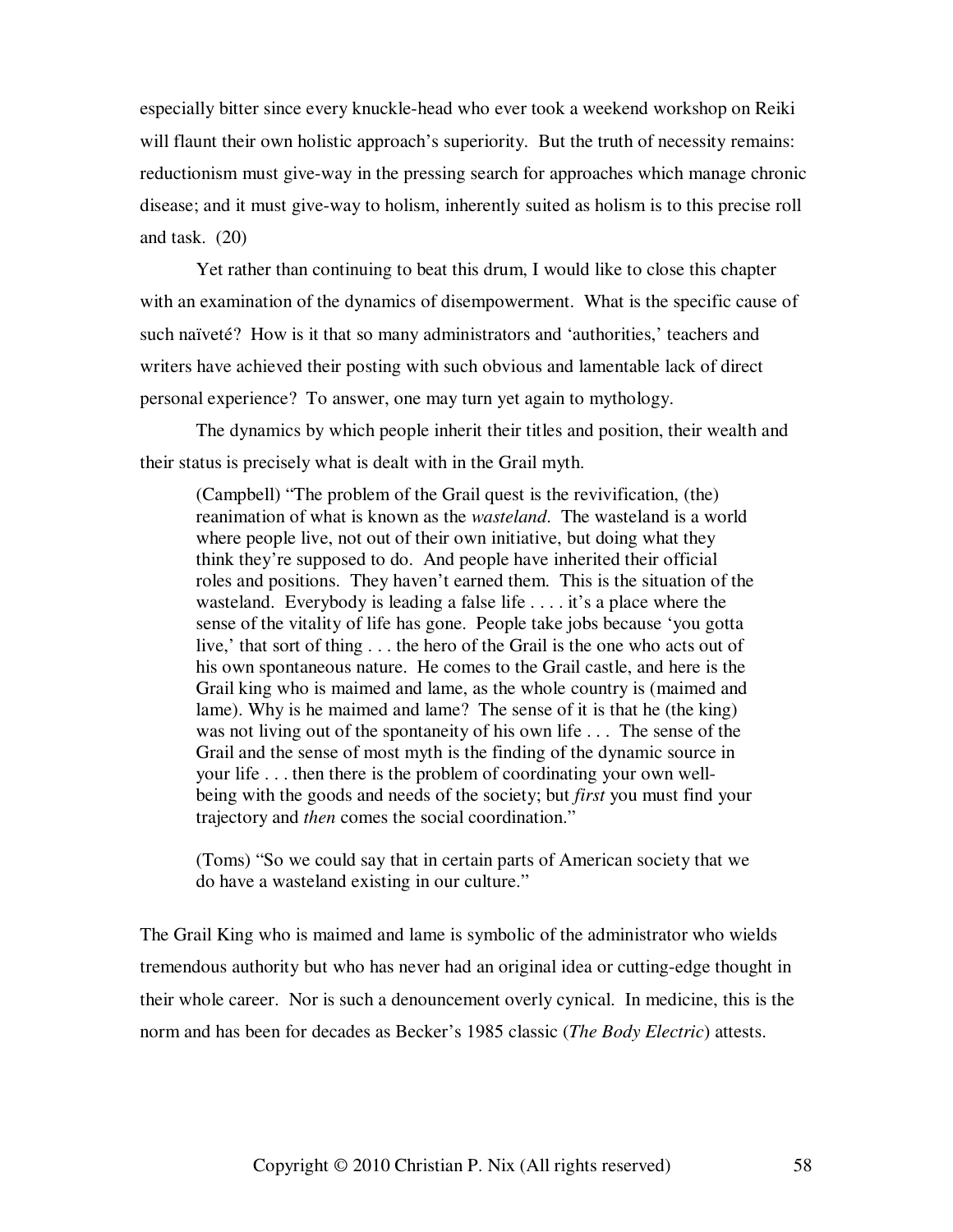"The present system is in effect a dogmatic religion with a selfperpetuating priesthood dedicated to preserving current orthodoxies. The system rewards the sycophant and punishes the visionary to a degree unparalleled in the four-hundred-year history of modern science." (Becker, p. 332)

This is so clearly the situation in U.S. healthcare where the huge majority of persons in positions of authority have done nothing innovative or inspirational to earn their 'title;' but have merely followed the rules of they way things have been done before. Yet, these same 'maimed and lame rulers' dictate and administrate to the masses regarding what is and isn't *real* regarding health and illness without ever having gained the actual experience that differentiates the *maimed and lame* from the authentic leader. Consider the shaman in traditional cultures.

(Toms) "Joseph, you were talking about the Indians. It just brings to mind . . . the role of the medicine man and it just occurs to me that we don't have medicine men in the same way that we once had them."

(Campbell) "Well the medicine man was primarily one who had had a profound psychological experience in adolescence. Lets say the shaman, what's know as the '*shamanic crisis*' . . . typically the person in early youth is alone . . . and hears the music of the spirits talking to him . . . he's got to hold onto that relationship otherwise he looses his life . . . sometimes what's put upon him was a difficult life and the shaman's life *was* a difficult life, one of deep psychological responsibilities and experiences which he himself hardly understood. This is really a form a mystical experience . . . through vision one comes to the knowledge of something within oneself, we've cut that out." (Campbell, 1997)

The priest is the officer of the church in the same way that the *lame* administrator is the officer of the institution. Her authority is bestowed and inherited, not earned by experience. The shaman who descends into illness or psychological perplexity is like the patient with chronic disease. He (the shaman) must emerge strengthened and informed by his experience (or not emerge at all); so too the patient with chronic disease is afforded the opportunity to turn illness into *enlightenment* – but only if he adheres to a medical system which promotes patient empowerment.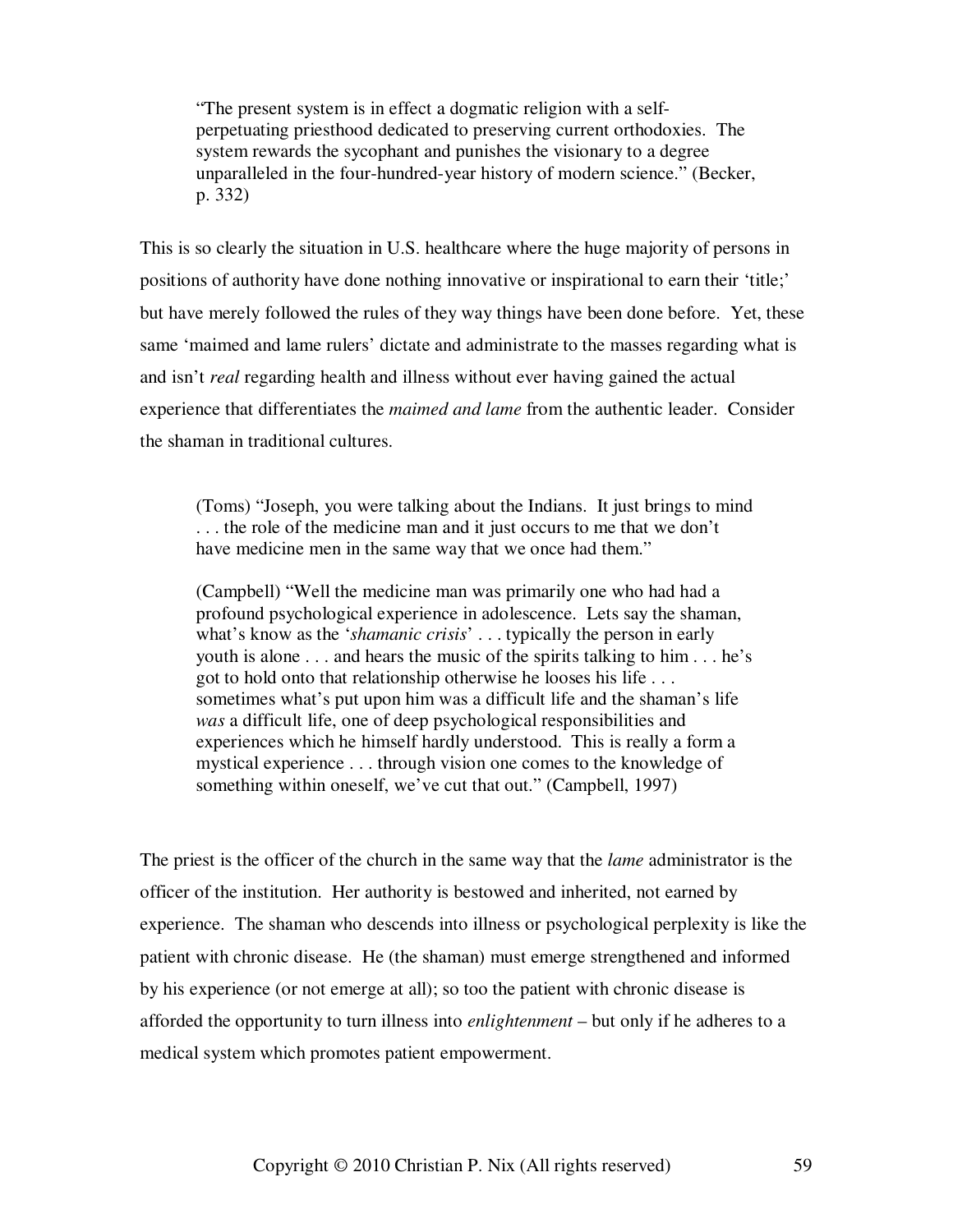The value that myth serves to illustrate is that of inner, human, psychological dynamics that have been with us down throughout the ages - i.e. the *Dark Forest* that represents the dark corners of the human psyche; the cave in the Arabian Nights that symbolizes the dark and unexplored inner 'cave' of one's psyche, in which are stored treasures of *gold and gems*. Seen through metaphor and myth, there is nothing extraordinary about the *wasteland* situation in U.S. healthcare. It is all quite patent and predictable. (See section 3, *Axiomatic Culture)* 

Perhaps therefore, a better question is 'how might one avoid joining the *wasteland* dynamics which must inevitably arise when the uninspired have assumed the lordship of institutional rule?' The answer here is as refreshing as it is obvious. If those in authority rule poorly by dint of their dearth of direct personal experience, then one must seek to break whatever fetters shackle one's limbs, preventing the encounters which result in the direct, personal experience so indispensible to good leadership. Campbell's commentary below is on the journey of personal experience and the mythological dynamics of innovation.

"(Nietzsche wrote) There are three stages of the spirit . . . The first is that of the camel. The camel gets down on its knees and says 'put a load on me.' This is the condition of youth (and learning). When the camel is well-loaded he gets to his feet and runs out into the dessert. This is the place where he is going to be alone, to find himself, and he's transformed into a lion. The second transformation then is of the lion. The task and function and deed of the lion is to kill a dragon; and that dragon's name is *Thou Shalt.* On every scale of the dragon, a law is written; some dating from 2000 BC; some others from yesterday's morning newspaper. And the dragon is to be killed. If it's a well loaded camel, it's a potent lion and the dragon *is* killed. There are two different mind-sets . . . submission obedience learning, and now, you're a potent lion. And when the dragon is killed, the lion is transformed into a child (a wheel rolling out of its own center). That's what the child represents . . . the human being has recovered that spontaneity and innocence and . . . that courage . . . thoughtlessness of rules." (Campbell, 1997)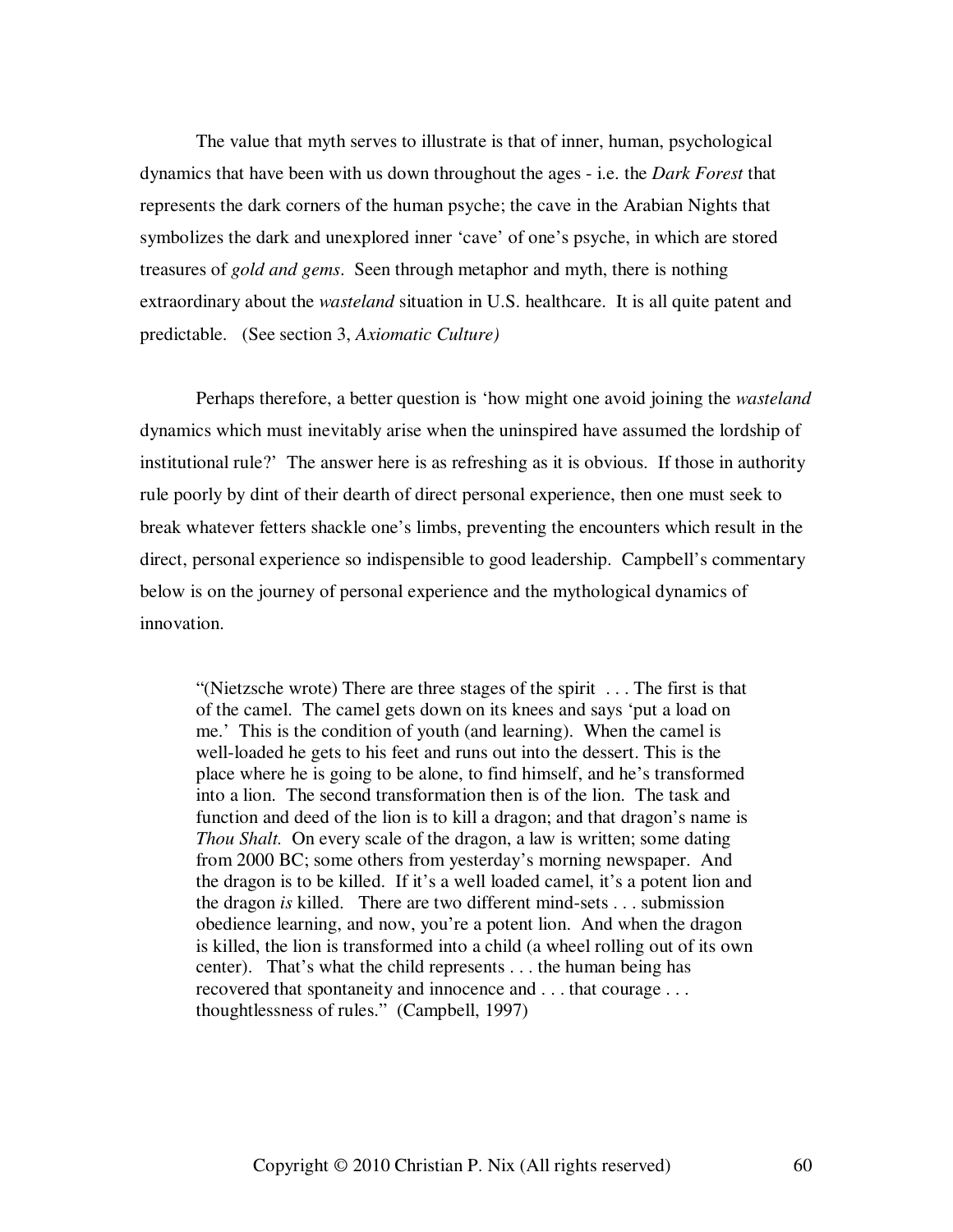In other words, empowerment inevitably arises from experience and the courage to innovate. Yet,

(Toms) "When we look at our entire educational structure, one notices that it's almost devoid of life experience. It's basically knowledge out of books. That seems to be a big problem . . . If we look at our own culture . . . Christ was a teacher of the experience. He wasn't just imparting information, he was speaking form his own experience . . . somehow, the tradition lost that experiential aspect and it turned into a College of Cardinals telling you what to do." (Campbell, 1997)

The College of Cardinals in Western religion is analogous to the *doctor-priest* of Western medical science who dictates medical reality to patients as the College of Cardinals dictates the reality of the (conformist) psyche. Each in his own way denies the opportunity for self-realization. Our institutions churn out factory model thinking which actually promotes the enslavement of the very individuals who defend such institutional bullshit. Even the idea of the 'cutting-edge' has been Shanghaied and dumbed-down by institutions so that it is not offensive or too difficult for that lowest-common-denominator of mediocrity that is now the goal and primary achievement of those automatons who seek nothing more noble than to join the wasteland in their turn.

"Especially among young people, the new media together with the erosion of old concepts of authority open the way to acute awareness of this new bondage. The young perceive that their right to say their own word has been stolen from them, and that few things are more important than the struggle to win it back. . . . they also realize that the educational system today – from kindergarten to university – is their enemy." (Friere, 1990)

The fear of departing from an 'objective' reality is so threatening to reductionistic cognition that there actually exists an unspoken 'denial of other ontologies.' (19) The way this manifests is as a type of arrogance emanating from conventional reductionistic orthodoxy which simply dismisses the possibility that other approaches even *could* be valid. This is so pernicious in the U.S. that even a statement like this one is likely to incite real resentment; though if one's heart set store by candor, these words are controversial and disturbing only by their truth.

The subject / object split that pervades reductionistic cognition exists as a 'double-world,' the most conspicuous effect of which is to induce patient (student)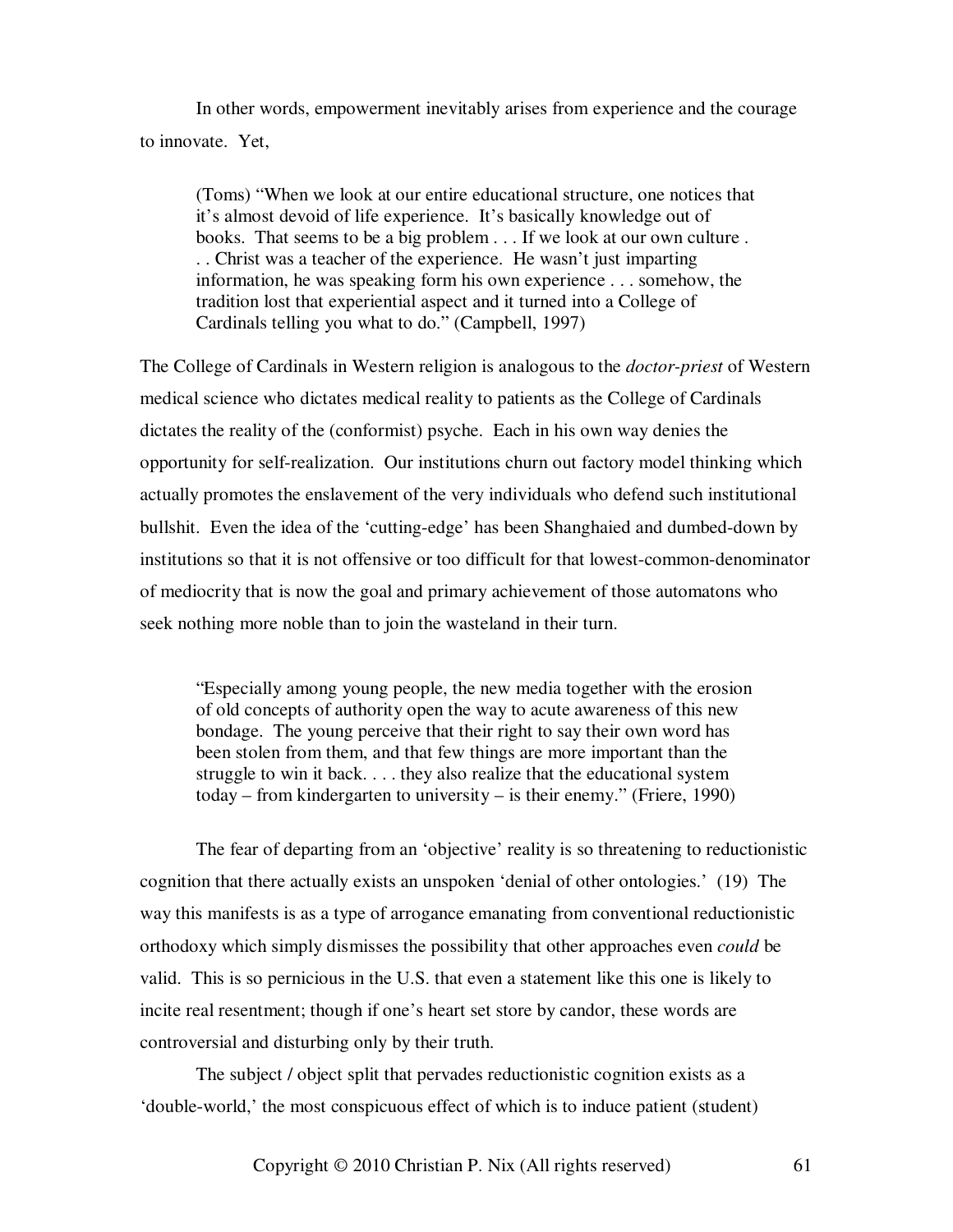passivity. Technical language (as opposed to metaphorical references) and noncommonsense images of the body-as-a-machine establish the 'one-track' mind of physiology and the concomitant passivity that is required of the patient in the reductionistic methodology. Michael Taussig reports on the pathologizing of patients, the dynamics of which the medical profession seeks to obfuscate through technical language. But, as he points out, "Health care depends for its outcome on a two-way relationship between the sick and the healer. In so far as health care is provided, *both* patient and healer are providing it, and indeed, the concern with so-called noncompliance is testimony to that." (Taussig, 2003) The patient who comes to see the physician in the American commodity model of healthcare is expected and even required to be passive in order that the physician, who holds a vested interest in the labeling of the patient's disorder, prescribing treatment and acting it out upon the patient (object / disease entity) before him / her.

Where are the patients who emerge from their ordeal of chronic disease strengthened and informed by their brush with death? Such realization is tomahawked in the cradle (along with the meaning inherent in subjective experience) by a cognitive system that denies subjective experience as part of illness - dismissing it as 'merely subjective.' Anyone who has had an experience of illness and emerged to tell the tale is in a position to aid others who are in similar straits. The unfortunate effect of the exoteric orientation is that the scientist-priest who determines cultural reality officially denies patients such a realization. "The patient's so-called model of illness differs most significantly from the clinician's not in terms of exotic symbolization but in terms of the anxiety to locate the social and moral meaning of the disease. The clinician cannot allow this anxiety to gain legitimacy or to include ever-widening spheres of social relationships." (13) The symbolism and metaphorical connections which may be discerned in the process of a disease is not unlike visionary experience; and what is the inherent dynamic of the visionary experience? Such a question touches the very core of mythology.

"That is (the vision quest) the basic myth. It is the quest . . . for the visionary relationship to that world (the world we are in now) . . . to find a spiritual relationship to the world that you're in. As the world changes, the vision quest changes as well. . . the first visions were those of the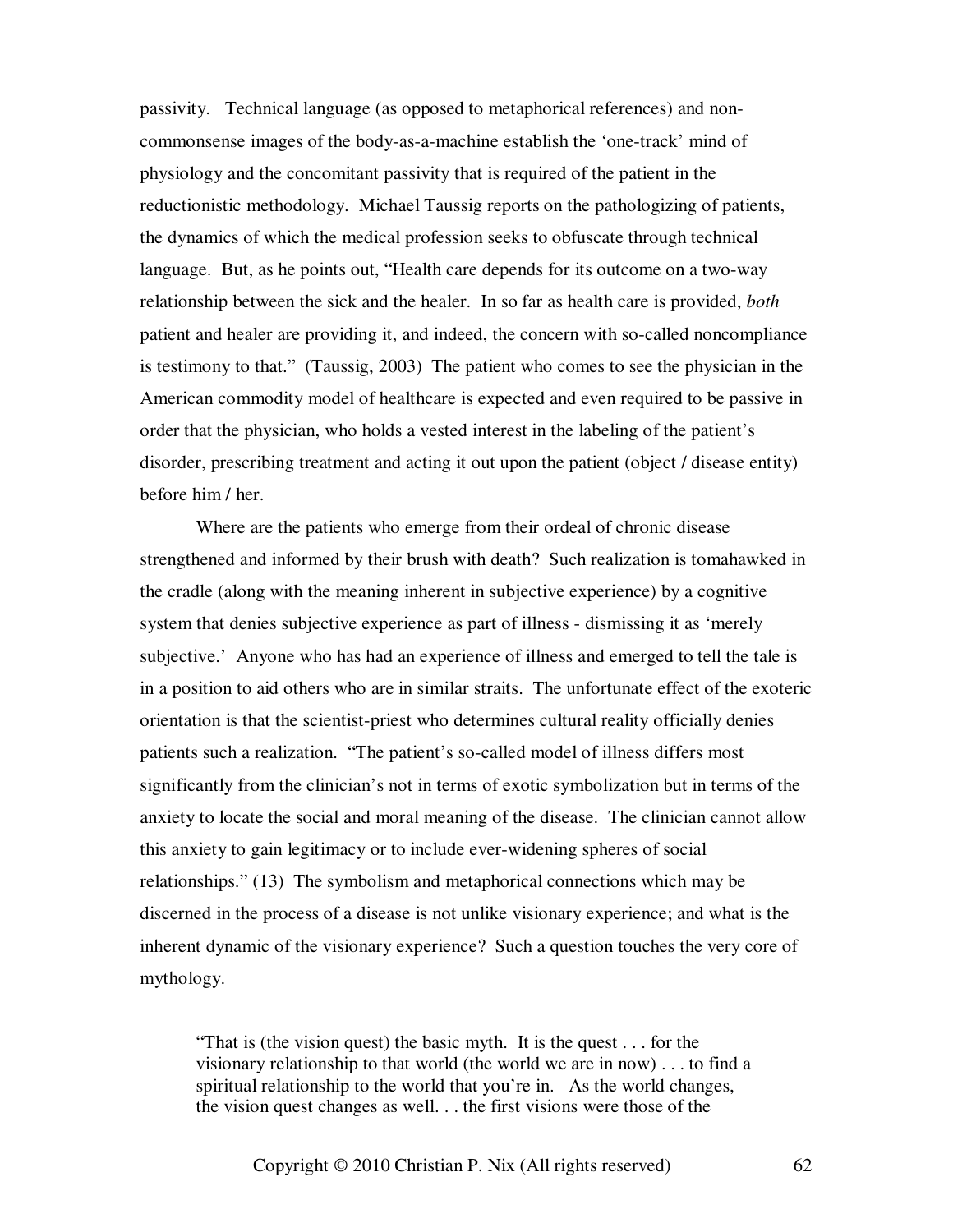shamans in the caves . . . when settled peoples began to be important . . . in larger communities . . . the problem of relating to those comes up and we have more complicated priestly relationships . . . the shaman goes out and the priest comes in . . . the shaman's deities were his own private familiars whom he discovered in vision . . . the priest is the officer of those deities. He doesn't necessarily experience them as the shaman does. That poetic experience is what we've got to have again . . . the vision quest to reactivate our world has to deal with our world." (Campbell, 1997)

The *visionary experience* of an encounter with IBS is that one *cannot* (over)eat all the crappy, processed foods one would like, wolf antibiotics and generally consume whatever the modern food industry and refrigeration can devise. The subjective reality of IBS and myriad other chronic diseases has nothing whatever to do with the *personal subjectivism* so vilified and feared by reductionistic methodology. I know parents whose children have been given antibiotics in the first 24 hours of their lives! I once sat through an interminable presentation regarding the growing prevalence of recalcitrant fungal infections in diabetics. The solutions offered by the presenting MD physician on every gruesome slide . . . antibiotics! No one legitimately contests whether or not antibiotics cause fungal infections like c. albicans. Bloody hell, penicillin itself was discovered in the mold growing on bread. The ludicrousness of such lack of connection, context and meaning made me dizzy. From the holistic point of view, there is no mystery as to the prevalence of chronic disease in the U.S. - nor is there any great debate about how chronic disease may be addressed and managed.

 The real evil of dismissing metaphorical language from clinical interaction is that without the holistic bent to empower patients to see their chronic illness symbolically, the possibility of transcendence is denied, lost. This essential transcendent dynamic is inherent in the holistic cognitive model. Once one can conceive of one's situation in metaphorical and symbolic terms, the focus of healing can shift from an indulgent and morbid fascination with one's condition to a transcendence of inhering limits and preconceived notions about one's being.

By means of the transcendent function we not only gain access to the "One Mind" but also come to understand why the East believes in the possibility of self-liberation . . . (wherein) it is possible to transform one's mental condition and thus arrive at a solution of painful conflicts. (Jung, p. 499)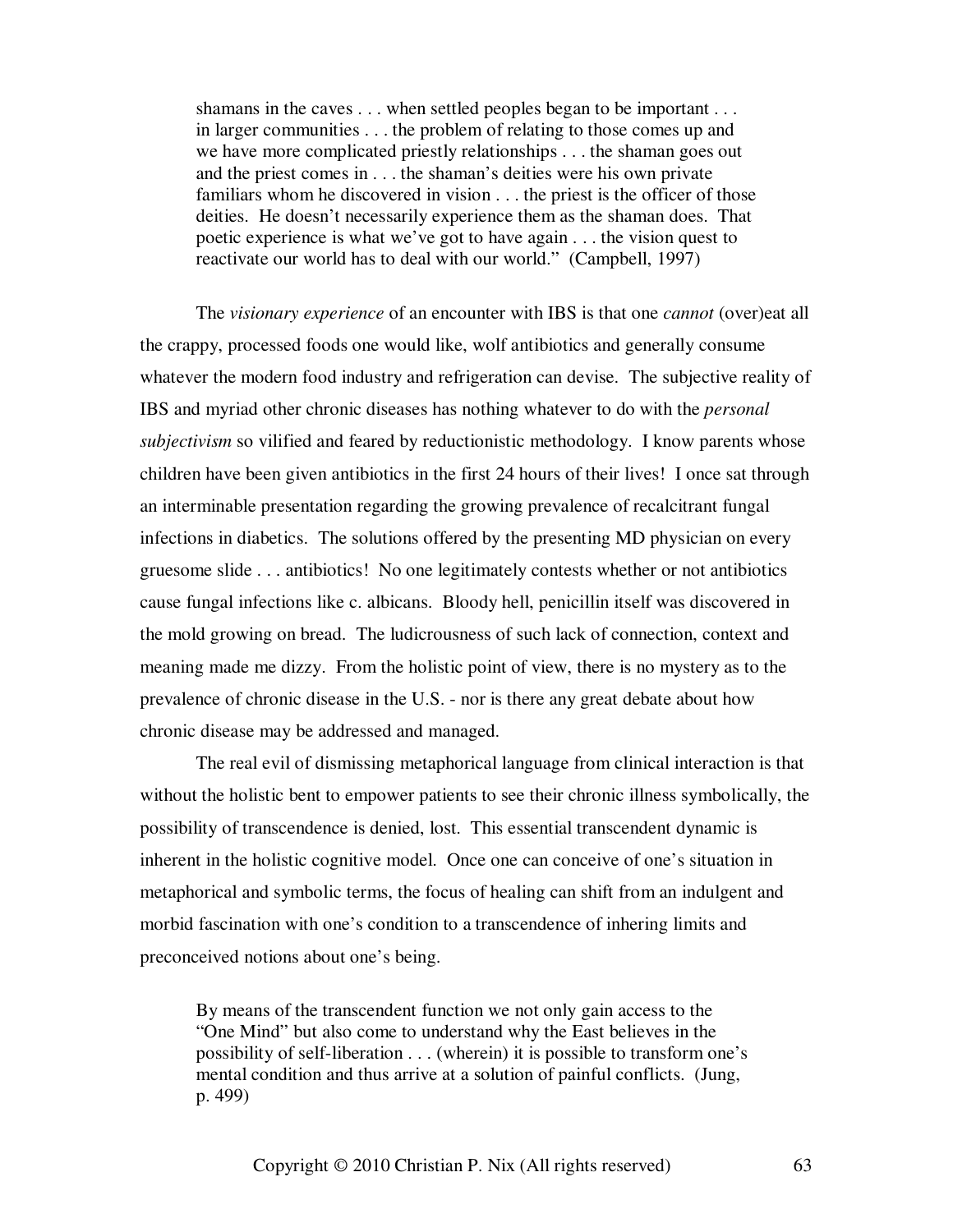The holistic dynamic of metaphorical parallel gives rise to this possibility of transcendence. The holistic cognitive bent toward empowerment is the seed of selfrealization, self-liberation and self-healing. In addition, the transcendent function of this *I / Thou* take on reality inherent in holistic cognition does several things. (See section 3, *I / Thou)* The ubiquitous backlash patients report when first encountering a notion of the empowered view of holistic cognition is a rejection of the idea that they themselves are to blame. 'I am a good person. I didn't do anything (worse than my neighbor) to deserve this cancer.' This effectively ends any notion of empowerment since the patient cannot accept such a burden of blame. But this notion of a personal blame is precisely what is navigated by a notion of the transcendent. It is not *you* personally - in a sense of human justice - who is to blame; but a symbolic and transcendent you that is the psychological self. The ego *must* defend its innocence; but the deeper *you* that exists as part of the greater organism of humanity understands the need for the illness and the challenge it represents. This transcendent principle avoids the self-centered notion of blame, elevating the concept of responsibility to a sphere which includes the whole human species – regardless of personal subjectivism. Not only does the transcendent function allay any burden of guilt, it is the means by which one may achieve the goal of healing. Victor Frankl apes my understanding, saying, "It is not the neurotic's self-concern, whether pity or contempt, which breaks the circle formation; the cue to cure is selftranscendence!" (Frankl, p. 152)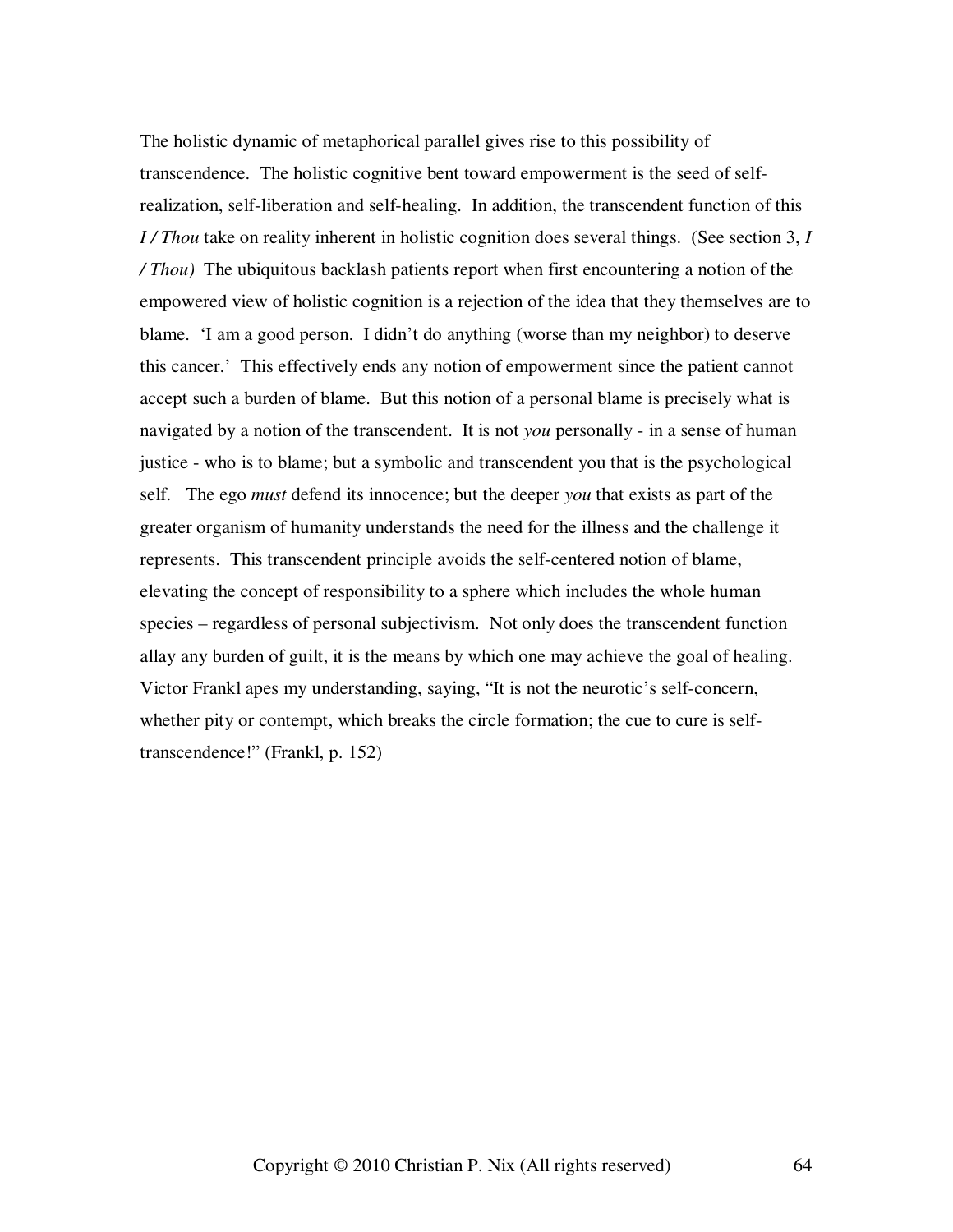## **Notes to the Text and Works Cited**

- 1. "It is a typically introverted point of view, contrasted with the typically extraverted point of view of the West." P. 487. Jung, Carl Gustav. *The Portable Jung*. Joseph Campbell (edit.) Viking Penguin, New York, New York. 1971
- 2. Scheper-Hughes, Nancy and Margaret Locke. *The Mindful Body.* Medical Anthropology Quarterly. Volume 1, number 1. March, 1987
- 3. Pritzker, Sonya. *From the Simple to the Complex: what is complexity theory and how does it relate to Chinese medicine?* Clinical Acupuncture and Oriental Medicine. Elsevier Science Ltd. Vol. 3. 2002. p. 99-104
- 4. World Health Organization. *Preventing chronic diseases: a vital investment.*  WHO press, Geneva Suisse. 2005
- 5. Wielawski, Irene M. *Improving Chronic Illness Care.* To Improve Health and Healthcare, p. 55. Volume X. 2000
- 6. "No part of the aim of normal science is to call forth new sorts of phenomena; indeed, those that will not fit the box are often not seen at all." Kuhn, Thomas S. *The Structure of Scientific Revolutions.* Chicago, 1962.
- 7. Flaws, Bob. Taken from an audio podcast, *Myths of Chinese Medicine.* Blue Poppy Podcasts, Bluepoppy.com. 2008
- 8. "The predominant medical model of our time and place seems to be suffering from the fate of fragmentation inherent in its core ideology." Freed, Elliot. From a review of *Biomedicine* by Bruce Robinson, M.D. Cited in California Journal of Oriental Medicine; vol. 18, No. 1; Spring/Summer 2007; p. 12
- 9. ". . . Medical science is not a science at all: 'It is to large extent based on sciences – but it has yet to become a science.' This lack of theory explains two important facts about Western medicine: that it is largely symptomatic and that its technique relies largely on the production of synthetic, or even inorganic compounds with their unpredictable side-effects**.** Western medicine, like Chinese medicine, developed empirically. Unlike Chinese medicine, however, it developed without being guided by a fundamentally stable theoretical framework." Yan, Johnson F. *DNA and the I Ching.* North Atlantic Books, 1991.
- 10. There are seven basic ways that one may experience such heat and dryness resulting in qi and yin vacuity. 1) Natural exuberance or insufficiency 2) dietary irregularity 3) psycho-emotional stress 4) unregulated stirring and stillness 5) unregulated sexual activity 6) iatrogenesis and 7) gu or parasites / worms. (gu is a Chinese disease concept which includes infections agents as well as Candida Albicans and other forms of intestinal dysbiosis resulting in severe malnourishment and pathological heat. Managing functional aspects of DM involves 1) reducing thirst, 2) reducing hunger, 3) decreasing urination, 4) ameliorating fatigue, 5) relieving feelings of general malaise and 6) promoting weight gain. The blood glucose level is a laboratory exam and so will not qualify for our functional criteria although it is no less important than the others. Each of these functional disorders is managed by an aspect of treatment in which the physician heteropathically mitigates imbalance.
- 11. [Bauer, Brent M.D. and Milt Hammerly M.D.] 2006. Presentation at the Fourth Annual Conference on Integrative Medicine for Healthcare organizations; quoting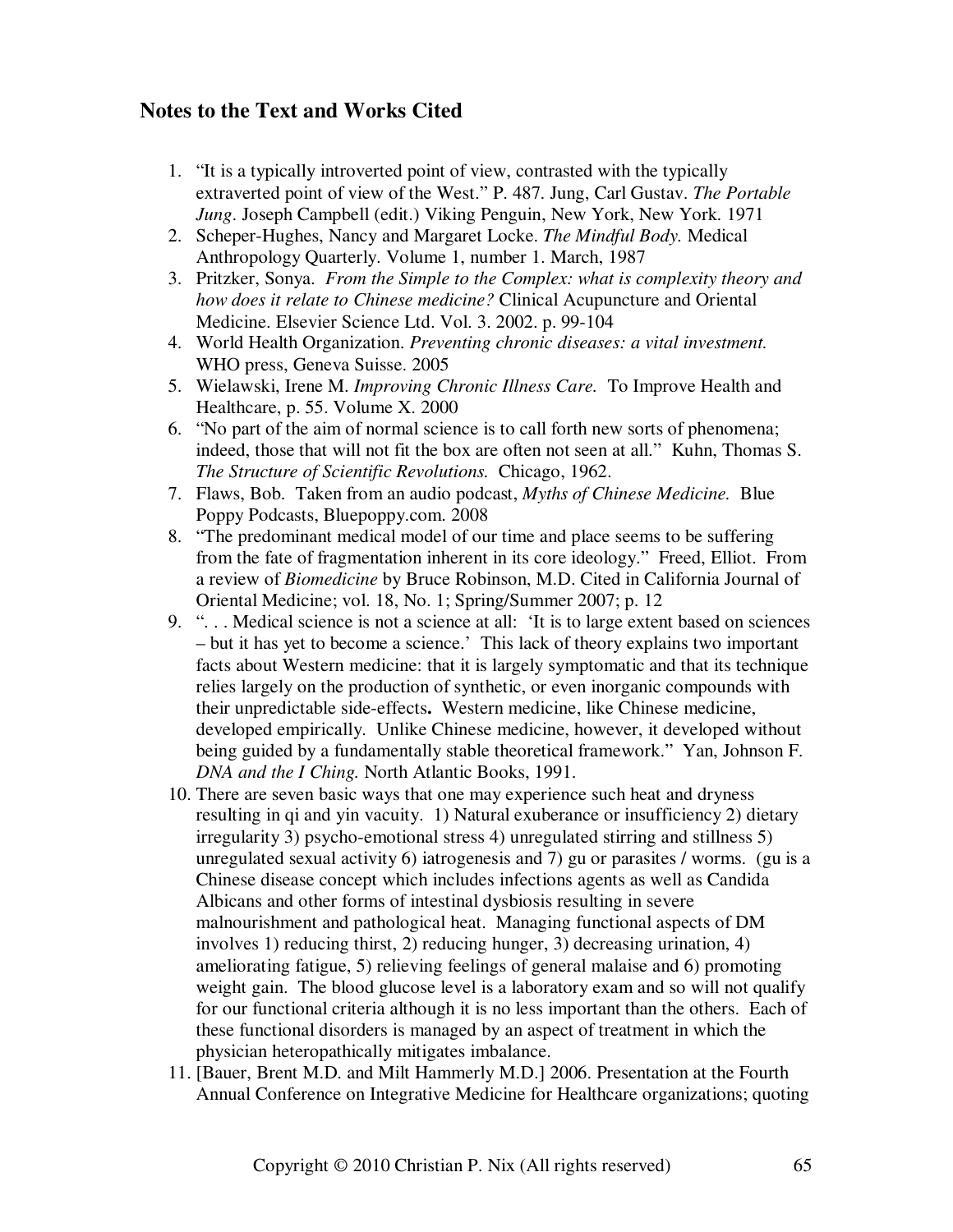the Institute of Medicine. 1999. *To Err is Human; Building a Safer Health System.* Washington D.C. National Academies Press.

- 12. "Grace comes from elsewhere; at all events from outside, Every other point of view is sheer heresy." P. 488. Jung, Carl Gustav. *The Portable Jung*. Joseph Campbell (edit.) Viking Penguin, New York, New York. 1971
- 13. "The patient's so-called model of illness differs most significantly from the clinician's not in terms of exotic symbolization but in terms of the anxiety to locate the social and moral meaning of the disease. The clinician cannot allow this anxiety to gain legitimacy or to include ever-widening spheres of social relationships." Taussig, Michael. *The Nervous System. "Reification and the Consciousness of the Patient."* Routledge. New York, London. 2003.
- 14. "Conventional medicine relies on a system of pathologizing patients, the dynamics of which the medical profession seeks to obfuscate through technical language. Nix, Christian. *Synchronicity, Paradox and Cultural Epistemology in the Creation of Integrative Medicine.* March 31, 2008
- 15. "Our social group is mankind now. Formerly it was this group that and the other. Always in the older traditions, love was for the in group and aggression all that (was for) outward. Now there is no *out group*. So what are we going to do with the aggression?" Campbell, Joseph. From and audio recording; *The Wisdom of Joseph Campbell with Michael Toms.* New Dimensions Radio. 1997. Copyright, Hay House Incorporated, 2004
- 16. "In the last two centuries, medicine more and more has come to be a science, or more accurately the application of one science, namely biochemistry. Medical techniques have come to be tested as much against current concepts in biochemistry as against their empirical results. Techniques that don't fit such chemical concepts - even if they seem to work – have been abandoned as pseudoscientific or downright fraudulent . . . In effect, scientific medicine abandoned the central rule of science – revision in light of new data." P. 18-20. Becker, Robert; Gary Selden. *The Body Electric: electromagnetism and the foundations of life.* Morrow. New York, 1985.
- 17. *Is America Necessary? The sacred promise of the New World*. Needleman, Jacob. Parabola. Vol. 32.4. 2008
- 18. 'James Gordon M.D. of the *Center for Mind-Body Medicine* places self-care at the center of any shift in treatment strategy. The demands of modern diseases and the state of human health in this epoch suggest that the patient with an empowered ability to 'read' the signs and symptoms, who is able to determine for themselves what action to take in alleviating their own suffering stands a much better chance of achieving and maintaining a good quality of life in the face of chronic disease.' Gordon, James. From a lecture: Center for Mind-Body Medicine, Professional Training Program. Berkeley, California; January 2006
- 19. "for the Tumbuka dreams are *real*. . . not taken as a fiction of the mind but as a reality of the soul . . . For the Tumbuka, there is no sharp demarcation between the reality of waking consciousness and the reality of dreams . . . both have the same status of reality." (Freidson, 1996) Freidson makes a careful distinction between ontological status and reality. "Having the same status does not mean, however, they share the same reality . . . they (Tumbuka) clearly differentiate between the reality of waking consciousness and dreams. They do not however,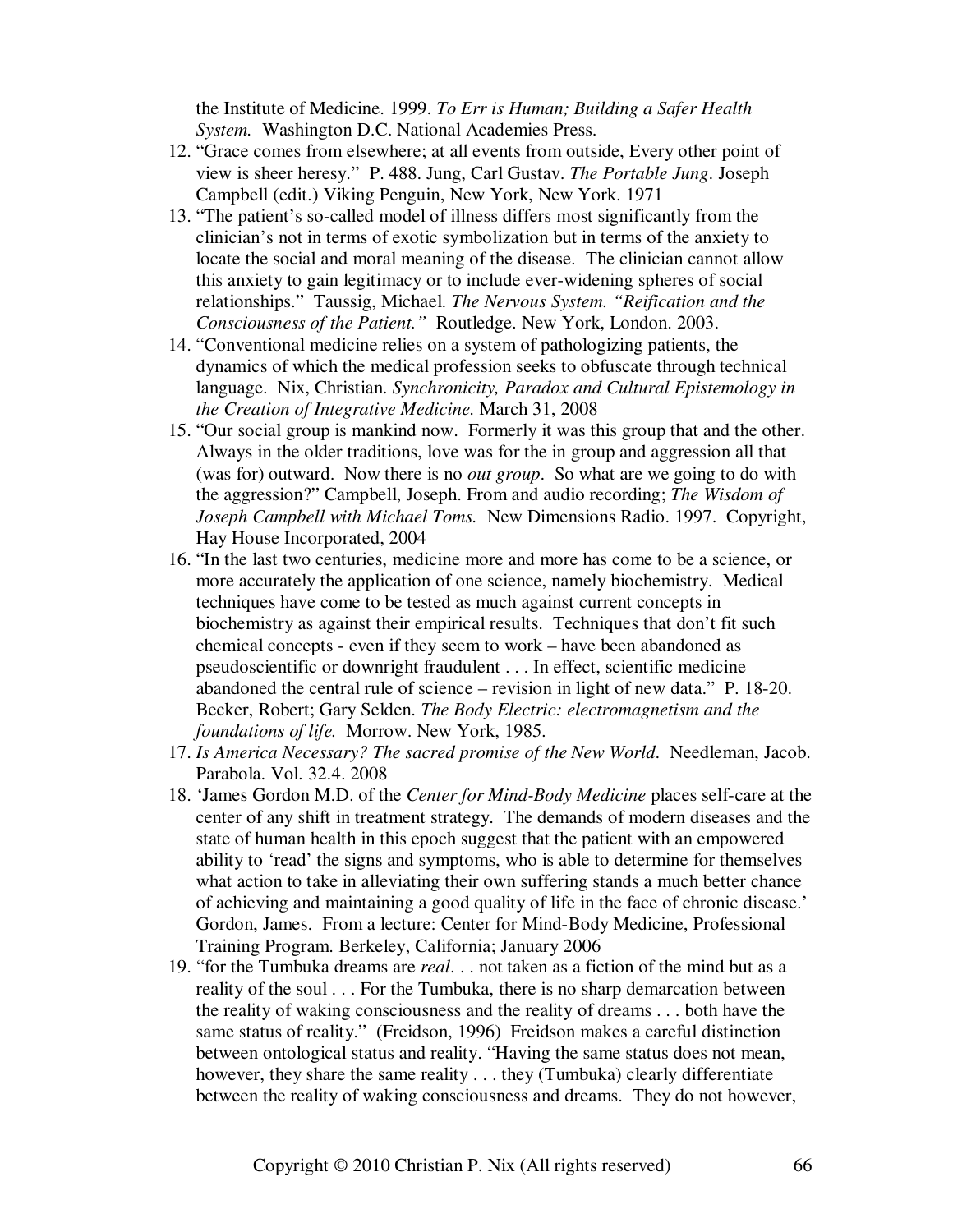dichotomize between the two into real and unreal . . .these two realities have an equal ontological status." (ibid) **The possibility that qualitatively different aspects of reality may be equal in ontological terms is not a feature of the reductionist model.** Nix, Christian. P. 15. *Axiomatic Culture, Social Facts, Personal Agency and Vested Interest in Integrative Medicine and Healthcare Education. December 3, 2006* 

- 20. "*n-of-1* trials are . . . applicable to chronic, recurrent conditions that require longterm, non-curative treatment . . . narrow population (i.e. large *n) . . .* fails to include qualitative measures, thereby missing important data regarding meaning . . *n-of-1* . . . may be able to identify more effectively the ways in which patients find meaning through CAM therapies." Johnston, Bradley C and Mills, Edward. N-of-1 Randomized Controlled Trials: An opportunity for Complementary and Alternative Medicine Evaluation. *Journal of Alternative and Complementary Medicine, volume 10, number 6, 2004, pp. 979-984*
- Baer, Hans; Merrill Singer; Ida Susser. *Medical Anthropology and the World System.* Praeger. Westport, Connecticut, London. 2003.
- Becker, Robert; Gary Selden. *The Body Electric: electromagnetism and the foundations of life.* Morrow. New York, 1985.
- Campbell, Joseph. From and audio recording; *The Wisdom of Joseph Campbell with Michael Toms.* New Dimensions Radio. 1997. Copyright, Hay House Incorporated, 2004
- Eliade, Mircea. *Shamanism: Archaic Techniques of Ecstasy.* Translated by Wilard R. Trask. Princeton, New Jersey: Princeton University Press. 1964.
- Flaws, Bob. *The Tao of Healthy Eating.* Blue Poppy Press, Boulder Colorado, 2008
- Flaws, Bob and Douglas Frank. *Curing Arthritis Naturally with Chinese Medicine.* Blue Poppy Press. Boulder, Colorado, 2006
- Frankl, Victor. *Man's Search for Meaning.* Simon and Schuster. New York, NY. 1984
- Freidson, Steven. *Dancing Prophets: musical experience in Tumbuka healing.* University of Chicago Press, Chicago, London, 1996.
- Friere, Pablo. *Pedagogy of the Oppressed.* Continuum Publishing Company. New York, 1990.
- Good, Byron J. and Mary-Jo DelVecchio Good. *Learning Medicine: the constructing of medical knowledge at Harvard Medical school.* From *Knowledge, Power and Practice; the anthropology of medicine and everyday life*. University of California Press, Berkeley, 1993.
- Huntington, Samuel. *The Clash of Civilizations and the Remaking of World Order.* Touchstone, New York. 1996
- Jung, Carl Gustav. *The Portable Jung*. Joseph Campbell (edit.) Viking Penguin, New York, New York. 1971
- Lewontin, Richard. *The Triple Helix: gene organism and environment.* Harvard University Press, Cambridge Massachusetts, 2000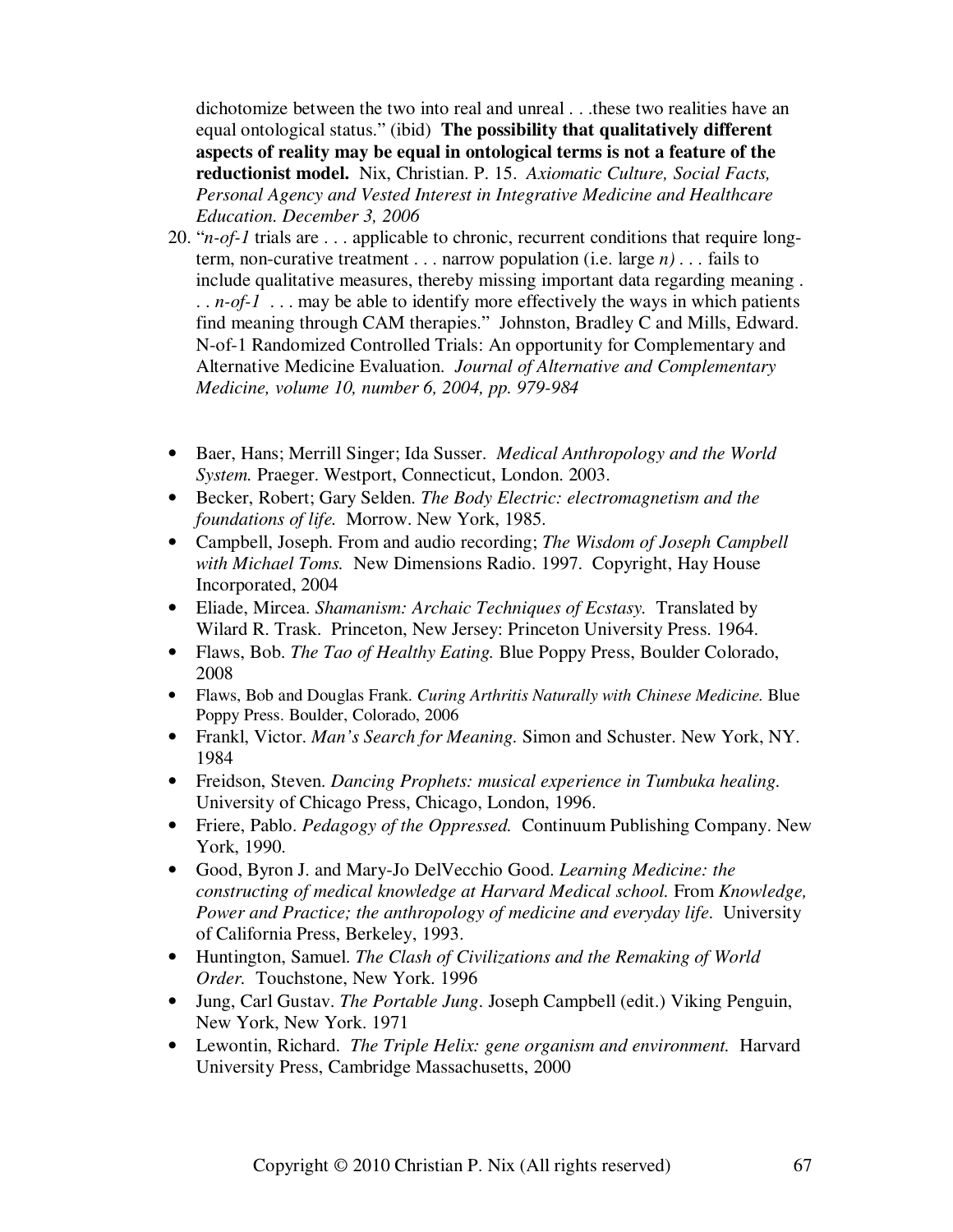- Myss, Carolyn. From and audio recording; *Advanced Energy Anatomy,* Sounds True recordings, 2001
- Nietzsche, Fredrich. *Beyond Good and Evil: prelude to a philosophy of the future.* Translated and commentary by Walter Kaufman. Random House, New York. 1966
- Osbon, Diane K. *Reflections on the Art of Living: A Joseph Campbell Companion.* Diane Osbon (edit). Harper Collins, New York. 1991
- Peat, F. David. *Synchronicity: the bridge between mind and matter.* Bantam Book, New York, 1987
- Pert, Candace. *Molecules of Emotion why you feel the way you do*. Touchstone Press, New York, NY. 1999
- Porkert, Manfred. *Chinese Medicine.* Henry Holt and Company, New York, NY. 1988
- Pressfield, Steven, *The Virtues of War, a novel of Alexander the Great.*
- Scheper-Hughes, Nancy and Margaret Locke. *The Mindful Body.* Medical Anthropology Quarterly. Volume 1, number 1. March, 1987
- Sedgeman, Judith A. *Health Realization/Innate Health: can a quiet mind and a positive feeling state be accessible over the lifespan without stress relief techniques?* Medical Science Monitor, 2005; 11 (12): HY 47-52
- Smith, Linda. *Decolonizing Methodologies.* University of Otago Press, Dunedin, New Zealand, 1999
- Tarnas, Rick. *Cosmos and Psyche*. Viking Press, 2006
- Taussig, Michael. *The Nervous System. "Reification and the Consciousness of the Patient."* Routledge. New York, London. 2003.
- Unschuld, Paul. *Medicine in China: a History of Ideas*. University of California Press, Berkeley and Los Angeles, California. 1985.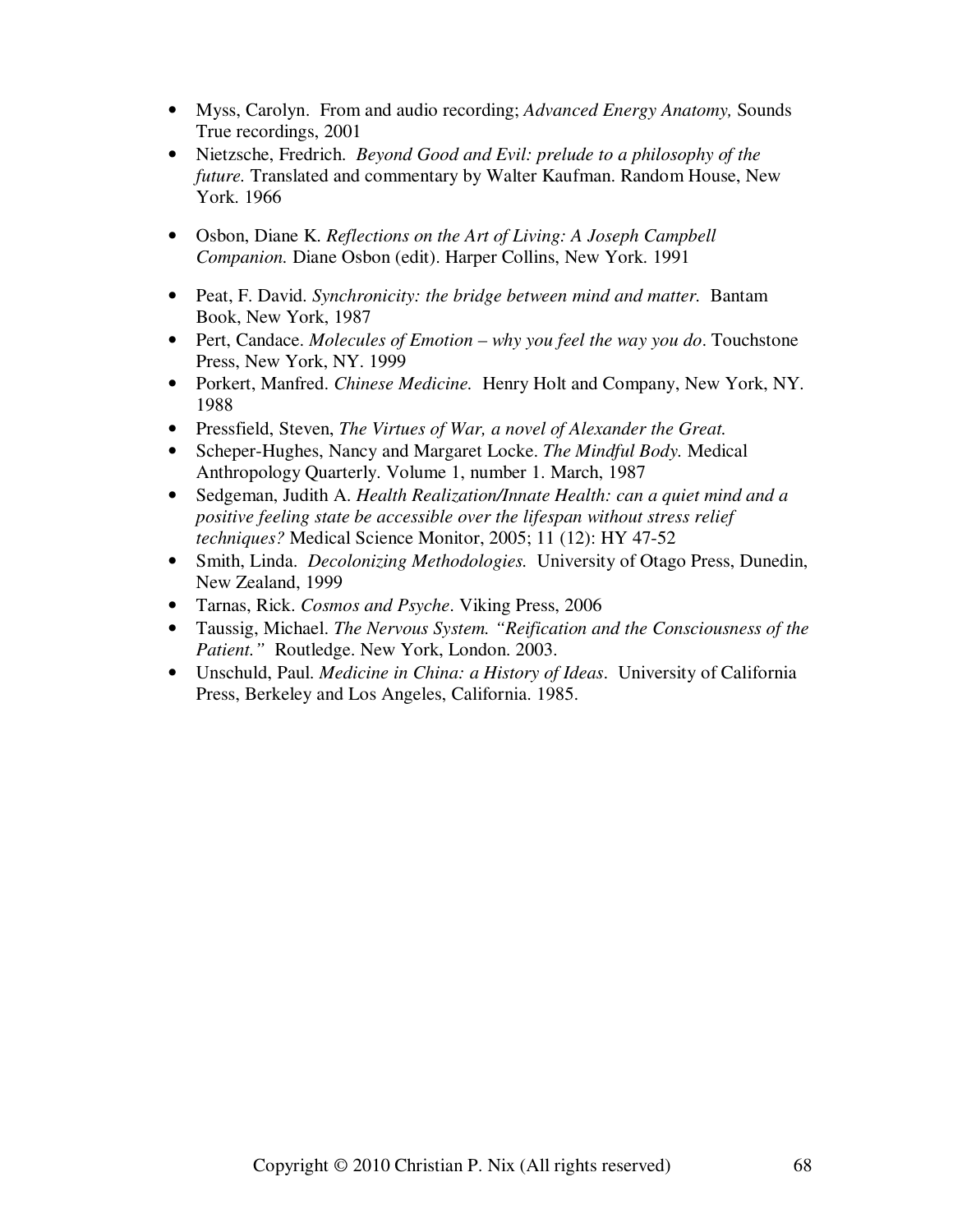# **Holism**

### **On the Inseparability of Mind and Body**

The inner / outer correspondence and bi-directional influence between mind and body which is the axiomatic heart of holism, is also its bounding horizon. As an archetype, the fundament embraced by holism is the principle and existence of synchronicity. Synchronicity may be defined as an outer event which bears meaningful significance to the inner psyche of the individual witness; but which nonetheless cannot be explained by any connection of physical cause and effect. There is precisely no logical explanation in reductionistic cognition that offers understanding of why, at the moment I grasp a realization seminal to my personal inner, psychological growth and development, at the very instant that – after being haunted for several years by this inner, perplexing riddle - a rainbow should emerge and the sun break from behind the clouds to illuminate the little square of forest wherein I reside – and *only* the little square of forest wherein I reside. Yet I may attest with gospel-like sincerity that such 'communication' does indeed take place. This is synchronicity; and this is holism writ large. Applied to medicine and medical systems, this principle of holism plays out as an *inability* to separate the mind and body.

Nor is the contrast between the reductionistic and holistic methodologies limited to an application of medicine. Book-learning is a type of reductionism. In fact, the pedagogical methodology of almost any institutional approach to learning bears this reductionistic feature. Attend any weekend-workshop-style institute of education and the curriculum more-often-than-not involves a reducing of the main points to be mastered and a regurgitation of that list of points from wrote-memory. This is what Friere termed, the *banking system of education.* (1) Knowledge from book-learning is to reductionism what wisdom is to holism. Wisdom involves more than knowledge from books, or formalized, institutionalized education. Wisdom involves the *use* of knowledge, the active process of implementation. It involves subjectivity; again, this issue of personal experience - the same personal experience that is denied by an ontology that insists things are *out there*, *solid and substantial* and implies a monopoly on *real* reality. (2) The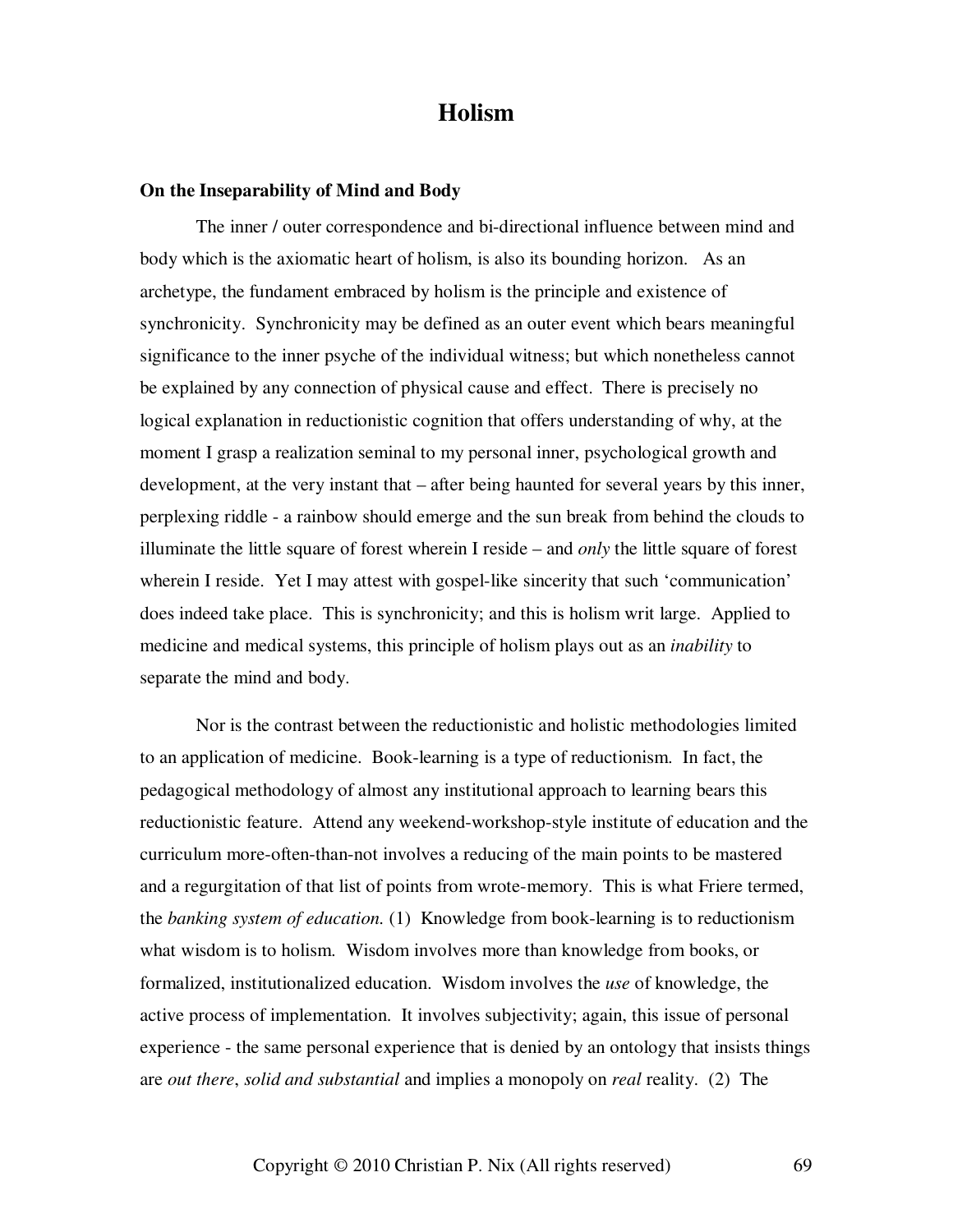shaman's deities were his because of his experience and the quality of consciousness he earned. The patient who learns to control and even recover from their chronic disease is – like that shaman – someone who has more than just a knowledge-base; that patient has the wisdom of experience. Just as reductionism naturally leads down a path that ends at a residence called 'disempowerment,' so too holism – by its very nature – leads the patient to the 'palace of empowerment.' There is a natural bent in the holistic cognitive archetype that requires patient participation and by which the patient gains experience, not just knowledge.

#### **A Focus on Interconnectivity**

In holism, the mind-body connection is simultaneously its strength *and* its limitation. This is the self-same paradox that underlies reductionism. There is no such thing - according to this seminal axiom of holism - as a thought or emotion which fails to have some effect, however minuscule, on the soma or physical substance. Likewise, physical structure and substance *must* bear some freight of implication on the psyche – i.e. the thoughts and feelings. This truth is especially peculiar in a society (U.S) wherein politics has somehow discouraged any notion of common sense. Calling a fat person fat is rude to the point where one must actually deny the evidence of one's senses. One does not find this in say (holistic) Latino cultures where, "it is as it is or it isn't at all." (Jung, p. 499)

*Of course* many – (though perhaps not all) – fat / obese people harbor poor thinking and useless, disempowering emotions, the stress of which is alleviated by (over)eating. *Of course* many skinny, nervous folks harbor worried or pessimistic emotions, causing them to 'burn-up' their bodily substance in anxious preoccupation. The fact that it is considered *impolite* to point this out is nothing other than an affirmation of the ubiquitous mind-body split and a testimonial of the almost angry fervor reductionism commands of its adherents in its denial of other ontologies. To excuse such obvious co-relations is to dismiss holistic reality entire. In the name of 'politeness' there is an assumption that the individual is not responsible for their thoughts and emotions, when – in holistic reality – this is actually a primary focus of therapy, and the battleground upon which the fight for health / illness may be won or lost. The holistic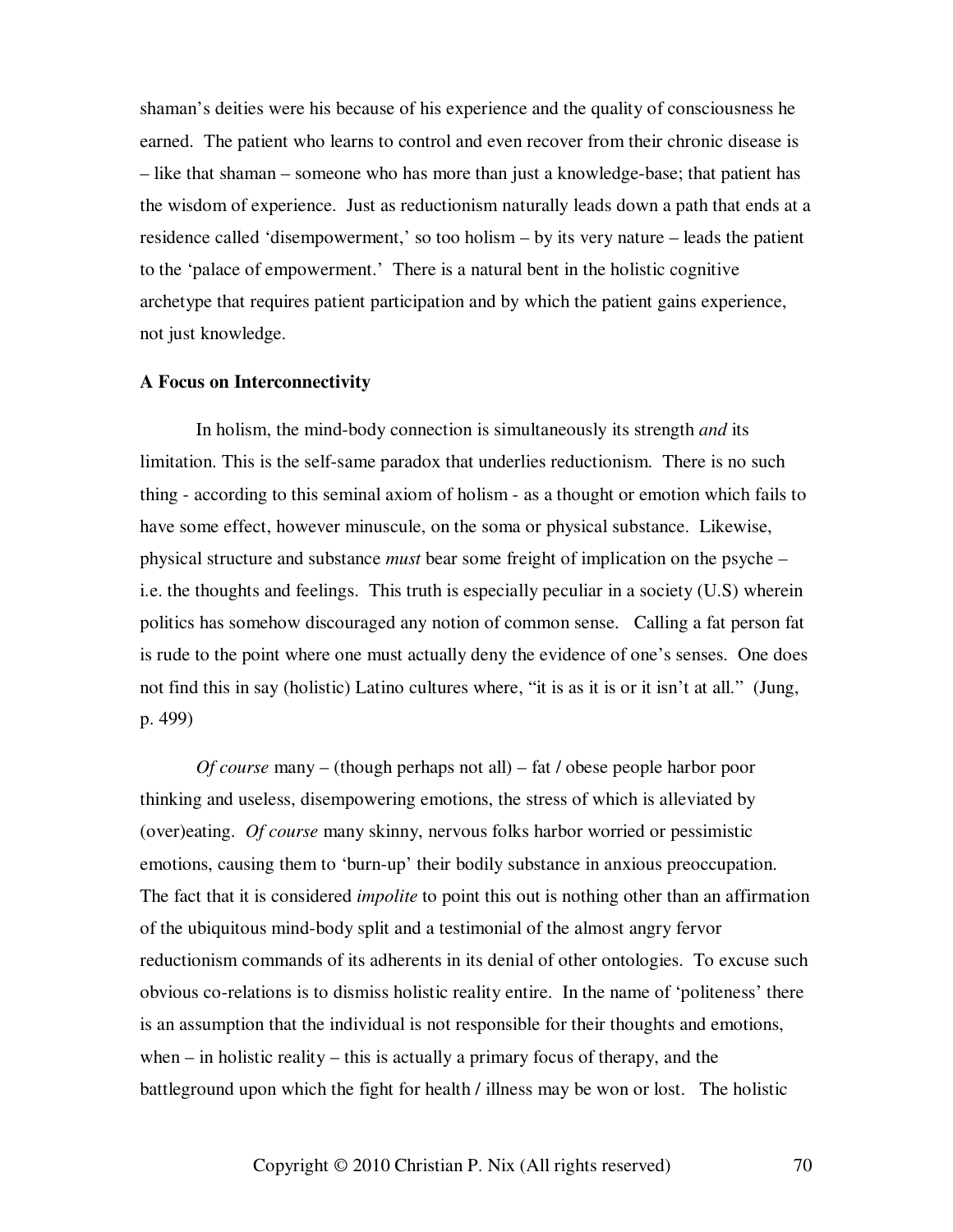emphasis on subjective psychic impressions – i.e. thoughts and emotions – elevates this inner aspect in such a way that one is inevitably confronted with the preeminence of the mind. As challenging as this twist may seem, it is also a slant on reality which flings wide the door to serious empowerment.

Whereas reductionistic medicine reifies physical structure and emphasizes outer, material, exoteric reality; holism elevates the primacy of the mind. If there is a difference to be made between the mind and body (as seen through the holistic gaze) in regard to medicine, health and illness, it is this: whereas the body's physical structure can only be crafted so far in the achievement of its highest expression of physical perfection; yet the mind is a puzzle that offers essentially infinite exploration and augmentation. The physical body grows and peaks at around age 30. At 35 years, most bodies are already in decline. But the pliability of the mind and its enrichment and flowering show little in the way of such limitations. To hear Joseph Campbell speak of his own life when his journey was into its eighth decade is to witness the truth of the mind's capacity to continue the adventure long after youthful vigor has departed. "Here I am well along in life and it's still building-up!" (3) Yet this advantage – if it is one – comes with a pricetag of responsibility. Once, one understands the holistic bent with its emphasis on the primacy of the mind, one is bound to this knowledge; to wit, one can no longer behave as though one's thoughts are some unimportant flotsam – a mere epiphenomenon of the brain. As Carolyn Myss admonishes, "Become ever so mindful of your thoughts." (4)

## **Meaning is Inherent**

The next car in the train of holistic implications is that of contextual meaning. Holistic diagnosis consists of patterns of signs and symptoms. A pattern is  $-$  by definition – a multiplicity of factors, considered together and in relation to one another. There is no such thing as a pattern consisting of one item or criteria. Each item (sign / symptoms) is considered in its contextual relationship to the totality of that whole picture. Furthermore, each individual manifestation (or symptom) only *exists* in relation to the whole and bears its own meaning only within the context of that whole.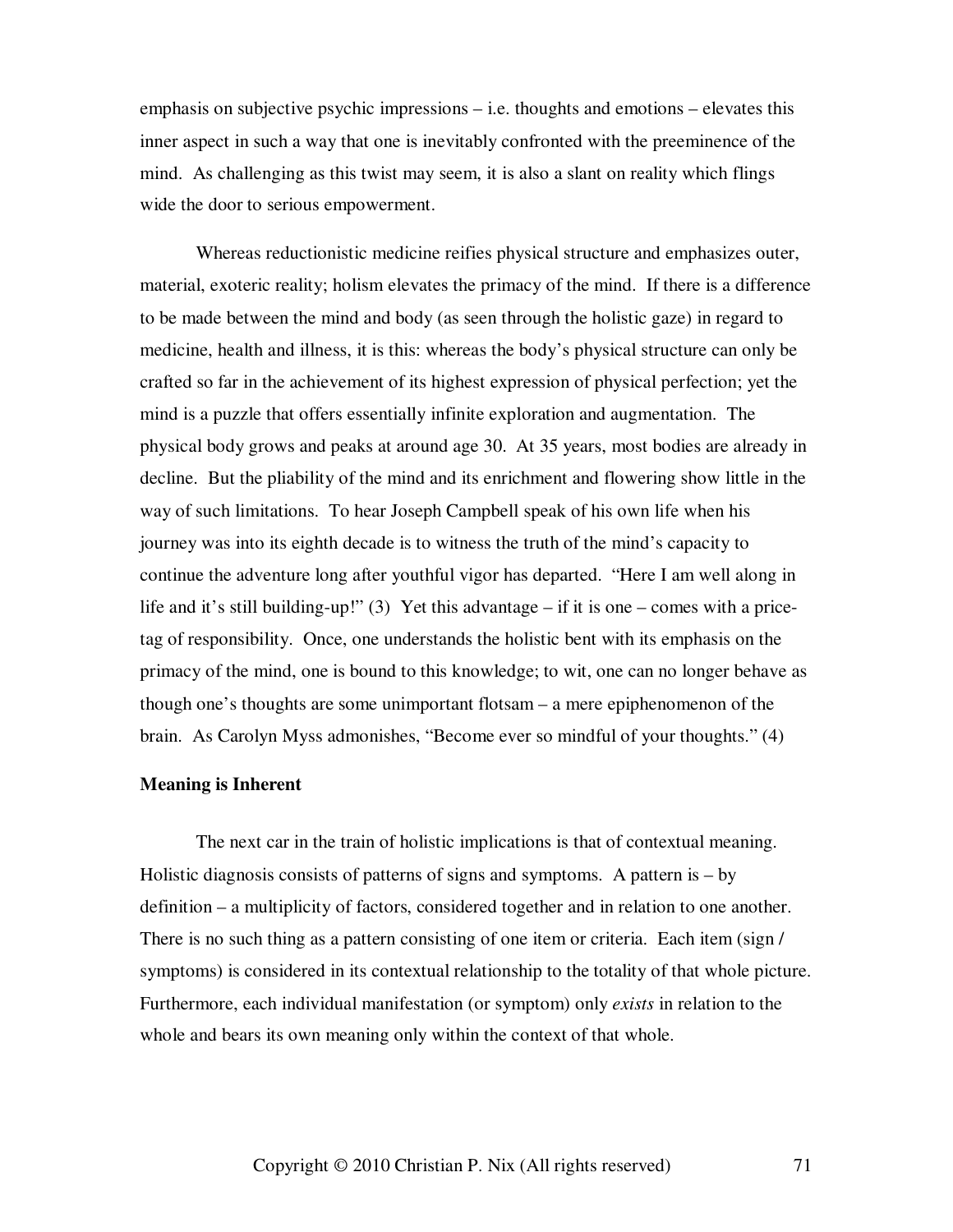A good example is pain. While there may be situations in which a patient is exceedingly uncomfortable and in which it is advisable to relieve their pain by masking it; nonetheless, the prevalence of NSAID's (Non-Steroidal Anti Inflammatory Drugs) attests to the fact that most people suffering from pain dismiss the message it is conveying about some functional aspect of the body – and along with it, the meaning this symptom brings.

"In (holistic) medicine pain is never merely a causal symptom . . . ; it is regarded as an integral component of a particular illness. Thus pain should not be treated and suppressed in isolation, since it will disappear of its own accord as soon as the particular functional agency that caused it has been identified and subsequently removed or equalized." (Porkert, p. 62)

Consider the way in which holistic pattern-based diagnosis and its axiomatic assumption of inner / outer, holistic connection views the phenomenon of pain. Pain is never an isolated symptom to be covered up. There is meaning in pain. Its significance may be discerned, with or without professional help. NSAID's are a great example of the culture of separation that is manifest in conventional medicine, where pain is masked in an attempt to dismiss it. Jason Theodosakis M.D. reports on the use of NSAID's, the main treatment of arthritis by conventional medicine.

"Only occasionally do you find inflammation in the later stages of the disease. Furthermore, there is preliminary evidence that when you put anti-inflammatory pills in a culture with cartilage cells, it impairs the healing process. So, you're covering up the pain but probably impairing the healing process and stopping the signals that you have joint pain . . . they (NSAID's) do not address the cause of disease and may in fact worsen it. . . . NSAID's and aspirin usage has been linked to increased cartilage destruction. . . . ironic since most users of NSAID's and aspirin are people with osteoarthritis caused by cartilage damage in the first place." (Theodosakis, 1997)

Additional side-effects appear substantial. Brent Bauer M.D. and Milt Hammerly M.D. report that approximately 16,000 deaths a year are attributed to gastrointestinal bleeding from the use of NSAID's and aspirin. (5) Everybody prefers not to be in pain, so the taking of medication may not be the important point. What *is* at issue is they way in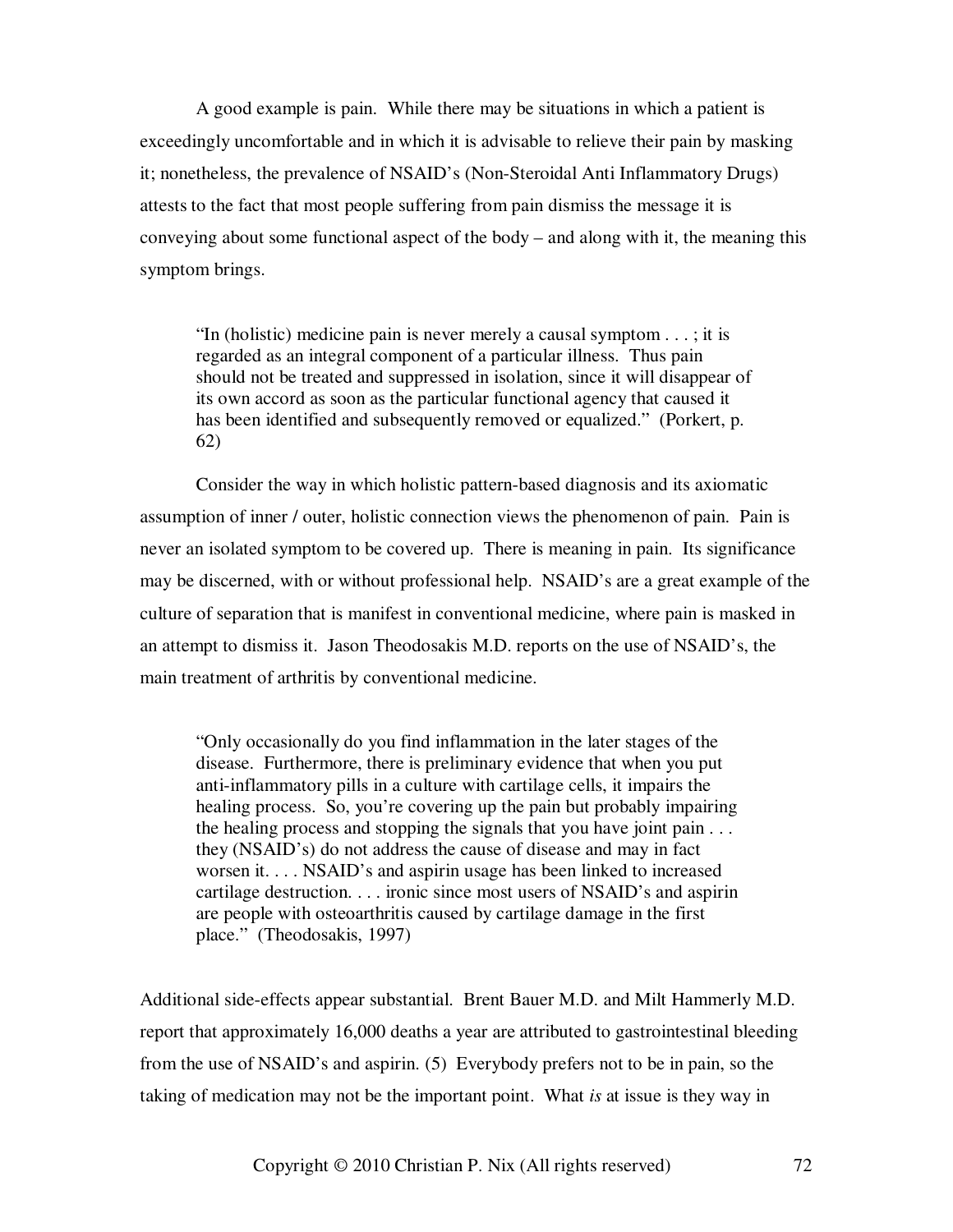which pain is either imbued with meaning or seen as a mere nuisance to be dismissed and covered.

 The way holistic Chinese medicine (TCM) cognizes the reality of pain is based on a different presupposition. In TCM, the statement of dogmatic fact regarding the subjective experience of pain reads, "Where there is pain there is no free flow, where there is free flow there is no pain." The concept that *something is obstructed* is the metaphorical heart of the meaning of any symptom of pain. According to TCM theory, qi and blood must remain free-flowing. Furthermore, since holistic cognition assumes that inner and outer realities are inherently reflexive, the cause of the painful obstruction could be internally engendered, as an emotion; or externally contracted, as from an environmental excess or traumatic injury. No matter what the cause, there is inherent and immediately attainable meaning rendered by the subjective experience of pain.

The freight of meaning that is inherent in any situation – when seen through the holistic cognitive archetype – is championed by Johnson and Mills in their December 2004 article about the primacy of subjective meaning and the importance of qualitative analysis in studying patients with chronic disease.

The authors suggest an *n-of-1* methodology (which is synonymous with holistic pattern discrimination) which not only permits, but actually requires the inclusion of the patient's subjective experience of illness and the meaning such illness implies. The authors *do not* suggest that *n-of-1* utterly supplant all methodologies of research. Rather they advocate the elevation of an *n-of-1* approach in the study of Complimentary and Alternative Medicine (CAM) or - to be consistent with the lexicon of this piece modalities which are based on holism, on the *inclusive* aspect of patterns of relationships, not on the *exclusive* principle of reductionism.

 What type of patients and medical situations might benefit from such a shift in research methods? "*n-of-1* trials are . . . applicable to chronic, recurrent conditions that require long-term, non-curative treatment." (Johnson and Mills, 2004) Why does *n-of-1*  hold special appeal for such situations? Because "narrow population (i.e. large *n*)... fails to include qualitative measures, thereby missing important data regarding meaning . . . *n-of-1* . . . may be able to identify more effectively the ways in which patients find meaning through (holistic) CAM therapies." (ibid) In the same way that holistic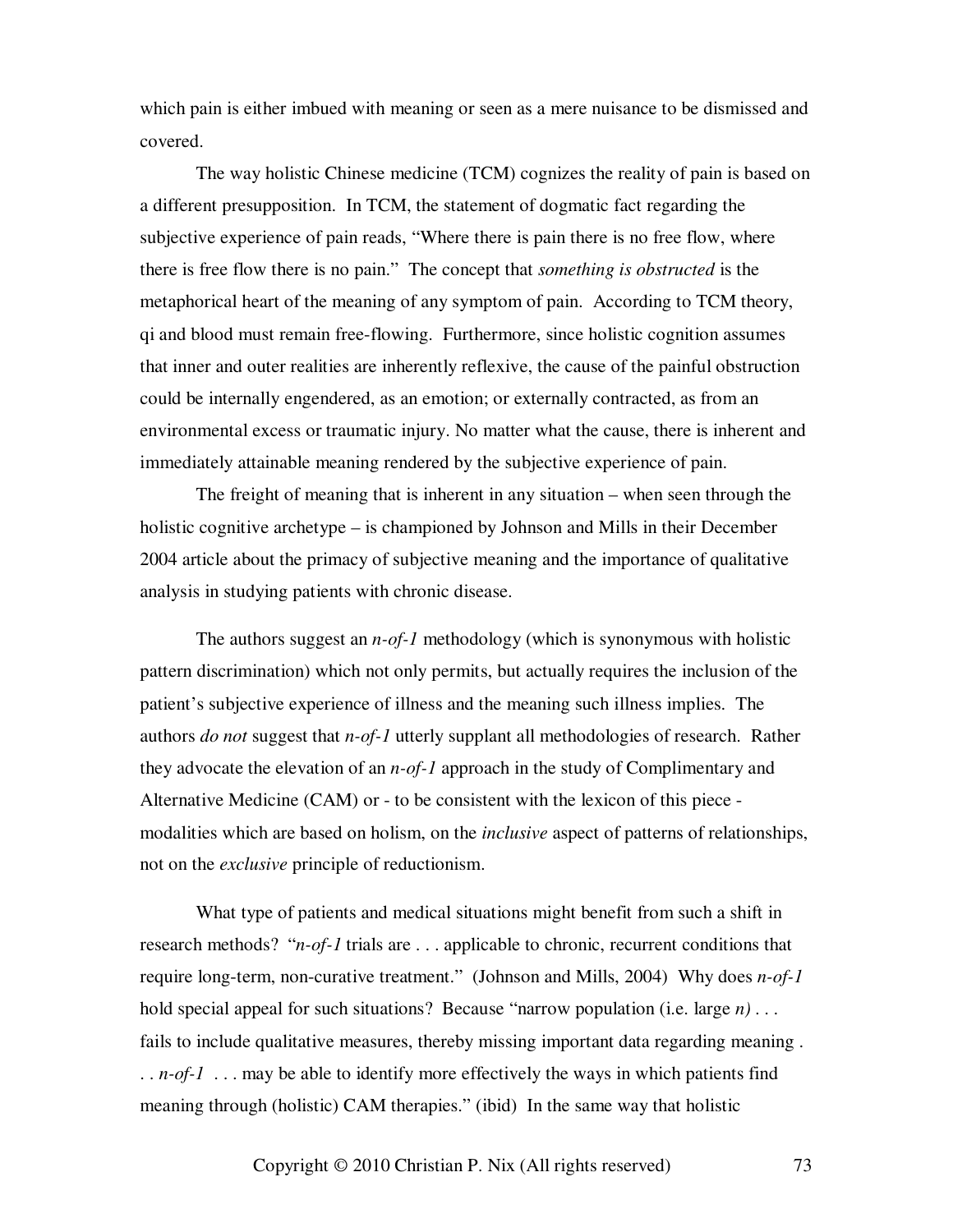cognition imbues reality with an interconnected and qualitative bias, so too *n-of-1,* pattern discrimination emphasizes the qualitative and subjective aspect of the patient's lived experience of illness. Inherent in such a view is that symptoms maintain meaning for the patient. Meaning, qualitative insight and the subjective experience are all supported by an *n-of-1* approach and these seem also to be the primary tenets of diagnosing and treating disease for which no cure yet exists – i.e. chronic disease.

In order to conduct research on such a supposition, quantitative research based on assumptions of linear cause and effect, reductionism and the doctrine of separation must necessarily give-way to (or at least include) a qualitative approach in which the patient's inner reality and felt-experience of illness or healing is paramount to the promotion of empowerment. Furthermore, holistic cognition - by its very nature – lends not only to a qualitative methodology detailing one's lived experience, but to an *n-of-1* approach in which the uniqueness of each individual and their experience is held to be of importance equal to any quantitative set of data. Holistic pattern discrimination is precisely such a methodology.

Can holistic physicians impart a basic grasp of holism, revealing to individual patients how choice is influencing their health or illness? Contained within this question lies some of the tenets and suppositions about what a useful shift in healthcare must consider. Ultimately, a mixed approach which employs both qualitative and quantitative methods may provide the most accurate way to collect data and to decipher its meaning. Yet, the attempt to render objectivity in science has led to largely meaningless - if copious - quantitative information that has the inherent ability to leave patients and scientists alike stumped and wondering, 'so what?' It seems that 'so what' can only be addressed when meaning prevails; and meaning is created in the realm of the subjective; or - put another way - meaning arises out of the individual's personal experience.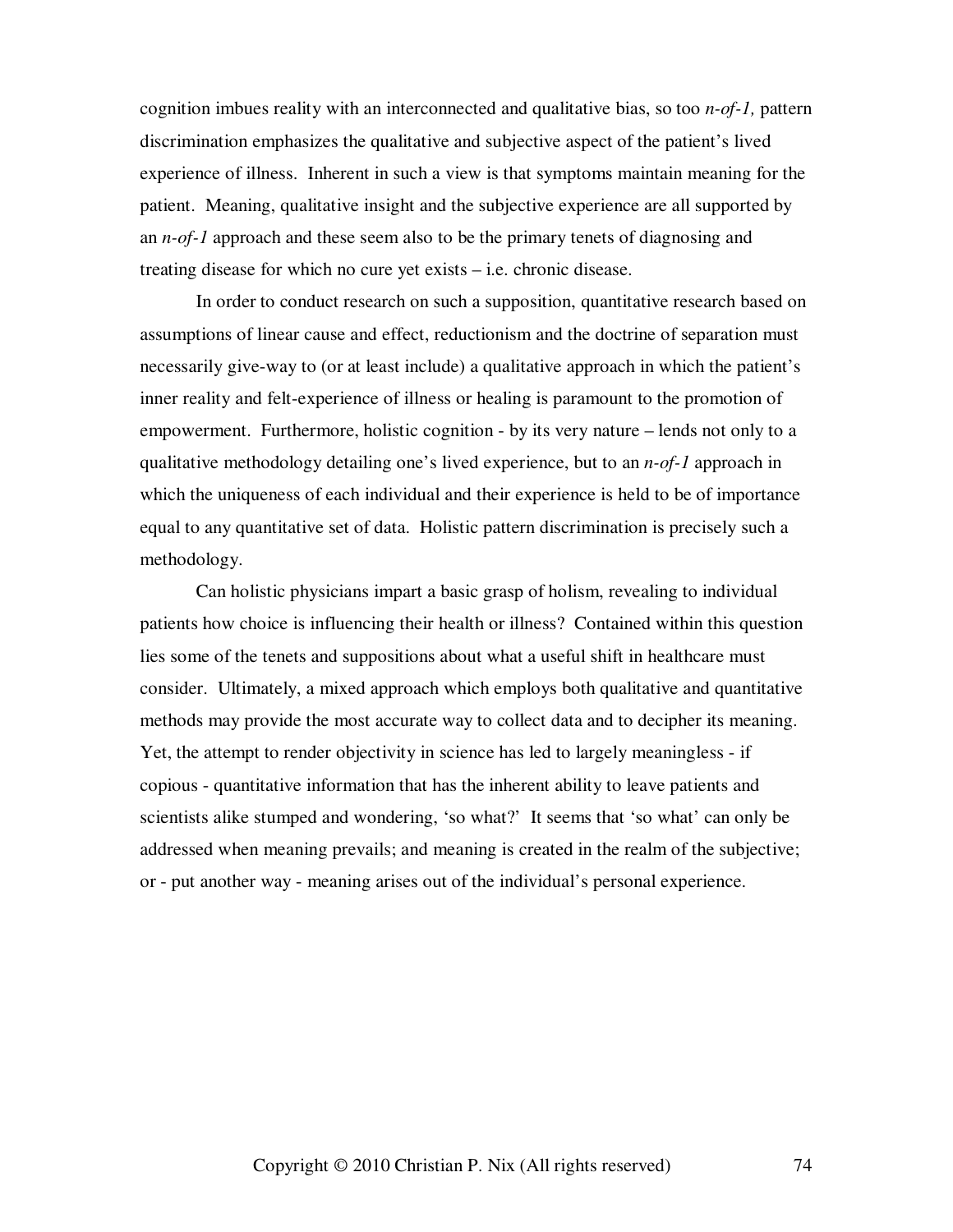## **Preference for Equilibrium**

The *and / also* leitmotif of holism in which any given phenomenon is considered in relationship to the whole mosaic of other aspects, lends to an inherent notion of equilibrium. In the holistic meta-program, too little is not enough and too much is overkill. The middle-way is deemed 'just right.' This middle-way is nothing other than the *Confucian Doctrine of the Mean*. Consider the emphasis given to this profound philosophy - already several millennia old - in our modern culture's, 'if a little is good, more must be better' notion of success. Timothy Ferris positions this virtue of 'less is more' as one of the central tenants of his compelling work, *The Four Hour Work Week*. Greg Cootsona bases his entire work on this idea in *Say Yes to No*, in which he exhorts at length the virtues of getting rid of material, mental and emotional clutter in order to embrace the more satisfying existence which arises when one realizes that more is not necessarily better. The popularity of these two works - and others like them - which expound on this virtue is self-evident and requires no further endorsement. No matter how it is cloaked, the message is the same; 'moderation in all things – including moderation.' (6) These authors are reinvigorating the old and - from the holistic point of view - obvious truth that balance in all things is superior to excess or lack.

In medicine, this preference for equilibrium has profound implications in the treatment and management of chronic disease.

"(holistic) Chinese medicine holds out the possibility that the functional disorders associated with chronic illness can be exactly understood and selectively counteracted." (Porkert, 1988)

What makes a medical approach *functional medicine*? Why is it useful in the treatment of chronic disease? The short response is that functional medicine treats patient's functions, that is, their *functional* ability. But this is a mere tautology and will not suffice for any real insight. Instead, let us examine an actual case in order to understand how functional medicine meets the needs of patients with chronic disease.

 Diabetes Mellitus (DM) is a quintessential chronic disease. Its onset is almost always tied to lifestyle as the single greatest risk factor is obesity. This makes DM an excellent example because chronic disease is the single area of treatment that most benefits from functional medicine – i.e. the treatment and management of disease with no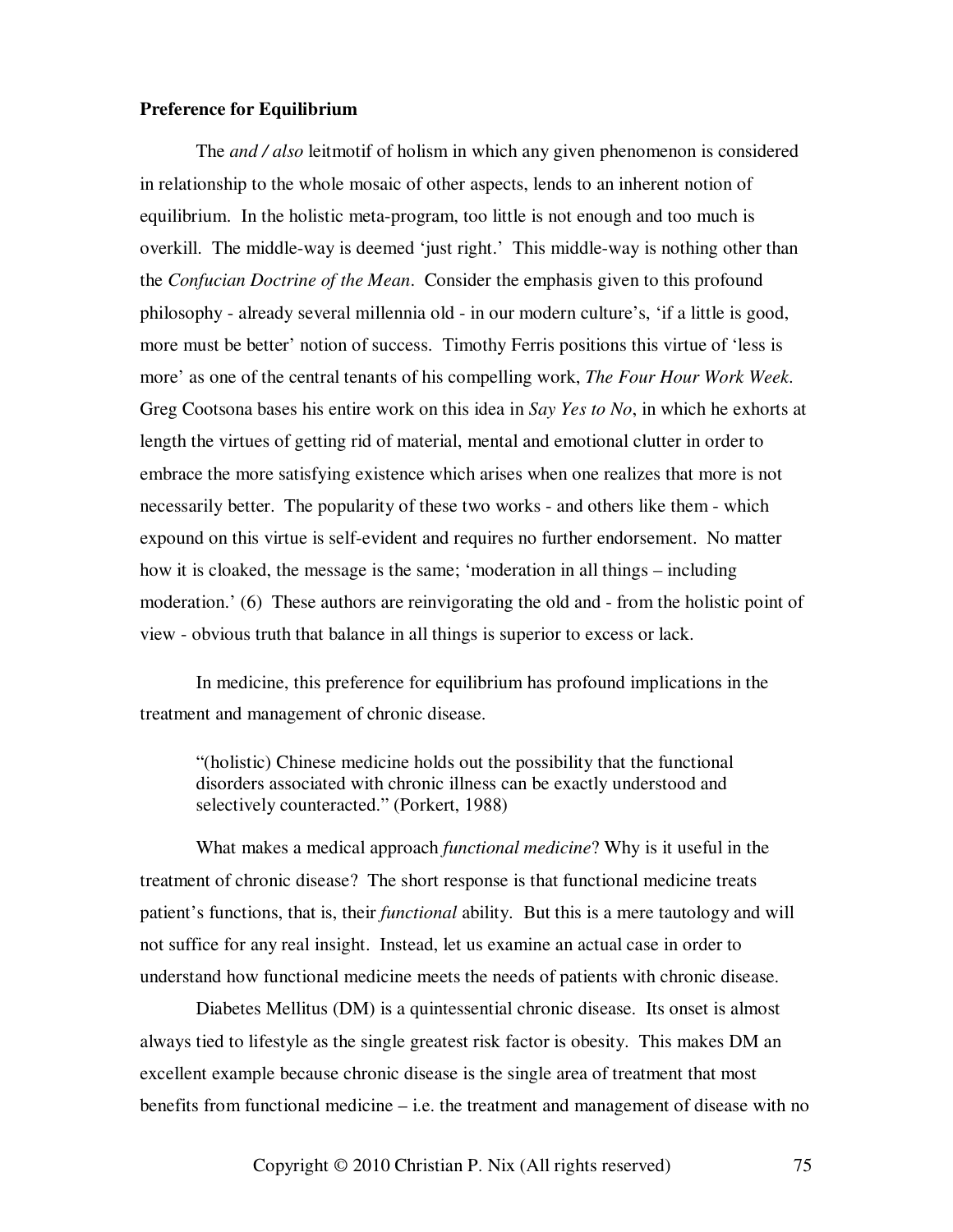'cure.' The professionally agreed upon, holistic TCM patterns related to the Western conventional medical disease diagnosis of DM are:

- 1. spleen vacuity liver depression
- 2. spleen vacuity with damp encumbrance
- 3. spleen vacuity with stasis and stagnation
- 4. damp heat brewing and stagnating
- 5. yin fluid vacuity and depletion
- 6. yin vacuity with heat exuberance
- 7. lung heat and fluid damage
- 8. liver yin insufficiency
- 9. heart yin insufficiency
- 10. qi and yin dual vacuity
- 11. qi and yin dual vacuity with blood stasis
- 12. yin and yang dual vacuity

Witness the elegant specificity with which each condition of DM may be discriminated. This is in stark contrast to the *one-size-fits-all* motif of reductionistic treatment. Consider the difference between a lab test of blood glucose concentration and the treatment of signs and symptoms – of patterns – related to functional aspects of DM. (7) There is another advantage to pattern discrimination as it also manages to treat at a subclinical level, thus preventing the onset of serious chronic illness.

"The respective strengths and weaknesses of (holistic) Chinese and Western medicine overlap in a way that makes Western medicine seem best suited to coping with (acute) infectious diseases and Chinese medicine with those functional disorders and chronic illness in which discrete or long-term physical symptoms have not yet become apparent. (Porkert, 1988)

One need not have a fasting blood glucose level of > 125ml/dl in order to be treated at the functional level for patterns relating to and eventually resulting in full-blown DM.

A TCM pattern - like those listed above - is a descriptive of imbalance. The qualitative signs and symptoms corresponding to spleen vacuity with liver depression are: fatigue, general lethargy (especially after meals), bloating after meals, lack of strength in the four limbs, heavy head, general lassitude, easy bruising, possible loose stools or alternating constipation and diarrhea, possible fever and chills, a swollen tongue with teeth-marks on the edges or cracks in the center, emotional outbursts, irritability, PMS,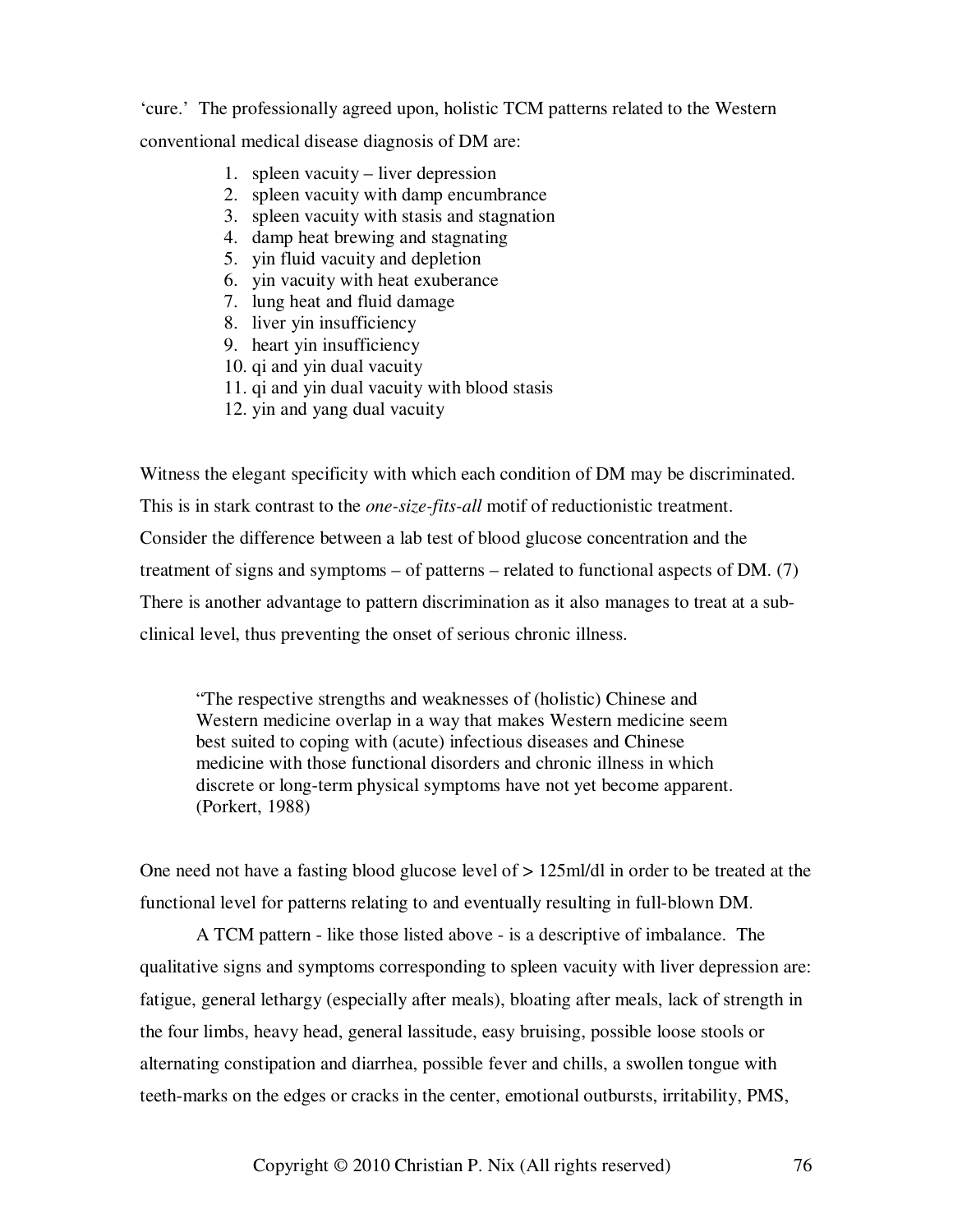breast distension and pain, possible pain in the costal region, and a bowstring pulse. Each and every one of these can be verified and corroborated by another party and all save pulse diagnosis can be witnessed and understood by the patient himself. Consider the empowerment that arises from such corroboration. Whereas conventional medicine relies on a system of pathologizing patients, the dynamics of which the medical profession seeks to obfuscate through technical language; holistic pattern discrimination derives from an equation that is the metaphorical equivalent of 'laying the cards face-up.' The patient's role in helping to balance their own dis-equilibrium begins to reveal itself from the very first visit.

In holistic TCM – to the surprise of many - there is a logical, rational and utterly scientific methodology. After substantiating a pattern diagnosis of spleen vacuity with liver depression, the physician would then state the treatment principles. The treatment principles are a statement in theory of what is required to balance the patient's presenting pattern of disharmony. The treatment principles which logically follow a diagnosis of spleen vacuity with liver depression are thus to 1) fortify the spleen and boost the qi; and 2) course the liver and rectify the qi. This is the application of heteropathic therapeutic intervention required to *rebalance* a pattern of *imbalance*. There are certain acupuncture points and internal medicinal formulas – agreed upon after many generations of use – which reliably fortify the spleen and boost the qi, and course the liver and rectify the qi.

In a real-life patient with DM, there will likely be multiple patterns of imbalance presenting simultaneously. Thus for example, if there is spleen vacuity, there will be dampness (a pathological accumulation of fluids in the body). If there is liver depression there is likely to be heat. If there is heat there will likely be dryness. Witness the incredible complexity of a chronic disease like DM and the marvelous specificity of treatment afforded by pattern diagnosis. Dryness and dampness are diametrically opposed, irreconcilable opposites. Yet the system of pattern discrimination not only allows for the discernment of opposing phenomena; but the logical, time-tested heteropathic treatment of patterns also permits these opposing conditions to be treated *simultaneously*. The additional advantage afforded by holistic TCM pattern discrimination in the management of chronic disease is that therapeutic interventions have been worked out over a period of not less than 2500 years of recorded, literate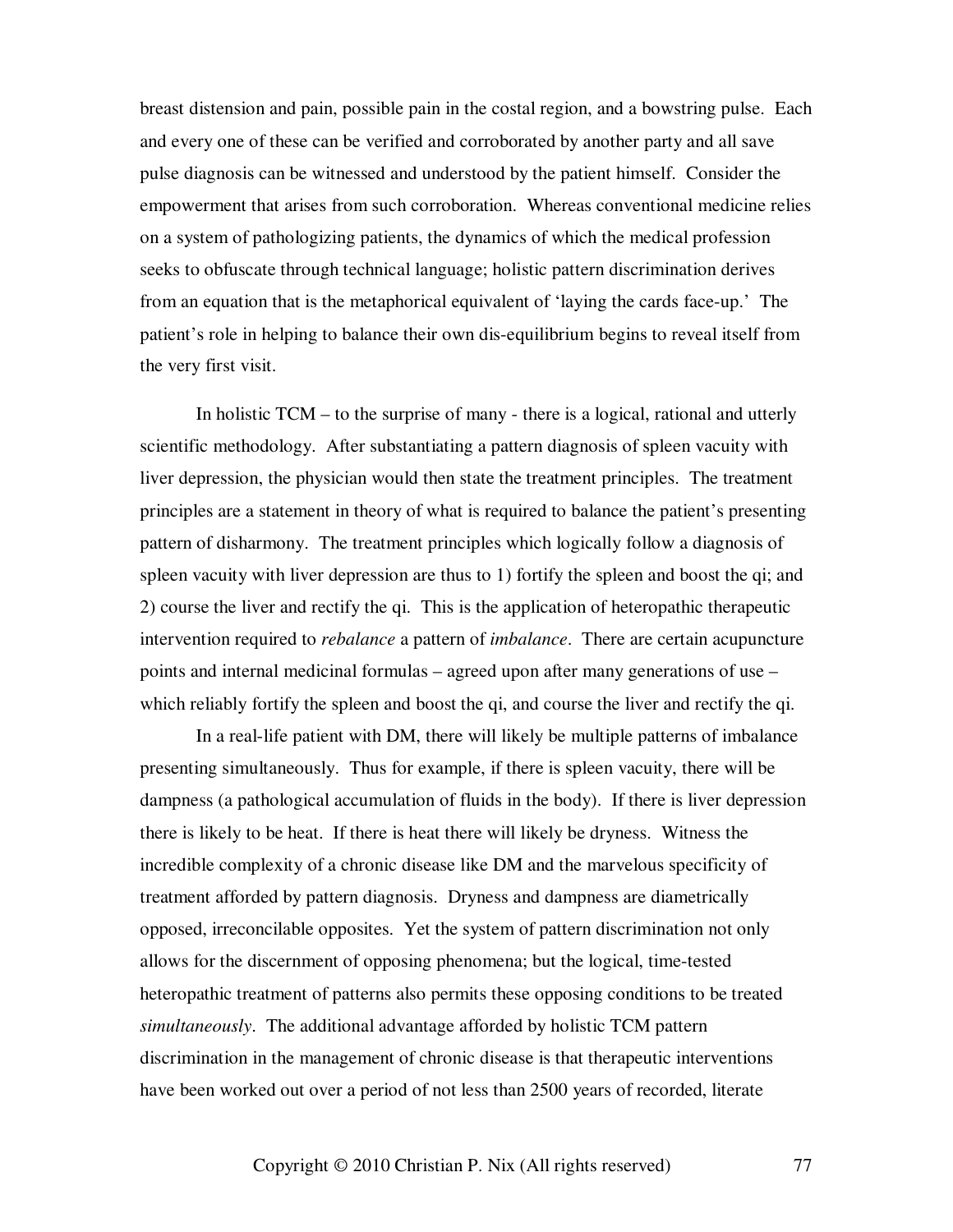practice. In other words, to affect the necessary therapeutic intervention of ameliorating spleen vacuity with liver depression, one may reliably follow a time-tested, standard operating procedure. (8) Certain acupuncture points and internally administered Chinese medicinals can be prescribed in poly-pharmacy formulas which may be counted upon to affect exactly the necessary functional change toward recovery while simultaneously avoiding the unwanted changes dubbed 'side-effects.' Theoretically, every TCM professional in the world could look at the treatment of a given patient with spleen vacuity / liver depression and either agree or disagree with the acting physician's use of medicinals and selection of points based on this logical, time-tested and consistent approach to treatment. Diagnosis in any system of medicine – but especially functional medicine and pattern discrimination – is a *repeated process.* No physician gets it right the first time, every time. Yet, with continuing revision and augmentation of both the diagnosis and the subsequent treatment plan the margin of error diminishes. If the diagnosis and treatment plan accurately and logically address the patient's condition, then the clinical outcome is utterly, scientifically predictable.

### **Lateral mindedness**

The Western cultural tendency toward literal mindedness transcends medicine. One sees the self-same dynamics in religious traditions in the West as in institutional medicine, and for precisely the same reasons. In both cases – medicine and religion – the heavy influence of an institutional point of view renders this literal minded bias unavoidable. No one did a bigger, better job teaching about the importance of metaphor than Joseph Campbell, for whom mythology simply could not exist, let alone be understood, without the lateral-minded ability to grasp metaphor.

"Myths are metaphors. If you mistake the metaphorical image for a reference to a fact – which is what has happened in the interpretation of myths frequently in religious traditions – and then find that this fact cannot ever have been a fact, you throw it out, and you lose then the reference along with the tenor of the reference." (Campbell, 1997)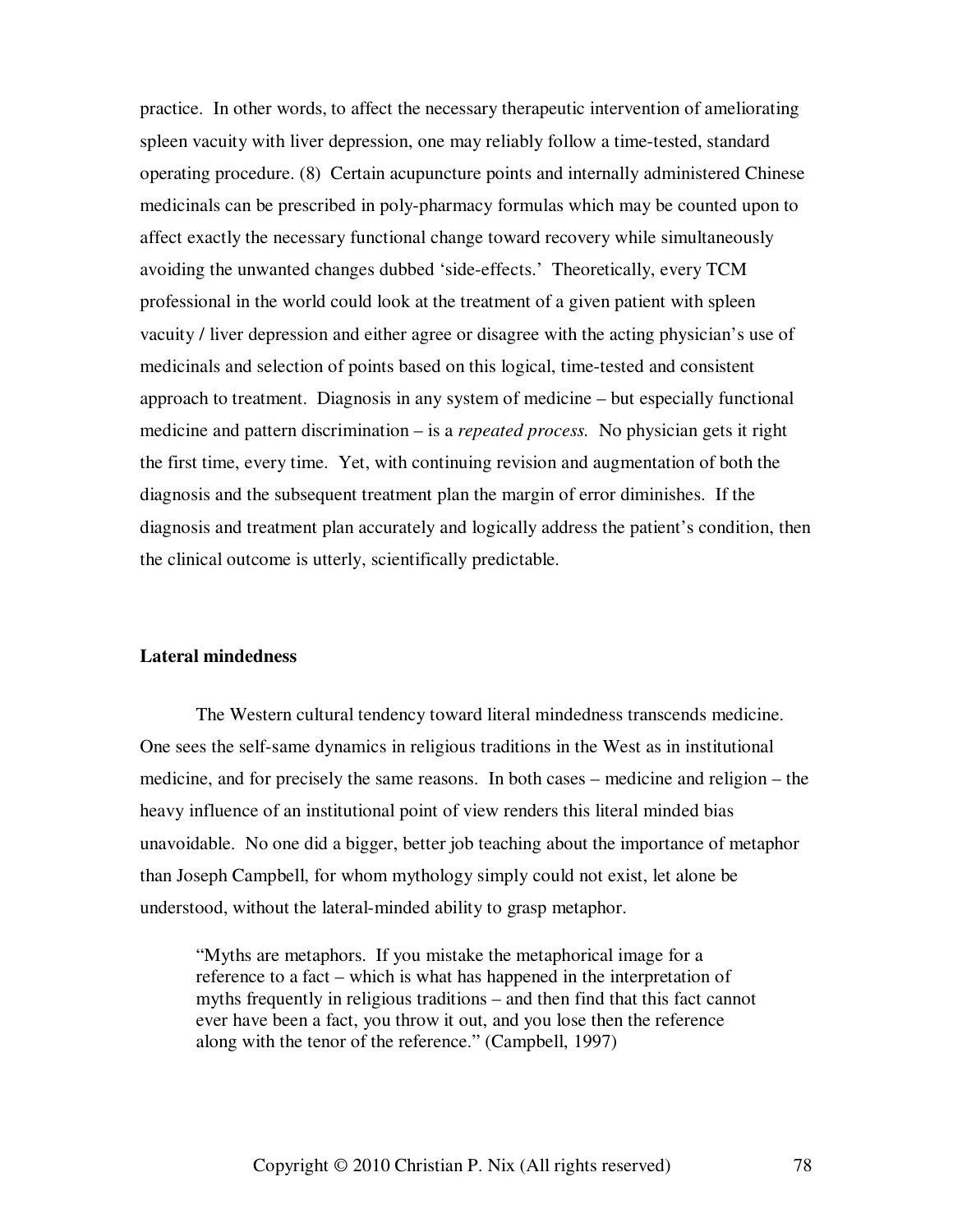Holism exists – in contradistinction to reductionism – in the realm of metaphor. Metaphor – by its very nature - *is* lateral thinking. Because these metaphors are so easily explained and understood, even by lay-persons; and furthermore, because the heteropathic rectification of a pattern of imbalance is so effectively managed by lifestyle and empowered choices, once grasped by the patient with chronic disease, the good holistic physician often enough becomes obsolete save for occasional maintenance. (Bean, 1999) The metaphors of holistic medicine are nothing other than references to images and aspects of nature and the forces of the external environment which then become the metaphorical basis for understanding the inside of the body. Without a clear grasp of this aspect of holism - its metaphorical basis and the language of metaphor which constitutes communication within the holistic cognitive archetype - one simply cannot practice, let alone understand holism. This metaphorical language – albeit freighted (at least to the holistic professional) with technical concepts and implications is simplicity itself. Yet consider how difficult it is to acknowledge these metaphorical verisimilitudes when one swims in the reductionistic fish-bowl.

(Toms) "There are many millions of people that, for instance, interpret the Bible literally. There *was* a great flood. There *was* a Garden of Eden; etcetera, etcetera. There *was* a fall. What about that interpretation of the Bible?"

(Campbell) "Well that literal interpretation of the Bible faces the problem of scientific and historical research. We know that there was no Garden of Eden. There was no universal flood. Interpreting Biblical texts reduces their value. Things happened long ago and so what? But if you can understand what the flood means in the way of reference to spiritual circumstances – the coming of chaos, the loss of balance, the end of an age and the end of a psychological posture – then it begins to talk to you again." (Campbell, 1997)

Just as the metaphorical events of the Bible can be read literally, thus reducing their value to the individual's realization of their psychological significance, so too the signs and symptoms which accompany chronic disease can be reduced to biological and mechanistic 'facts' which reduces their significance in revealing the psychological dimension of chronic disease to the individual patient. One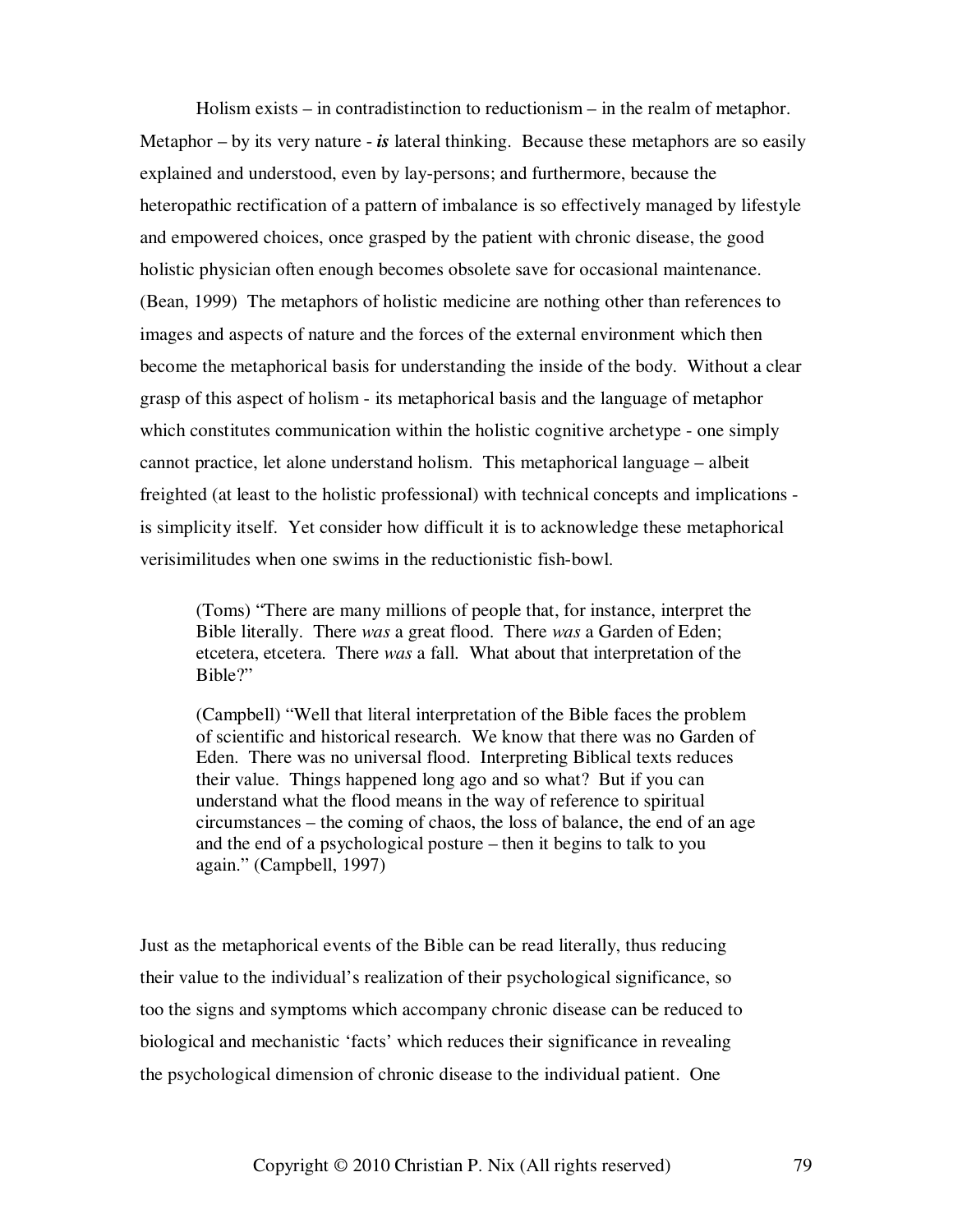sees that self-same blindness - so well described by Campbell regarding religious institutions - exists also in the world of reductionistic medicine.

"A critical experience for most medical students (is) where they see physiological responses to various chemicals introduced into a living animal . . . (which) serves as the architecture for developing medical knowledge . . . (this) quickly becomes the only reasonable way to think . . . physiology elaborates this world in the language of mechanism and function." (Good and Good, 1993)

In their essay "Learning Medicine" Byron Good and Mary-Jo Good concentrate on "phenomenological dimensions of medical knowledge, on how the medical world, including the objects of the medical gaze, are built up, how the subjects of that gaze – the students and physicians – are reconstituted in that process, and how distinctive forms of reasoning about the world are learned." (ibid) The creation of clinical reality and the effects of this process upon those who are doing the constructing are widely recognized by medical anthropologists. In the reductionistic model in which the metaphorical understanding of illness is eclipsed by technical language in favor of 'objective,' quantitative and physical proof, the reality revealed through metaphor that the patient is participating in their illness is ignored. The insistence on 'objectivity' utterly negates the subjective and commonsense view of the patient's actual lived experience. The 'punch line' to this insistence on 'objectivity' is that - in the last analysis, as Arthur Kleinman and Michael Foucault testify - a good case can be made that even 'objectivity' in science is nothing more than a culturally agreed upon aspect of subjective reality. (9) Good and Good go on to point out, "Several aspects of the medical world and the experiences associated with discovering this world may be identified. First, it is wonderfully reductionistic." (Good and Good, 1993) In their conclusion, the authors note that,

"The teaching of social science to medical students, however, typically engenders resentment. As they begin to redefine the object of the medical gaze in the language of science and the body, medical students express a nostalgia for the commonsense view of human suffering, fearing that they will lose precisely those qualities they most hoped to bring to medicine." (ibid)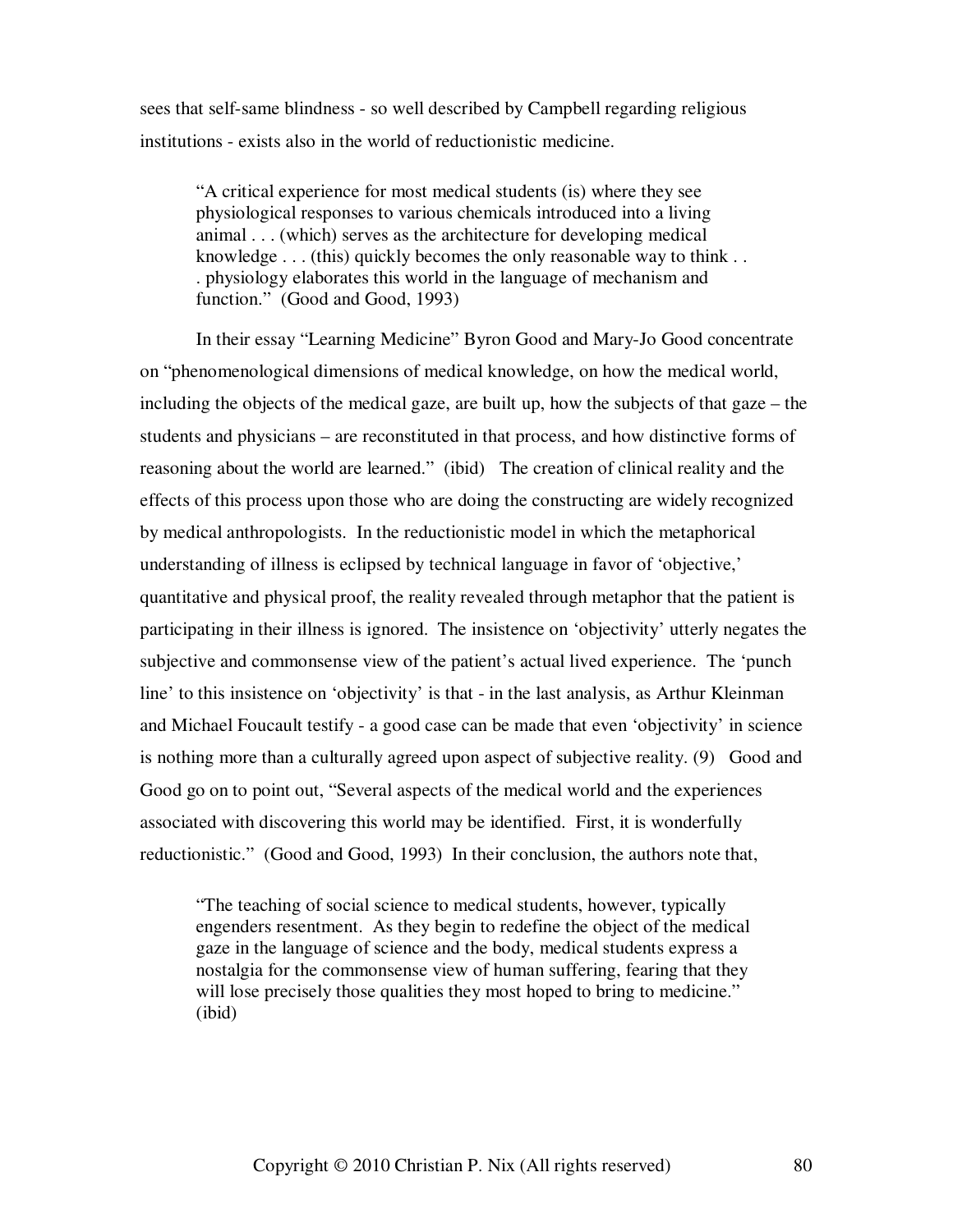Witness how the institutional loss of commonsense in medicine perfectly parallels the loss of commonsense and empowerment of the individual in Western religious traditions.

"Our Western systems . . . have been institutionalized . . . and salvation comes from membership in an institution . . . you can't find it in yourself you find it only through the church (institution). The (holistic) East tells us the real mystery is in yourself . . . That's not what the church (institution) advertises . . . The truly mystical finding of the divine not only within you but in all things is not favored by traditions . . . (by) institutions. The big thing that the Orient is bringing to us, the mystery is inside yourself . . . '*You are it*.' That divine mystery that you seek to know is the very source of your own life, it is the being of your being and you find it within." (Campbell, 1997)

The finding of the 'divine mystery' by a patient with chronic disease is the discovery by which one has created one's own illness through ignorance (willful or otherwise) of the proper way to live. (This is not to say that certain instances of illness do not arise from congenital defect or even as *karmic* disease. Yet such is the exception and not the norm.) Consider the (mis)understanding of mythology that was so well explained by Joseph Campbell and how this self-same dynamic is operating in medicine.

The world of reductionism exists as an axiomatic assumption of reductionistic medical culture. Inherent in this ontology is the subject / object dualism that obviates 'commonsense' in the medical language and gaze. If 'commonsense' is a casualty in medical school and MD's themselves have been trained out of a commonsense view of the body in favor of the body-as-machine motif that is the essential bedrock of reductionistic epistemology, how much more difficult must it be for patient's of reductionistic medicine to conceive of their health / illness in a way that makes sense and thus empowers them to act on their own behalf to aid recovery? The nostalgia for commonsense is a nostalgia for the metaphorical understanding which arises in the language of holism and holistic metaphor.

The kernel of this issue regarding lateral-minded metaphor is that despite metaphor's inherent usefulness in creating empowered patients – the Holy Grail when dealing with chronic disease - conventional reductionism, mistaking the map for the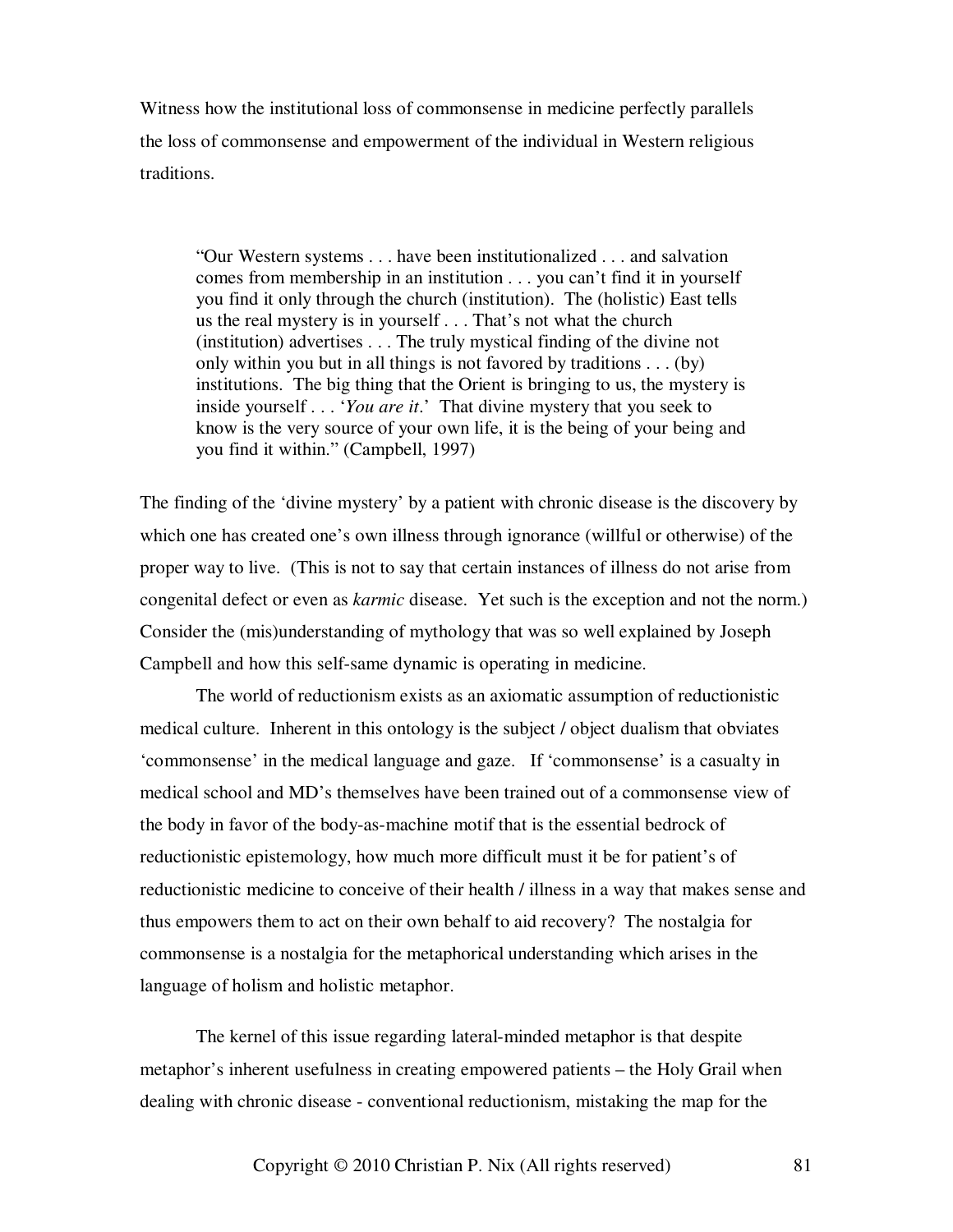terrain, dismisses metaphoric contrivance as quaint and simple-minded; 'a jolly-good attempt at science, eh what?!' In actual point of fact,

"(Holistic medicine) . . . is based on a vision of the human body as a microcosmic miniature of the natural world . . .and the language we use everyday to describe events in the world around us. More importantly, using this language, we are empowered to take charge of our own lives and well-being so that whether we experience pain and discomfort becomes a function of how we live our life." (Flaws and Frank, 2006)

 An utterly simple analogy, opening the door to an understanding of the aging process is the metaphorical likening of the life of the body to a candle. The wax is the substance which is burned up throughout the course of one's life by the flame of consciousness. Such a metaphorical analogy highlights the necessity to conserve yin substance and to avoid such habits – like cocaine, cigarettes and coffee which do nothing if not deplete the body's yin substance prematurely (the wax of the candle) by drying out tissue and speeding up metabolism – to wit, by increasing the intensity of the flame and thereby burning up the wax of the candle more rapidly.

Another useful metaphorical equation for understanding the digestive system's primary role in maintaining well-being is to liken the stomach to a pot and the spleen to the fire beneath the pot. The pot must not become too hot, or it burns up the contents too rapidly (resulting in rapid hunger as in diabetes); the fire must not grow weak or one ends up with 'semi-cooked' food – to wit, incomplete digestion and concomitant poor assimilation (as is the case with myriad digestive disorders but also that ubiquitous malady in the U.S. patient population, obesity).

An imbecile can grasp these empowering references because such metaphors provide a map of understanding by which one may re-cognize one's next eating experience according to this metaphorical template. Yet the biochemical view speaks of stomach acid and helicobacter pylori and other items which offer little insight for the common-sense view, cannot be corroborated by the actual lived experience of the patient and which often-enough induce iatrogenic imbalance by focusing on one factor - to the exclusion of all others - thereby promoting disharmony in the system as a whole. The real cause of acid reflux is more often *not* an excess of stomach acid, but its deficit.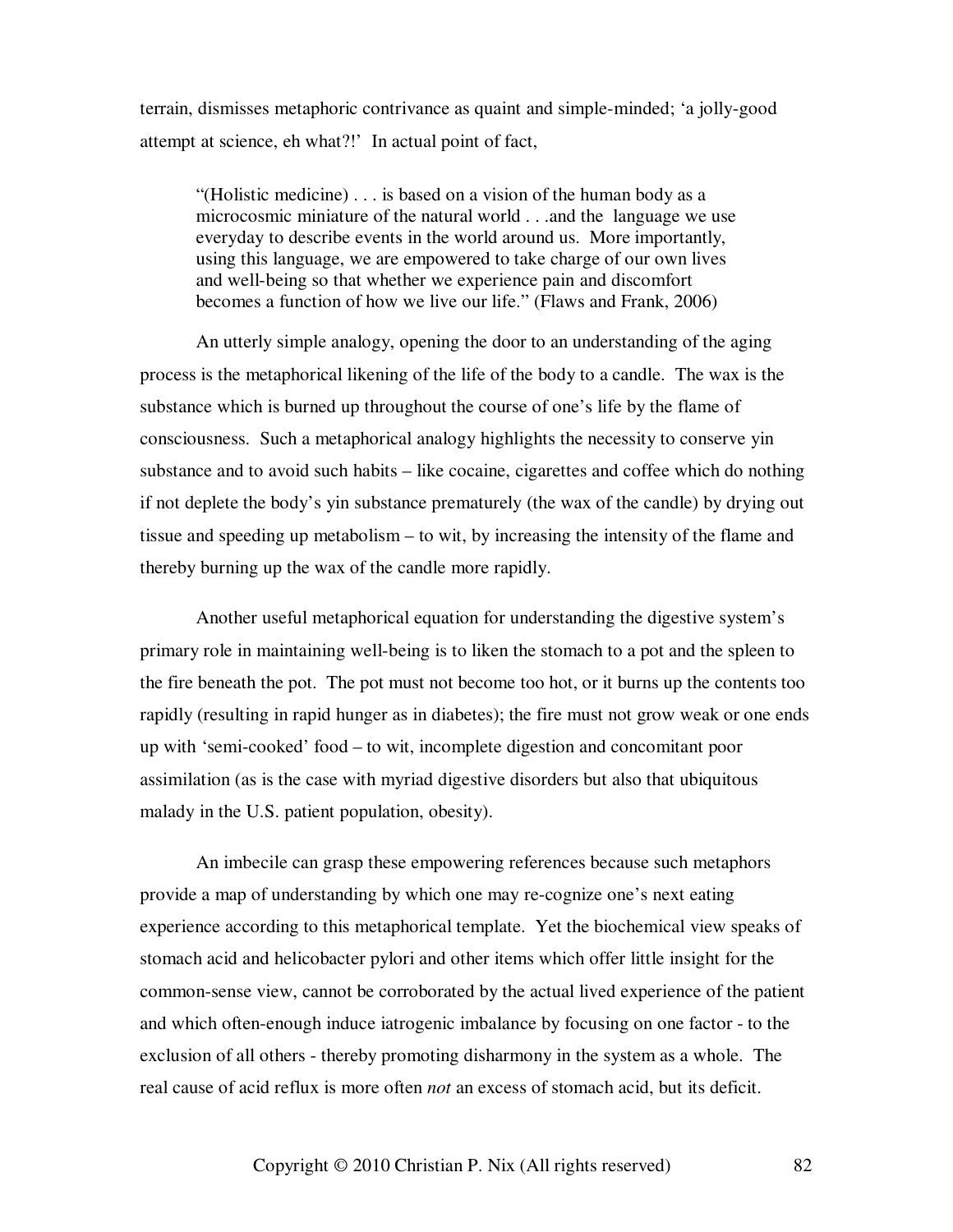Reductionism attacks the problem by prescribing antacids and producing iatrogenesis that weakens the digestion. Which *map* is more useful to the patient?

"(holistic) medicine's description of the human body and disease is merely a map created by the human mind . . . a map is not the terrain the map is describing, and that there can be several different kinds of maps of the same terrain depending on the purpose of the map . . . there can be an infinite number of maps . . . each one different from the other, but *each valid for its own purposes*."

"the biomedical map of the body we all learn in high school biology is only one potentially valid map of the body. It is the map of modern Western medicine. But Chinese have developed their own map of the human body over not less than 2,500 years, and that map is just as valid even though it is very, very different from the biomedical map. . . . Therefore, the map was pragmatically useful if only (and just like the Western medical map) only provisionally true."

"Personally, I find that the majority of my patients can understand all this -- that there can be different maps of the body and its diseases that these different maps may all be pragmatically effective in clinical practice. However, (and here's the important part,) just as it is wrong to use a rainfall map to decide the best route of driving from Colorado Springs to Boulder, it's important to keep medical maps separate. In other words, one needs to understand the Chinese medical map on its own terms -- that one should not try to reduce it to or try explain it by the Western biomedical map. That would be like comparing apples to oranges." (Flaws, 2009)

In the era of chronic disease, holism is the map of choice for empowering individual patients in aiding their own recovery.

### **Esoteric focus**

The preference for holistic acolytes to *over-emphasize* esoteric or inner, psychic reality is not so much a characteristic of holistic cognition as it is a backlash reaction by people who are disenchanted with the super-emphasis of reductionistic cognition on material or exoteric reality. (10) Nonetheless, it *is* true that "the (holistic) East bases itself on psychic reality . . . on the psyche as the main and unique condition of existence." This emphasis on psychic reality is not a problem unless and until it assumes a dimension that fails of harmonious inclusion in the distinctly Western psyche. It is in a comparative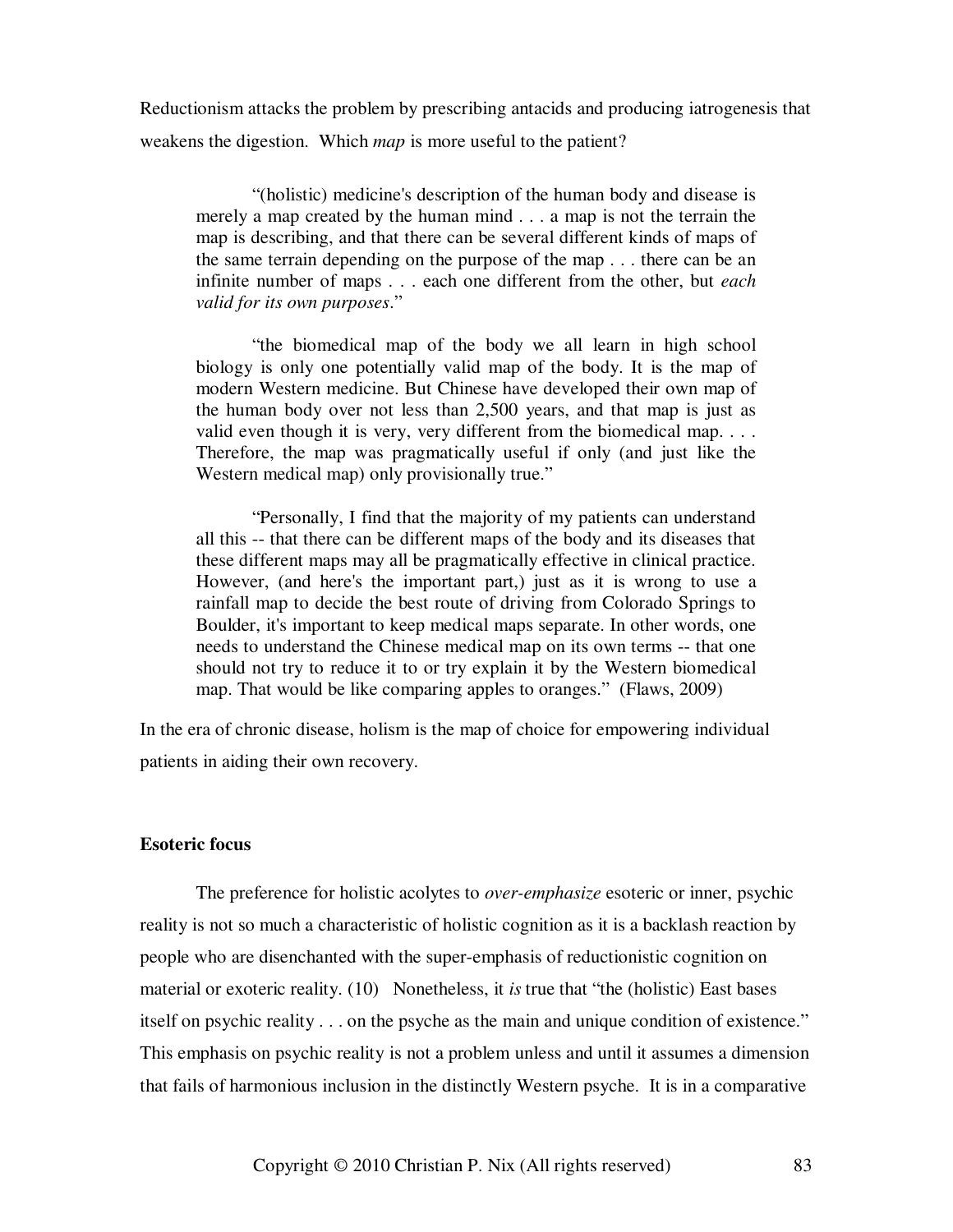way that one may avoid the Western tendency to "acquire from without what we feel we lack from within." (Jung, p. 490)

Yes, Eastern holism prefers psychic reality to physical, manifestation and the "multitudinous illusory forms of māyā." (Jung, p.494) But elevating holism's preference for inner, psychic reality (pseudo-spiritualism in medicine being the most grievous example of this) is to fall right back into that same benighted sea that believes "everything good is outside." (Jung, p. 490) Instead, one must discover the equivalent dynamic within oneself.

"If we snatch these things from the East, we have merely indulged our Western acquisitiveness . . . We have really learned something from the (holistic) East when we understand that the psyche contains riches enough without having to be primed from outside, and when we feel capable of evolving out of ourselves." (Jung, p. 490)

This backlash is as predictable and self-evident as it is damaging. While acknowledging the realm of inner thoughts and feelings may be an enormously important revelation – a veritable epiphany - for many folks who live trapped in and unconsciously enslaved by the dominant-culture's (perceived) preference to disregard such internal premonitions as intuition; (11) nonetheless, one can become a slob or megalomaniac regarding psychic abilities. "You can get distracted by the desire for psychic powers. Whether you have psychic powers or not, you still face the problem of a life destiny and a life tragedy." (Osbon, p.132)

It seems to me that everyone is 'psychic.' The real question is whether or not an individual can understand and work with their inner realm to create an empowered, virtuous and harmonious life based on that understanding. The holistic mind-set of the East holds that such a state *is* possible. The West - dominated by the notion that "grace comes from . . . outside" (12) - hinders this realization of an empowering experience of the divine. Paradoxically of course – at least in daily, secular life – it is the reductionistic West that champions individual liberty and autonomous achievement. In medicine, the paradox is that *not all illness can* be cured. We are, after all, mortally ill simply by virtue of our birth. In this sense, miraculous healing that seems to bear no explanation – from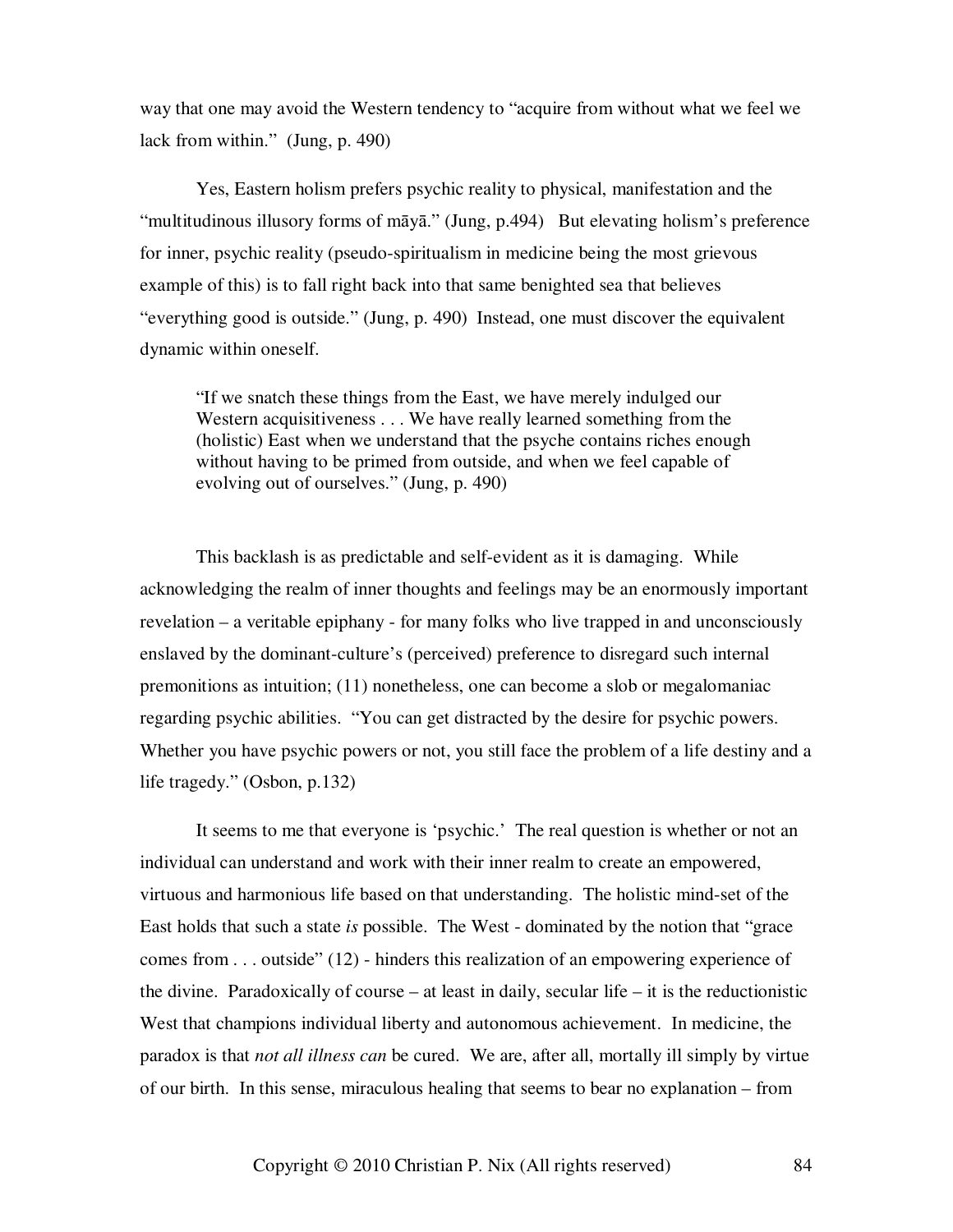any cognitive, archetypal or technical point of view - corresponds exactly to the Western reductionistic notion that "grace comes from . . . outside" (ibid) Paradox! (See section 3, *Control and Illusion*)

Yet in the *professional* practice of holistic medicine, the focus on inner, subjective impressions *does not* negate the existence of outer, objective evidence. In other words, it does not imply a *personal subjectivism*. (13) For example, a holistic TCM pattern - like those listed above (supra, *Preference for Equilibrium*) – are a description of imbalance. Thus '1) spleen vacuity with liver depression' is a specific set of objective signs (meaning that both patient and practitioner can verify and agree upon their existence) and subjective symptoms (meaning that the patient reports the experience of some aspect of their condition that the practitioner is unlikely to witness, but which may nonetheless be deduced by the high-quality, circumspect and professional holistic physician). If the patient presents with a crimson-red tongue, red eyes and a rapid pulse (100 bpm), several thousand years of empirical observation validate the likelihood that such a patient will *feel* a sensation of heat. Their subjective sensation is not strictly a personal subjectivism. This reconciliation between the objective (signs) and the subjective (symptoms) is a major reversal of the subject / object dichotomy that reigns in conventional medicine. Taken to its logical conclusion, one may state and substantiate that it is this reconciliation of subject and object that allows for the inclusion of that which the conventional, reductionistic epistemology *cannot* achieve – i.e. consideration of the quantum reality, in which the observer and the observed are not separate. (Peat, 1987) Put another way, it is axiomatic in the holistic model that the patient *is* a participator in the reality of their health or illness. The patient and physician both witness the subject / object, inner / outer connection and work in tandem to alleviate the pattern of imbalance. Furthermore, any other third-party could (or should be able to) come and witness the presence of the same objective evidence.

There is a damaging misunderstanding about subjectivity by both MD physicians and holistic neophytes as well, and the misunderstanding is exactly this: "The prominence of the subjective factor does not imply a *personal subjectivism,* despite the readiness of the extraverted attitude to dismiss the subjective factor as "nothing but subjective."" (Jung, p. 493) In conventional medical circles, there is wholesale dismissal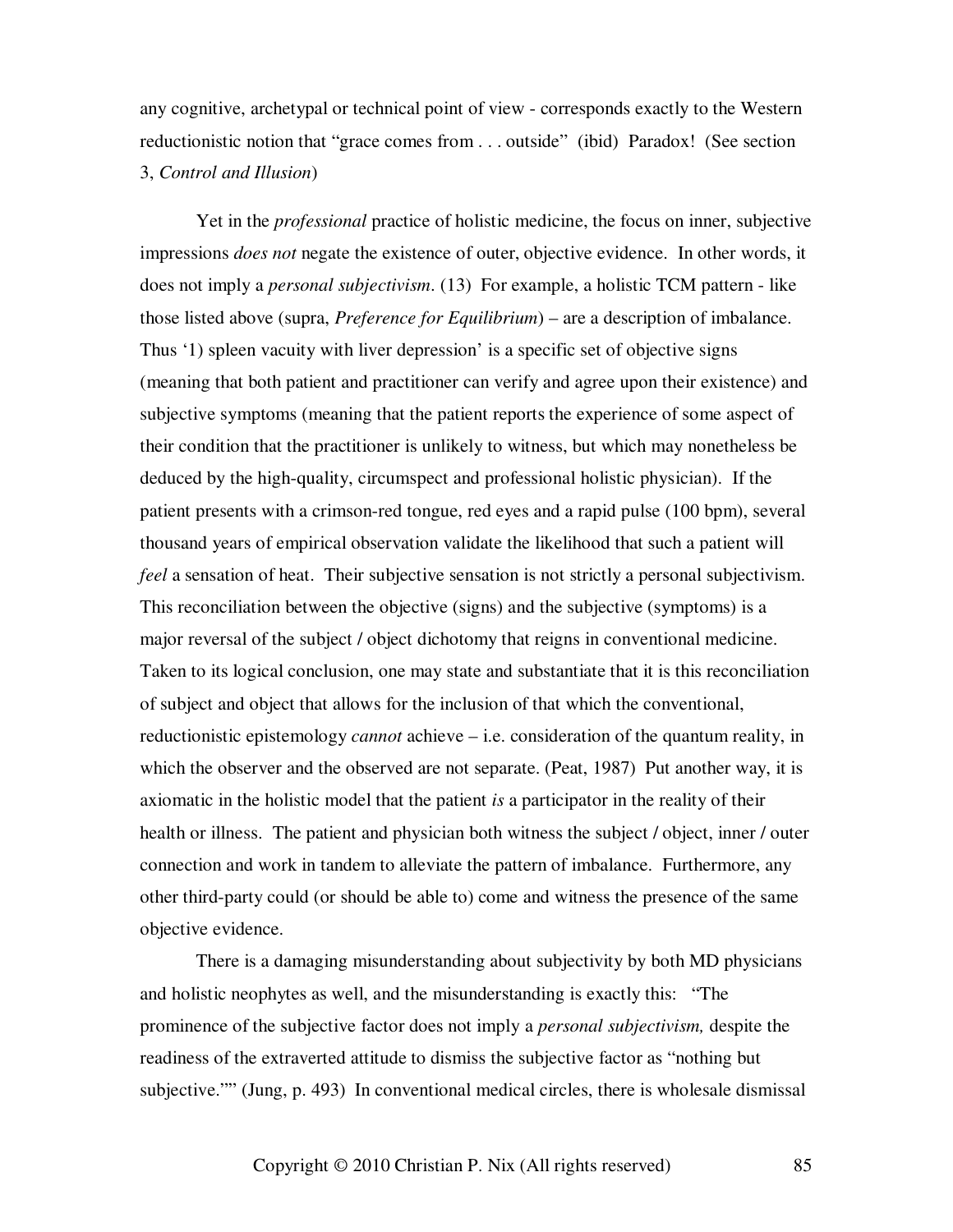of holistic methodology based on this misunderstanding. The basic attitude is one of distrust and even disdain for the holistic approach because it must be 'mired in obscurantist holism' that cannot differentiate subject from object. The sin of the holistic neophyte who has failed to clarify what holism is and is not, does and does not do, is the other side of that same coin. Holistic knuckle-heads all over North America insist that they know what is going on with a patient's diagnosis because they can *intuit* or *channel* or because their *spirit-guides* help them to '*see*.' Rubbish! Such poor methodology is every bit as damning to holism's inclusion in the mainstream as is the hegemony of established medical orthodoxy and its failure to include the subjective impressions of the patient's actual lived experience – which is precisely what mature and professional holism is inherently geared to offer.

When a reiki practitioner holds her hands over me to 'diagnose' my condition, what she comes up with is inevitably an image of something about herself - reflected off of me, but not necessarily emanating from me. (The absurdity that a person who has studied 'medicine' for 4 weekend workshops – which is often the duration of the curriculum to achieve the title 'Reiki Master' - is so preposterous as not even to merit discussion.) Yet, this kind of 'medical' practice is extremely illuminating in a selfindulgent way. Indeed, any good physician can and must be able to explain her diagnosis; and where else can this explanation come from save her personal, subjective experience? In the case of reiki, there is inevitably a *personal subjectivism*. The *professional* physician avoids the trap of *personal subjectivism* (and this is the only way to avoid this trap) via professionally agreed upon, time-tested methodology. The literate tradition of holistic medicine, the professionally agreed upon signs and symptoms, the time-honored debate and contributions of colleagues of many generations of high-level practice involves not personal subjectivism but rather a *collective consensus about subjective experience.*

The principle sin of the holistic hack is the dismissal and abuse of the rational intellect with is logical methodology as a means to spite the reductionistic block-headed inability to recognize the mind / body and subject / object connections. The holistic hack rejects proper, rational, logical methodology – in effect demonizing methodology – as a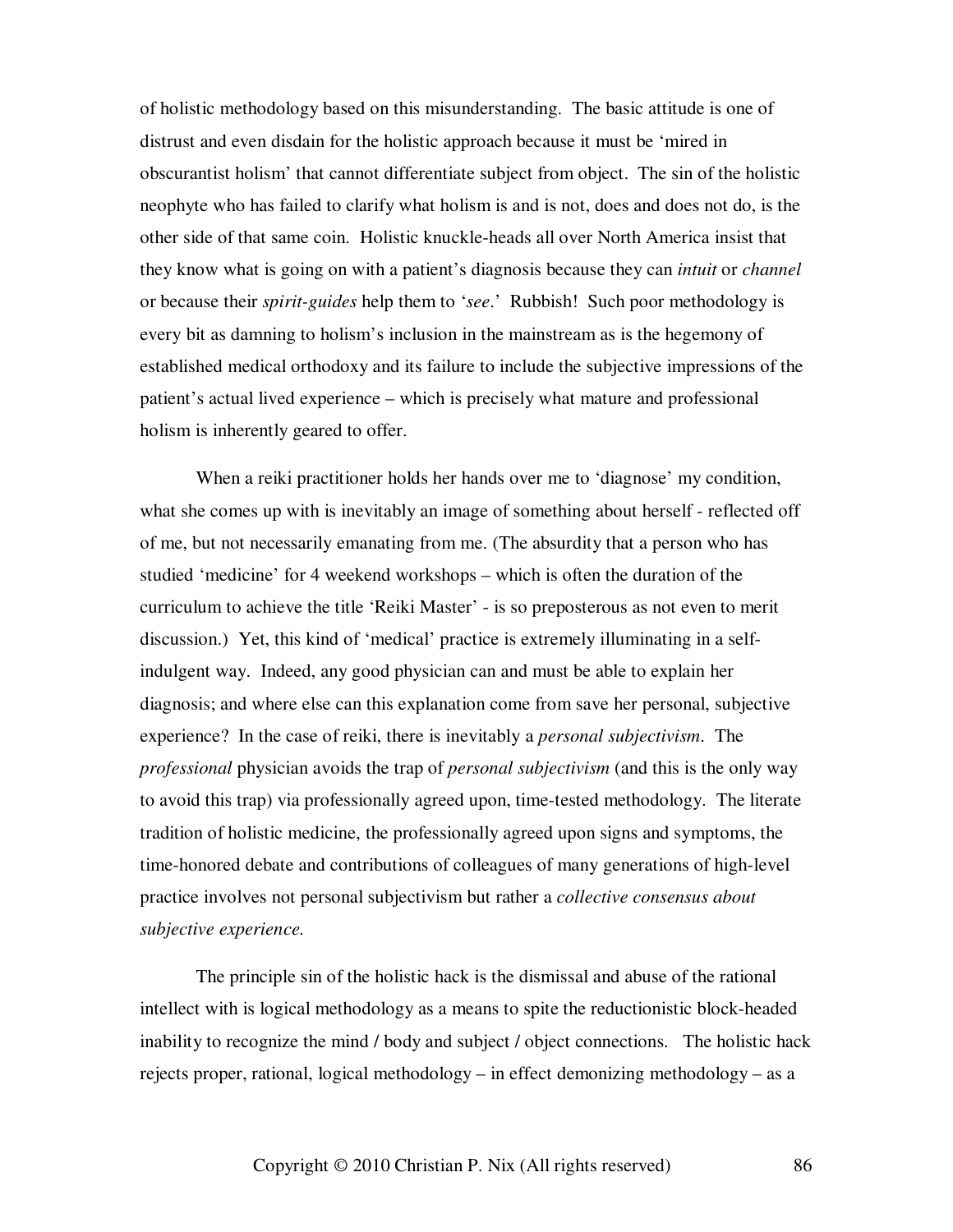backlash, knee-jerk reaction against the linear logic of reductionism, mistakenly demonizing linear-logic as the chief evil.

"Would that more people could remember the scientific or philosophical reflections of the much-abused intellect at the right moment! Those who abuse it lay themselves open to the suspicion of never having experienced anything that might have taught them its value and shown them why mankind has forged this weapon with such unprecedented effort." (Jung, p. 357)

Linear-logic is not the problem; the assumption that *real reality* consists only of physical matter is the problem. It is not the reductionistic bent to follow a procedure of scientific inquiry that is at issue, but the tenets and assumptions upon which that procedure is based. Nor is this bitter feud a new one. It is the same argument that has existed between science and religion for several thousand years.

"As a result of the fact that our tradition has been rendered in scripture, and all of our institutional religious traditions are based on this scripture, and the scripture dates from 2000 or more years ago . . .we have become fixed to a view of the world that is out of accord with what we now are experiencing in the way of the world . . . When you consider that (in) 1543 when Copernicus published his heliocentric system, this could not be assimilated by the religious teachings of the time. The story of Galileo's trial is well known . . . Then when Darwin brings out in the middle of the  $19<sup>th</sup>$  century . . . (the theory) of the evolution of life, and again. The science that has been held against modern science is an archaic one . . . of about 2000 BC against that of 2000 AD. But the religious mood of the recognition of the mystery of the universe that lies behind *all* these images - any image can become an icon, a revelation of this dimension that is transcendent of the science and yet informs it . . . it's the work of poets, artists to bring that out, to know what the world-image today is and to render it is the old seers did and the old prophets, render it is a manifestation of this transcendent principle. That's what we lack today . . . poets and artists who really speak of the mystery. There's been so much social criticism in our arts . . . the other function of the poet of opening the mystery dimension . . . has been forgotten. What we lack isn't science but poets and people to reveal to the heart what the heart is ready to recognize, namely this mystery. (See section 3, *Control and Illusion).* (Campbell, 1997)

The reiki practitioner may be lauded for one aspect only and that is the effort – however amateurish – to reveal the mystery that reductionistic science has largely forgotten. Reiki (or any holistic therapy that lacks of logic) practiced in this way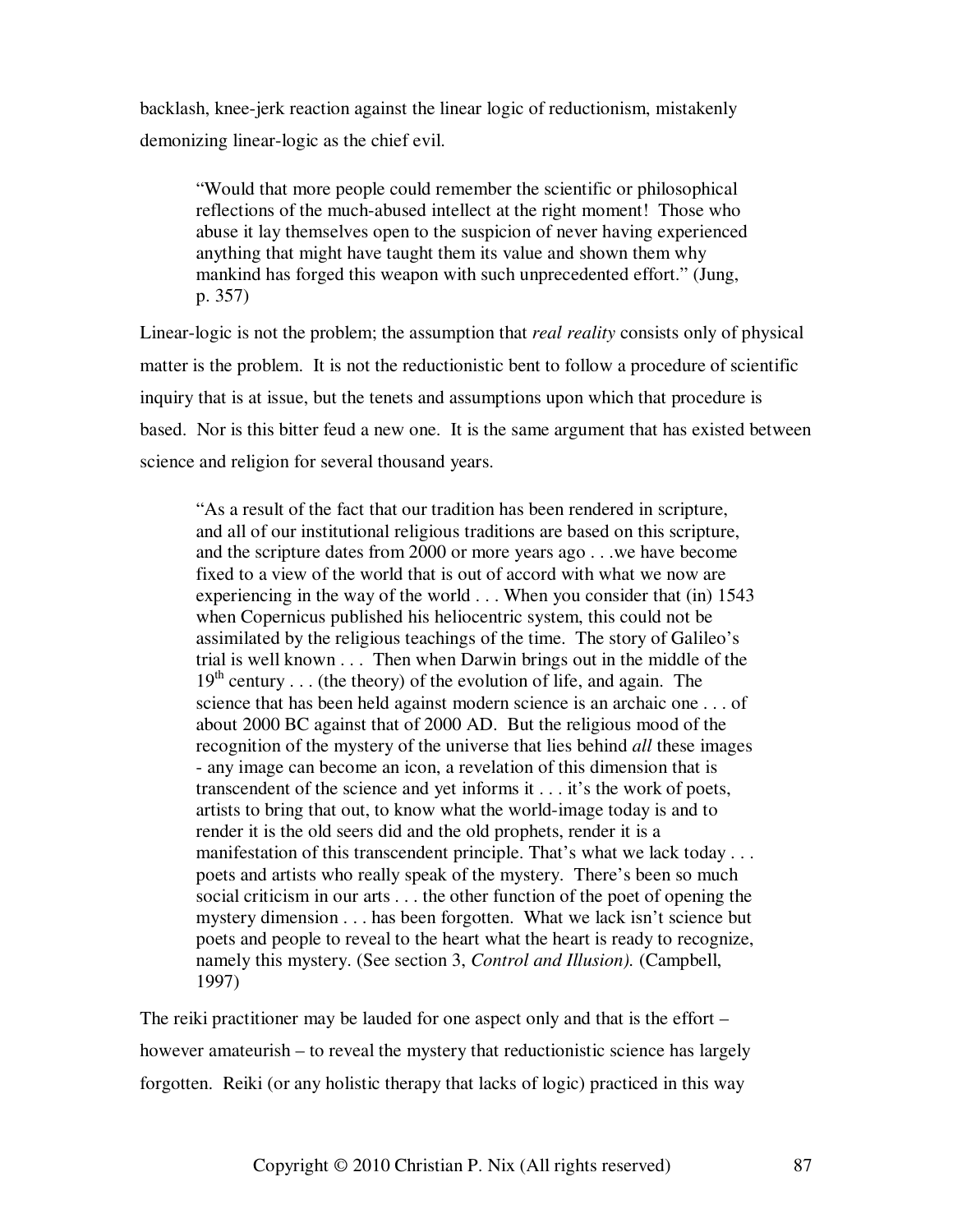is – in effect – an attempt to remind folks (patients and other medical personnel) of the transcendent mystery that is so conspicuously absent from the positivism of modern science. But the backlash of this effort is that logic – holistic logic – has been disregarded in favor of personal subjectivism. Holistic logic is metaphorical and poetic by its very nature, reveling to the heart what the heart is ready to recognize; namely the mystery of inner / outer connection in driving illness / recovery.

Ponder this: which takes precedence, the mind of god or the mind of man *as* god? What is the difference between callous indifference and benevolent impartiality? What is the difference in terms of clinical application? To the reductionistic gaze, with its adherence to 'objectivity', they are the same. Yet the true difference between these two perspectives is absolutely everything; and – as Campbell points out  $-\mathbf{i}$  is the same argument that has come down throughout the centuries and now takes the form of the current debate between holism's legitimacy as a rational, logical science and reductionism's claim of owning *real reality.* (Here I direct the reader to the full passage in Jung's essay as his lucidity on the tension between the intellect and the psychic unconscious is so absolutely germane to the current debate between established orthodoxy and the New Age as to constitute revelation.) (14)

 Personal subjectivism is not the kind of subjectivity present in holistic pattern discrimination. It is not the kind of subjectivism that – in the end – rests on faith and fails of logic or corroboration. It is a subjectivity that is a kissing cousin to the 'objectivity' so lauded by reductionistic cognition and medical 'science.' Where one *does* witness this questionable 'faith-based' personal subjectivism is with low-quality, non-professional, holistic dabblers and hacks. This is the kind of New Age irresponsibility that argues '*this is my personal truth and if I say it's true then no one can refute it because I create my own reality'* horse-manure that makes MD's cringe and well-thought-out patients run.

The real danger of this kind of poorly thought out, faith-based 'logic' is not limited to the patient alone. Consider synchronicity, the veritable essence of the holistic cognitive archetype. To witness the 'coincidences' of life and imbue them with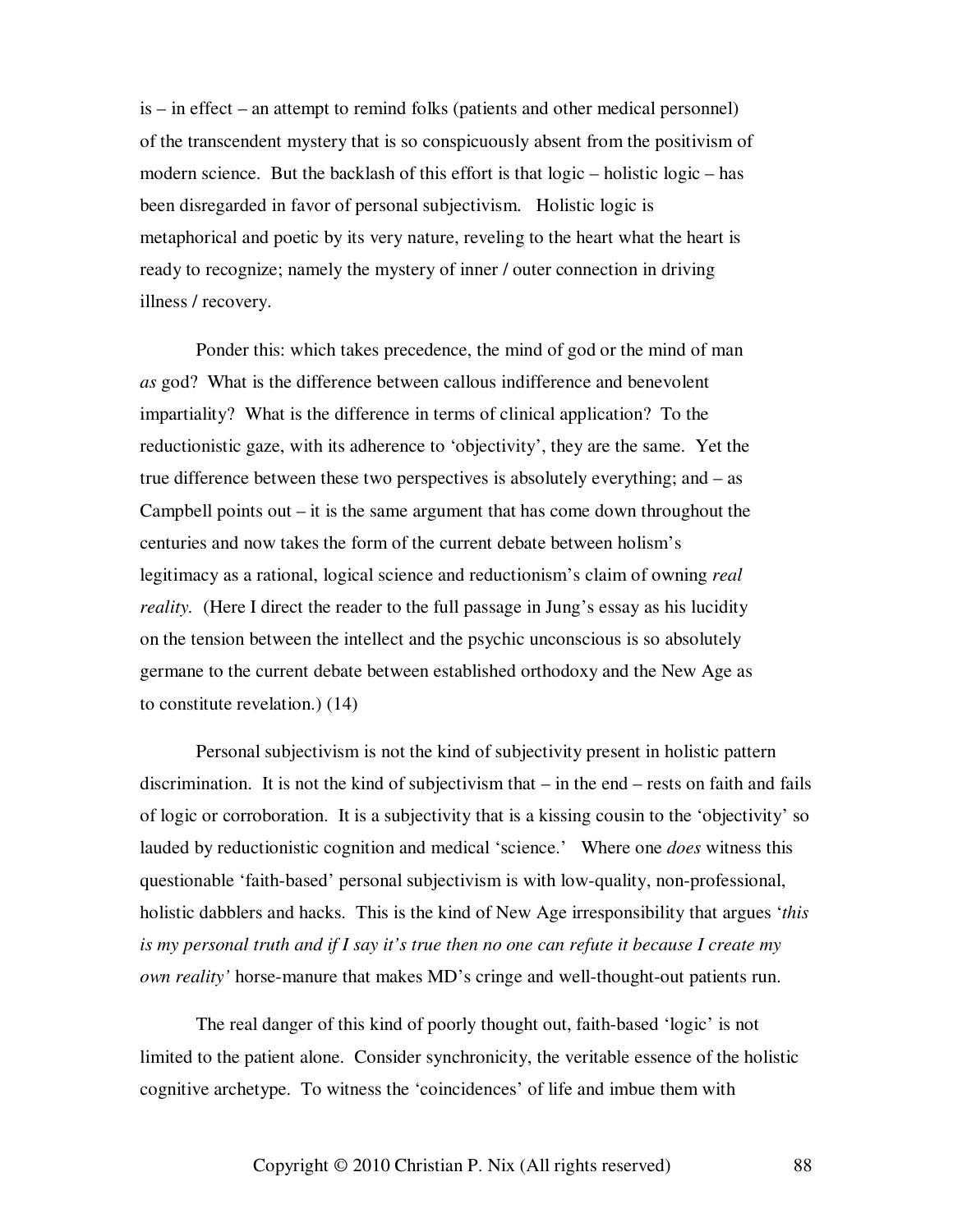significance is a hugely empowering breakthrough for the main of our reductionistic culture's patient population. It is nothing other than a confirmation that indeed another kind of logic exists - other than the linear logic that is the official party-line in reductionism. Yet, the danger of synchronicity lies in rampant subjectivity wherein every outer occurrence becomes a portent of immense significance, causing one to become mired in obscurantist holism. Carolyn Myss comments on this danger, stating the problem thusly,

"Your interior world has assumed an authority in your perceptual world that you have no mature relationship with . . . You begin to lose a relationship to the world in which the world is your primary other. The primary other becomes an interior space that has no clarity to it. You are looking to find on your inside the same security anchors you had on your outside . . . specifically you fear for your physical survival . . . you want God or the divine to come to your rescue at a physical, life, survival level." (Myss and Estes)

Holism *is* inherently geared to acknowledge the preeminence of psychic reality (15). But this inherent emphasis is misunderstood and fatuously over-blown in New Age circles – thus transforming this characteristic strength afforded by holism into a vice which leads to non-scientific methodology. As the eminent Bob Flaws points out, "(Holistic) Chinese medicine has been recast into what we (in the West) would *like* it to be." (10) This break from the time-tested methodology that is so important to the logical application of holism (as it is practiced in China) is the holistic hack's attempt at innovation. But, as Jung declares, innovation must stem - not from a dismissal of tradition - but an inclusive understanding.

"(the modern man / woman) must be proficient to the highest degree, for unless he can atone by creative ability for his break from tradition, he is merely disloyal to the past. To deny the past for the sake of being conscious only to the present would be sheer futility. Today has meaning only if it stands between yesterday and tomorrow. It is a process of transition that forms the link between past and future. Only the man who is conscious of the present in this sense may call himself modern." (Jung, p. 457)

The holistic hack rebels against traditional methodology by recasting holism into what he wishes it to be. He does this as a means to spite the perceived reductionistic bent to get lost in the forest of non-commonsense understanding of illness, thus overshooting the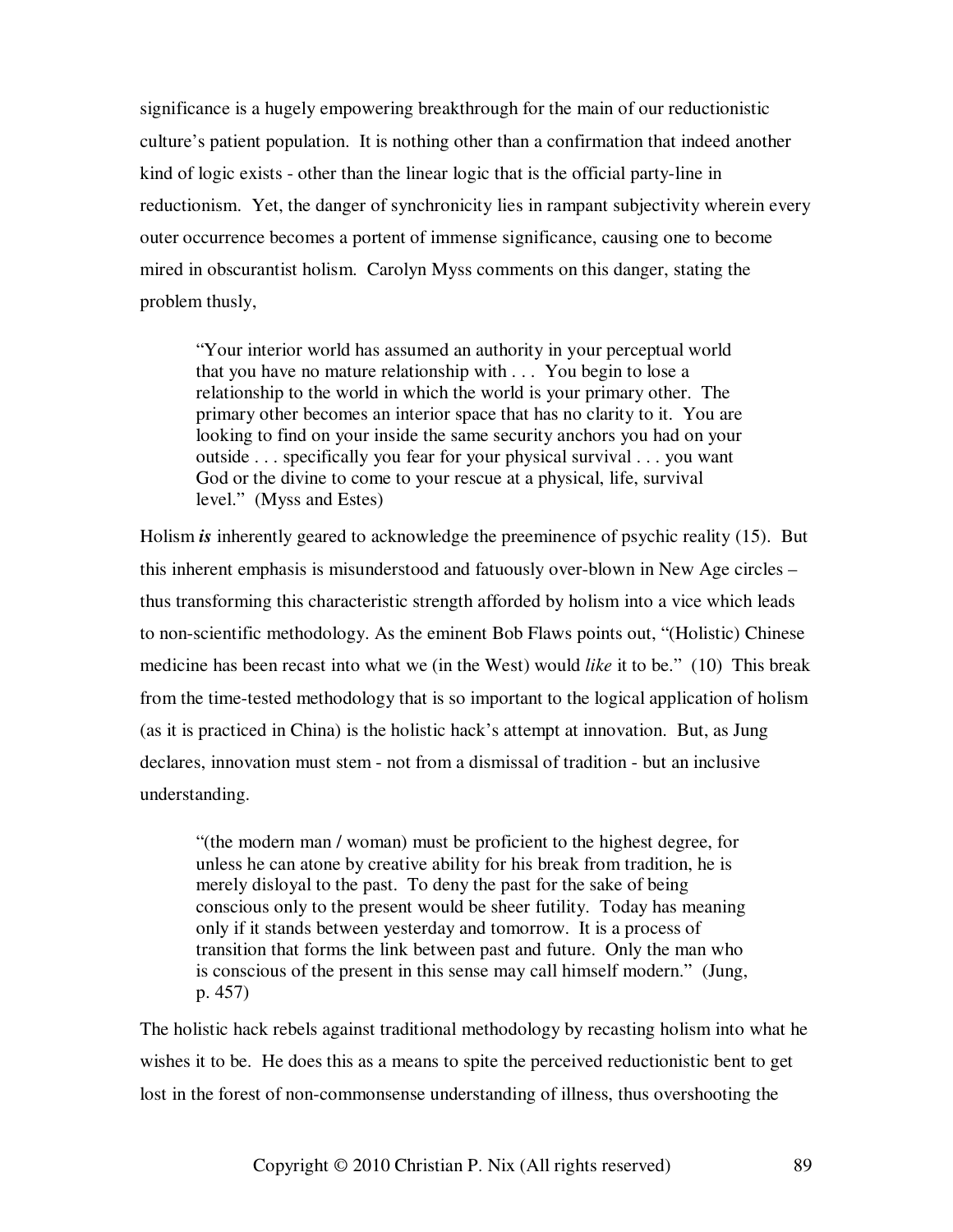mark. It is *not* conventional medicine's insistence on rigorous, professional methodology that is the problem; but rather the content and presuppositions upon which that methodology is based that need to be reconsidered and revised.

## **Group consciousness**

In Malcolm Gladwell's 2008 work, *Outliers*, the first chapter examines an Italian American community in Bangor, Pennsylvania in the mid 20th century that was statistically anomalous regarding deaths from heart disease. (16) Researchers looked everywhere for the x-factor that would explain it and finally concluded that neighbors sharing community and committing to something bigger than their individual concerns was as much a tenet of good health, longevity and well-being as any other consideration, and - when compared side by side - actually trumped low-fat diets and the avoidance of other factors in regard to heart health.

In others words, group consciousness, the inherent preference of the holistic cognitive archetype, is good for people. Why is the group dynamic so central to wellbeing? It breaks folks out their own petty revelry and decreases self importance. Samuel Huntington cites this as a patent characteristic in the East; "East Asian success is particularly the result of . . . cultural stress on the collectivity rather than the individual . . . the work ethic is born out of the philosophy that the group and the country are more important than the individual." (Huntington, p. 108) In other words, teams, clans and communities are good mojo.

Group consciousness involves a loss of ego. Paradoxically, this is precisely the merit-badge so sought after by those New Agers who – by excluding themselves from society and with a seriousness that begs no disagreement - claim to have achieved a higher state of awareness. So much misunderstanding surrounds the existence and usefulness of the ego that when I hear any such nonsensical declarations regarding the elimination of one's ego, I confess I find myself using it as the litmus test for whether or not the speaker is worthy of my respect and consideration. One cannot *witness* oneself as egoless. Someone has to be present to be doing the witnessing. That *someone*, in the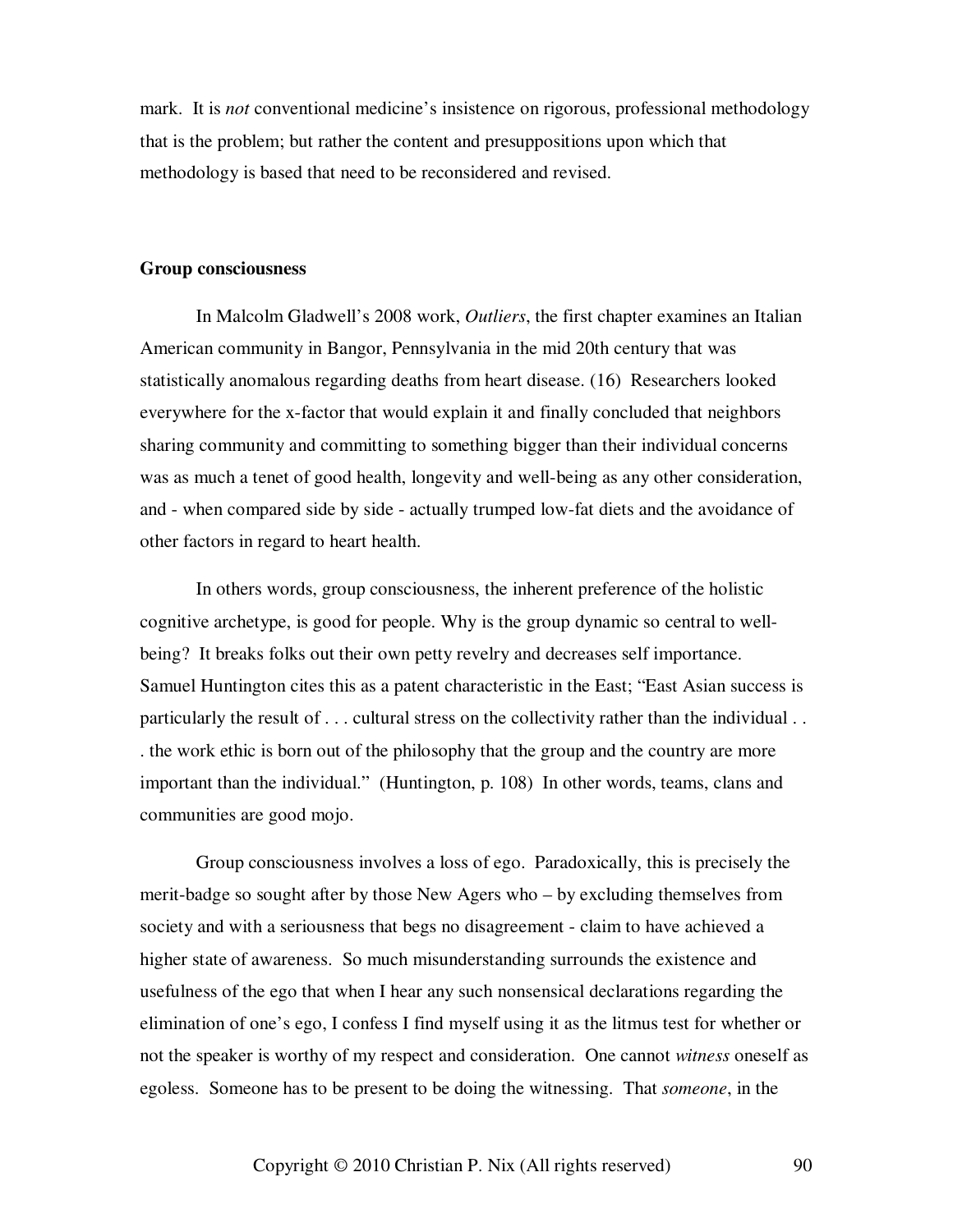West, is the ego. Similarly, one cannot declare that one has got-rid of one's ego. There must be something present to make such a declaration. That *something* is the ego. Jung seems particularly vocal on this subject.

"since the introverted (i.e. psychically focused) attitude is based on the ever-present, extremely real and absolutely indispensible fact of psychic adaptation, expressions like "philautic," "egocentric" and so on are out of place and objectionable because they arouse the prejudice that it is always a question of the beloved ego. Nothing could be more mistaken . . . Certainly the ego does not play the same role in Eastern thought as it does with us." (Jung, p. 232, 492)

Loss of ego – it seems to me – involves commitment to and submersion in something, collective, something greater than self-indulgent isolation from the herd. Holism - a consideration of the whole, of multiple aspects, parts or individual units in relation to all others - maintains an axiomatic assumption of the primacy of group consciousness. The application of this axiom to our fractured and sometimes morbidly indulgent focus on individuality is an antidote to the reductionistic culture's inability to think beyond individual gain (when it comes at the expense of the whole).

Yet again the reader must revolve on the pivot of paradox in order to reconcile – or at least to consider – the complementary standpoint; namely that individual liberty and 'truth attained through one's individual experience' is the essence of the Western spiritual tradition. (Campbell, 1997)

"Each entered the forest at a place that *he* had chosen where it was darkest and there was no way or path. That is to say that each must find his own path; following a path, you're following someone else's destiny; and one of the great spiritual insights of the peculiarly European, Western tradition is that each of us has his own destiny and just doesn't run along an already mapped out track."

"This is why I don't think the guru thing is as great as it's supposed to be. It's an oriental idea where the uniqueness of the individual is *utterly disregarded* . . . I've spent a long time with oriental studies. I see *nothing* that does not say, 'each has the law of his caste, or his tradition, or his church or whatnot' to follow. There's never any indication that you've got it right in yourself and that no one knows." (Campbell, 1997)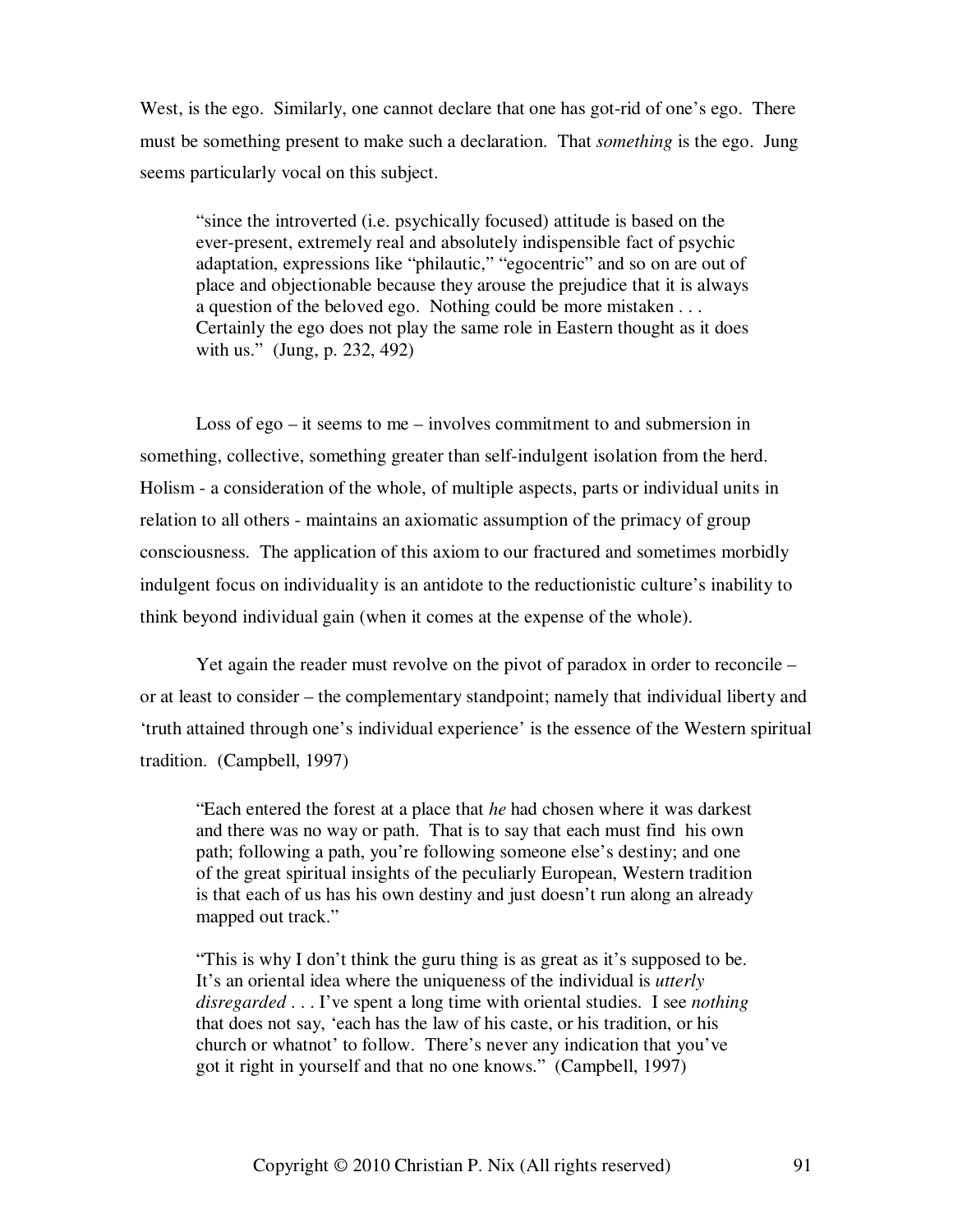The paradoxical need to reconsider a focus on group dynamics is that it is perhaps the defining experience of America to offer the individual his / her own path of adventure, realization and attainment. Nowhere else, ever in human history have so many millions had the opportunity to pursue their individual development and follow their personal quest as in America. Yet, one is set to ponder whether or not the pursuit of individual gain has run its course or rotted on the vine. As a physician, I cannot ignore the nature of the epidemic of chronic disease in the U.S. There is a decidedly distinct aspect of unsustainability to the illness I witness in America. It is disease based on the unsustainability of the lifestyle that exists there and the isolation of the individual from anything like real and genuine community and deep communion with something larger than one's generally petty wants and neuroses which have combined to create a specific aetiology one sees nowhere else in quite the same degree or severity.

#### **Empowerment**

 "(holism) . . . is based on a vision of the human body as a microcosmic miniature of the natural world. Therefore . . . we are empowered to take charge of our own lives and well-being so that whether we experience pain and discomfort becomes a function of how we live our life." (Flaws and Frank, 2006)

The previous 7 characteristics of holistic cognition are tantamount to this single, crowning realization: empowerment. Sounds sweet eh? Not so fast. As Lincoln said, "Nearly all men can stand adversity, but if you want to test a man's character, give him power." Empowerment carries responsibility or else everyone would buy it at Wal-Mart. Understanding and recognition of 1) the inner/outer, bi-directional relationship between the mind (psyche) and body; 2) the inhering and thoroughgoing inseparability of ones thoughts / emotions from one's physical substance; 3) the meaning which arises - not just in physical illness but in all the 'chance' *synchronicities* of life which guide one's destiny; 4) the awareness of and preference for moderation in all things and the virtue not to seek excess fame, wealth, etc. merely for their own sake; 5) the all-important ability to 'hear ' and 'see' life from the symbolic and archetypal point of view, grasping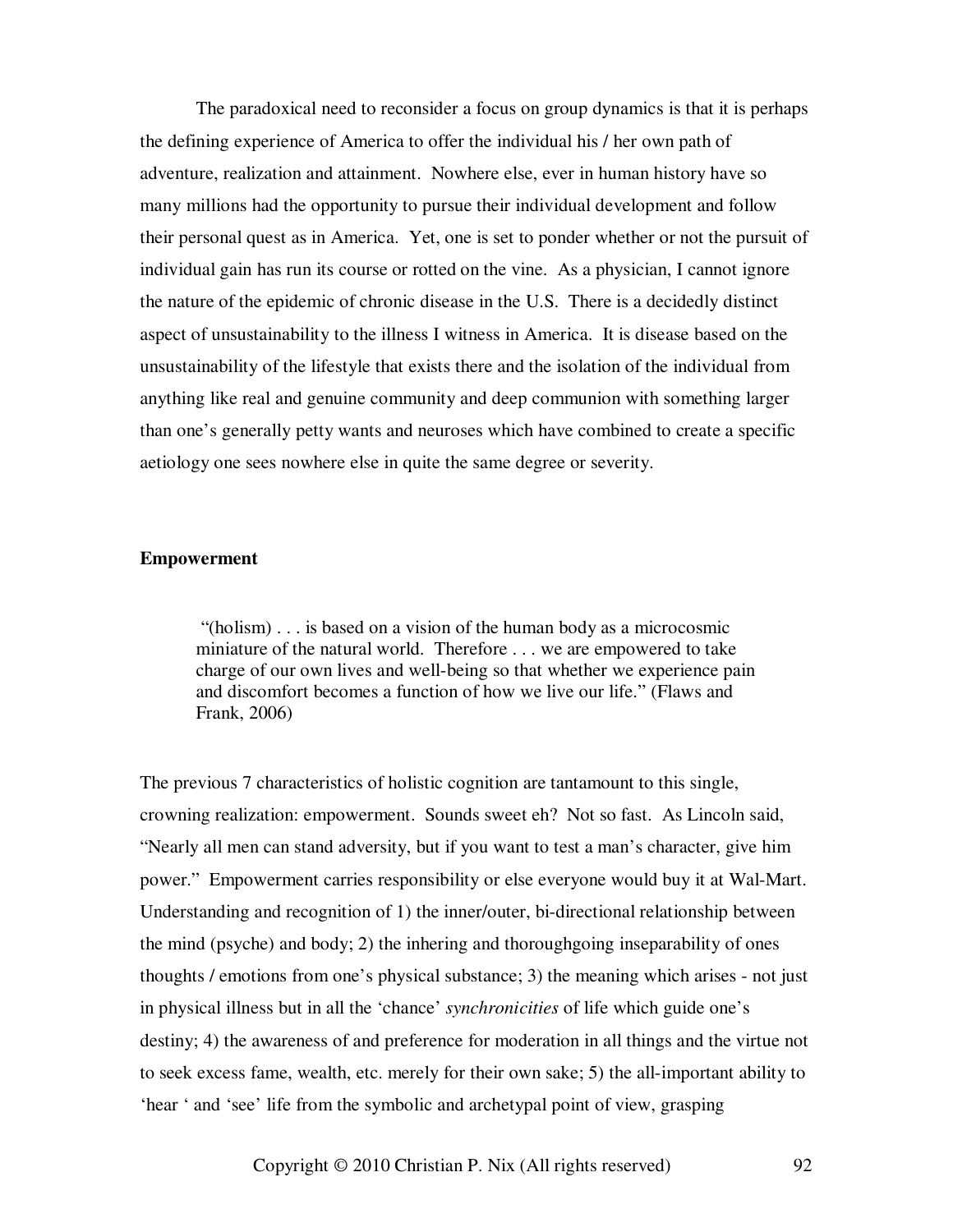metaphorically what society and institutions insist upon concretizing into historical and physical facts; 6) The 'Virgin Birth' into the spiritual life and the inward recognition that one may indeed 'save the world' precisely by saving oneself - to wit, by recognizing that the power to transform illness into healing resides within one's own psyche; 7) the subsequent awakening to group dynamics (preserving one from the mythological fate of Narcissus), the binding of the individual to a group which has not been thrust upon him / her but rather is a group of his / her own choosing; and thus voluntarily-bound, the discovery of oneself liberated and elevated rather than imposed-upon. All these seven characteristics presage empowerment as a kind of final reward, a fruit of one's labor.

In medicine, consider the stark and opposing tendencies which are the nature and inhering characteristics of reductionism vis a vis holism; a notion of holistic causality births an approach to medicine in which patients are empowered to create their health (or illness) and are not reduced to passive roles or mere disease entities to be lorded over by doctor-mechanics. Let us review one last time some of the factors at play in the dynamics of empowerment – including subject / object reconciliation, the nature of language in creating medical reality, the preference for equilibrium and the meaning rendered through functional diagnosis and the treatment of signs and symptoms in chronic disease.

In holistic TCM, Diabetes Mellitus (DM) is referred to as *wasting thirst* or *thirsting and wasting*. The disease mechanisms that lead to patterns related to DM are dryness and heat leading to qi and yin vacuity. The mere concept of DM in TCM yields a certain insight that is consistently logical with the methodology of a functional approach to clinical intervention. In TCM, DM is conceived of as a 'melting down of muscles and flesh into urine.' The very concept is one that corresponds to the patient's actual subjective experience of illness. Such correspondence between the conceptual and linguistic creation of reality cannot fail to inform the patient – on some basic level – as to their condition as well as what must be done to affect its amelioration. (8)

Diagnosis and treatment based on pattern discrimination is done at the functional level. It is an approach which seeks leverage in healing by emphasizing the functions / dysfunctions present in a given patient. Long-term – i.e. chronic disease – *is* functional disease. It begins as a dysfunction of normal, healthy body systems and proceeds – often over many, many years – to worsen in severity until a structural, histological imbalance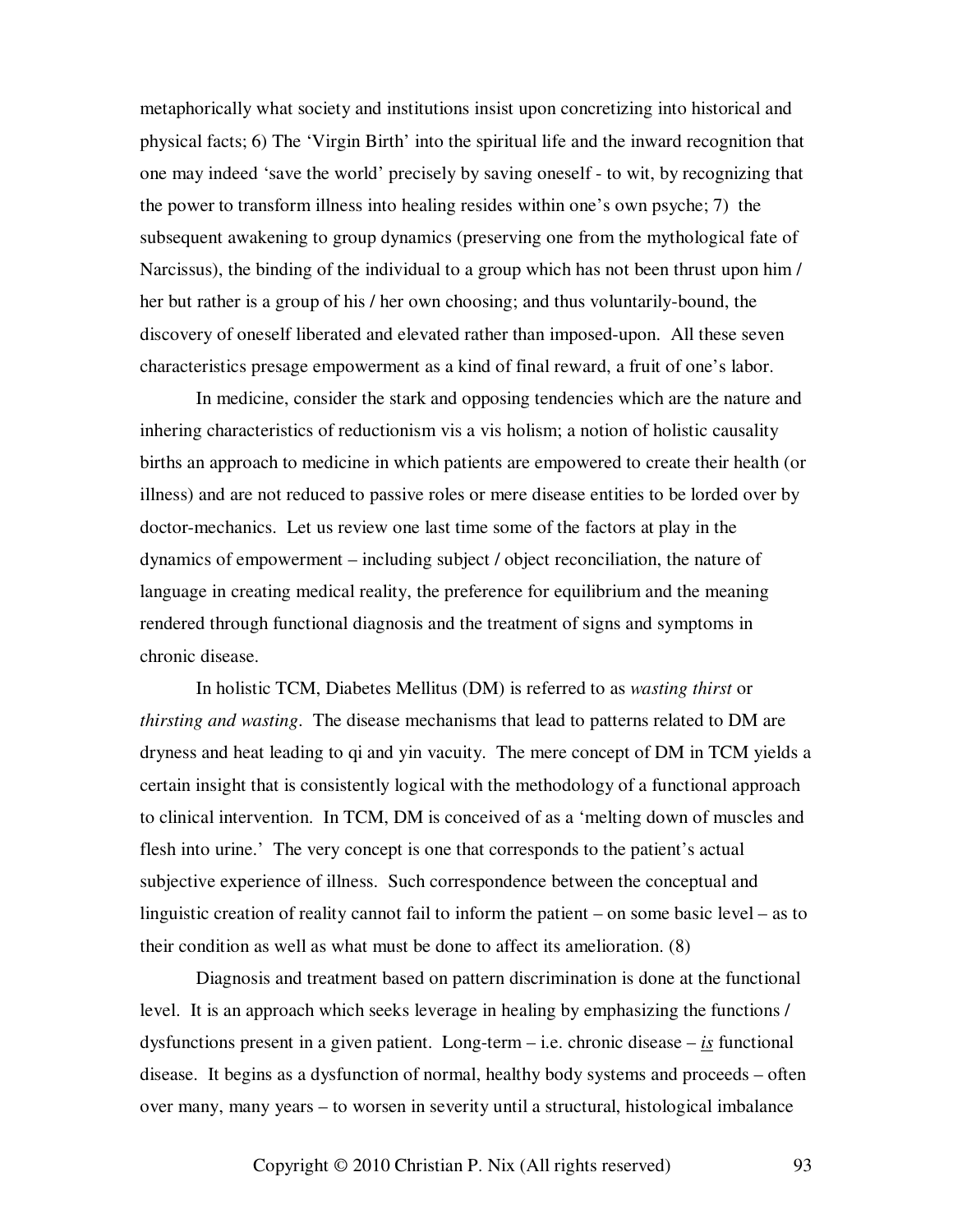results. In DM, the end stage complications are all histological conditions in which the structure of tissues has been altered, usually resulting in cardio-vascular failure, renal failure and or neoplastic malignancy. Therefore, functional medicine is medicine wellsuited to treat chronic disease. Pattern discrimination lends to the approach that is functional medicine. Chronic disease is disease of longstanding functional imbalance which is best managed by a medical approach that seeks to balance aspects of (dys)function.

A patient with chronic, serious heart disease does not simply wake up one morning needing a quadruple by-pass. There are nearly always some functional signs and symptoms that are prelude to such a crisis which then requires heroic intervention. One exception to the above assertion might be a congenital defect of the heart in which blood supply was insufficient. In this case, heroic intervention, observation and analysis at a distance and conventional medicine would be the most appropriate and timely therapeutic intervention. But the patient with chronic disease is the new focus of human health and healthcare (17) and the patient with chronic disease benefits far more from an approach that seeks to harmonize dysfunction than it does from a methodology that; 1) obfuscates the connections between disease causes, lifestyle factors and the presenting signs and symptoms of dysfunction; 2) results in therapeutic applications best described as 'One size fits all. Take it or leave it.'

The inclusion of a patient's lived, subjective experience is a conspicuously absent and essential piece in the mosaic of healthcare reform. The inclusion of the patient's subjective experience necessitates not just a shift in research methods but also a shift in the assumptions which underlie phenomena of healing in the natural world away from linear causality - the bedrock of all conventional inquiry and research - toward the inclusion of a holistic principle of causality. Furthermore, the inclusion of a holistic principle permits patients the opportunity to achieve what is perhaps the single greatest tenet of any shift in healthcare: self-empowerment through choice.

 James Gordon M.D. of the *Center for Mind-Body Medicine* places self-care at the center of any shift in treatment strategy. (18) The demands of modern diseases and the state of human health in this epoch suggest that the patient with an empowered ability to 'read' the signs and symptoms, who is able to determine for themselves what action to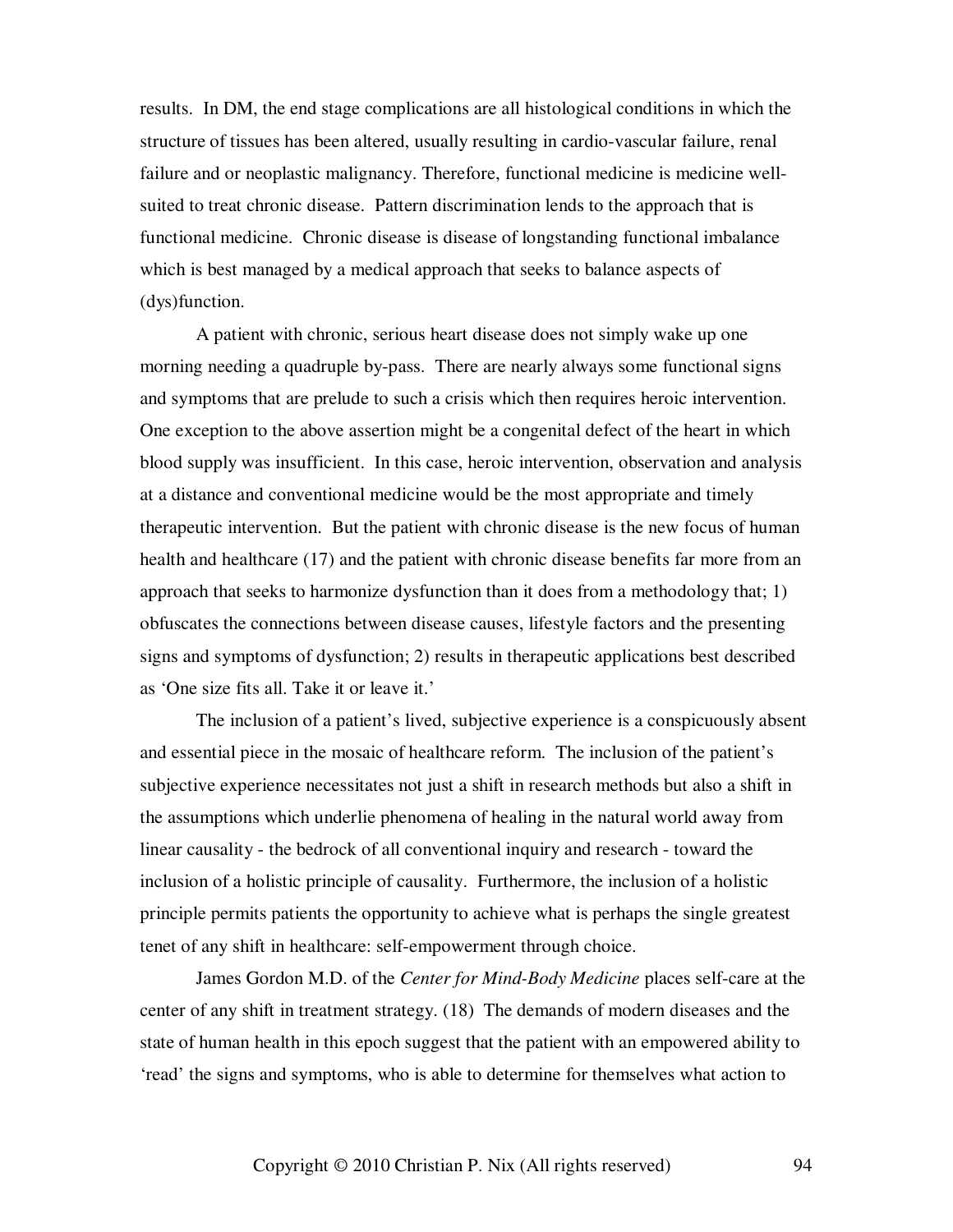take in alleviating their own suffering stands a much better chance of achieving and maintaining a good quality of life in the face of chronic disease.

Conventional medicine relies on a system of pathologizing patients, the dynamics of which the medical profession seeks to obfuscate through technical language. But, "Health care depends for its outcome on a two-way relationship between the sick and the healer. In so far as health care is provided, *both* patient and healer are providing it, and indeed, the concern with so-called noncompliance is testimony to that." (Taussig, 2003) Here Michael Taussig acknowledges the bi-directional relationship that is required in all but the most dire of traumatic circumstances. This quote confirms the importance of the axiomatic assumption of relationship and connection between observer and observed that is automatically present in and inseparable from the holistic archetype. Not only can physicians and patients both witness the truth of the patient's illness by verifying qualitative signs and subjective symptoms; but there exists the possibility that a patient who understands the meaning and significance of their signs and symptoms may become an empowered patient.

Among the Tumbuka people of Africa, it is axiomatic that illness bears with it the opportunity for empowerment. "In Western medical theory, illness is judged negatively, but for the Tumbuka some illnesses have a positive value attached to them . . . it is a necessary component in the creation of the prophet healers known as *nichimi*, extremely valuable and highly regarded members of their society." (Freidson, 1996) Here is the cultural valuation of 'illness as teacher' and also the continued elevation of lived experience over theory and discourse.

 A great healer in Tumbuka society is not merely a well-read student with good grades and perfect attendance; rather, the prized physician in the experiential, musical ontology is one who knows his / her craft through doing, through having experienced illness and vanquished it or assimilated it as an ally in the path of knowledge that healers of all cultures tread in seeking mastery of their craft. The author of this phenomenology of illness himself experienced a similar awakening to 'illness as teacher' when he reveals, "when I look back on these episodes from a distance . . . there seems to be some kind of relationship between my symptoms and the circumstances of my work – a resonance between my internal state and external actions, and the dynamics of the *vimbuza* affliction." (ibid) In North American medicine, experience is taboo. (19) The notion of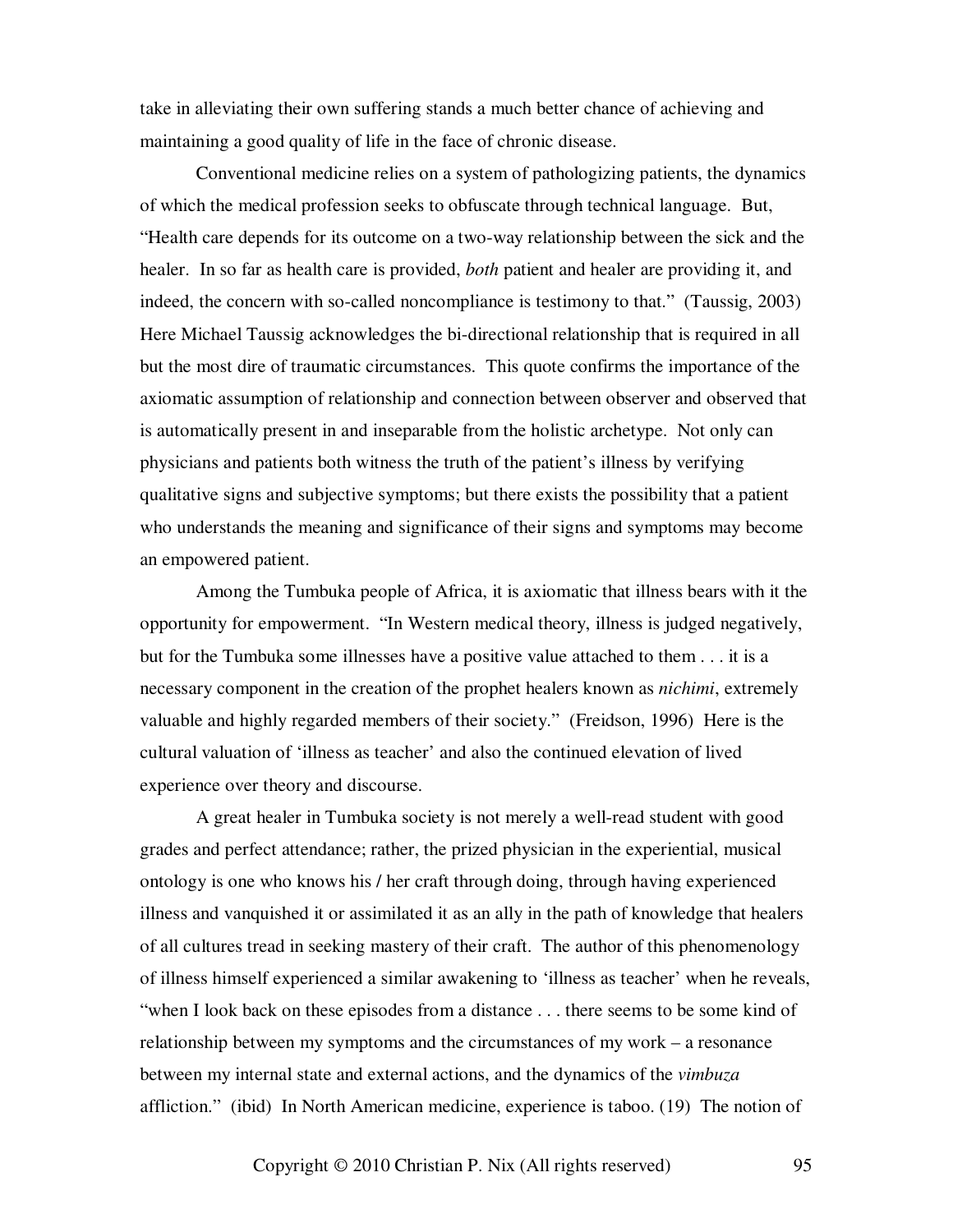illness-as-teacher, is ignored and deleted from officialdom in favor of the 'doctor as hero' dynamic which not only disempowers patients, but also allows patients to deny all responsibility for the cause of their illness as well as their recovery.

*Quantum theory* and its corollary c*omplexity theory* are not new; and yet the simple law of quantum physical reality – that observer and observed are not separate entities but rather interconnected and inextricable – has no real purchase in conventional medicine. Ordinary science (science which operates to the exclusion of quantum and complexity theories) has yet to reconcile this omission. In *Synchronicity: bridge between matter and mind,* F. David Peat writes,

"Implicit in such a . . . vision . . . is the image of a scientist who stands outside the system as impartial observer, able to predict events according to deterministic laws, without disturbing events in any way."

The scientist is as a priest in Western culture, dictating the very fabric of reality, vetting what is real and unreal, perpetuating this insidious split in Western consciousness.

Among the Maya people, it has been recognized for centuries that a shift in consciousness will occur around the year 2012 (the end of the Maya calendar); whatever ancient science was used to calculate this calendar, someone foresaw a major change in store for humanity. The Chinese oracle, the *I Ching* likewise presages such a change – also in 2012. What could this shift be save the awakening of that benighted segment of the human race who still denies the fact that we are not separate from our world but that – contrary to the dearly held belief among the conventional orthodoxy of medical science in the West – observer and participator are one and the same? The signs are everywhere; and yet what culture so willfully ignores innovative action in compliance with this inconvenient truth as reductionistic culture, where the split in Western consciousness seems most pronounced and pernicious?

 . . the term "spectator must be struck from the record and the new word "participator" must replace it. By virtue of the quantum theory . . . physics and physicist are no longer separable but are one indivisible whole." (Peat, 1987)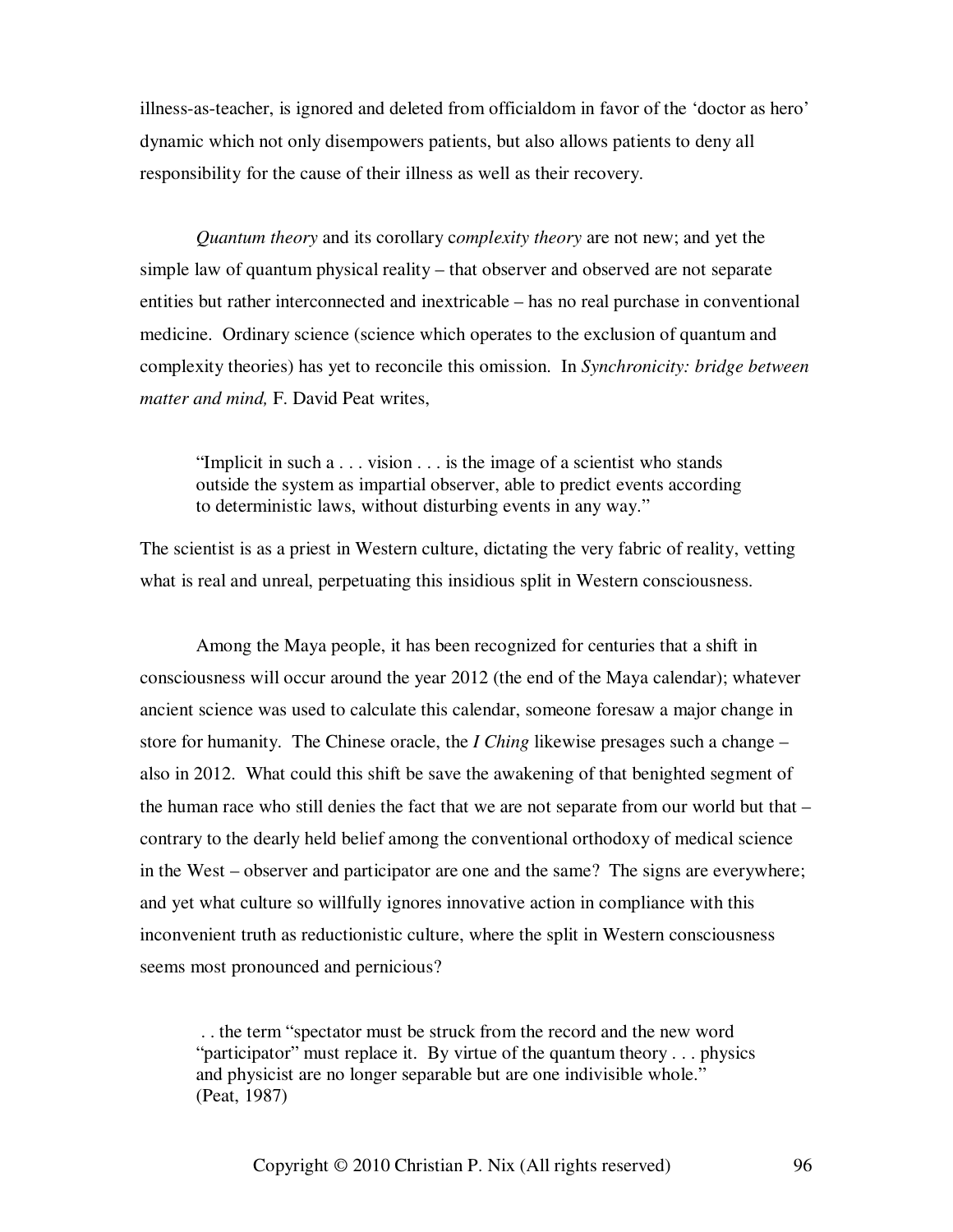The quantum dictate that the observer is actually a participator can be likened to synchronicity. The patient who notices a connection between an inner state of realization and an outer manifestation that gives form and expression to that realization (or vice versa) has just experienced a moment of quantum clarity in which the seemingly separate entities of mind and body, immaterial and physical reality are revealed as one seamless, indivisible whole. The patient who observes the reality of their illness thorough the holistic lens is *participating* in that reality.

Complexity theory holds that there is an abstract pattern which underlies and gives rise to spontaneously emerging and self-organizing realities. So, what of it? To the patient with chronic disease, the management of and recovery from their illness would greatly benefit from a version of reality that includes and acknowledges connections between things and allows for the emergence of the spontaneously arising reality . . . *of recovery*!

Connection between psychological states and physical manifestations may be the new manifesto for patients battling chronic disease. It is through the making of such connections that a patient finds the empowerment to care for himself / herself. To the patient with chronic illness, connecting the effects of dietary habits, lifestyle choices and exercise regimen, noting how each of these factors affects the course of one's disease – either slowing its progress or speeding its exacerbation – is of ultimate and primary importance. Successful management of disease for which there is no cure may have everything to do with this ability to draw connections between inner realization and outer behavior. The talent to recognize synchronicity may be the requisite skill that leads patients with chronic disease to successfully allow for the emergence of the selforganizing reality of healing.

The physicist Wolfgang Pauli was one of the first to report such a possibility and did so in correspondence to his countryman Carl Jung. Jung and Pauli both recognized the implications of a synchronistic principle of causality. "Pauli believed that synchronicity made it possible to begin a dialogue between physics and psychology in such a way that the subjective would be introduced into physics and the objective into psychology . . . in which subjective and objective aspects would reveal different features of the same underlying phenomena." (Peat, 1987)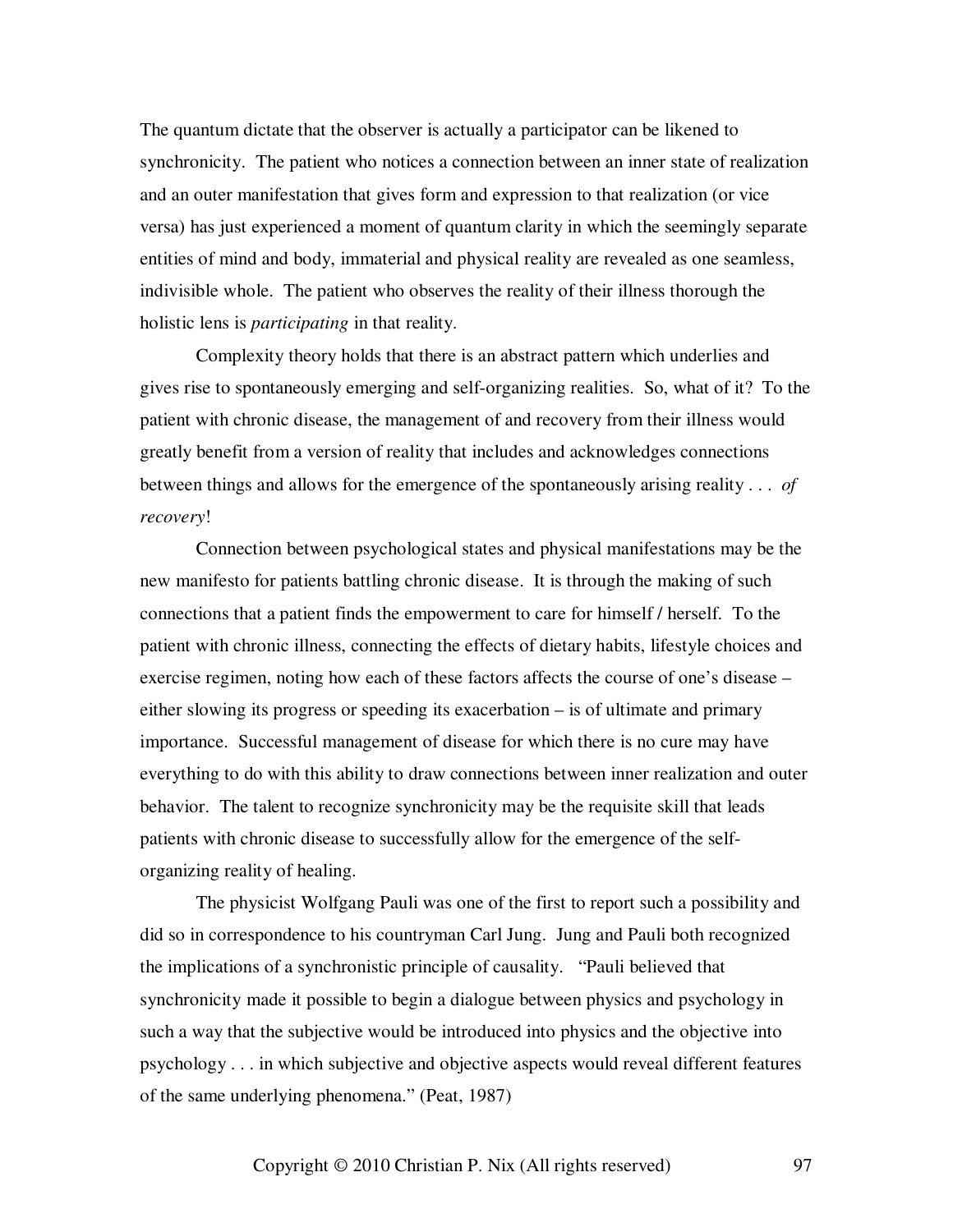The inclusion of a patient's lived experience mimics the very notion of quantum reality – the exclusion of which so defines and limits the conventional, mechanistic approach to healthcare. With the inclusion of a synchronistic principle of causality, the patient's role in determining their own health and illness becomes impossible to ignore. This is the identical realization afforded by quantum reality in which the notion of an isolated observer collapses utterly.

Not only does a qualitative emphasis require a shift in assumptions about causality in nature; but emphasis on meaning also requires that assumptions about healing be expanded to include more than a notion of merely physical cure. A research methodology that includes a synchronous principle of causality will orient a patientsubject toward the discovery of *meaning* within their quest for healing and recovery – whether or not that quest ends in cure.

It is subjective meaning that is missing from a heavily quantitative approach. It is synchronicity that imbues experience with meaning. It is holistic cognition and qualitative research methodologies – of which pattern discrimination is the praxis - that imbues healing and research with meaning. It is meaning that empowers patients to manage chronic illness. It is meaning that is the common thread.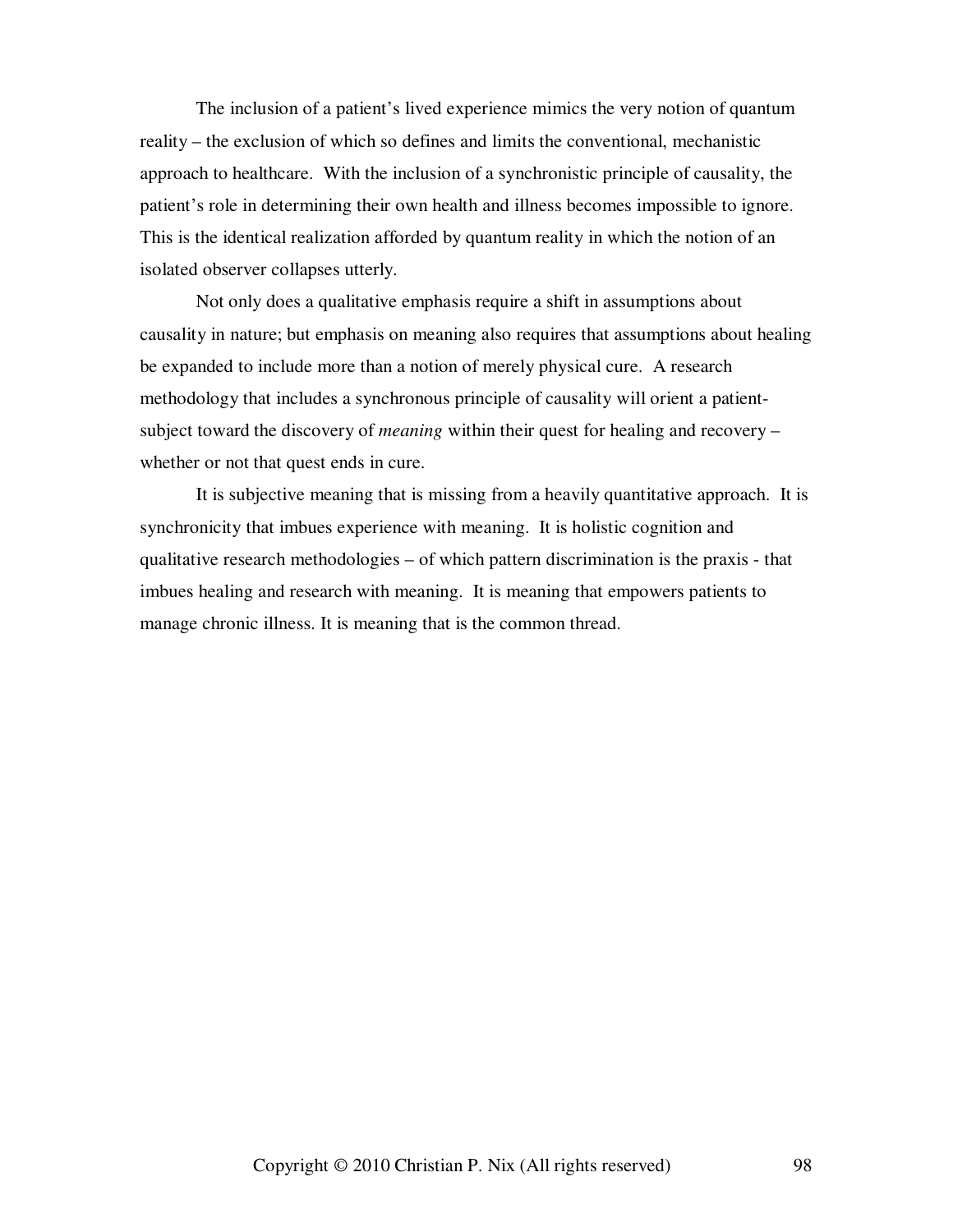# **Notes to the Text and Works Cited**

- 1. Friere, Pablo. *Pedagogy of the Oppressed*. Continuum Publishing Company. New York, 1990.
- 2. Taussig, Michael. *The Nervous System*. "*Reification and the Consciousness of the Patient.*" Routledge. New York, London. 2003.
- 3. Campbell, Joseph. From and audio recording; *The Wisdom of Joseph Campbell with Michael Toms.* New Dimensions Radio. 1997. Copyright, Hay House Incorporated, 2004
- 4. Myss, Carolyn. From and audio recording; *Advanced Energy Anatomy,* Sounds True recordings, 2001
- 5. [Bauer, Brent M.D. and Milt Hammerly M.D.] 2006. Presentation at the Fourth Annual Conference on Integrative Medicine for Healthcare organizations; quoting the Institute of Medicine. 1999. *To Err is Human; Building a Safer Health System.* Washington D.C. National Academies Press.
- 6. "It is necessary to set limits, even upon limitation." Hexagram 60, p. 232. Wilhelm, Richard. *The I Ching, or Book of Changes*. Princeton University Press. Princeton, New Jersey. 1950.
- 7. "It is estimated that nearly one third of the people suffering from diabetes alone remain undiagnosed." Wielawski, Irene M. *Improving Chronic Illness Care.* To Improve Health and Healthcare, Volume X. p. 53
- 8. There are seven basic ways that one may experience such heat and dryness resulting in qi and yin vacuity. 1) Natural exuberance or insufficiency 2) dietary irregularity 3) psycho-emotional stress 4) unregulated stirring and stillness 5) unregulated sexual activity 6) iatrogenesis and 7) *gu* or parasites / worms. (gu is a Chinese disease concept which includes infections agents as well as Candida Albicans and other forms of intestinal dysbiosis resulting in severe malnourishment and pathological heat. Managing functional aspects of DM involves 1) reducing thirst, 2) reducing hunger, 3) decreasing urination, 4) ameliorating fatigue, 5) relieving feelings of general malaise and 6) promoting weight gain. The blood glucose level is a laboratory exam and so will not qualify for our functional criteria although it is no less important than the others. Each of these functional disorders is managed by an aspect of treatment in which the physician heteropathically mitigates imbalance.
- 9. Seem, Mark. Blue Poppy Press, Boulder, CO. 2000 *Acupuncture Physical Medicine: an Acupuncture Touchpoint Approach to the Treatment of Chronic Fatigue, Pain and Stress Disorders.*
- 10. Flaws, Bob. *Myths of Chinese Medicine.* Blue Poppy podcast, 2008.
- 11. Myss, Carolyn and Clarissa Estes. *Woman to Woman, An Original Conversation: intuition and the mystical life.* Sounds True audio recording.
- 12. "Grace comes from elsewhere; at all events from outside. Every other point of view is sheer heresy." P. 488. Jung, Carl Gustav. *The Portable Jung*. Joseph Campbell (edit.) Viking Penguin, New York, New York. 1971
- 13. "The prominence of the subjective factor does not imply a *personal subjectivism*." P. 493. Jung, Carl Gustav. *The Portable Jung*. Joseph Campbell (edit.) Viking Penguin, New York, New York. 1971
- 14. "Would that more people could remember the scientific or philosophical reflections of the much-abused intellect at the right moment! Those who abuse it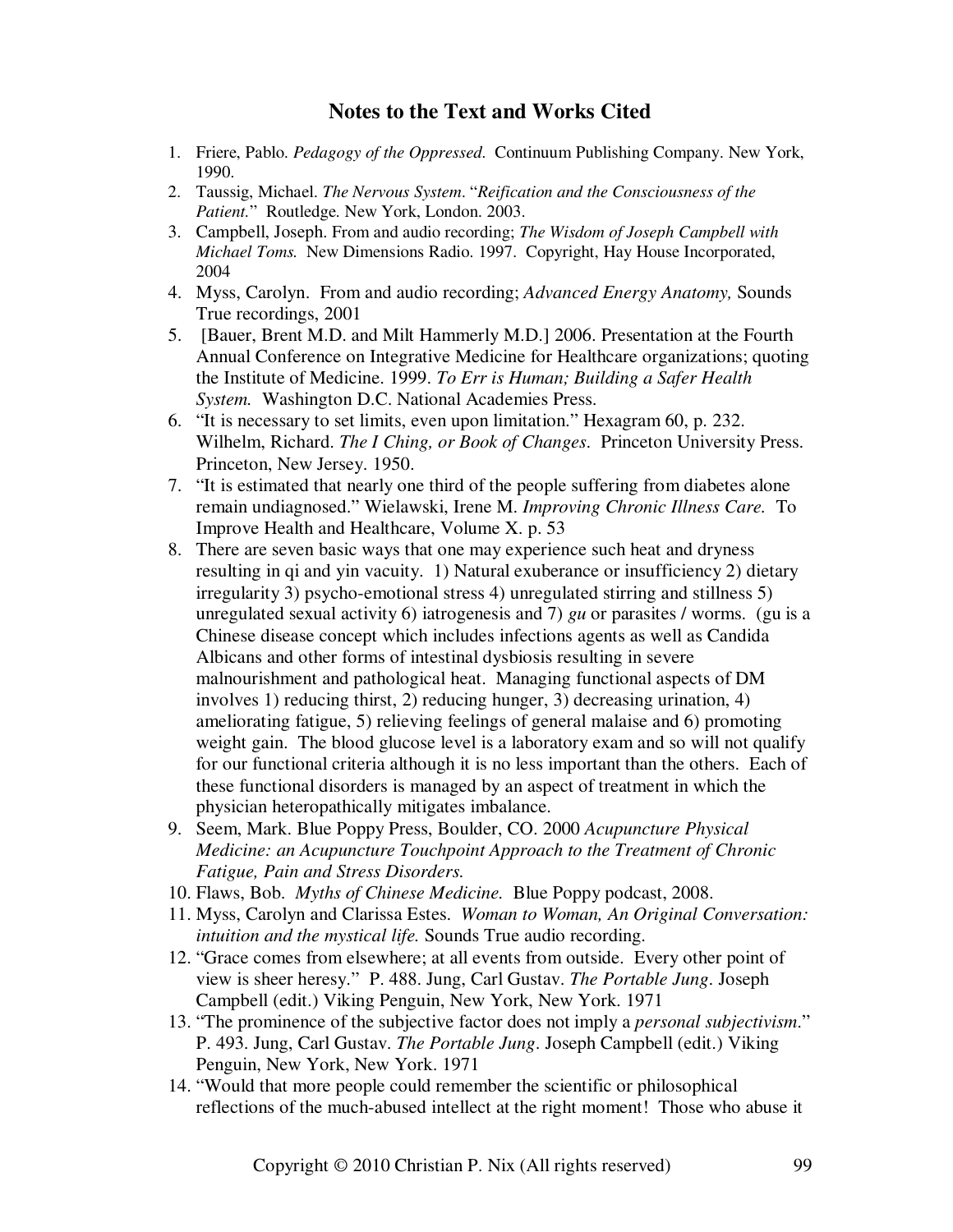lay themselves open to the suspicion of never having experienced anything that might have taught them its value and shown them why mankind has forged this weapon with such unprecedented effort. One has to be singularly out of touch with life not to notice such things. The intellect may be the devil, but the devil is the "strange son of chaos" who can most readily be trusted to deal with his mother. The Dionysian experience will give this devil plenty to do should he be looking for work, since the resultant settlement with the unconscious far outweighs the labors of Hercules. In my opinion, it presents a whole world of problems which the intellect could not settle even in a hundred years – the very reason why it so often goes off for a holiday to recuperate on lighter tasks. And this is also the reason why the psyche is forgotten so often and so long, and why the intellect makes such frequent use of words like "occult: and mystic: in the hope that even intelligent people will think that these mutterings really mean something . . . The voice finally declares, "everything must be ruled by the light," which presumably means the light of the discerning, conscious mind, a genuine *illuminatio* honestly acquired. The dark depths of the unconscious are no longer to be denied by ignorance and sophistry – at best a poor disguise for common fear – nor are they to be explained away with pseudo-scientific rationalizations. On the contrary it must now be admitted that things exist in the psyche about which we know little or nothing at all, but which nevertheless affect our bodies in the most obstinate way, and that they possess at least as much reality as the things of the physical world which ultimately we do not understand either. No line of research which asserted that its subject was unreal or "nothing but" has ever made any contribution to knowledge." P. 357-8. Jung, Carl Gustav. *The Portable Jung*. Joseph Campbell (edit.) Viking Penguin, New York, New York. 1971

- 15. "The East bases itself upon psychic reality, that is, upon the psyche as the main and unique condition of existence." P. 487. Jung, Carl Gustav. *The Portable Jung*. Joseph Campbell (edit.) Viking Penguin, New York, New York. 1971
- 16. The Roseto Mystery. "These people were dying of old age. That's it." P. 3. Gladwell, Malcolm, *Outliers, the story of success.* Little Brown and Company, New York, 2008
- 17. World Health Organization. *Preventing chronic diseases: a vital investment.*  WHO press, Geneva Suisse. 2005
- 18. Gordon, James. From a lecture: Center for Mind-Body Medicine, Professional Training Program. Berkeley, California; January 2006
- 19. Friedson, Steven. *Dancing Prophets: musical experience in Tumbuka healing.* University of Chicago Press, Chicago, London, 1996.
- Bean, Jane. *Curing IBS Naturally with Chinese Medicine*. Blue Poppy Press 1999. P. 90-91
- Campbell, Joseph. From and audio recording; *The Wisdom of Joseph Campbell with Michael Toms.* New Dimensions Radio. 1997. Copyright, Hay House Incorporated, 2004